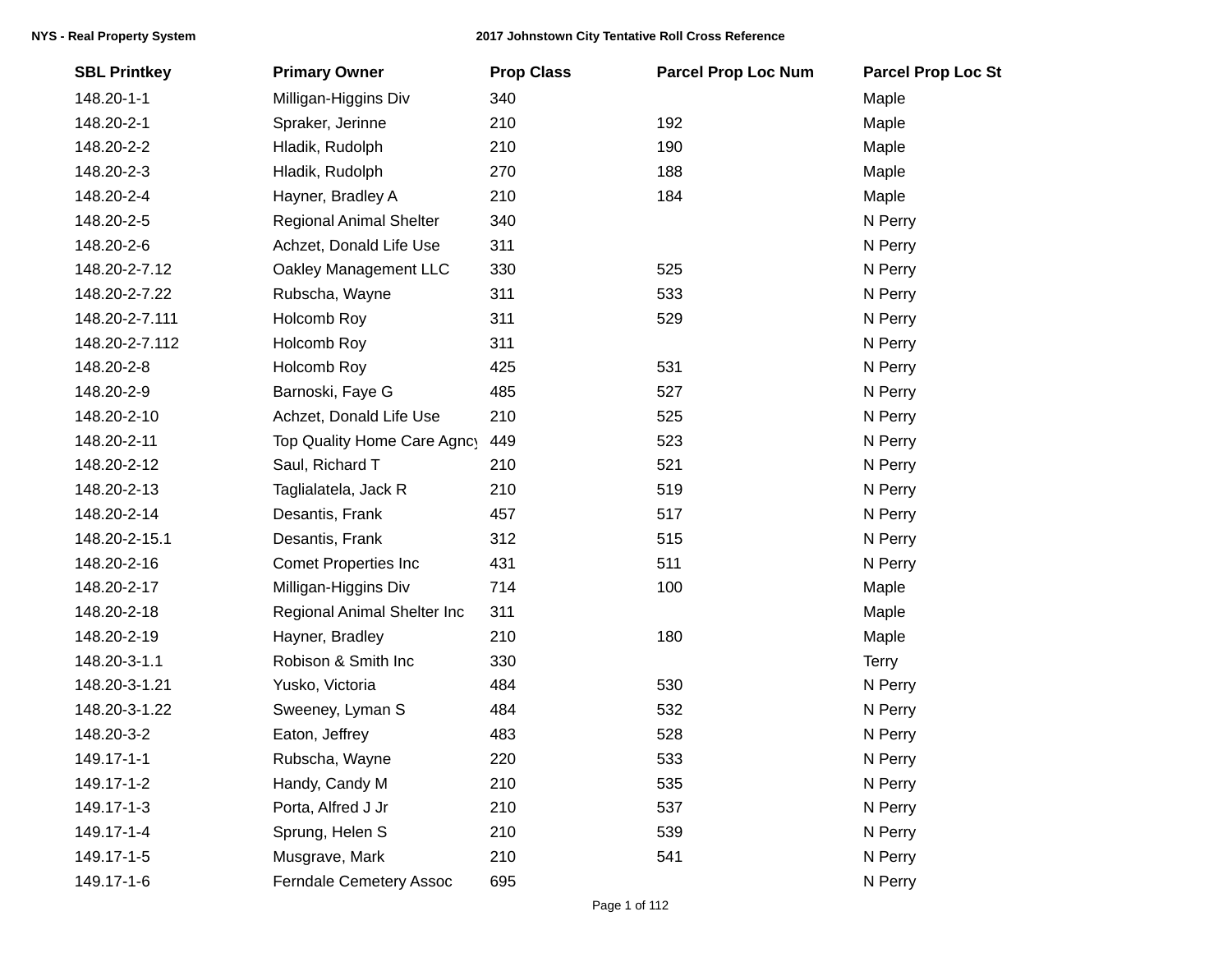| <b>SBL Printkey</b> | <b>Primary Owner</b>         | <b>Prop Class</b> | <b>Parcel Prop Loc Num</b> | <b>Parcel Prop Loc St</b> |
|---------------------|------------------------------|-------------------|----------------------------|---------------------------|
| 149.17-1-7          | Oare-McAuliff, Amanda L      | 210               | 11                         | <b>Jeffers</b>            |
| 149.17-1-8          | Colby, Beverly               | 210               | 3                          | <b>Jeffers</b>            |
| 149.17-1-10         | Ali-Khan, Radwan             | 220               | 549                        | N Perry                   |
| 149.17-1-11.1       | Tauss, Frederick N Jr        | 431               | 553                        | N Perry                   |
| 149.17-1-11.2       | Whitman, Chad                | 311               |                            | N Perry                   |
| 149.17-1-12         | Porta, Alfred J Jr           | 311               |                            | Perry                     |
| 149.17-2-1          | Eaton, Jeffrey               | 340               |                            | N Perry                   |
| 149.17-2-2          | Tauss, Frederick N Jr        | 433               | 534                        | N Perry                   |
| 149.17-2-4          | <b>DYVAC</b>                 | 457               | 564                        | N Perry                   |
| 149.17-2-7          | Ambrosino, James             | 311               |                            | Getman                    |
| 149.17-2-10         | Ambrosino, James             | 311               |                            | Getman                    |
| 149.17-2-11         | Kenyon, Jesse                | 311               |                            | Getman                    |
| 149.17-2-12         | Ambrosino, James             | 311               |                            | Getman                    |
| 149.17-2-13         | Kenyon, Jesse                | 210               |                            | Getman                    |
| 149.17-2-16         | Kenyon, Jesse                | 311               |                            | South Side N Perry        |
| 149.17-2-17         | City Line Self Storage Inc   | 442               | 580                        | N Perry                   |
| 149.17-2-18         | Kenyon, Jesse                | 311               |                            | N Getman Str              |
| 149.17-2-20         | Ambrosino, James             | 311               |                            | Getman                    |
| 149.17-2-21         | Ambrosino, James             | 311               |                            | Getman                    |
| 149.17-2-22         | Ambrosino, James             | 311               |                            | Getman                    |
| 149.17-2-23         | Ambrosino, James             | 311               |                            | N Perry                   |
| 149.17-2-24         | Eaton, Jeff                  | 311               |                            | Snyder                    |
| 149.17-2-25         | Simek, James                 | 210               | 14                         | Snyder                    |
| 149.17-2-26         | Simek, James                 | 311               |                            | Sawyer                    |
| 149.17-2-28         | Simek, Everett               | 449               |                            | Sawyer                    |
| 149.17-2-32         | Simek E J Gen Contractors In | 449               | 22                         | Snyder                    |
| 149.17-2-33         | Simek, Everett J             | 311               |                            | Sawyer                    |
| 149.17-2-34         | Nellis, James                | 210               | 16                         | Sawyer                    |
| 149.17-2-35         | Simek, Everett               | 311               |                            | Snyder                    |
| 149.17-2-37         | White, Ruth B                | 311               |                            | Spraker                   |
| 149.17-2-39         | Simek, Everett               | 311               |                            | Sawyer                    |
| 149.17-3-1          | Red Carpet Housing Corp      | 416               |                            | Snyder                    |
| 162.7-1-1.12        | Pedrick Michael J            | 210               | 101                        | Pine                      |
|                     |                              |                   |                            |                           |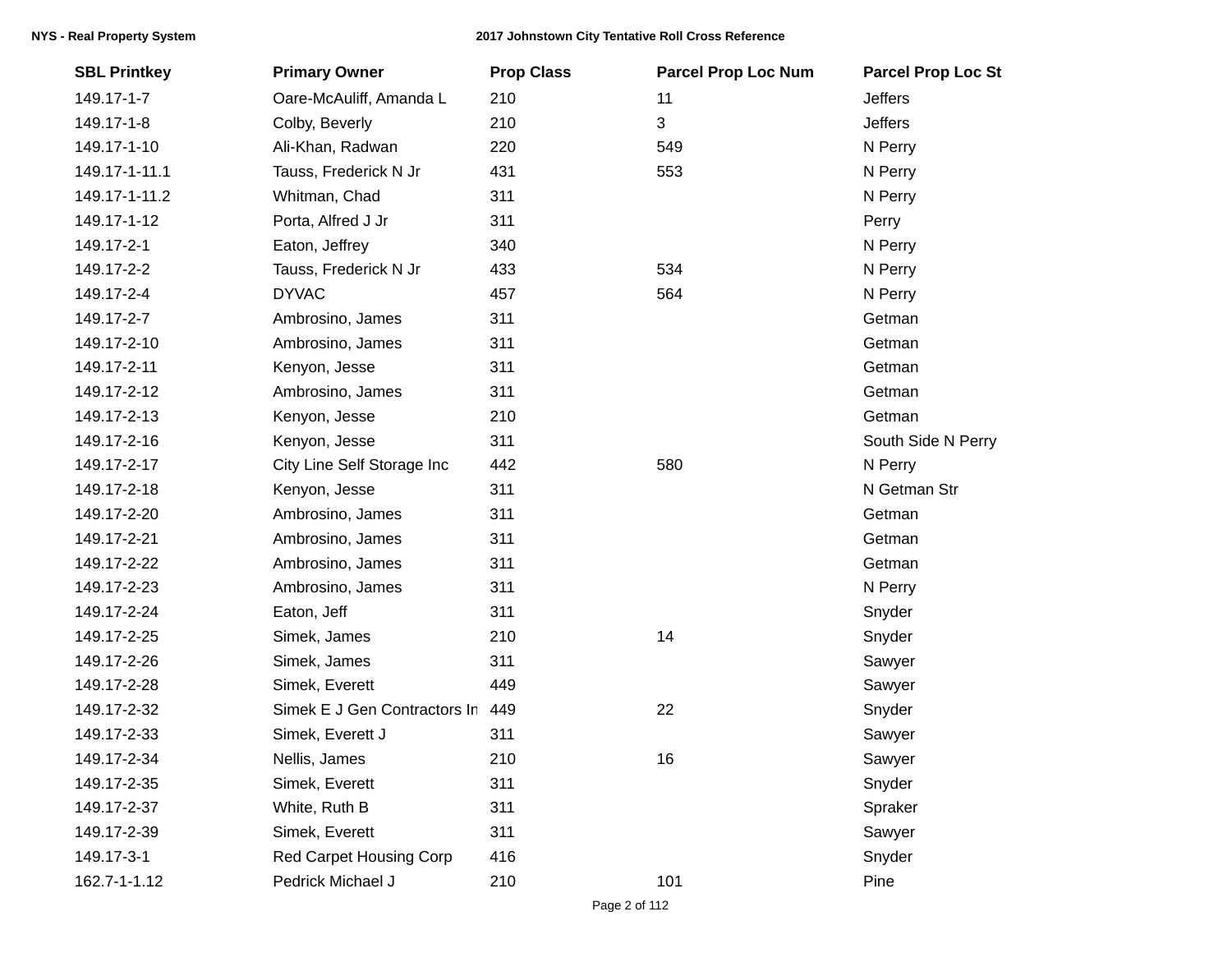| <b>SBL Printkey</b> | <b>Primary Owner</b>    | <b>Prop Class</b> | <b>Parcel Prop Loc Num</b> | <b>Parcel Prop Loc St</b> |
|---------------------|-------------------------|-------------------|----------------------------|---------------------------|
| 162.7-1-1.111       | Battisti, John          | 210               | 32                         | Pine Ave (Rear)           |
| 162.7-1-1.112       | Boljanac, Nancy         | 210               | 99                         | Pine                      |
| 162.7-1-1.114       | City Of Johnstown       | 311               |                            | Pine                      |
| 162.7-1-2           | Clukey, Michael J       | 210               | 30                         | Pine                      |
| 162.7-1-3           | Ermie, Orlando J        | 210               | 28                         | Pine                      |
| 162.7-1-4           | Luck, Shirley J         | 210               | 26                         | Pine                      |
| 162.7-1-5           | Lane, Mary              | 210               | 24                         | Pine                      |
| 162.7-1-6           | Lane, Mary              | 311               |                            | Pine                      |
| 162.7-1-9           | Houtz, Joseph R         | 210               | 21                         | Pine                      |
| 162.7-1-11          | Laird, Joshua           | 210               | 25                         | Pine                      |
| 162.7-1-12          | Renslow, David P        | 210               | 27                         | Pine                      |
| 162.7-1-13          | Spraker, Fred           | 210               | 29                         | Pine                      |
| 162.7-1-14.1        | Renda, Donna D          | 210               | 33                         | Pine                      |
| 162.7-1-14.2        | Matice Wayne D          | 210               | 31                         | Pine                      |
| 162.7-2-1           | Manoogian, Stephen A    | 210               | $\overline{2}$             | <b>Falcon Crest</b>       |
| 162.7-2-2           | Hayes, James            | 210               | 4                          | <b>Falcon Crest</b>       |
| 162.7-2-3           | Lam, Far Tin            | 312               |                            | <b>Falcon Crest</b>       |
| 162.7-2-4           | Lam, Far Tin            | 210               | 8                          | <b>Falcon Crest</b>       |
| 162.7-2-5           | Mraz, James             | 210               | 10                         | <b>Falcon Crest</b>       |
| 162.7-2-6           | Guzielek, Frederick E   | 210               | 3                          | <b>Falcon Crest</b>       |
| 162.7-2-8           | Mraz, Stephen J         | 210               | 12                         | <b>Falcon Crest</b>       |
| 162.7-2-10          | Wilson, Mark            | 210               | 14                         | <b>Falcon Crest</b>       |
| 162.7-2-13          | Schultz, Robert F       | 210               | 20                         | <b>Falcon Crest</b>       |
| 162.7-2-28          | Miller, Rebecca         | 210               | $\mathbf 1$                | <b>Falcon Crest</b>       |
| 162.7-2-38          | Cassidy, Marion B       | 210               | 15                         | <b>Falcon Crest</b>       |
| 162.7-2-39          | Maiello, Sarah A        | 210               | 13                         | <b>Falcon Crest</b>       |
| 162.7-2-40          | Gilbert, Fred W         | 210               | 11                         | <b>Falcon Crest</b>       |
| 162.7-2-41          | Patel, Amarkumar S      | 210               | 9                          | <b>Falcon Crest</b>       |
| 162.7-2-42          | Marucci, Nancy          | 210               | 7                          | <b>Falcon Crest</b>       |
| 162.7-2-43          | Wilson, Mark            | 311               |                            | Falcon Crest Dr E SD      |
| 162.7-2-44          | Simcon Land Company Inc | 311               |                            | <b>Falcon Crest</b>       |
| 162.8-1-1           | City of Johnstown       | 822               |                            | Maple                     |
| 162.8-1-2.1         | County Of Fulton        | 340               |                            | N Perry St(rear)          |
|                     |                         |                   |                            |                           |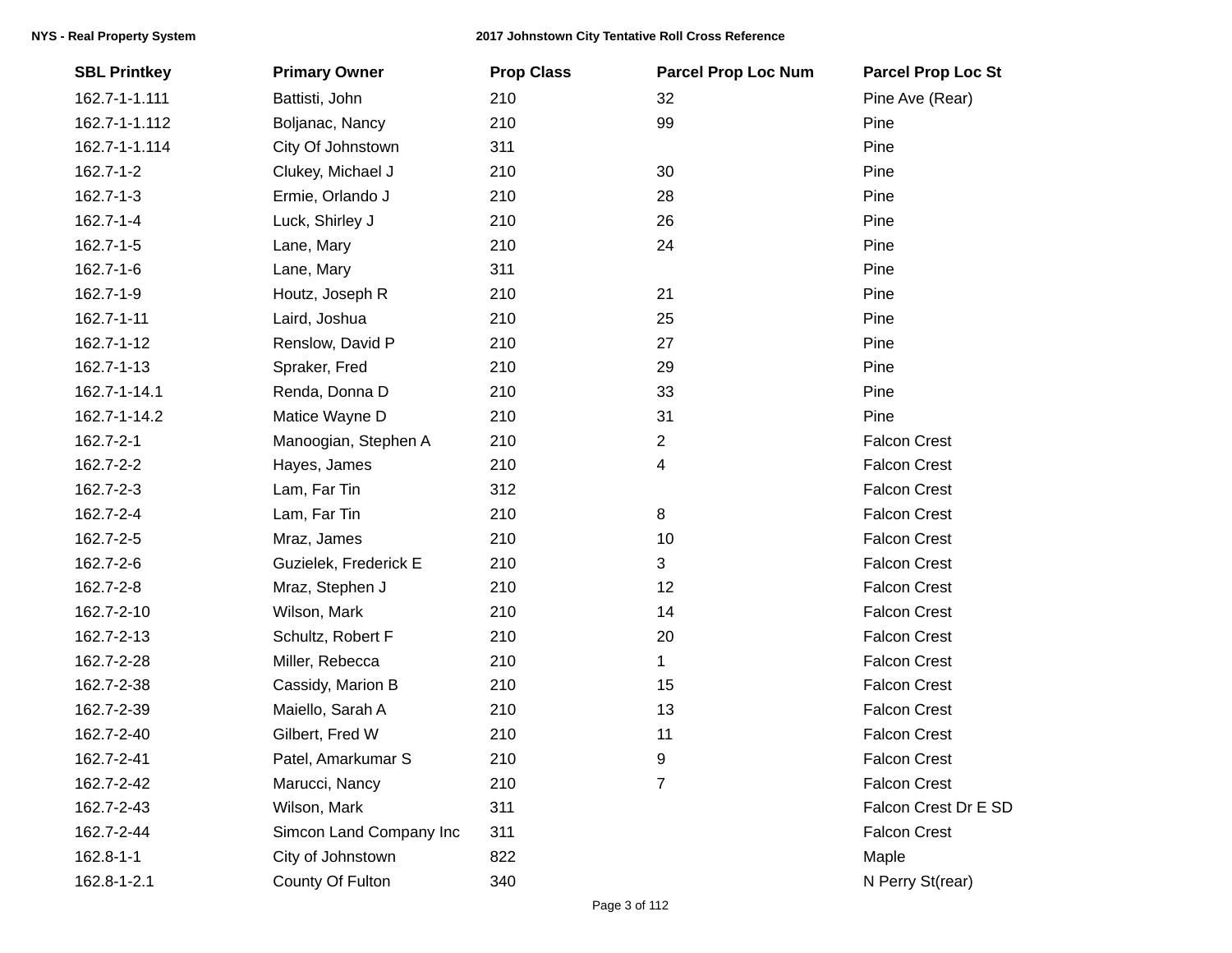| <b>SBL Printkey</b> | <b>Primary Owner</b>         | <b>Prop Class</b> | <b>Parcel Prop Loc Num</b> | <b>Parcel Prop Loc St</b> |
|---------------------|------------------------------|-------------------|----------------------------|---------------------------|
| 162.8-1-2.22        | Lexington Community Svcs In  | 433               |                            | N Perry                   |
| 162.8-1-2.211       | Lexington Assets Inc         | 614               | 465                        | N Perry                   |
| 162.8-1-2.222       | Lexington Community Svcs In  | 614               |                            | N Perry                   |
| 162.8-1-3           | Shyam Bowling Lanes LLC      | 541               | 497                        | N Perry                   |
| 162.8-1-4.1         | Twin City Dry Cleaners Inc   | 485               | 479                        | N Perry                   |
| 162.8-1-5           | County Of Fulton             | 311               | 453                        | N Perry                   |
| 162.8-1-6.2         | County Of Fulton             | 652               | 4                          | Daisy                     |
| 162.8-1-6.11        | Shepard Family Ltd Partnersh | 330               |                            | N Perry                   |
| 162.8-1-6.12        | County Of Fulton             | 438               |                            | S Side Daisy              |
| 162.8-1-7           | Pradelski, John M Jr         | 210               | 13                         | Charles                   |
| 162.8-1-9.1         | City of Johnstown            | 330               |                            | Pleasant                  |
| 162.8-1-9.2         | <b>Colonial Tanning Corp</b> | 710               | 323                        | Pleasant                  |
| 162.8-1-11          | Pazzaglia, Gloria J Life Use | 210               | 16                         | Pine                      |
| 162.8-1-12          | Fiore, Paul J                | 210               | 20                         | Pine                      |
| 162.8-1-13          | Lexington Community Service  | 410               | 49                         | Maple                     |
| 162.8-2-1.2         | <b>Bali Leathers Inc</b>     | 485               | 505                        | N Perry                   |
| 162.8-2-1.11        | <b>Comet Properties Inc</b>  | 330               | 507                        | N Perry                   |
| 162.8-2-1.12        | <b>Bali Leather Inc</b>      | 330               | 507                        | N Perry                   |
| 162.8-3-1.5         | Robison & Smith Inc          | 449               | 542                        | N Perry                   |
| 162.8-3-4           | Selkirk Warehouses Inc       | 330               | 536                        | N Perry                   |
| 162.8-4-1           | Selkirk Warehouses Inc       | 449               | 536                        | N Perry                   |
| 162.8-4-3           | Simcon Land Co Inc           | 340               |                            | <b>Terry</b>              |
| 162.8-4-8           | Way, Robert                  | 210               | 5                          | <b>Terry</b>              |
| 162.8-4-11          | <b>Genesis Leasing Corp</b>  | 714               |                            | Cul-De-Sac                |
| 162.8-4-12          | Duesler, Christopher         | 210               | $\overline{7}$             | Adams                     |
| 162.8-4-13          | Miller, Timothy D            | 220               | 5                          | Adams                     |
| 162.8-4-14          | Samson, Judy Lynn            | 210               | 3                          | Adams                     |
| 162.8-4-15          | Clemens, Deborah             | 210               | 1                          | Adams                     |
| 162.8-4-16          | Caruso, Joseph               | 210               | 456                        | N Perry                   |
| 162.8-4-17          | Ashcroft, Ralph              | 210               | 458                        | N Perry                   |
| 162.8-4-18          | Fulton Friendship House Inc0 | 283               | 460                        | N Perry                   |
| 162.8-4-19          | Fulton Friendship House      | 410               | 462                        | N Perry                   |
| 162.8-4-20          | 464 Perry Street, LLC        | 432               | 464                        | N Perry                   |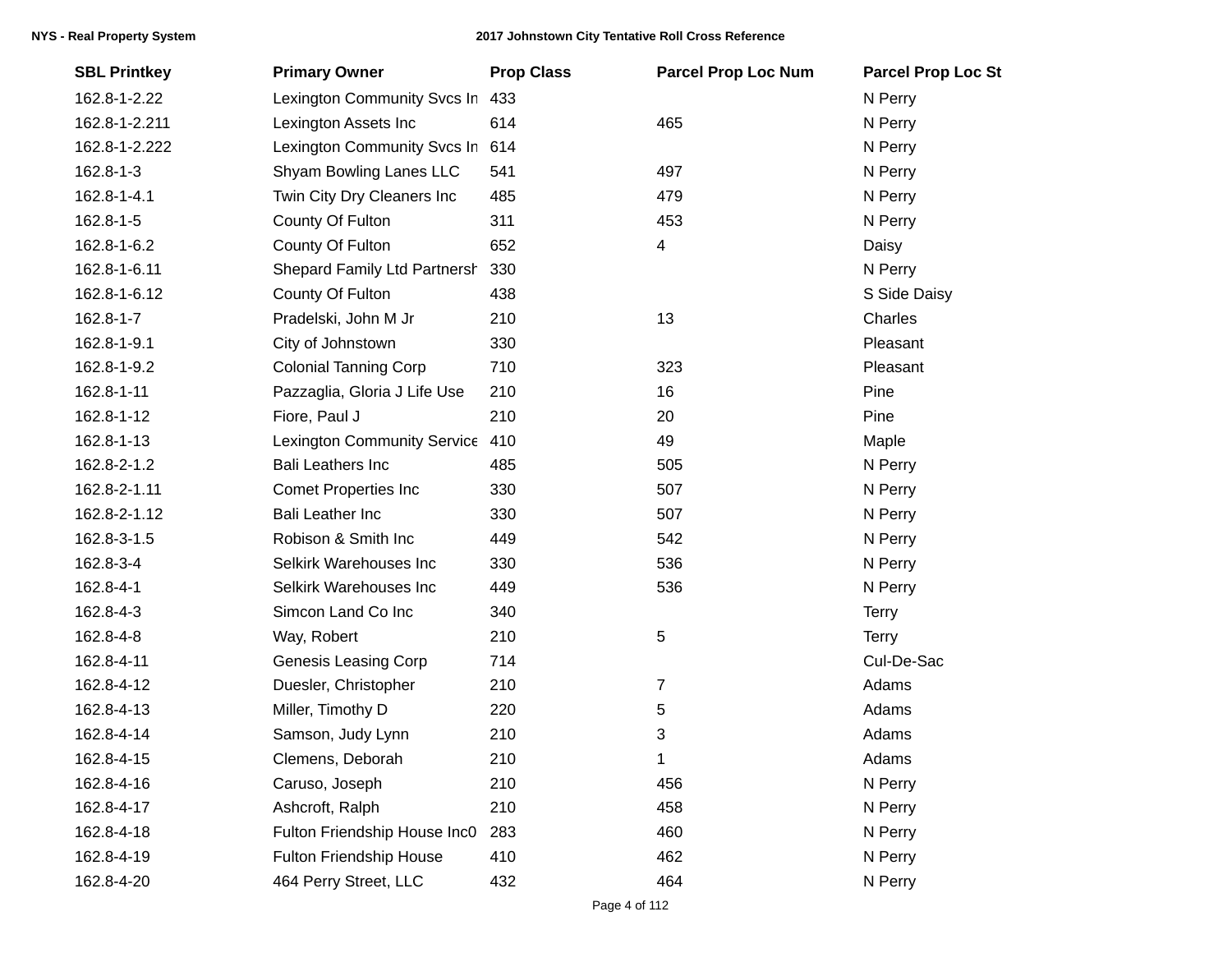| <b>SBL Printkey</b> | <b>Primary Owner</b>            | <b>Prop Class</b> | <b>Parcel Prop Loc Num</b> | <b>Parcel Prop Loc St</b> |
|---------------------|---------------------------------|-------------------|----------------------------|---------------------------|
| 162.8-4-21          | Kitchen, Paul                   | 484               | 490                        | N Perry                   |
| 162.8-4-22          | Boljanac, Jovan                 | 433               | 498                        | N Perry                   |
| 162.8-4-23          | Boljanac, Jovan                 | 330               |                            | N Perry St(rear)          |
| 162.8-4-24          | Abel, John W                    | 210               | 500                        | N Perry                   |
| 162.8-4-25          | Abel, William                   | 311               |                            | N Perry                   |
| 162.8-4-26          | Park Outdoor Advertising        | 330               |                            | N Perry                   |
| 162.8-4-27          | Byrns, Todd                     | 483               | 512                        | N Perry                   |
| 162.8-4-30.1        | Askew, Eric                     | 230               | 514                        | N Perry                   |
| 162.8-4-30.2        | Tyler, Tracy                    | 210               | 516                        | N Perry                   |
| 162.8-4-31          | <b>Gordon Property Mgmt Inc</b> | 714               | 8                          | Industrial                |
| 162.8-4-32          | J F Daley International         | 714               |                            | Industrial                |
| 162.8-4-33          | Putman, Curtis W                | 449               |                            | Industrial                |
| 162.8-4-34          | Shepard Oil Co Inc              | 441               |                            | Industrial                |
| 162.8-4-35          | Bills, Terry                    | 449               |                            | Industrial                |
| 162.8-4-36          | Manpatsen Corp                  | 714               | 12                         | Industrial                |
| 162.11-1-1          | Kitchen, Sally R                | 210               | 15                         | Pine                      |
| 162.11-1-3          | Kitchen, Sally                  | 210               | 13                         | Pine                      |
| 162.11-1-4          | Chatterton, Georgianna          | 210               | 11                         | Pine                      |
| 162.11-1-6          | Valachovic, Todd                | 311               |                            | Linden                    |
| 162.11-1-8.5        | Valentine, Christopher          | 311               |                            | N Sd Linden               |
| 162.11-1-9          | Valachovic, Todd                | 311               |                            | Linden                    |
| 162.11-1-14         | Wilson, Peter H                 | 311               |                            | Linden                    |
| 162.11-1-15         | Pollak, Thomas S                | 311               |                            | Linden                    |
| 162.11-1-16         | Wilson, Peter H                 | 311               |                            | Linden                    |
| 162.11-1-17         | Hryniak, Peter Jr               | 311               |                            | Linden                    |
| 162.11-1-18         | Hryniak, Peter Jr               | 210               | 118                        | Linden                    |
| 162.11-1-19         | Wilson, Peter H                 | 311               |                            | Linden                    |
| 162.11-1-20         | <b>Board Of Education</b>       | 311               |                            | O'Neil                    |
| 162.11-1-21         | Sanjuro, Paul                   | 210               | $\overline{7}$             | O'Neil                    |
| 162.11-1-22.2       | Sanjurjo, Paul T                | 311               |                            | N OF O'Neil               |
| 162.11-1-23         | Stefic, Frank                   | 210               | 13                         | O'Neil                    |
| 162.11-1-24         | Mraz, James E                   | 210               | 17                         | O'Neil                    |
| 162.11-1-25         | Sowle, Helen                    | 210               | 19                         | O'Neil                    |
|                     |                                 |                   |                            |                           |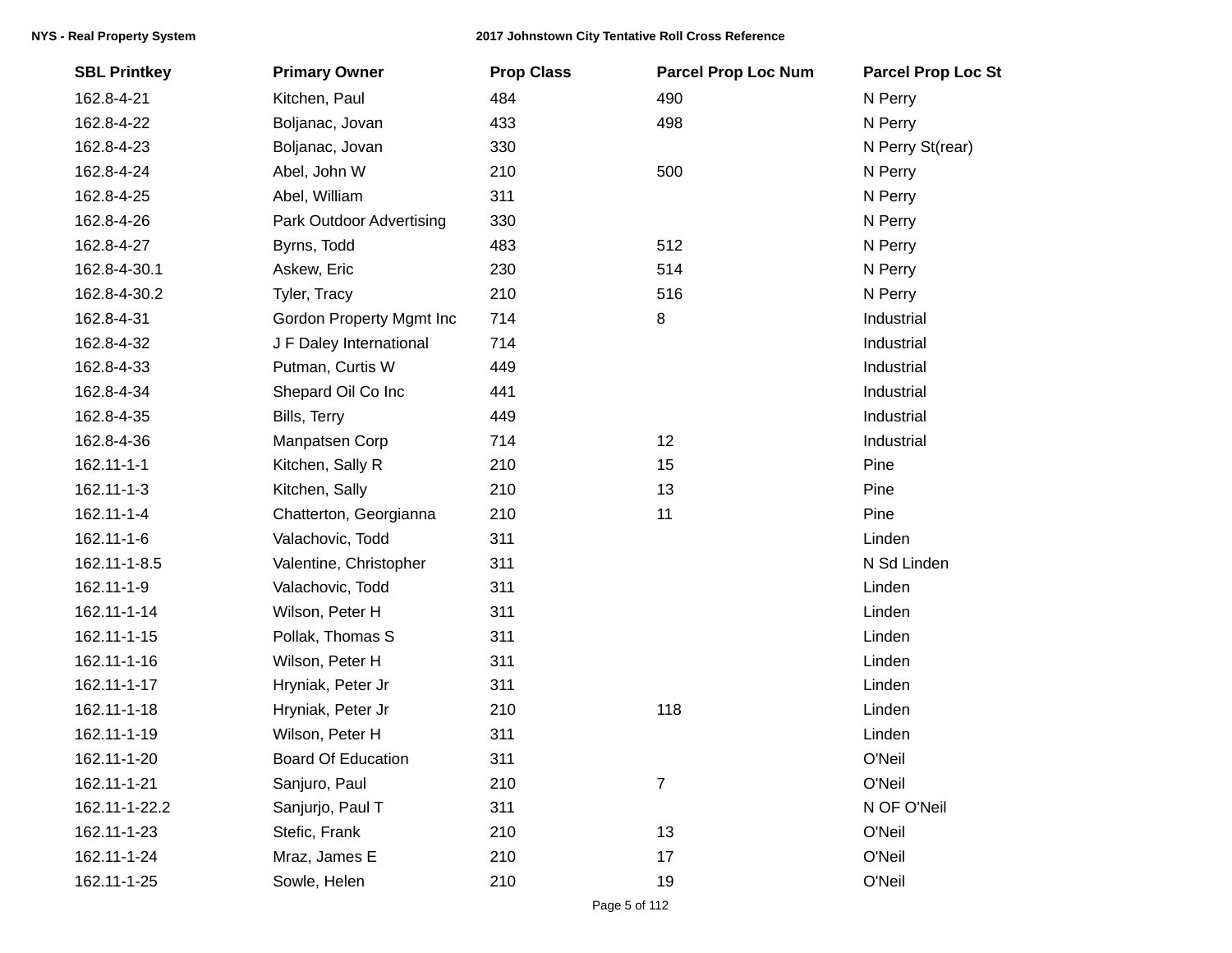| <b>SBL Printkey</b> | <b>Primary Owner</b>   | <b>Prop Class</b> | <b>Parcel Prop Loc Num</b> | <b>Parcel Prop Loc St</b> |
|---------------------|------------------------|-------------------|----------------------------|---------------------------|
| 162.11-1-26         | Battisti, Matthew A    | 210               | 23                         | O'Neil                    |
| 162.11-1-27         | Wilson, Peter H        | 311               |                            | O'Neil                    |
| 162.11-1-28         | Felthousen, Marilyn    | 311               |                            | O'Neil                    |
| 162.11-1-29         | Felthousen, Kenneth Jr | 210               | 43                         | O'Neil                    |
| 162.11-1-31         | Boljanac, Jovan        | 311               |                            | O'Neil                    |
| 162.11-1-32         | Boljanac, Jovan        | 210               | $\overline{2}$             | O'Neil                    |
| 162.11-1-33         | Boljanac, Jovan        | 311               |                            | O'Neil                    |
| 162.11-1-34         | Simcon Land Co Inc     | 311               |                            | Pine                      |
| 162.11-1-35         | Lauzon, Euroya         | 311               |                            | E Of Johnson              |
| 162.11-2-1          | Dubois, Kathy Jean     | 210               | 172                        | Johnson                   |
| 162.11-3-2.1        | Christiano, Joseph     | 311               | 30                         | O'Neil                    |
| 162.11-3-2.21       | Christiano, Joseph     | 210               | 30                         | O'Neil                    |
| 162.11-3-2.22       | <b>Billa Mark</b>      | 210               | 28                         | O'Neil                    |
| 162.11-3-3.1        | Allen, Ronald          | 210               | 36                         | O'Neil                    |
| 162.11-3-3.2        | Subik, Michael A       | 311               |                            | O'Neil Ave S OF           |
| 162.11-3-4          | Piraino, Frances       | 210               | 196                        | Johnson                   |
| 162.11-3-5          | Charney, Ronald D      | 210               | 40                         | O'Neil                    |
| 162.12-1-1.2        | Kaliath, Hari          | 210               | 12                         | Pine                      |
| 162.12-1-1.11       | Marrone, Michael       | 210               | 14                         | Pine                      |
| 162.12-1-1.12       | Ammann, Paul E         | 210               | $10$                       | Pine                      |
| 162.12-1-2          | Rhodes, Ann B          | 210               | 8                          | Pine                      |
| 162.12-1-11         | Saltsman, Lauren R     | 210               | 110                        | Elmwood                   |
| 162.12-1-16         | Auspelmyer Mollie J    | 210               | 102                        | Elmwood                   |
| 162.12-1-19         | Tedesco, Stephen E     | 210               | 301                        | Pleasant                  |
| 162.12-1-20         | Macvean, Allan         | 210               | 305                        | Pleasant                  |
| 162.12-1-21         | Mickel, George         | 210               | 311                        | Pleasant                  |
| 162.12-1-22         | VanHoesen, Sue A       | 210               | 313                        | Pleasant                  |
| 162.12-1-23         | Phillips, Shannon C    | 210               | 315                        | Pleasant                  |
| 162.12-1-24         | Costello, Robert       | 210               | 317                        | Pleasant                  |
| 162.12-1-25         | Neri, Bruno            | 210               | 319                        | Pleasant                  |
| 162.12-1-26         | Mowrey Donna           | 210               | 321                        | Pleasant                  |
| 162.12-2-1          | Pradelski, John M Jr   | 311               |                            | Charles                   |
| 162.12-2-2          | Pradelski, Johns M Jr  | 311               |                            | Charles                   |
|                     |                        |                   |                            |                           |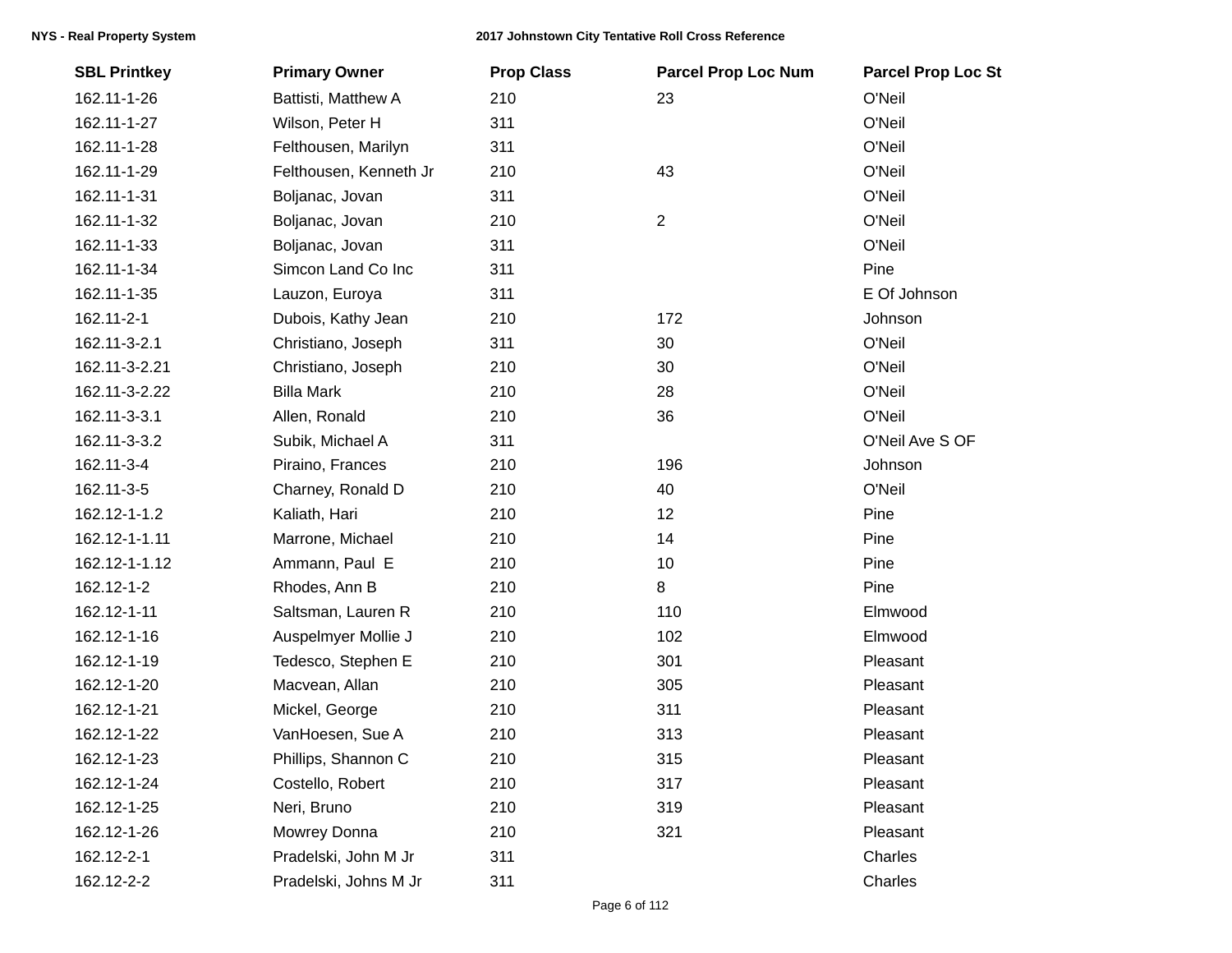| <b>SBL Printkey</b> | <b>Primary Owner</b>     | <b>Prop Class</b> | <b>Parcel Prop Loc Num</b> | <b>Parcel Prop Loc St</b> |
|---------------------|--------------------------|-------------------|----------------------------|---------------------------|
| 162.12-2-4          | Grady, William           | 210               | 3                          | Charles                   |
| 162.12-2-5          | Gushue, William          | 220               | 443                        | N Perry                   |
| 162.12-2-6          | Sprung, James H          | 220               | 445                        | N Perry                   |
| 162.12-2-7          | Kostoroski, Thomas       | 210               | 447                        | N Perry                   |
| 162.12-2-8          | Vosteen, Paul Andrew II  | 210               | 449                        | N Perry                   |
| 162.12-2-9          | Ackerknecht, Eric        | 220               | 451                        | N Perry                   |
| 162.12-3-1          | Hamel, Patricia          | 210               | 444                        | N Perry                   |
| 162.12-3-2          | Briggs, Sharon           | 210               | 450                        | N Perry                   |
| 162.12-3-3          | Clarke, Thomas E Jr      | 210               | 452                        | N Perry                   |
| 162.12-3-4          | <b>Glasser Laurence</b>  | 283               | 454                        | N Perry                   |
| 162.12-3-5          | Matiasovic, Carol        | 210               | 4                          | Adams                     |
| 162.12-3-7          | Wager, Karen             | 210               | 6                          | Adams                     |
| 162.12-3-8          | Duesler, Carol           | 330               |                            | Adams                     |
| 162.12-4-1          | Guzielek, Theresa        | 210               | $\boldsymbol{9}$           | Pine                      |
| 162.12-4-2          | Stefic, John             | 210               | 7                          | Pine                      |
| 162.12-4-3          | Mee, Brian               | 210               | 5                          | Pine                      |
| 162.12-4-4          | Georgelos, Nellie T      | 210               | 3                          | Pine                      |
| 162.12-4-5          | Lake, Terry J            | 210               | 1                          | Pine                      |
| 162.12-4-6          | Herr, David W            | 311               |                            | Elmwood                   |
| 162.12-4-7.1        | Whittingham, Marla       | 210               | 243                        | Pleasant                  |
| 162.12-4-7.2        | Reed, Timothy M          | 210               | 245                        | Pleasant                  |
| 162.12-4-8.1        | Gordon, Robin L          | 210               | 105                        | Elmwood                   |
| 162.12-4-9          | Herr, David              | 210               | 109                        | Linden                    |
| 162.12-4-10         | Sagan, Karen A           | 210               | 111                        | Linden                    |
| 162.12-4-11         | Barranco Edgar           | 210               | 113                        | Linden                    |
| 162.12-4-12         | Truckenmiller, Gregory R | 210               | 115                        | Linden                    |
| 162.12-4-13         | Chadwick, Vincent        | 210               | 117                        | Linden                    |
| 162.12-5-1          | City of Johnstown        | 311               |                            | Charles                   |
| 162.12-5-4          | Calhoun, Albert James Jr | 210               | 10                         | Charles                   |
| 162.12-5-5          | Wessels, William         | 210               | 8                          | Charles                   |
| 162.12-5-6          | Subik, Kevin             | 220               | 6                          | Charles                   |
| 162.12-5-7          | Butler, John             | 210               | 4                          | Charles                   |
| 162.12-5-8          | Rizzo, John              | 210               | 2                          | Charles                   |
|                     |                          |                   |                            |                           |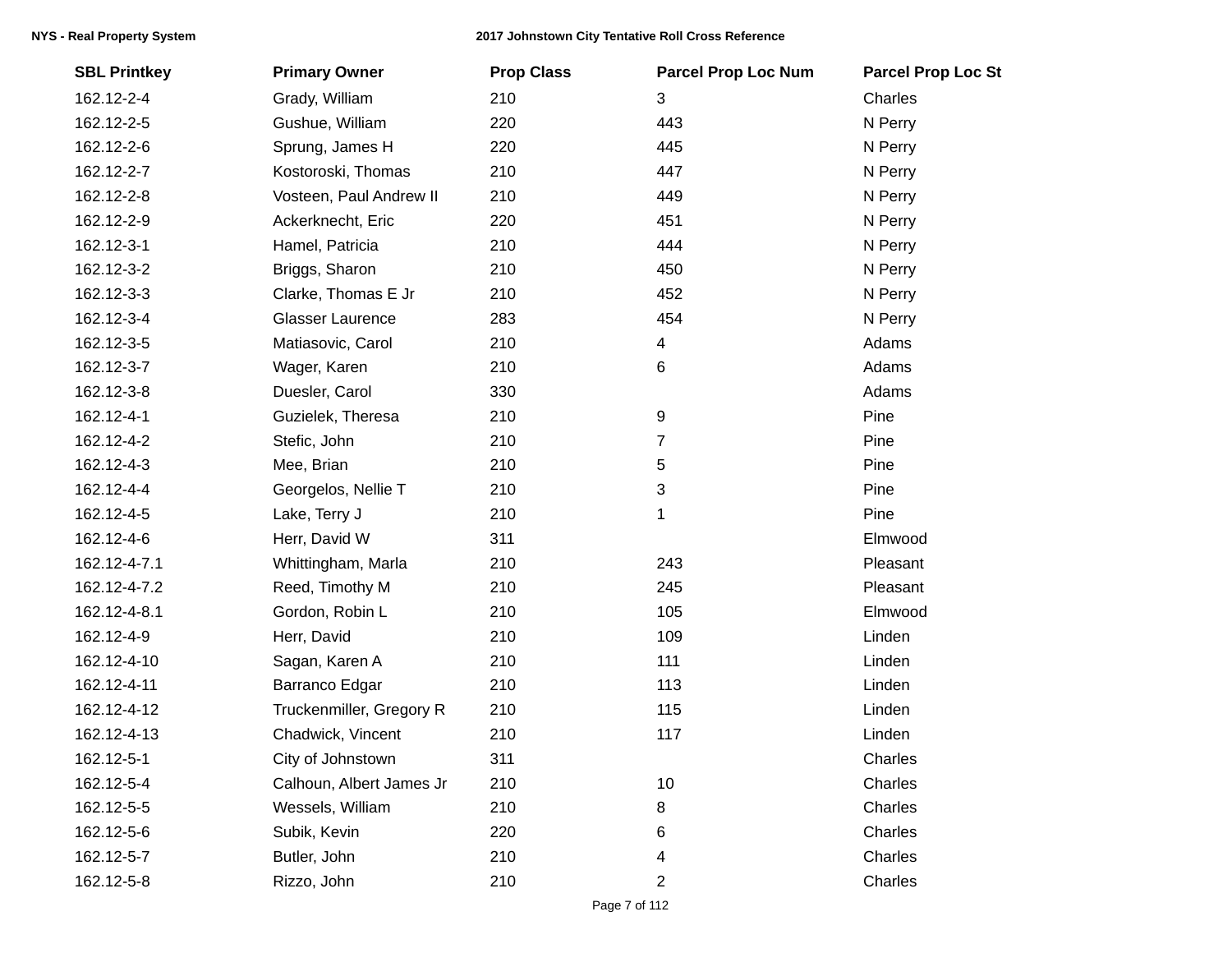| <b>SBL Printkey</b> | <b>Primary Owner</b>       | <b>Prop Class</b> | <b>Parcel Prop Loc Num</b> | <b>Parcel Prop Loc St</b> |
|---------------------|----------------------------|-------------------|----------------------------|---------------------------|
| 162.12-5-9          | Wilson, Christopher        | 210               | 439                        | N Perry                   |
| 162.12-5-10         | Dorfman, Elliot            | 220               | 435                        | N Perry                   |
| 162.12-5-11         | Abete, Anthony             | 210               | 429                        | N Perry                   |
| 162.12-5-12         | Roth, William G            | 210               | 427                        | N Perry                   |
| 162.12-5-13         | Shults, Ronald B           | 210               | 425                        | N Perry                   |
| 162.12-5-14         | Nellis, Eric S             | 210               | $\overline{c}$             | Elmwood                   |
| 162.12-5-15         | City of Johnstown          | 210               | 4                          | Elmwood                   |
| 162.12-5-16         | Blood, Gary                | 210               | 6                          | Elmwood                   |
| 162.12-5-17         | Gosselin, Judith           | 210               | 10                         | Elmwood                   |
| 162.12-5-19         | O'Lucci, Pasquale Life Use | 210               | 14                         | Elmwood                   |
| 162.12-5-21         | Wall, William D            | 210               | 16                         | Elmwood                   |
| 162.12-5-22         | Memrick, John Trisha       | 210               | 22                         | Elmwood                   |
| 162.12-5-23         | King, Mark D               | 210               | 24                         | Elmwood                   |
| 162.12-5-24         | Sponenberg, Amy            | 210               | 28                         | Elmwood                   |
| 162.12-5-25         | Ringer, Mark               | 210               | 306                        | Pleasant                  |
| 162.12-5-26         | Russo, Sandra              | 210               | 310                        | Pleasant                  |
| 162.12-5-27         | Chamberlain, Matthew J     | 210               | 312                        | Pleasant                  |
| 162.12-5-28         | Forgette, Gregory A        | 210               | 320                        | Pleasant                  |
| 162.12-6-1          | Collar, Gary               | 210               | 19                         | Elmwood                   |
| 162.12-6-2          | Sacerio, Gustavo A         | 210               | 17                         | Elmwood                   |
| 162.12-6-4          | Chirichio, Scott D         | 210               | 15                         | Elmwood                   |
| 162.12-6-5          | Patterson, Eric            | 210               | 13                         | Elmwood                   |
| 162.12-6-6          | City of Johnstown          | 311               |                            | Linden                    |
| 162.12-6-7          | City of Johnstown          | 311               |                            | Linden                    |
| 162.12-6-8          | City of Johnstown          | 311               |                            | Linden                    |
| 162.12-6-9          | City of Johnstown          | 311               |                            | Linden                    |
| 162.12-6-10         | City of Johnstown          | 311               |                            | Linden                    |
| 162.12-6-11         | City Of Johnstown          | 311               |                            | Linden                    |
| 162.12-6-12         | Savage, Sandra             | 210               | 244                        | Pleasant                  |
| 162.12-7-1          | Iannotti, Michael          | 220               | 9                          | Elmwood                   |
| 162.12-7-3          | Santangelo, Phillip F Jr   | 210               | 5                          | Elmwood                   |
| 162.12-7-4          | Novak Debra A              | 210               | 3                          | Elmwood                   |
| 162.12-7-5          | Reali, Joseph M            | 210               | 1                          | Elmwood                   |
|                     |                            |                   |                            |                           |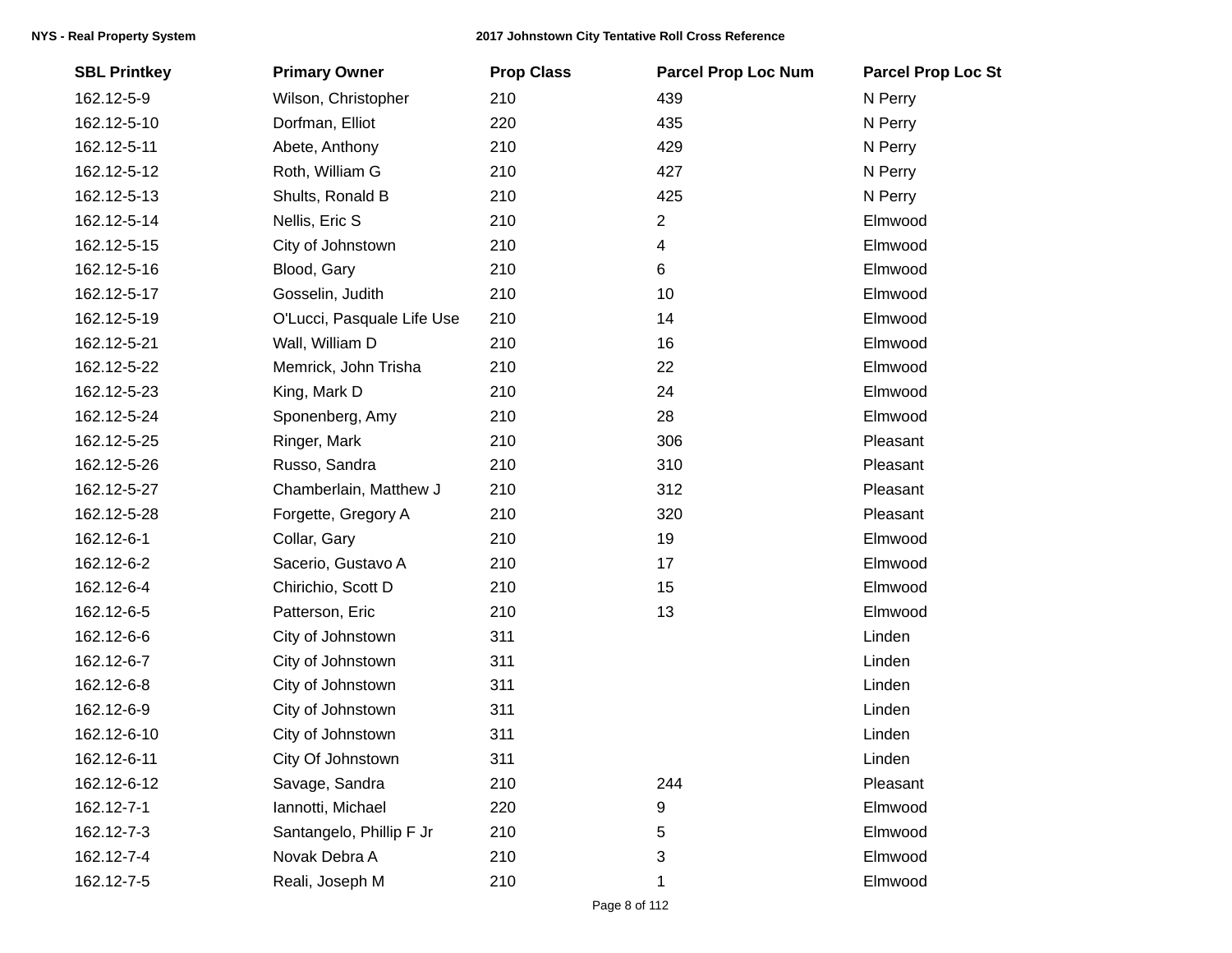| <b>SBL Printkey</b> | <b>Primary Owner</b>          | <b>Prop Class</b> | <b>Parcel Prop Loc Num</b> | <b>Parcel Prop Loc St</b> |
|---------------------|-------------------------------|-------------------|----------------------------|---------------------------|
| 162.12-7-6          | Stander, Roger D              | 210               | 423                        | N Perry                   |
| 162.12-7-7          | Stander, Roger                | 210               | 415                        | N Perry                   |
| 162.12-8-1          | Oaksford, Luella              | 210               | 442                        | N Perry                   |
| 162.12-8-2          | Preston, Ronald               | 210               | 438                        | N Perry                   |
| 162.12-8-4          | Gray, James L Jr              | 210               | 436                        | N Perry                   |
| 162.12-8-5          | Nellis, Danielle I            | 210               | 432                        | N Perry                   |
| 162.12-8-6          | Hoyt, Darrell                 | 220               | 430                        | N Perry                   |
| 162.12-8-7          | City Johnstown                | 330               | 422-428                    | N Perry                   |
| 162.12-8-12         | Zidich, Randy                 | 220               | 420                        | N Perry                   |
| 162.12-8-13         | Zidich, Randy                 | 220               | 418                        | N Perry                   |
| 162.12-8-14         | <b>Zidich Randy</b>           | 483               | 416                        | N Perry                   |
| 162.12-8-15         | Dalmata, Raymond              | 433               | 414                        | N Perry                   |
| 162.12-8-16         | Dalmata, Raymond              | 330               |                            | Townsend                  |
| 162.12-9-1          | Tauss, Frederick Jr           | 330               |                            | Adams                     |
| 162.12-9-2          | <b>Covenhoven Realty Corp</b> | 330               |                            | Townsend                  |
| 162.12-9-3          | Berry, Brian R                | 330               |                            | Townsend                  |
| 162.12-9-4          | Cook, Patricia I Life Use     | 210               | 53                         | Townsend                  |
| 162.12-9-5          | Heartland Realty Co Inc       | 330               |                            | Townsend                  |
| 162.12-9-6          | Heartland Realty Co Inc       | 714               | 45-49                      | Townsend                  |
| 162.12-9-7          | Precision Auto Body of        | 433               | 21                         | Townsend                  |
| 162.12-9-8          | Buanno Warehousing Inc        | 449               | 11                         | Townsend                  |
| 162.12-9-9.1        | Buanno Warehousing Inc        | 330               |                            | Townsend                  |
| 162.12-9-9.2        | Heartland Realty Co Inc       | 331               |                            | Townsend                  |
| 162.12-10-1         | Lakata, Edward E              | 210               | 114                        | Linden                    |
| 162.12-10-2         | Kluska, Phyillis              | 210               | 110                        | Linden                    |
| 162.12-10-3         | <b>Board Of Education</b>     | 612               |                            | Pleasant                  |
| 162.12-10-4         | VonderHeide, Erica N          | 210               | 221                        | Pleasant                  |
| 162.12-10-5         | Sampson, Robert E             | 210               | 215                        | Pleasant                  |
| 162.12-10-6         | Kralovic, Emily               | 210               | 213                        | Pleasant                  |
| 162.12-10-7         | Danboise, Renard              | 210               | 209                        | Pleasant                  |
| 162.12-10-8         | Cannizzo, Nicholas            | 210               | 3                          | O'Neil                    |
| 162.12-10-9         | Precopio, Foster P            | 210               | 5                          | O'Neil                    |
| 162.12-10-11        | Sampson, Robert               | 311               |                            | Pleasant                  |
|                     |                               |                   |                            |                           |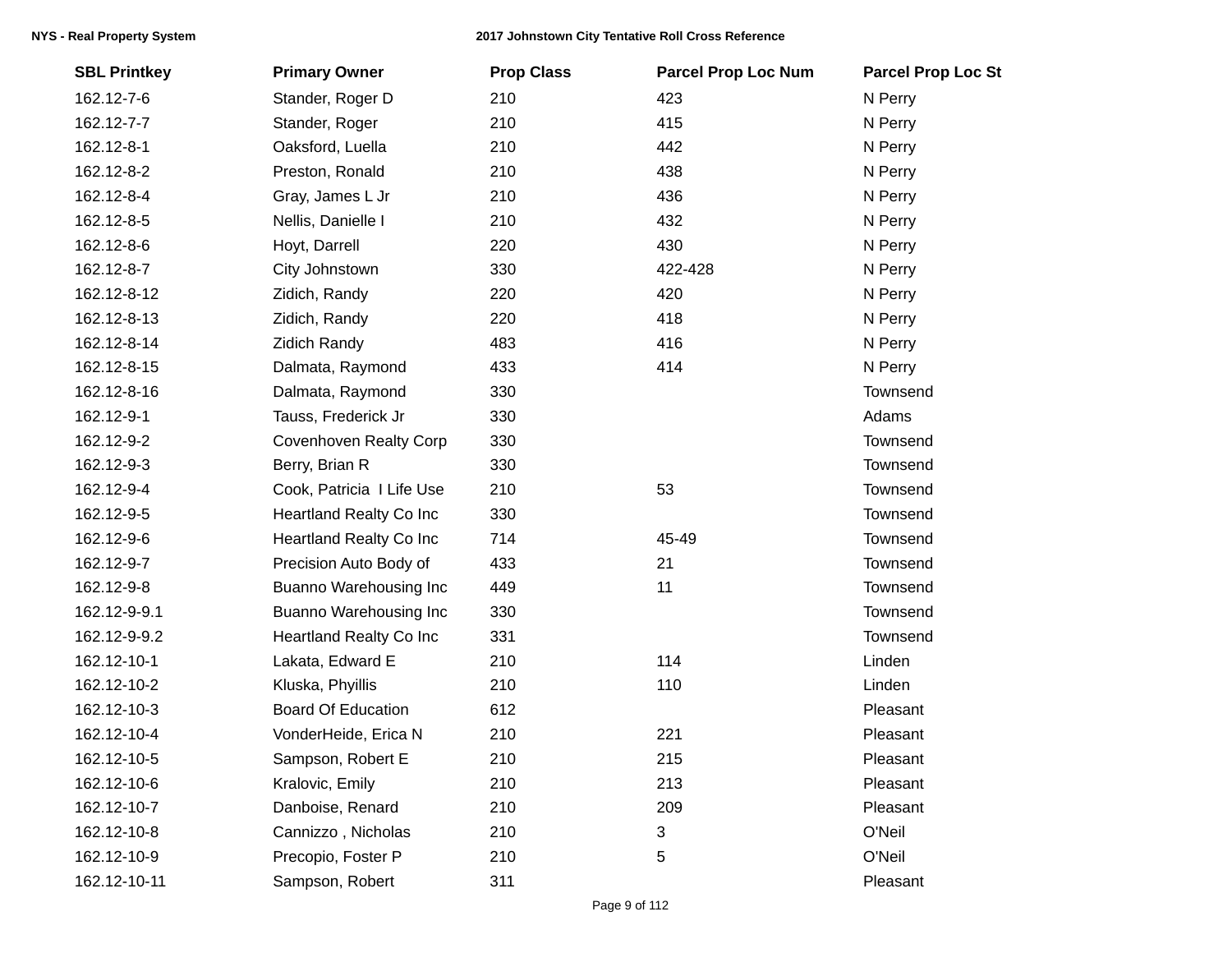| <b>SBL Printkey</b> | <b>Primary Owner</b>         | <b>Prop Class</b> | <b>Parcel Prop Loc Num</b> | <b>Parcel Prop Loc St</b> |
|---------------------|------------------------------|-------------------|----------------------------|---------------------------|
| 162.12-11-1         | Aguilera, Charity            | 210               | 236                        | Pleasant                  |
| 162.12-11-3         | City of Johnstown            | 311               |                            | Linden                    |
| 162.12-11-4         | City of Johnstown            | 311               |                            | Linden                    |
| 162.12-11-5         | City of Johnstown            | 311               |                            | Linden                    |
| 162.12-11-6         | City of Johnstown            | 311               |                            | Linden                    |
| 162.12-11-7         | City of Johnstown            | 311               |                            | Linden                    |
| 162.12-11-8         | City of Johnstown            | 311               |                            | Linden                    |
| 162.12-11-9         | City of Johnstown            | 311               |                            | Linden                    |
| 162.12-11-10        | Wojciechowski, Margaret A    | 311               | $\boldsymbol{7}$           | Walnut                    |
| 162.12-11-11        | Wojciechowski, Margaret A    | 311               |                            | Linden                    |
| 162.12-11-12        | Knapp, Peter                 | 210               | $\sqrt{5}$                 | Walnut                    |
| 162.12-11-13        | Loux, Dawn M                 | 220               | 1                          | Walnut                    |
| 162.12-11-15        | Dalmata, Raymond J           | 433               |                            | N Perry                   |
| 162.12-11-16        | Putman, Richard C            | 449               | 363                        | N Perry                   |
| 162.12-11-17        | Kruk, Sophie                 | 483               | 361                        | N Perry                   |
| 162.12-11-21        | Wojciechowski, Margaret A    | 210               | 7                          | Walnut                    |
| 162.12-11-23        | Wojciechowski, Margaret A    | 311               |                            | Walnut                    |
| 162.12-11-24        | Marbeck Walnut LLC           | 411               | $21 - 27$                  | Walnut                    |
| 162.12-11-29.5      | <b>Marbeck Walnut LLC</b>    | 311               |                            | Walnut Ave N SD           |
| 162.12-11-30        | Frank, Michael               | 311               |                            | Walnut                    |
| 162.12-11-31.1      | Seelow, Kristen L            | 210               | 22                         | Walnut                    |
| 162.12-11-31.2      | Frank, Michael               | 311               |                            | Walnut                    |
| 162.12-11-35        | Lynaugh, Daniel R            | 311               |                            | Walnut                    |
| 162.12-11-36        | Weaver, Ronald               | 210               | 13                         | Irving                    |
| 162.12-11-37.1      | Emden, Ann M                 | 311               | 17                         | Irving                    |
| 162.12-11-37.2      | Emden, Ann                   | 210               | 17                         | Irving                    |
| 162.12-11-39        | Frank, Michael               | 210               | 19                         | Irving                    |
| 162.12-11-40        | Hulbert, Douglas G Jr        | 210               | 21                         | Irving                    |
| 162.12-11-41        | Decristofaro, Joseph         | 210               | 228                        | Pleasant                  |
| 162.12-11-44        | McGuire, Michael P           | 210               | 31                         | Walnut                    |
| 162.12-11-45        | Whitbeck, Stephen H Jr       | 210               | 234                        | Pleasant                  |
| 162.12-12-1         | Herrick, Paulette            | 210               | 12                         | Walnut                    |
| 162.12-12-2         | Orlosky, Patricia A Life Use | 210               | 10                         | Walnut                    |
|                     |                              |                   |                            |                           |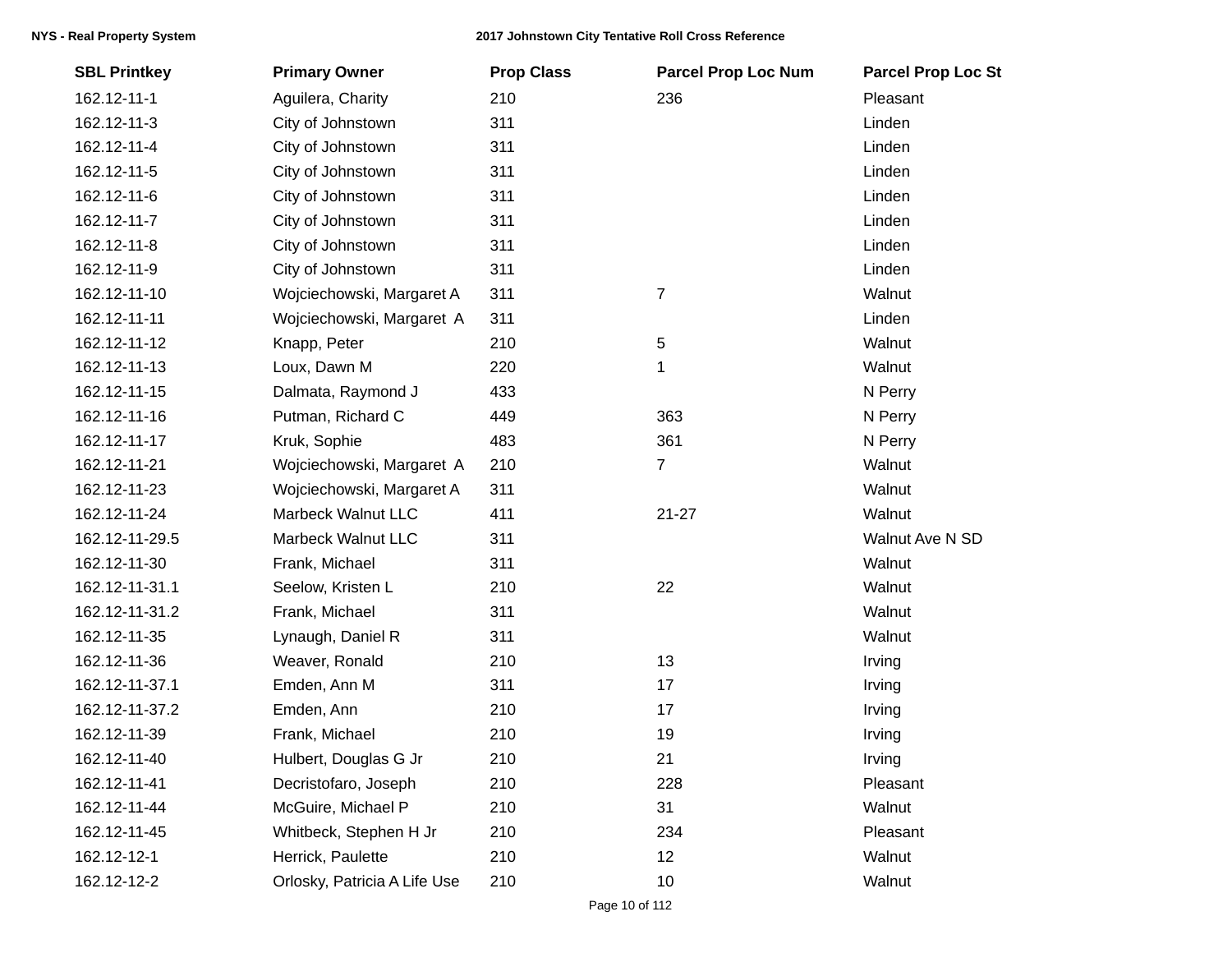| <b>SBL Printkey</b> | <b>Primary Owner</b>               | <b>Prop Class</b> | <b>Parcel Prop Loc Num</b> | <b>Parcel Prop Loc St</b> |
|---------------------|------------------------------------|-------------------|----------------------------|---------------------------|
| 162.12-12-3         | Snell Coreena                      | 210               | 8                          | Walnut                    |
| 162.12-12-4         | Tyler, Christopher                 | 210               | 6                          | Walnut                    |
| 162.12-12-5         | Lee, Brandon                       | 210               | 4                          | Walnut                    |
| 162.12-12-6         | Davis, Stewart                     | 210               | $\overline{2}$             | Walnut                    |
| 162.12-12-7.5       | <b>Reformed Church</b>             | 620               |                            | N Perry                   |
| 162.12-12-8.5       | Johnstown Reformed Church          | 632               | 1                          | Irving                    |
| 162.12-12-10        | Kline, Shannon R                   | 210               | 5                          | Irving                    |
| 162.12-12-11        | Broiles, Leonard                   | 210               | $\overline{7}$             | Irving                    |
| 162.12-12-12        | Ackerknecht, Eugene                | 210               | 9                          | Irving                    |
| 162.12-12-13        | Coultrup, Bradley                  | 210               | 11                         | Irving                    |
| 162.12-13-1.1       | Hill, Thomas                       | 433               | 402                        | N Perry                   |
| 162.12-13-1.2       | <b>PPMH Administrative Offices</b> | 464               | 400                        | N Perry                   |
| 162.12-13-2         | Tollner, Ronald D Jr               | 433               | 390                        | N Perry                   |
| 162.12-14-1         | Kazmierski, Robert                 | 330               |                            | Townsend                  |
| 162.12-14-2         | Kazmierski, Robert                 | 311               |                            | Townsend                  |
| 162.12-14-4         | Kazmierski, Robert                 | 330               |                            | Collingwood               |
| 162.12-14-10        | Farrant, Mary Jane                 | 210               | 402                        | Parkwood                  |
| 162.12-14-11        | Nevins, Kellie                     | 210               | 404                        | Parkwood                  |
| 162.12-14-12        | David, Lance                       | 210               | 406                        | Parkwood                  |
| 162.12-15-1         | Simcon Land Co Inc                 | 330               |                            | Townsend                  |
| 162.12-15-4         | Ferrara, Alice                     | 210               | 42                         | Townsend                  |
| 162.12-15-5.1       | Kane Trustee, William J            | 330               |                            | Townsend                  |
| 162.12-15-5.2       | South Townsend Realty Com          | 330               |                            | Fisher                    |
| 162.12-15-6         | Olmstead, Howard J Jr              | 220               | 46                         | Townsend                  |
| 162.12-15-7         | South Townsend Realty Com          | 449               |                            | Townsend                  |
| 162.12-15-8         | Loose Stanley A                    | 210               | 50                         | Townsend                  |
| 162.12-15-10.5      | Putman, Barbara A                  | 210               | 306                        | Parkwood                  |
| 162.12-15-13        | Palmateer, Constance M             | 210               | 320                        | Parkwood                  |
| 162.12-15-14        | Smith, Geoffrey                    | 210               | 324                        | Parkwood                  |
| 162.12-15-16        | Lorence, Richard S                 | 210               | 400                        | Collingwood               |
| 162.12-16-1         | Parker, Michael                    | 210               | 36                         | Fisher                    |
| 162.12-16-2         | Parker, Michael J                  | 210               | 34                         | Fisher                    |
| 162.12-16-3         | Stoller, Terri L                   | 210               | 32                         | Fisher                    |
|                     |                                    |                   |                            |                           |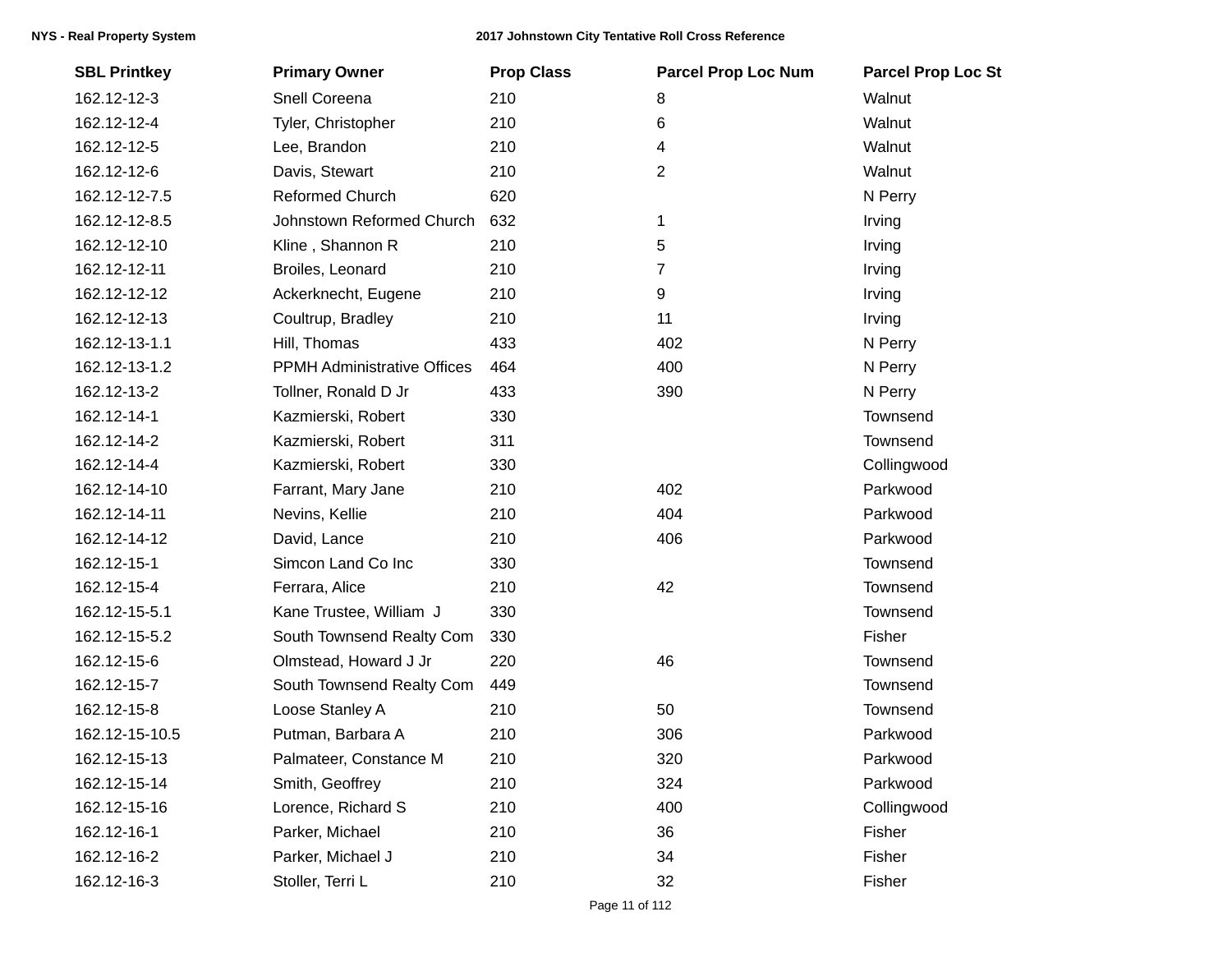| <b>SBL Printkey</b> | <b>Primary Owner</b>          | <b>Prop Class</b> | <b>Parcel Prop Loc Num</b> | <b>Parcel Prop Loc St</b> |
|---------------------|-------------------------------|-------------------|----------------------------|---------------------------|
| 162.12-17-1         | Simek, Everett                | 311               |                            | Irving                    |
| 162.12-17-2         | Gifford, Jack                 | 210               | 18                         | Irving                    |
| 162.12-17-3         | Shipley, R. Scott             | 612               |                            | Irving                    |
| 162.12-17-4         | Kovarovic, Helen              | 210               | 8                          | Irving                    |
| 162.12-17-5         | 31 South William Street LLC   | 411               | 6                          | Irving                    |
| 162.12-17-6         | Feerick, William J            | 433               | 349                        | N Perry                   |
| 162.12-17-8         | Stock, Shirley                | 220               | 347                        | N Perry                   |
| 162.12-17-9         | Studenic, Judith A            | 210               | 345                        | N Perry                   |
| 162.12-17-10        | DeMarco, Angelo A             | 210               | 343                        | N Perry                   |
| 162.12-17-11        | <b>Upstate Properties LLC</b> | 210               | 341                        | N Perry                   |
| 162.12-17-12        | Perry, Judith                 | 220               | 339                        | N Perry                   |
| 162.12-17-13        | <b>Bahr Jared S</b>           | 220               | 3                          | W Decker                  |
| 162.12-17-14        | Moore, Henry                  | 210               | 5                          | W Decker                  |
| 162.12-17-15        | Savaria, Steven Jr            | 210               | 7                          | W Decker                  |
| 162.12-17-16        | Bromford, Stephen L           | 210               | 9                          | W Decker                  |
| 162.12-17-17        | Geloso, Vincenza A            | 220               | 13                         | W Decker                  |
| 162.12-17-18        | Ripple, Frank                 | 210               | 17                         | W Decker                  |
| 162.12-17-19        | Eisenhauer, Harry C Jr        | 210               | 19                         | W Decker                  |
| 162.12-17-20        | Dubois Zachary                | 210               | 21                         | W Decker                  |
| 162.12-17-21        | Nellis, Randy                 | 220               | 23                         | W Decker                  |
| 162.12-17-22        | Pyristy, Paul                 | 210               | 27                         | W Decker                  |
| 162.12-17-23        | Sherman, Nicholas A           | 210               | 29                         | W Decker                  |
| 162.12-17-24        | Sprouse, James H              | 210               | 33                         | W Decker                  |
| 162.12-18-1         | Greene, Darrin C              | 210               | 19                         | Maplewood                 |
| 162.12-18-2         | Miner, Lisa                   | 220               | 403                        | Parkwood                  |
| 162.12-18-3         | Rose, Michael                 | 210               | 401                        | Parkwood                  |
| 162.12-18-4         | Carville, Thomas P Jr         | 210               | 305                        | Collingwood               |
| 162.12-18-5         | Montini, Adolph               | 210               | 303                        | Collingwood               |
| 162.12-18-6         | Patterson, Patricia A         | 210               | 11                         | Maplewood                 |
| 162.12-18-7         | Cinelli, Peter                | 210               | 13                         | Maplewood                 |
| 162.12-18-8         | Carville, Thomas P Jr         | 210               | 15                         | Maplewood                 |
| 162.12-18-9         | Carville, Thomas              | 210               | 17                         | Maplewood                 |
| 162.12-19-1         | Swierzowski, John M           | 210               | 313                        | Parkwood                  |
|                     |                               |                   |                            |                           |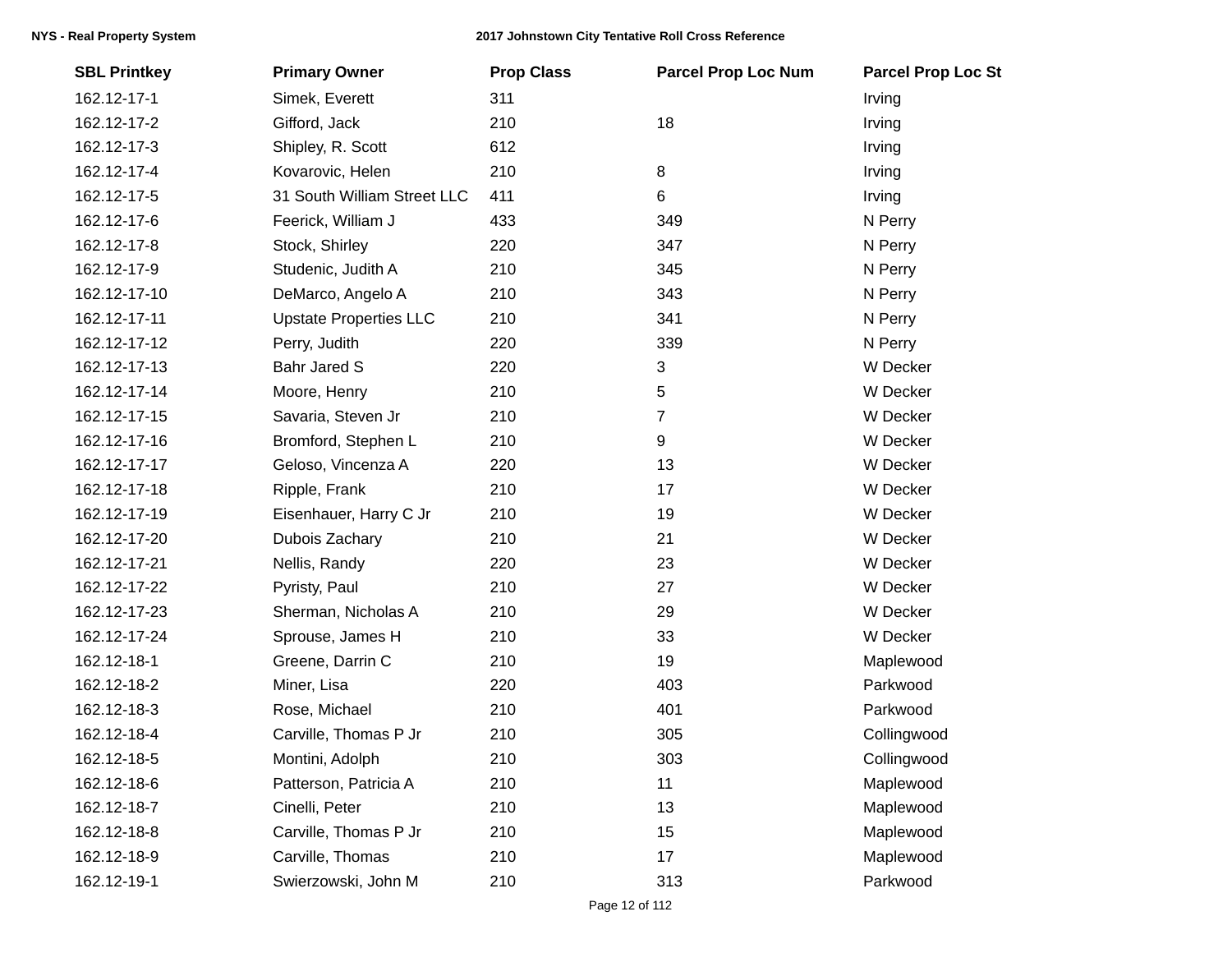| <b>SBL Printkey</b> | <b>Primary Owner</b>         | <b>Prop Class</b> | <b>Parcel Prop Loc Num</b> | <b>Parcel Prop Loc St</b> |
|---------------------|------------------------------|-------------------|----------------------------|---------------------------|
| 162.12-19-2         | Van Hoesen, Christopher      | 210               | 309                        | Parkwood                  |
| 162.12-19-3         | Guzielek, William            | 210               | 307                        | Parkwood                  |
| 162.12-19-4         | Havel, Joseph                | 210               | 305                        | Parkwood                  |
| 162.12-19-5         | King, Deborah L              | 210               | 304                        | Collingwood               |
| 162.12-20-1         | Keltch, Diane                | 210               | 155                        | Pleasant                  |
| 162.12-20-2         | Keltch, Diane R              | 210               | 153                        | Pleasant                  |
| 162.12-20-3         | Caserta, Claire S            | 210               | 151                        | Pleasant                  |
| 162.12-21-3.5       | Dingmon, James               | 210               | 32                         | W Decker                  |
| 162.12-21-4         | Mazur, Jason T               | 210               | 30                         | W Decker                  |
| 162.12-21-5         | Strait, Robert H             | 210               | 26                         | W Decker                  |
| 162.12-21-6         | <b>Tomlinson Ronald C</b>    | 210               | 22                         | W Decker                  |
| 162.12-21-7         | Spraker, Jami                | 210               | 20                         | W Decker                  |
| 162.12-21-8         | Havel, Jeffrey               | 210               | 18                         | W Decker                  |
| 162.12-21-9         | Hart, James W                | 210               | $23*1/2$                   | Matthew                   |
| 162.12-21-10        | Calhoun, Donna L             | 210               | 25                         | Matthew                   |
| 162.12-21-11        | Rockwell, David C            | 210               | 27                         | Matthew                   |
| 162.12-21-12        | Fullington, Shane            | 210               | 29                         | Matthew                   |
| 162.12-21-13        | Felton, Christopher          | 210               | 150                        | Pleasant                  |
| 162.15-1-2          | Landrio, Robert W            | 311               |                            | W State                   |
| 162.15-1-3.2        | Putman, Barbara A            | 210               | 360                        | W State                   |
| 162.15-1-4          | Landrio, Robert W            | 311               |                            | W State                   |
| 162.15-1-5          | Shepard Family Ltd Partnersh | 411               | $1 - 7$                    | <b>Michael Ciricle</b>    |
| 162.15-2-1          | <b>State Of New York</b>     | 961               |                            | W State                   |
| 162.15-3-1          | Gifford, Vernon D Jr         | 210               | 138                        | Johnson                   |
| 162.15-3-2.1        | Gilbo, David F               | 311               |                            | Hall                      |
| 162.15-3-2.2        | <b>State Of New York</b>     | 311               |                            | E Side Hall               |
| 162.15-3-3          | Niagara Mohawk Power Corp    | 872               |                            | Elizabeth                 |
| 162.15-3-4.5        | Simek, Richard               | 240               | 20                         | O'Neil                    |
| 162.15-3-5          | Murphy, Ann Marie D          | 311               |                            | Pleasant                  |
| 162.15-3-6          | Oddy, Marcia                 | 210               | 149                        | Pleasant                  |
| 162.15-3-7          | Entelisano, Marilyn D        | 210               | 145                        | Pleasant                  |
| 162.15-3-8          | Lake, Christopher B          | 210               | 141                        | Pleasant                  |
| 162.15-3-9          | Murphy, Ann Marie D          | 210               | 139                        | Pleasant                  |
|                     |                              |                   |                            |                           |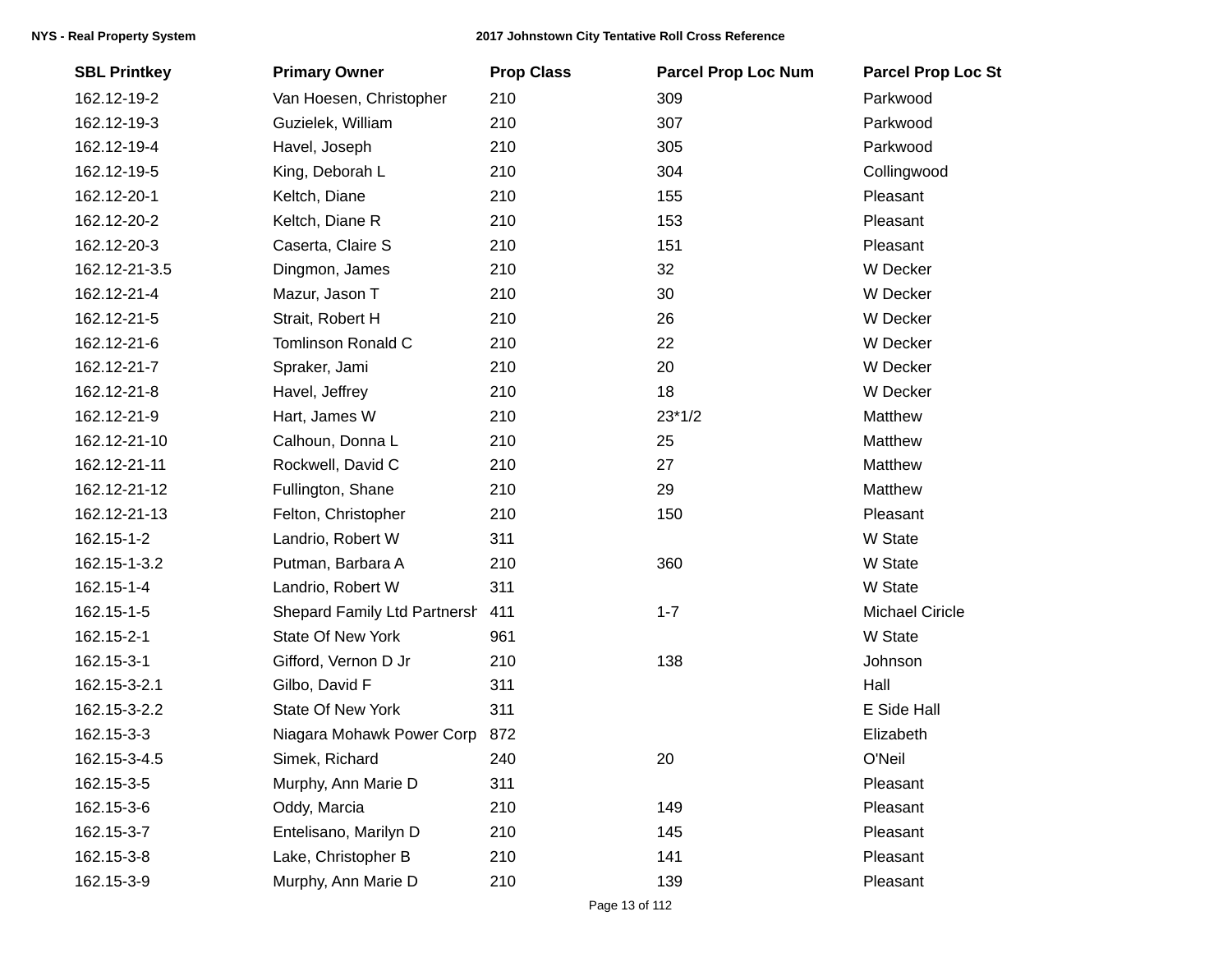| <b>SBL Printkey</b> | <b>Primary Owner</b>               | <b>Prop Class</b> | <b>Parcel Prop Loc Num</b> | <b>Parcel Prop Loc St</b> |
|---------------------|------------------------------------|-------------------|----------------------------|---------------------------|
| 162.15-3-10         | Maxian, Lois                       | 210               | 125                        | Pleasant                  |
| 162.15-3-11         | Stewart, Nicholas C                | 210               | 123                        | Pleasant                  |
| 162.15-3-12         | Valachovic, Thomas M               | 210               | 121                        | Pleasant                  |
| 162.15-3-13         | Charney, Pauline M                 | 210               | 119                        | Pleasant                  |
| 162.15-3-14         | Polacek, Jean                      | 210               | 117                        | Pleasant                  |
| 162.15-3-15         | Lombardoni, Daniel                 | 210               | 115                        | Pleasant                  |
| 162.15-3-16         | Wilmot, Anthony                    | 340               |                            | Grove                     |
| 162.15-3-17         | Mill Street Assoc Inc              | 714               | 99                         | Pleasant                  |
| 162.15-3-18         | Mill Street Assoc Inc              | 340               |                            | Grove                     |
| 162.15-3-19         | City Johnstown                     | 330               | 19                         | Grove                     |
| 162.15-3-20         | Simek, Richard J                   | 449               |                            | Grove                     |
| 162.15-3-21         | Jurica, Carl                       | 210               | 325                        | Wells                     |
| 162.15-3-22         | Gilbo David                        | 311               |                            | John                      |
| 162.15-3-23         | The Stortecky Family Irr Trust 210 |                   | 113                        | Hall                      |
| 162.15-3-24         | Mraz, Mary T                       | 210               | 115                        | Hall                      |
| 162.15-3-25         | Putman, Robert W                   | 210               | 121                        | Hall                      |
| 162.15-3-27         | Robinson ETAL, Patricia N          | 210               | 127                        | Hall                      |
| 162.15-3-28         | Russ, Rose Mary                    | 210               | 129                        | Hall                      |
| 162.15-3-29         | Robinson, Ronald                   | 210               | 133                        | Hall                      |
| 162.15-3-30         | Ruggeri, Charles J III             | 210               | 135                        | Hall                      |
| 162.15-3-31         | White, Edward E                    | 210               | 137                        | Hall                      |
| 162.15-3-32         | <b>State Of New York</b>           | 681               | 151                        | Hall                      |
| 162.15-3-33         | Johnstown Historical               | 330               |                            | Hall                      |
| 162.15-3-34         | Kollar, James E                    | 210               | 144                        | Johnson                   |
| 162.15-4-1          | Riska, Christine M                 | 210               | 111                        | Pleasant                  |
| 162.15-4-2          | Baldock, Ryan                      | 220               | 107                        | Pleasant                  |
| 162.15-4-3          | Riley, Peter                       | 210               | 105                        | Pleasant                  |
| 162.15-4-4          | Melita, Joseph T Jr                | 210               | 103                        | Pleasant                  |
| 162.15-4-5          | Smullens, Anna                     | 220               | 101                        | Pleasant                  |
| 162.15-4-6          | Rodriguez, Sylvia Garcia           | 210               | 14                         | Grove                     |
| 162.15-4-7          | <b>Rulison Eric</b>                | 210               | 16                         | Grove                     |
| 162.15-4-8          | Wilmot, Anthony                    | 220               | 18                         | Grove                     |
| 162.15-4-9          | Gill, Terrance                     | 210               | $\overline{2}$             | Elizabeth                 |
|                     |                                    |                   |                            |                           |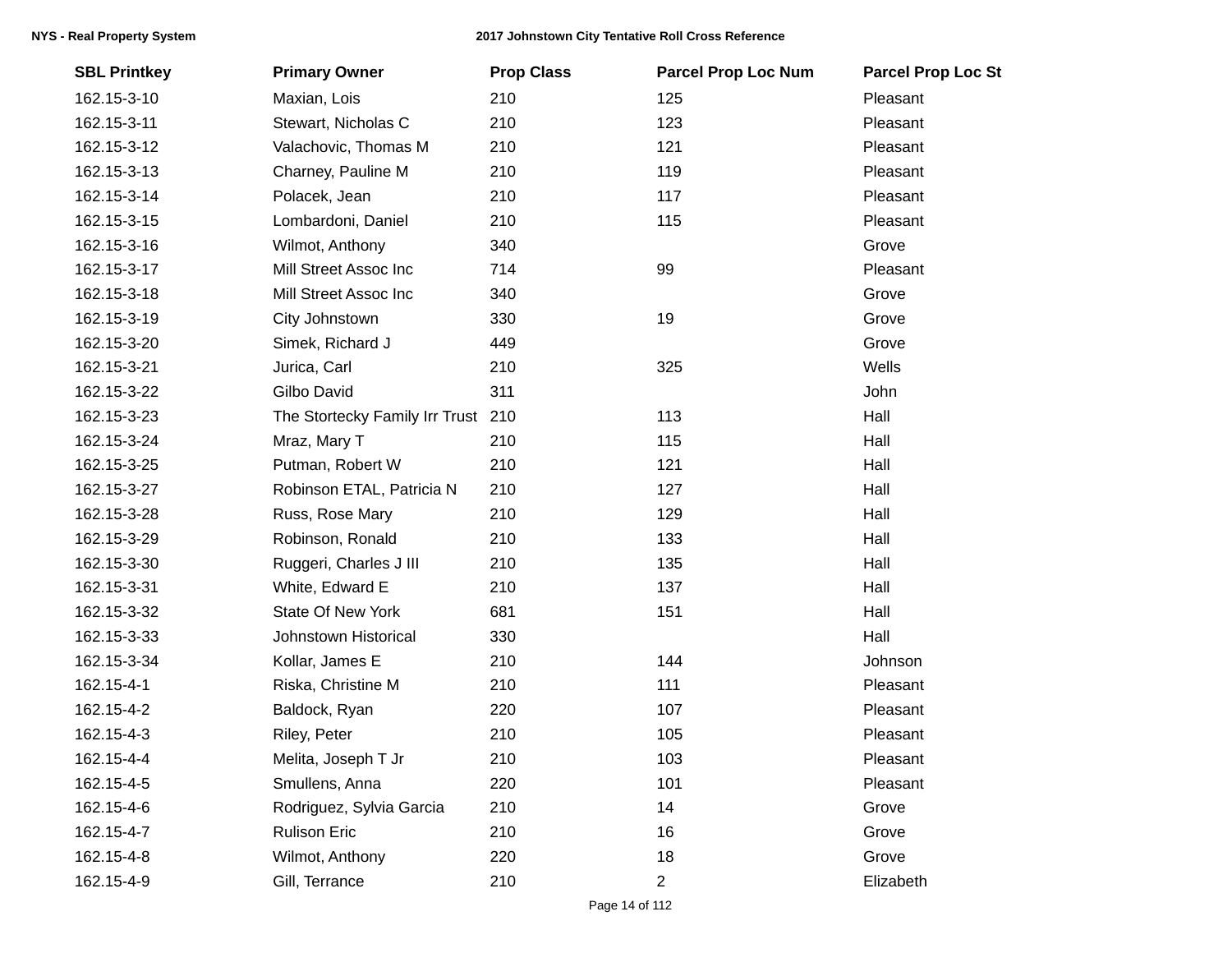| <b>SBL Printkey</b> | <b>Primary Owner</b>   | <b>Prop Class</b> | <b>Parcel Prop Loc Num</b> | <b>Parcel Prop Loc St</b> |
|---------------------|------------------------|-------------------|----------------------------|---------------------------|
| 162.15-5-1          | McGillis, David        | 220               | 118                        | Mason                     |
| 162.15-5-2          | Hammer, Jason          | 220               | 116                        | Mason                     |
| 162.15-5-3          | Nevich, Dianne L       | 210               | 112                        | Pleasant                  |
| 162.15-5-5          | Flint, Devon           | 220               | 106                        | Pleasant                  |
| 162.15-5-6          | Milby, Richard         | 220               | 13                         | Grove                     |
| 162.15-5-8          | Myers, Cheryl Ann      | 210               | 102                        | Pleasant                  |
| 162.15-6-1          | Johnstown Realty Corp  | 340               |                            | Railroad                  |
| 162.15-6-3          | Johnstown Realty Corp  | 210               | 52                         | Pleasant                  |
| 162.16-1-1          | Sager, Francis         | 210               | 16                         | W Decker                  |
| 162.16-1-2          | Hammond, Jeremy        | 210               | 14                         | W Decker                  |
| 162.16-1-3          | Mickel, Rachel         | 220               | 8                          | W Decker                  |
| 162.16-1-4          | Ellithorpe, David A Jr | 210               | $\overline{4}$             | W Decker                  |
| 162.16-1-5          | Wilson, Robert F       | 449               | 333                        | N Perry                   |
| 162.16-1-6          | Garren, Jennifer       | 210               | 337                        | N Perry                   |
| 162.16-1-7          | Ellithorpe, James A    | 483               | 335                        | N Perry                   |
| 162.16-1-9          | Ward, Denise           | 280               | 1                          | Matthew                   |
| 162.16-1-10         | Talbot, Eugene         | 210               | 3                          | Matthew                   |
| 162.16-1-11         | Thompson, Patrick      | 210               | 5                          | Matthew                   |
| 162.16-1-12         | Maye, Ernest Jr        | 210               | $\overline{7}$             | Matthew                   |
| 162.16-1-13         | McGillis David P       | 210               | $\boldsymbol{9}$           | Matthew                   |
| 162.16-1-14         | Ackerknecht, Alice J   | 210               | 11                         | Matthew                   |
| 162.16-1-15         | Lehe, Patricia A       | 210               | 13                         | Matthew                   |
| 162.16-1-16         | Simek, Betsy           | 220               | 15                         | Matthew                   |
| 162.16-1-17         | Thompson, Dennis       | 220               | 17                         | Matthew                   |
| 162.16-1-18         | Vanheusen, Lisa        | 210               | 19                         | Matthew                   |
| 162.16-1-19         | Angelo, Nicholas       | 220               | 21                         | Matthew                   |
| 162.16-1-20         | Lebovits, Baruch       | 230               | 23                         | Matthew                   |
| 162.16-2-1          | Borden, Harold P III   | 210               | 1                          | E Decker                  |
| 162.16-2-2          | Knapp, Yong Ja         | 210               | 3                          | E Decker                  |
| 162.16-2-3          | Lomanto, William       | 210               | 5                          | E Decker                  |
| 162.16-2-4          | Bell, Wayne            | 220               | 9                          | E Decker                  |
| 162.16-2-5          | Bruce, Richard S       | 210               | 13                         | E Decker                  |
| 162.16-2-6          | Lewis, Andrew E        | 210               | 300                        | Collingwood               |
|                     |                        |                   |                            |                           |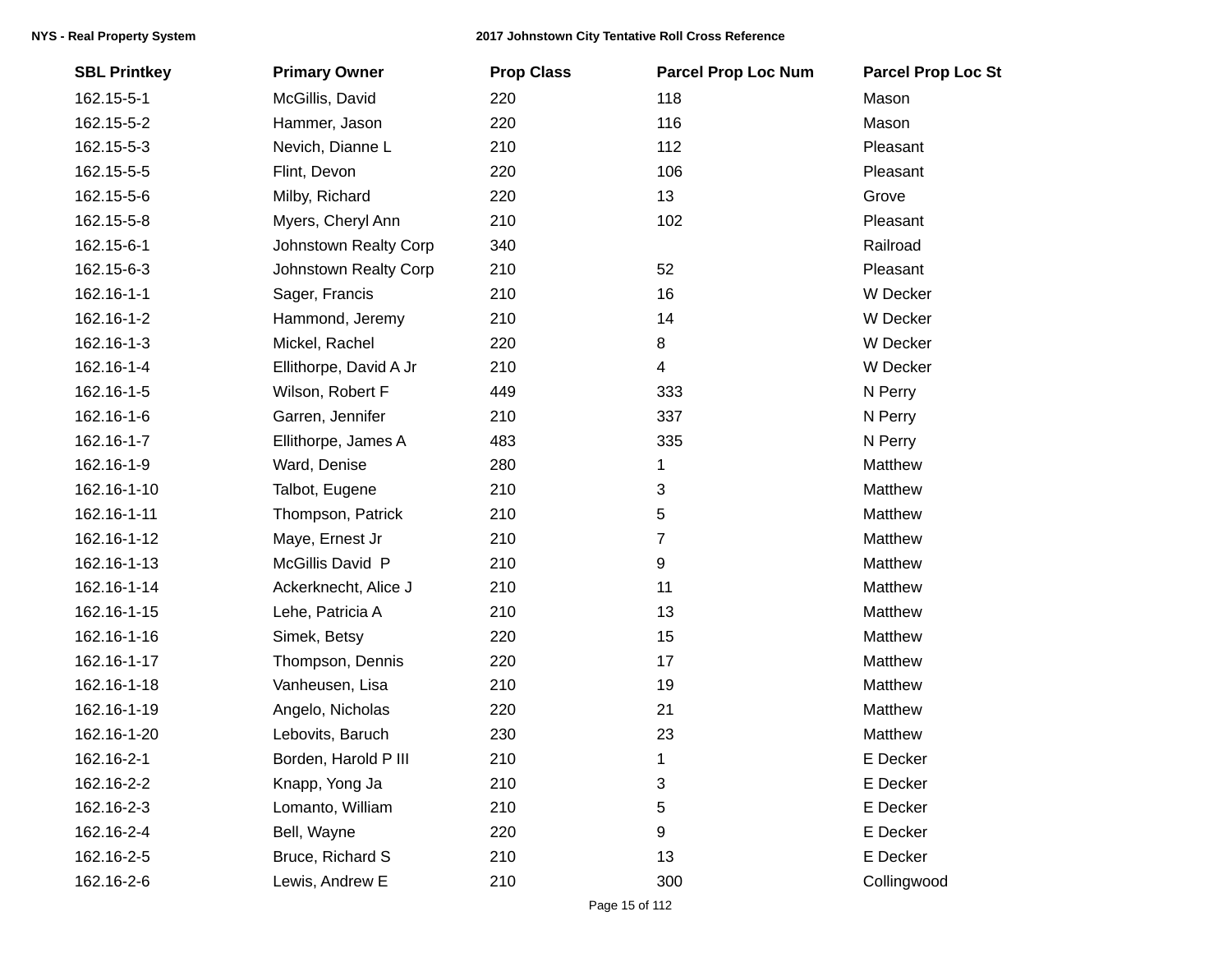| <b>SBL Printkey</b> | <b>Primary Owner</b>             | <b>Prop Class</b> | <b>Parcel Prop Loc Num</b> | <b>Parcel Prop Loc St</b> |
|---------------------|----------------------------------|-------------------|----------------------------|---------------------------|
| 162.16-2-7          | Giardino, Pamela                 | 210               | 303                        | Parkwood                  |
| 162.16-2-8          | Sweeney, Roseann                 | 210               | 301                        | Parkwood                  |
| 162.16-2-9          | Sands, Marion                    | 210               | 302                        | Parkwood                  |
| 162.16-2-10         | Wilcox, Ryan                     | 210               | 304                        | Parkwood                  |
| 162.16-2-12.5       | Hanchar, Joseph                  | 210               | 205                        | E Decker                  |
| 162.16-2-13         | Hanchar, Joseph                  | 210               | 203                        | E Decker                  |
| 162.16-2-14         | Buchner, Garry                   | 210               | 201                        | E Decker                  |
| 162.16-2-15         | Sweet, Robert L                  | 210               | 111                        | E Decker                  |
| 162.16-2-16         | Abel, Jonathan                   | 210               | 107                        | E Decker                  |
| 162.16-2-17         | Andrews, Linda West              | 210               | 105                        | E Decker                  |
| 162.16-2-18         | Szvetics, Steven A               | 210               | 101                        | E Decker                  |
| 162.16-3-1          | Gordon, Jacob R                  | 210               | 9                          | Maplewood                 |
| 162.16-3-2          | Shattuck, Barbara E              | 210               | 2                          | E Decker                  |
| 162.16-3-3          | Russo, Sandra                    | 210               | 6                          | E Decker                  |
| 162.16-3-4          | Charles Tilton Irrv TR           | 210               | 8                          | E Decker                  |
| 162.16-3-5          | Radalin, Jason W                 | 210               | 100                        | E Decker                  |
| 162.16-3-6          | Queeney, Jane                    | 210               | 102                        | E Decker                  |
| 162.16-3-7          | Putman, Jeffery A                | 210               | 104                        | E Decker                  |
| 162.16-3-8          | Ostrander, Sally L               | 210               | 106                        | E Decker                  |
| 162.16-3-9          | Luck, Nancy                      | 210               | 108                        | E Decker                  |
| 162.16-3-10         | Diviyak, Bonnie                  | 210               | 200                        | E Decker                  |
| 162.16-3-13         | Morse, Alfred Walter             | 210               | 206                        | E Decker                  |
| 162.16-3-14         | <b>Upstate New York District</b> | 210               | 27                         | Miller                    |
| 162.16-3-15         | Razzano, Lawrence A              | 311               |                            | Miller                    |
| 162.16-3-18         | Allen, Richard P                 | 210               | 15                         | Miller                    |
| 162.16-3-19         | Eifreg, Kelly                    | 210               | 11                         | Miller                    |
| 162.16-3-20         | Lakata, John D                   | 210               | 9                          | Miller                    |
| 162.16-3-21         | Vahaviolos, Sarantos             | 210               | 5                          | Miller                    |
| 162.16-3-22         | Barker, Todd M                   | 210               | 3                          | Miller                    |
| 162.16-3-23         | Klock, Shawna M                  | 210               | 1                          | Miller                    |
| 162.16-3-24.5       | Elston, Joshua                   | 210               | 1                          | Maplewood                 |
| 162.16-3-26         | Shattuck, Barbara E              | 311               |                            | Maplewood                 |
| 162.16-4-2          | Kitchen, Paul                    | 340               |                            | Fisher                    |
|                     |                                  |                   |                            |                           |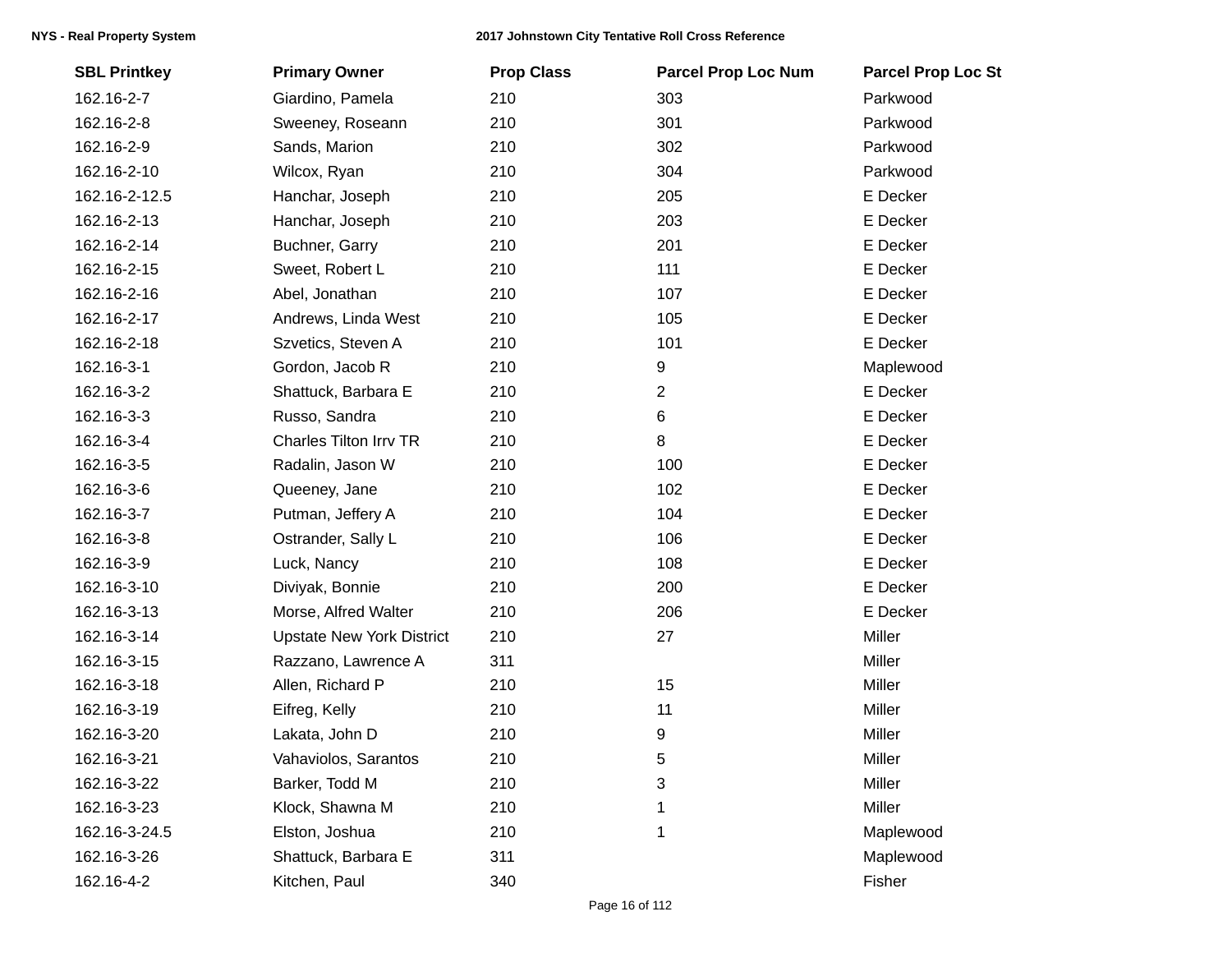| <b>SBL Printkey</b> | <b>Primary Owner</b>                | <b>Prop Class</b> | <b>Parcel Prop Loc Num</b> | <b>Parcel Prop Loc St</b> |
|---------------------|-------------------------------------|-------------------|----------------------------|---------------------------|
| 162.16-4-3          | Speedway LLC                        | 340               | 20                         | Fisher                    |
| 162.16-4-4          | Heroth, William A                   | 210               | 18                         | Fisher                    |
| 162.16-4-5          | Heroth, William A                   | 210               | 16                         | Fisher                    |
| 162.16-4-6.2        | Adirondac Leather, LLC              | 449               | 711                        | Fisher                    |
| 162.16-4-6.111      | Kitchen, Paul F                     | 330               |                            | Fisher                    |
| 162.16-4-6.112      | Adirondac Leather, LLC              | 449               |                            | Fisher                    |
| 162.16-4-8.1        | Manning, Kathleen A                 | 311               |                            | Miller                    |
| 162.16-4-8.2        | Manning, Kathleen Ann               | 270               | 53                         | Miller                    |
| 162.16-4-9          | Goderie, Peter                      | 210               | 48                         | Rosewood                  |
| 162.16-5-1          | <b>Guardian Preservation LLC</b>    | 210               | 146                        | Pleasant                  |
| 162.16-5-2          | Farrell, Thomas                     | 210               | 26                         | Matthew                   |
| 162.16-5-3          | Woolver, Lee J                      | 210               | 22                         | Matthew                   |
| 162.16-5-4          | Hollister, Lynn                     | 210               | 20                         | Matthew                   |
| 162.16-5-5          | Prohaska, Stephen P                 | 210               | 18                         | Matthew                   |
| 162.16-5-6          | Daly, Greg                          | 210               | 16                         | Matthew                   |
| 162.16-5-7          | Rogers, Nina                        | 210               | 14                         | Matthew                   |
| 162.16-5-8          | Jackson, Greg A                     | 210               | 12                         | Matthew                   |
| 162.16-5-9          | <b>Yousaf Taslim</b>                | 210               | 10                         | Matthew                   |
| 162.16-5-10         | Goodbread, Ivan P                   | 210               | $\bf 8$                    | Matthew                   |
| 162.16-5-11         | Gerlach, Karl G                     | 210               | 535                        | N Market                  |
| 162.16-5-12         | Steding, Gerhard D Lfe Use          | 210               | 533                        | N Market                  |
| 162.16-5-13         | Bellinger, Richard                  | 210               | 531                        | N Market                  |
| 162.16-5-14         | Ward, Mark J                        | 210               | 529                        | N Market                  |
| 162.16-5-15         | Valik, David                        | 210               | $527*1/2$                  | N Market                  |
| 162.16-5-16         | Ackernecht, Alan F                  | 210               | 1                          | <b>Nicholas</b>           |
| 162.16-5-17         | Mowrey, Mitchell                    | 210               | 3                          | Nicholas                  |
| 162.16-5-18         | Foothills Christian Life Ctr        | 438               |                            | Nicholas                  |
| 162.16-5-19         | Foothils Christian Life Ctr         | 438               |                            | Nicholas                  |
| 162.16-5-20         | <b>Foothills Christian Life Ctr</b> | 438               |                            | Nicholas                  |
| 162.16-5-21         | Swatt, Christopher D                | 210               | 11                         | Nicholas                  |
| 162.16-5-23         | Ficili, Cynthia L                   | 210               | 15                         | Nicholas                  |
| 162.16-5-24         | Swatt, Judith C                     | 210               | 17                         | Nicholas                  |
| 162.16-5-25         | Hillier, James R                    | 210               | 19                         | Nicholas                  |
|                     |                                     |                   |                            |                           |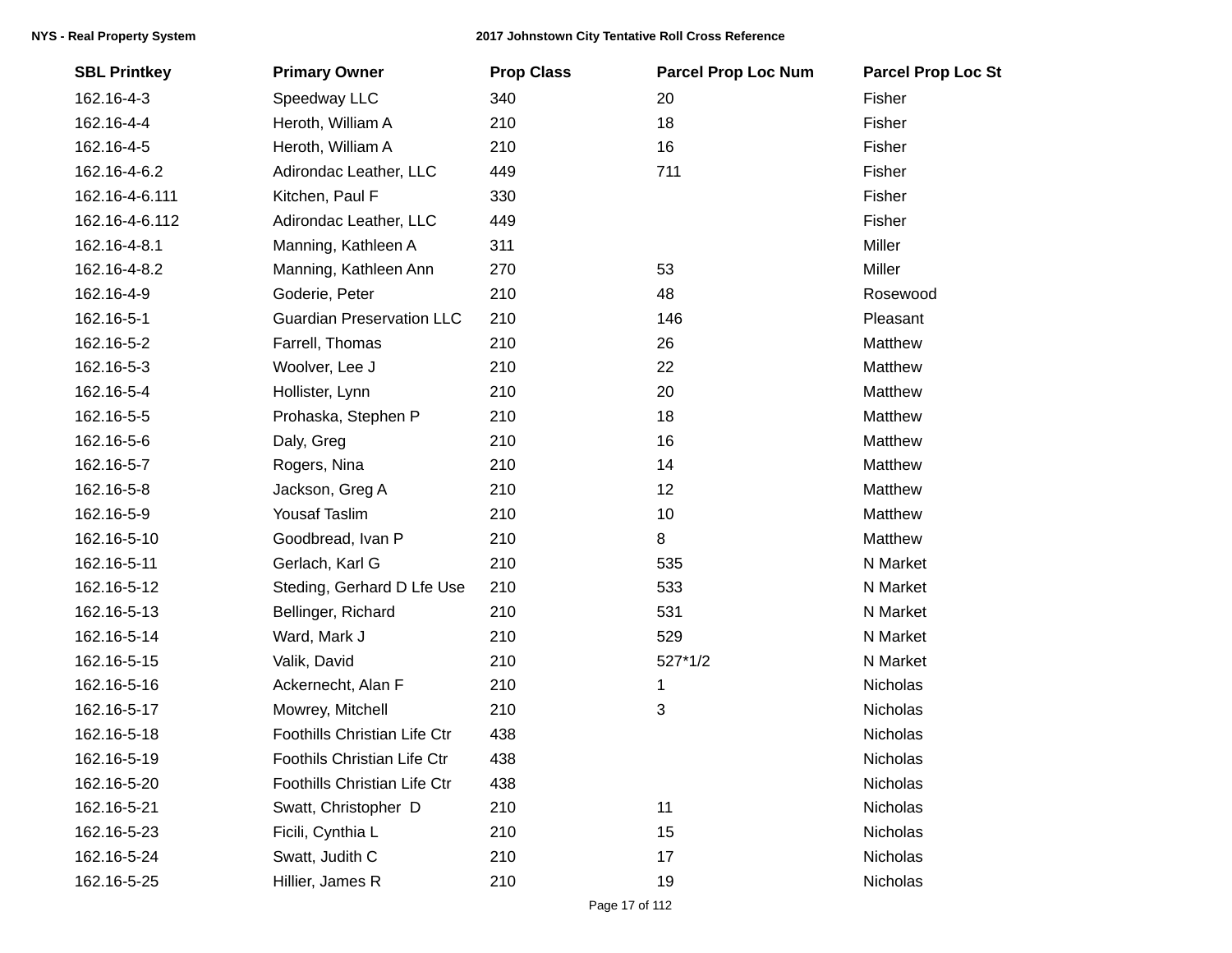| <b>SBL Printkey</b> | <b>Primary Owner</b>         | <b>Prop Class</b> | <b>Parcel Prop Loc Num</b> | <b>Parcel Prop Loc St</b> |
|---------------------|------------------------------|-------------------|----------------------------|---------------------------|
| 162.16-5-26         | Boucher, Michael J           | 210               | 144                        | Pleasant                  |
| 162.16-6-1.2        | 130 Pleasant, LLC            | 311               |                            | Pleasant                  |
| 162.16-6-1.11       | 130 Pleasant, LLC            | 220               | 130                        | Pleasant                  |
| 162.16-6-1.12       | 130 Pleasant, LLC            | 311               |                            | <b>Nicholas</b>           |
| 162.16-6-2          | Hall, Kyle A                 | 210               | 10                         | Nicholas                  |
| 162.16-6-3          | Foothills Christian Life Ctr | 620               | 6                          | Nicholas                  |
| 162.16-6-4          | Foothills Christian Life Ctr | 620               | 8                          | Nicholas                  |
| 162.16-6-5          | Morales, Manuel              | 210               | 4                          | Nicholas                  |
| 162.16-6-6          | Echevarria Domingo           | 220               | 527                        | N Market                  |
| 162.16-6-7          | Zidich, Randy                | 210               | 525                        | N Market                  |
| 162.16-6-8          | Flansburg, David M           | 280               | 523                        | N Market                  |
| 162.16-6-9          | Stahl, Dolores A             | 210               | 521*1/2                    | N Market                  |
| 162.16-6-10         | Bauman, Edward M             | 210               | 521                        | N Market                  |
| 162.16-6-11         | Luck, Janet M                | 220               | 519*1/2                    | N Market                  |
| 162.16-6-12         | Kilmartin, Kyle              | 210               | 519                        | N Market                  |
| 162.16-6-13         | Walton, Todd C               | 210               | 517                        | N Market                  |
| 162.16-6-14         | Gonzalez, Beatrice           | 220               | 515                        | N Market                  |
| 162.16-6-15         | Carols Abstracting Ser Inc   | 210               | 1                          | Hoffman                   |
| 162.16-6-16         | <b>Blanchard Louis</b>       | 210               | 3                          | Hoffman                   |
| 162.16-6-17         | Sparks, Robert D             | 210               | 5                          | Hoffman                   |
| 162.16-6-18         | Savage, Joseph B             | 220               | 7                          | Hoffman                   |
| 162.16-6-19         | Myers, Joleen D              | 210               | 9                          | Hoffman                   |
| 162.16-6-20         | Sitterly, Melissa            | 210               | 11                         | Hoffman                   |
| 162.16-6-21         | Wager, Donald                | 210               | 15                         | Hoffman                   |
| 162.16-6-22         | Chubbuck, Amanda S           | 210               | 17                         | Hoffman                   |
| 162.16-6-23         | Lozier, Lisa                 | 210               | 19                         | Hoffman                   |
| 162.16-6-24         | Ford, William                | 210               | 124                        | Pleasant                  |
| 162.16-6-25         | Lawyer Karen                 | 210               | 126                        | Pleasant                  |
| 162.16-6-26         | McCallum, Anthony J          | 210               | 128                        | Pleasant                  |
| 162.16-7-1          | Pavlus, John                 | 210               | 534                        | N Market                  |
| 162.16-7-2          | Krutz, Sean P                | 210               | 4                          | Matthew                   |
| 162.16-7-3          | Vila, Mary                   | 210               | 2                          | Matthew                   |
| 162.16-7-4          | Cintron, Priscila            | 210               | 532                        | N Market                  |
|                     |                              |                   |                            |                           |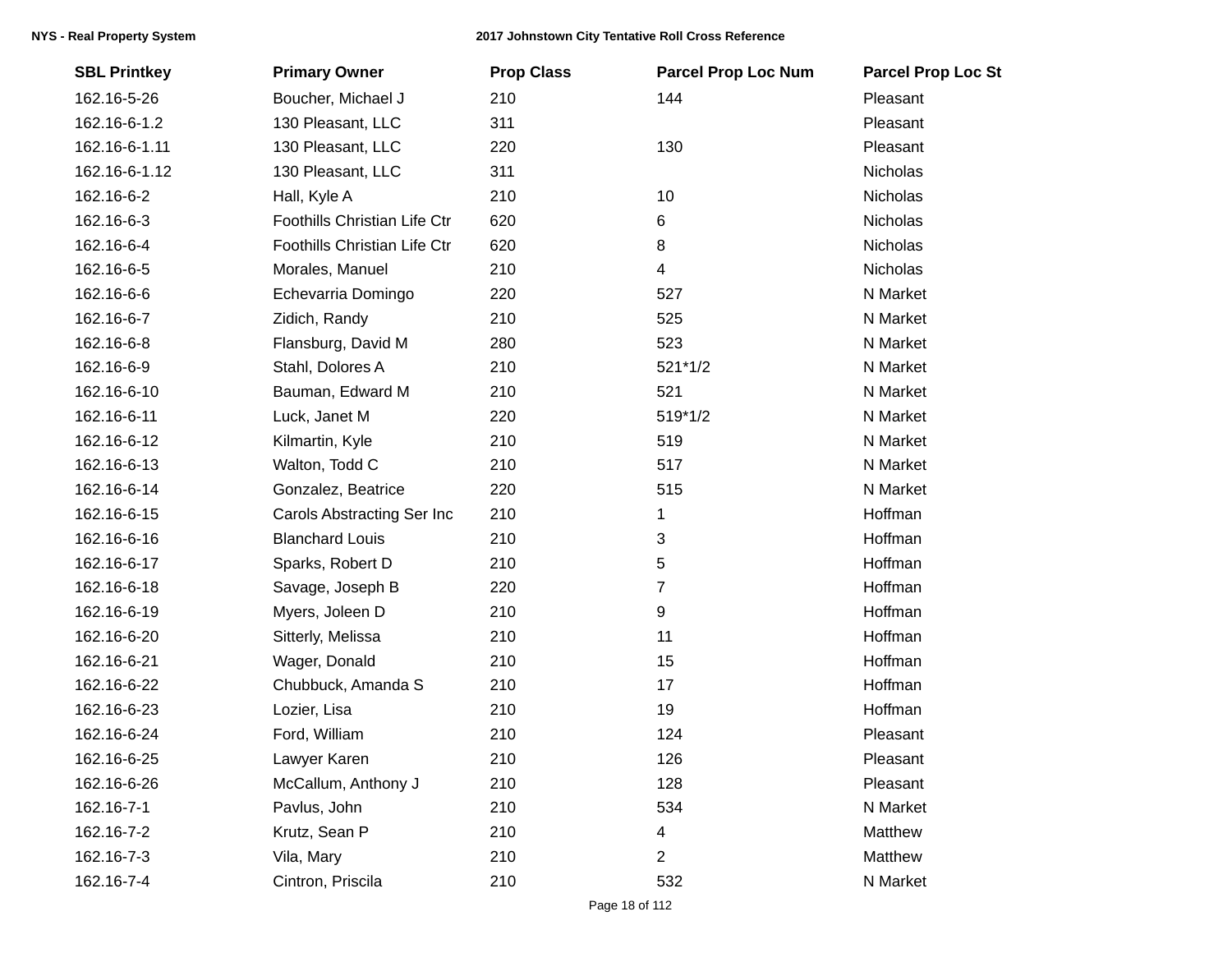| <b>SBL Printkey</b> | <b>Primary Owner</b>   | <b>Prop Class</b> | <b>Parcel Prop Loc Num</b> | <b>Parcel Prop Loc St</b> |
|---------------------|------------------------|-------------------|----------------------------|---------------------------|
| 162.16-7-5          | McKenney, Brian        | 210               | 530                        | N Market                  |
| 162.16-7-6          | Linart, Stacie L       | 210               | 528*1/2                    | N Market                  |
| 162.16-7-7          | Stewart, Mary E        | 210               | 528                        | N Market                  |
| 162.16-7-8          | May Penny A            | 210               | 526                        | N Market                  |
| 162.16-7-9          | Kazmierski, Robert     | 449               | 524                        | N Market                  |
| 162.16-7-10         | Kontomichalos, Deborah | 220               | 520                        | N Market                  |
| 162.16-7-11         | Cato, Ginger           | 210               | 518                        | N Market                  |
| 162.16-7-12         | Williams, Robert       | 210               | 516                        | N Market                  |
| 162.16-7-13         | Ernst, E. Vicke        | 210               | 514                        | N Market                  |
| 162.16-7-14         | Smith, Brian G         | 220               | 512                        | N Market                  |
| 162.16-7-15         | Smith, Brian G         | 220               | 510                        | N Market                  |
| 162.16-7-16         | Baird, Milton Jr       | 210               | 508                        | N Market                  |
| 162.16-7-17         | Hawley, Blair W        | 220               | 506                        | N Market                  |
| 162.16-7-18         | Riska, Pearl M         | 483               | 500                        | N Market                  |
| 162.16-8-1          | Ward, Denise A         | 484               | $331*1/2$                  | N Perry                   |
| 162.16-8-2          | Malik, Richard M       | 482               | 331                        | N Perry                   |
| 162.16-8-4          | Kortz, Matthew         | 220               | 329                        | N Perry                   |
| 162.16-8-5          | Kuebaugh, Rose         | 220               | 327                        | N Perry                   |
| 162.16-8-6          | Kazmierski, Robert     | 220               | 325                        | N Perry                   |
| 162.16-8-7          | Maxson, Stephen D      | 220               | 323                        | N Perry                   |
| 162.16-8-8          | Kazmierski, Robert     | 220               | 321                        | N Perry                   |
| 162.16-8-9          | Demarco, Concetta      | 330               | 319                        | N Perry                   |
| 162.16-8-10         | Paul Thompson Inc      | 433               | 309-313                    | N Perry                   |
| 162.16-8-11         | Hannahs, James N       | 230               | 307                        | N Perry                   |
| 162.16-8-12         | Fudger, Thomas W       | 220               | 305                        | N Perry                   |
| 162.16-8-13         | Quackenbush, John C    | 220               | 303                        | N Perry                   |
| 162.16-8-14         | Naumowicz, Robert M    | 220               | 301                        | N Perry                   |
| 162.16-8-15         | LaPort, Robin L        | 210               | 297                        | N Perry                   |
| 162.16-8-16         | LaBounty Anna          | 210               | 3                          | <b>Baker</b>              |
| 162.16-8-17         | Mc Arthur, Allen R     | 210               | 5                          | <b>Baker</b>              |
| 162.16-8-18         | Naumowicz, Robert      | 210               | 7                          | <b>Baker</b>              |
| 162.16-8-19         | Subik, Robert M        | 220               | 9                          | <b>Baker</b>              |
| 162.16-9-1          | Lakata, Paul           | 482               | 338                        | N Perry                   |
|                     |                        |                   |                            |                           |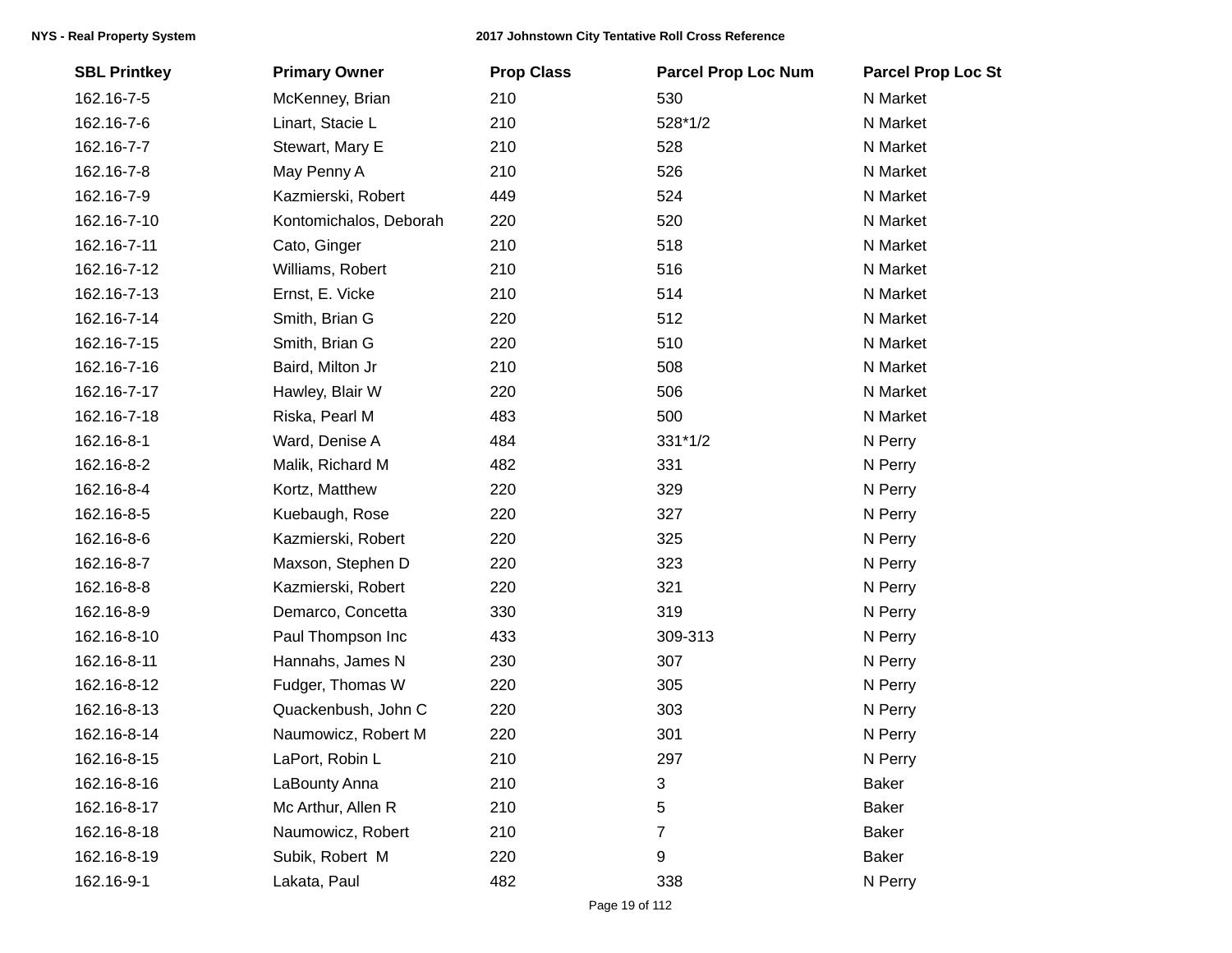| <b>SBL Printkey</b> | <b>Primary Owner</b>         | <b>Prop Class</b> | <b>Parcel Prop Loc Num</b> | <b>Parcel Prop Loc St</b> |
|---------------------|------------------------------|-------------------|----------------------------|---------------------------|
| 162.16-9-2          | <b>Merrimac Leasing Corp</b> | 330               |                            | Miller                    |
| 162.16-9-3          | Lee Dyeing Co Inc            | 330               | 11                         | Glenwood                  |
| 162.16-9-4          | Lee Dyeing Co Inc            | 330               | 9                          | Glenwood                  |
| 162.16-9-5          | Husted, William G            | 210               | 4                          | Glenwood                  |
| 162.16-9-6          | Shipley, R. Scott            | 710               | 10                         | Glenwood                  |
| 162.16-9-7.5        | Luck, Richard M              | 210               | 23                         | Collingwood               |
| 162.16-9-9          | Taylor, Debra K              | 210               | 21                         | Collingwood               |
| 162.16-9-12         | Peets, Tracey L              | 210               | 7                          | Collingwood               |
| 162.16-9-13         | Miller, Karen A              | 210               | $5\,$                      | Collingwood               |
| 162.16-9-14         | Nellis, James R              | 220               | 3                          | Collingwood               |
| 162.16-9-15         | Nellis, James R              | 311               |                            | Collingwood               |
| 162.16-9-16         | Nellis, James R              | 210               | 9                          | <b>Briggs</b>             |
| 162.16-9-17         | Hinman Paul                  | 220               | $\overline{7}$             | <b>Briggs</b>             |
| 162.16-9-18         | Ferguson, Robert J           | 210               | 5                          | <b>Briggs</b>             |
| 162.16-9-19         | Farrell, Sherri L            | 210               | 300                        | N Perry                   |
| 162.16-9-20         | Windecker, Matthew           | 210               | 302                        | N Perry                   |
| 162.16-9-21         | Victory Homes USA LLC        | 220               | 304                        | N Perry                   |
| 162.16-9-22         | Coons, Bradley W             | 220               | 306                        | N Perry                   |
| 162.16-9-23         | Burtman, Thomas              | 210               | 308                        | N Perry                   |
| 162.16-9-25.2       | Lanois, Lee C                | 210               | 19                         | Collingwood               |
| 162.16-9-25.12      | Bellinger, Brooke D          | 210               | 13                         | Collingwood               |
| 162.16-9-25.111     | Smith, Martha E              | 210               | 312                        | N Perry                   |
| 162.16-9-25.112     | Palkovic Opitz, Josephine M  | 210               | 11                         | Collingwood               |
| 162.16-9-26         | Nicholas George J            | 210               | 314                        | N Perry                   |
| 162.16-9-27         | Little, M Joy                | 210               | 316                        | N Perry                   |
| 162.16-9-28         | Razzano, Lawrence            | 220               | 318                        | N Perry                   |
| 162.16-9-29         | JPMorgan Chase Bank Natl A   | 210               | $\overline{2}$             | Glenwood                  |
| 162.16-9-30         | VanArnam, Robert             | 220               | 320                        | N Perry                   |
| 162.16-9-31         | Smith, Brian G               | 482               | 322-324                    | N Perry                   |
| 162.16-9-32         | Lee Dyeing Co Inc            | 710               | 334                        | N Perry                   |
| 162.16-9-33         | <b>Merrimac Leasing Corp</b> | 330               |                            | Miller                    |
| 162.16-9-34         | Summerfield, Lisa            | 482               | 336                        | N Perry                   |
| 162.16-10-1         | Kollar, Nicholas             | 210               | 10                         | Miller                    |
|                     |                              |                   |                            |                           |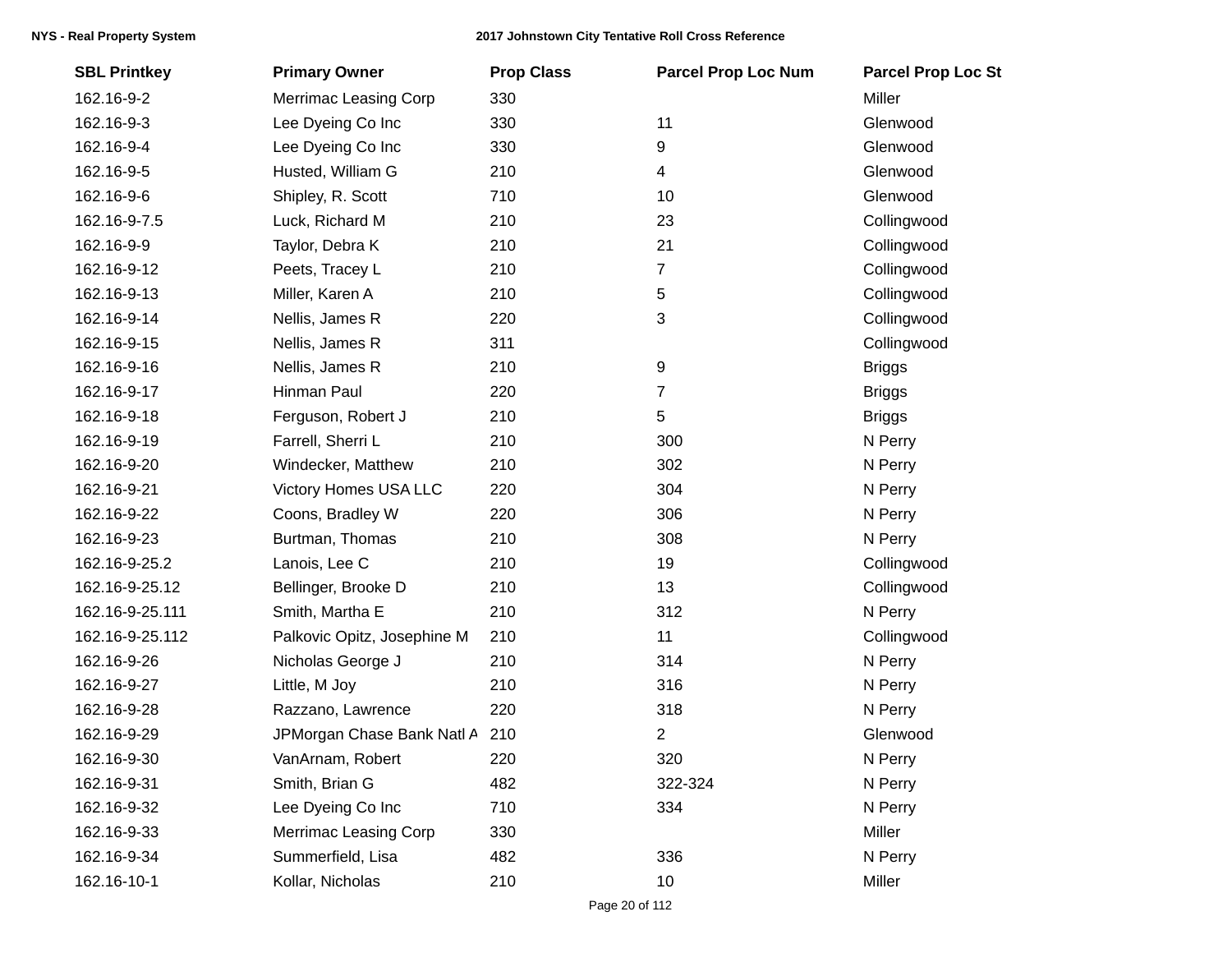| <b>SBL Printkey</b> | <b>Primary Owner</b>           | <b>Prop Class</b> | <b>Parcel Prop Loc Num</b> | <b>Parcel Prop Loc St</b> |
|---------------------|--------------------------------|-------------------|----------------------------|---------------------------|
| 162.16-10-2         | Miles, Lori L                  | 210               | 12                         | Miller                    |
| 162.16-10-3         | Orlosky, Sherri L              | 210               | 16                         | Miller                    |
| 162.16-10-4         | Kilmer, Eunice                 | 210               | 18                         | Miller                    |
| 162.16-10-5         | Stergas, Ronald                | 220               | 20                         | Miller                    |
| 162.16-10-6         | Mochrie, Susan Ann             | 210               | 41                         | Parkwood                  |
| 162.16-10-9         | Ovitt, William H               | 210               | 35                         | Parkwood                  |
| 162.16-10-10        | Orfan, Lisa M                  | 210               | 15                         | Glenwood                  |
| 162.16-10-11        | Muscato, Charles M Jr.         | 210               | 13                         | Glenwood                  |
| 162.16-10-12        | Achzet, Harold                 | 210               | 16                         | Glenwood                  |
| 162.16-10-13        | McClary, Edmund A III          | 210               | 29                         | Parkwood                  |
| 162.16-10-14.1      | Isei, Shuji                    | 210               | 17                         | Parkwood                  |
| 162.16-10-14.2      | Isei, Shuji                    | 311               | 21                         | Parkwood                  |
| 162.16-10-15        | <b>Bauer Collins, Kimberly</b> | 210               | 15                         | Parkwood                  |
| 162.16-10-17        | Kollar, Anne J Life Use        | 220               | 11                         | Parkwood                  |
| 162.16-10-18        | Hermon, Douglas A              | 210               | 9                          | Parkwood                  |
| 162.16-10-19        | <b>Skeim Calvin</b>            | 210               | 5                          | Parkwood                  |
| 162.16-10-20        | Dimaio, Guy                    | 210               | 23                         | <b>Briggs</b>             |
| 162.16-10-21        | Hillier, Cara A                | 210               | 21                         | <b>Briggs</b>             |
| 162.16-10-22        | Valovic, Barbara Life Use      | 210               | 19                         | <b>Briggs</b>             |
| 162.16-10-23        | Sweet, Patricia                | 210               | 17                         | <b>Briggs</b>             |
| 162.16-10-24        | Van Hoesen, Kenneth A          | 220               | 15                         | <b>Briggs</b>             |
| 162.16-10-25        | Wager, Lawrence M              | 210               | 4                          | Collingwood               |
| 162.16-10-26        | Aponte, Sonya                  | 210               | 6                          | Collingwood               |
| 162.16-10-27        | Vair, David                    | 210               | 8                          | Collingwood               |
| 162.16-10-28        | Gallup, Roxanne L              | 220               | 10                         | Collingwood               |
| 162.16-10-29        | Empie, Mark L                  | 220               | 14                         | Collingwood               |
| 162.16-10-30        | Catchpole, Margaret            | 210               | 16                         | Collingwood               |
| 162.16-10-31        | Brower, Deborah M              | 220               | 18                         | Collingwood               |
| 162.16-10-32        | Hammer, Pamela J               | 220               | 22                         | Collingwood               |
| 162.16-10-33        | Braemer, Walter R              | 312               | 14                         | Glenwood                  |
| 162.16-10-34        | Braemer, Walter R              | 220               | 26                         | Collingwood               |
| 162.16-10-35        | VanWormer April                | 210               | 100                        | Collingwood               |
| 162.16-10-36        | VanWormer April                | 312               |                            | Collingwood               |
|                     |                                |                   |                            |                           |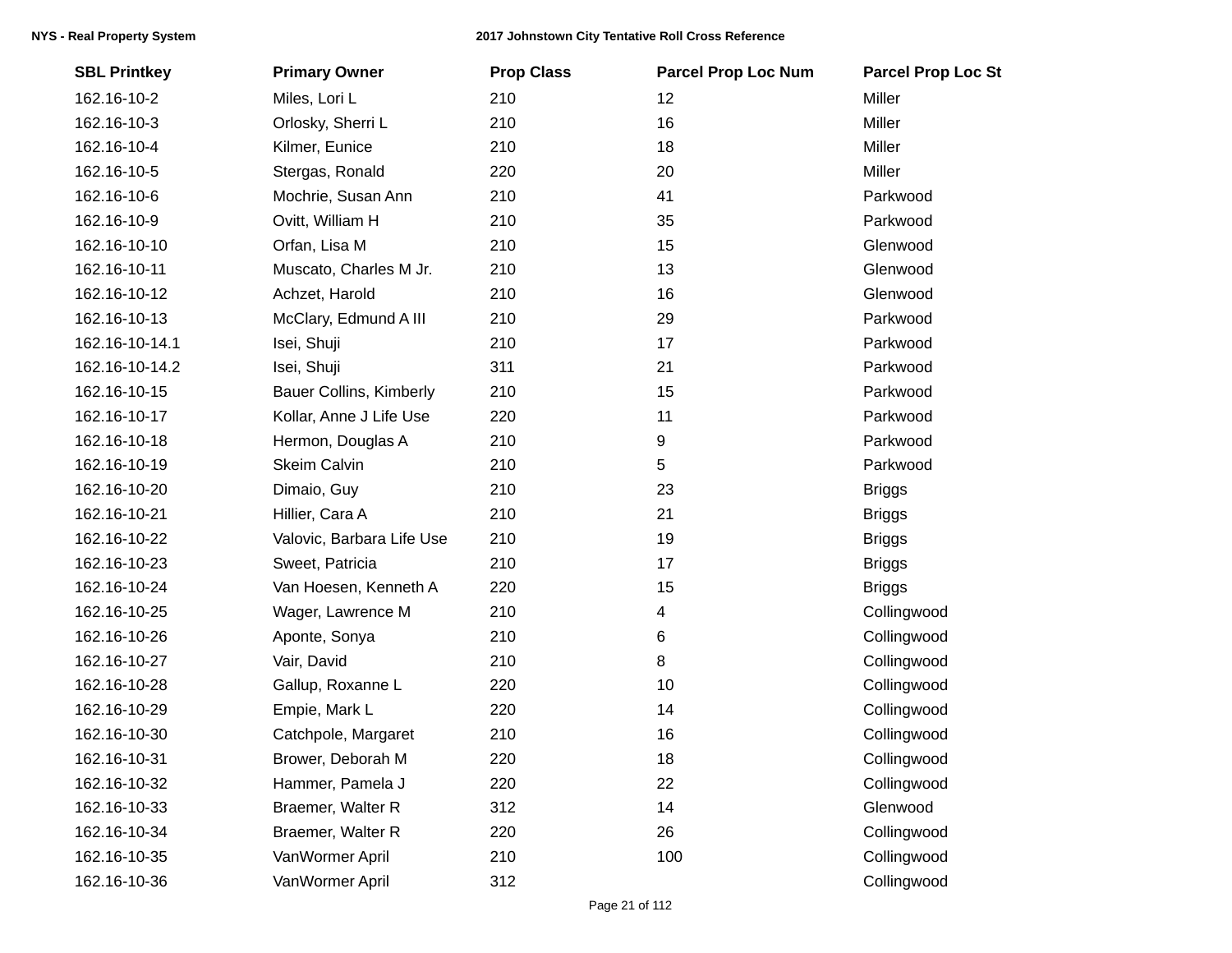| <b>SBL Printkey</b> | <b>Primary Owner</b>            | <b>Prop Class</b> | <b>Parcel Prop Loc Num</b> | <b>Parcel Prop Loc St</b> |
|---------------------|---------------------------------|-------------------|----------------------------|---------------------------|
| 162.16-10-37        | Merrimac Leasing Corp           | 311               |                            | Collingwood               |
| 162.16-11-1         | Lexington Community Svcs In     | 311               |                            | Miller                    |
| 162.16-11-2         | Lexington Community Svcs In 311 |                   |                            | Miller                    |
| 162.16-11-3         | Fulton Co Comm Res Proj Inc 614 |                   | 39                         | Rosewood                  |
| 162.16-11-7         | Caldwell, Brandon C             | 311               |                            | Rosewood                  |
| 162.16-11-10.5      | Broderick, Timothy              | 210               | 31                         | Rosewood                  |
| 162.16-11-11        | Landrio, Bernard                | 312               | 20                         | Glenwood                  |
| 162.16-11-12        | King, Robert P                  | 210               | 25                         | Rosewood                  |
| 162.16-11-13        | Mulligan, Ralph                 | 210               | 21                         | Rosewood                  |
| 162.16-11-14        | Wendolski, Nicholas             | 210               | 19                         | Rosewood                  |
| 162.16-11-15        | Steele, Benjamin H Jr           | 210               | 15                         | Rosewood                  |
| 162.16-11-16        | Kilmer, Andrew J                | 210               | 13                         | Rosewood                  |
| 162.16-11-17        | La More, Charleen               | 210               | 11                         | Rosewood                  |
| 162.16-11-19        | Hillier, Raelyn                 | 210               | 7                          | Rosewood                  |
| 162.16-11-20        | Smith, Lisa R                   | 210               | 5                          | Rosewood                  |
| 162.16-11-21        | Pine, Doris L                   | 210               | 1                          | Rosewood                  |
| 162.16-11-22        | Lissard, Ellen                  | 210               | 29                         | <b>Briggs</b>             |
| 162.16-11-23        | Conroy, Robert                  | 210               | 27                         | <b>Briggs</b>             |
| 162.16-11-24        | Windsheimer, Norma              | 210               | 2                          | Parkwood                  |
| 162.16-11-25        | Fox, Christopher                | 210               | 4                          | Parkwood                  |
| 162.16-11-26        | Dingman, Howard                 | 210               | 6                          | Parkwood                  |
| 162.16-11-27        | Linart Timothy                  | 210               | 8                          | Parkwood                  |
| 162.16-11-28        | Gray, Charis                    | 220               | 10                         | Parkwood                  |
| 162.16-11-29        | Mitchell, Seth                  | 210               | 16                         | Parkwood                  |
| 162.16-11-30        | Phelps, Jillian A               | 210               | 18                         | Parkwood                  |
| 162.16-11-32        | Fagan, Bryan                    | 220               | 22                         | Parkwood                  |
| 162.16-11-33        | Boleto, Henrique                | 210               | 24                         | Parkwood                  |
| 162.16-11-34        | Geraghty, Michael F Jr          | 220               | 26                         | Parkwood                  |
| 162.16-11-35        | Jurica, Rhoda L                 | 210               | 28                         | Parkwood                  |
| 162.16-11-36        | Kollar, Jeff                    | 210               | 30                         | Parkwood                  |
| 162.16-11-38        | Parillo, Anthony W              | 210               | 34                         | Parkwood                  |
| 162.16-11-39        | Fonda, Christopher L            | 210               | 36                         | Parkwood                  |
| 162.16-11-40        | Caldwell, Brandon C             | 210               | 38                         | Parkwood                  |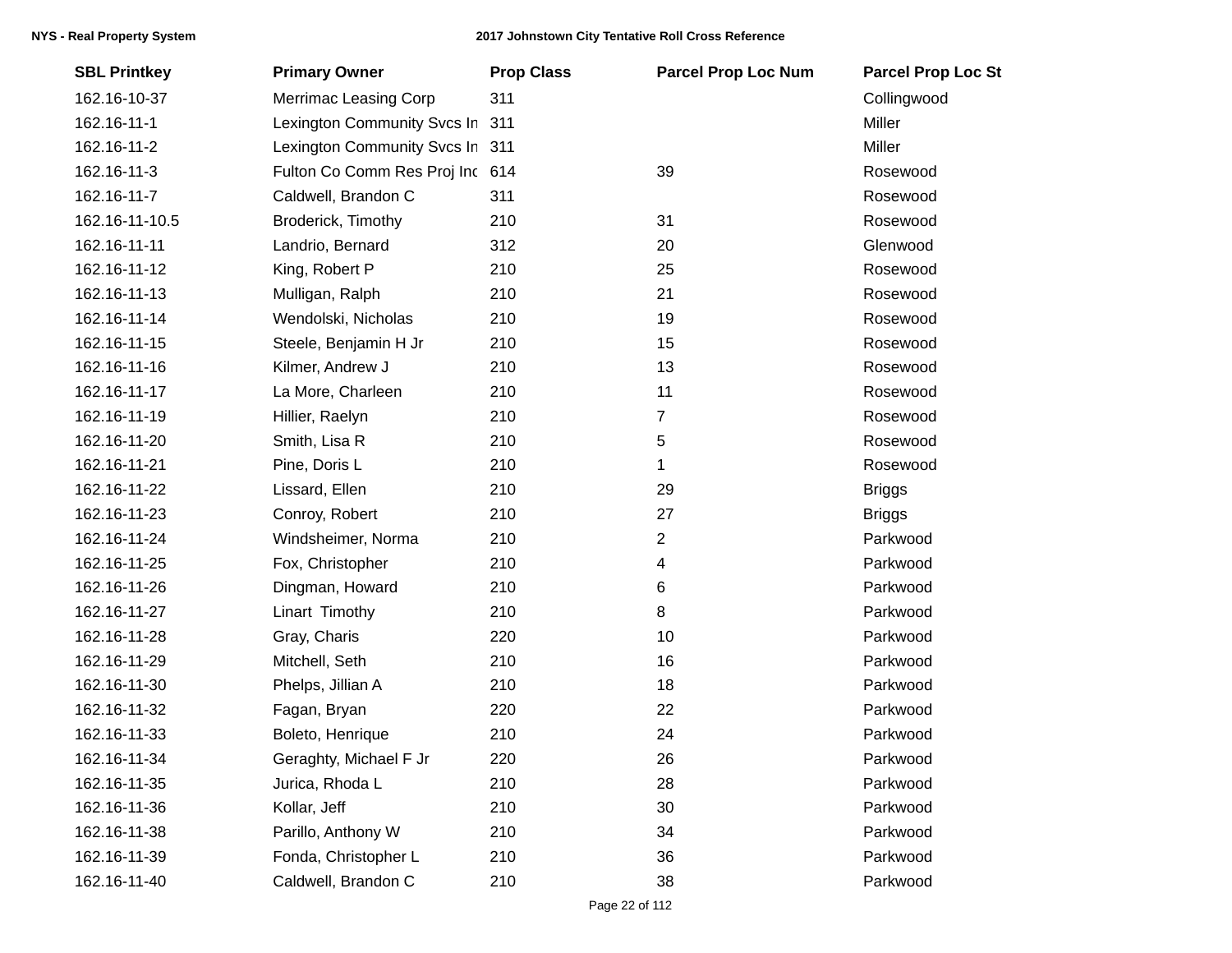| <b>SBL Printkey</b> | <b>Primary Owner</b>       | <b>Prop Class</b> | <b>Parcel Prop Loc Num</b> | <b>Parcel Prop Loc St</b> |
|---------------------|----------------------------|-------------------|----------------------------|---------------------------|
| 162.16-11-41        | Rulison, Christine         | 210               | 40                         | Parkwood                  |
| 162.16-12-1         | Pollak, Theodore           | 210               | 40                         | Miller                    |
| 162.16-12-4         | Boiano, Sherri             | 210               | 42                         | Miller                    |
| 162.16-12-5         | Horan, Rebecca             | 210               | 44                         | Miller                    |
| 162.16-12-6         | Kitchen, Paul F            | 311               |                            | Oakwood                   |
| 162.16-12-9         | Christman, George          | 411               | 101                        | Glenwood                  |
| 162.16-12-10        | Slovick, Suzanne           | 210               | 25                         | Oakwood                   |
| 162.16-12-11        | Plantz, Lucille A Life Use | 210               | 23                         | Oakwood                   |
| 162.16-12-12        | Anderson, Russell W        | 210               | 19                         | Oakwood                   |
| 162.16-12-13        | Blanchard, Louis           | 210               | 13                         | Oakwood                   |
| 162.16-12-14        | Kehoe, Olga                | 210               | 11                         | Oakwood                   |
| 162.16-12-15        | Batty, Courtney            | 220               | $\overline{7}$             | Oakwood                   |
| 162.16-12-17        | Wager, Donald E            | 210               | 49                         | <b>Briggs</b>             |
| 162.16-12-18        | Loske, Evan                | 210               | 39                         | <b>Briggs</b>             |
| 162.16-12-19        | Rubscha, Wayne D           | 210               | 6                          | Rosewood                  |
| 162.16-12-20        | Fonda, Kelly               | 210               | 8                          | Rosewood                  |
| 162.16-12-21        | Renvyle, Rolfe G           | 210               | 10                         | Rosewood                  |
| 162.16-12-22        | Boyd, Donald III           | 210               | 14                         | Rosewood                  |
| 162.16-12-23        | Rubscha, Thomas            | 210               | 18                         | Rosewood                  |
| 162.16-12-24        | Chittenden, Amanda         | 210               | 20                         | Rosewood                  |
| 162.16-12-25        | Abercrombie, Laura Trustee | 210               | 22                         | Rosewood                  |
| 162.16-12-26        | Prouty, Christopher S      | 210               | 24                         | Rosewood                  |
| 162.16-12-27        | Schreivogl, Andrew W       | 210               | 26                         | Rosewood                  |
| 162.16-12-28        | Demagistris, Mark          | 210               | 30                         | Rosewood                  |
| 162.16-12-30.5      | Marcucci, Bryan C          | 210               | 34                         | Rosewood                  |
| 162.16-12-31        | Schreivogl, Michael L      | 210               | 36                         | Rosewood                  |
| 162.16-13-1         | Fagan, Judith              | 210               | 112                        | Oakwood                   |
| 162.16-13-3         | Hill, Tammy                | 210               | 54                         | Miller                    |
| 162.16-13-4         | Kitchen, Paul F            | 449               |                            | Miller                    |
| 162.16-13-5         | Kitchen, Paul F            | 449               |                            | Miller                    |
| 162.16-13-6         | Ruby, Richard D            | 485               | 83                         | <b>Briggs</b>             |
| 162.16-13-7         | Distefano, Frank           | 457               | 81                         | <b>Briggs</b>             |
| 162.16-13-8         | Sefcovic, John             | 340               |                            | Robinwood                 |
|                     |                            |                   |                            |                           |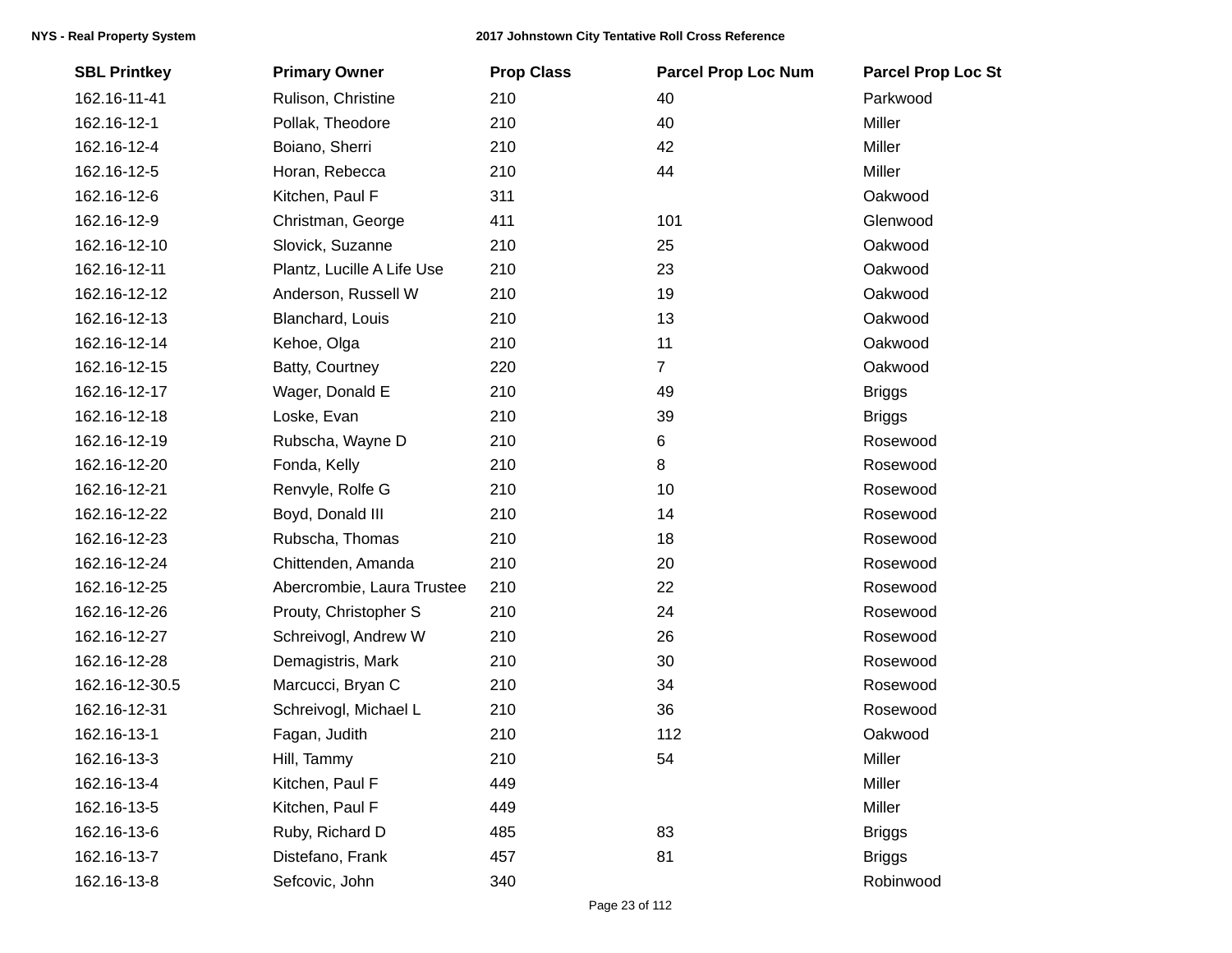| <b>SBL Printkey</b> | <b>Primary Owner</b>   | <b>Prop Class</b> | <b>Parcel Prop Loc Num</b> | <b>Parcel Prop Loc St</b> |
|---------------------|------------------------|-------------------|----------------------------|---------------------------|
| 162.16-13-9         | Sefcovic, John         | 340               |                            | Robinwood                 |
| 162.16-13-10        | Kitchen, Paul          | 340               |                            | Robinwood                 |
| 162.16-13-11        | Kitchen, Paul          | 340               |                            | Glenwood                  |
| 162.16-13-12        | Kitchen, Paul          | 340               |                            | Glenwood                  |
| 162.16-13-13        | Kitchen, Paul          | 340               |                            | Glenwood                  |
| 162.16-13-14.1      | Sefcovic, John         | 311               |                            | Robinwood                 |
| 162.16-13-14.2      | Sefcovic, John         | 311               |                            | Oakwood                   |
| 162.16-13-15.2      | Sefcovic, John         | 312               |                            | Oakwood                   |
| 162.16-13-15.11     | Sefcovic, John         | 312               |                            | Robinwood                 |
| 162.16-13-15.12     | Sefcovic, John         | 311               |                            | Oakwood                   |
| 162.16-13-16        | Sefcovic, John         | 311               |                            | Oakwood                   |
| 162.16-13-17        | Sefcovic, John         | 311               |                            | Oakwood                   |
| 162.16-13-18        | Stefka, Ann            | 210               | 8                          | Oakwood                   |
| 162.16-13-19        | Teabout, Martin E      | 210               | 12                         | Oakwood                   |
| 162.16-13-20        | Sefcovic, John         | 311               |                            | Oakwood                   |
| 162.16-13-21        | Pertell, Christopher J | 311               |                            | Oakwood                   |
| 162.16-13-22        | Pertell, Christopher J | 210               | 18                         | Oakwood                   |
| 162.16-13-23        | Bailey, Brian Lee      | 210               | 22                         | Oakwood                   |
| 162.16-13-24        | Subik, James J         | 311               |                            | Oakwood                   |
| 162.16-13-25        | Subik James            | 311               |                            | Oakwood                   |
| 162.16-13-26        | Blackwood, Ann S       | 311               |                            | Oakwood                   |
| 162.16-13-27        | Klingbeil, Loretta     | 270               | 102                        | Oakwood                   |
| 162.16-13-28        | Nellis, Cynthia        | 270               | 104                        | Oakwood                   |
| 162.16-13-29        | Joann Enterprises Inc  | 340               |                            | Oakwood                   |
| 162.16-13-30        | Hill, Angela           | 270               | 110                        | Oakwood                   |
| 162.16-13-31        | Subik, William         | 270               | 108                        | Oakwood                   |
| 162.16-13-32        | Subik, William         | 270               | 106                        | Oakwood                   |
| 162.16-14-1         | Chamberlain, Scott W   | 210               | 12                         | Hoffman                   |
| 162.16-14-2         | Ford, Edwin            | 210               | 10                         | Hoffman                   |
| 162.16-14-3         | Hayner, Lisa M         | 210               | 8                          | Hoffman                   |
| 162.16-14-4         | Angus, Ashley          | 210               | 6                          | Hoffman                   |
| 162.16-14-5         | Angus, Ashley          | 312               | 4                          | Hoffman                   |
| 162.16-14-6         | Sagan, David J         | 210               | 2                          | Hoffman                   |
|                     |                        |                   |                            |                           |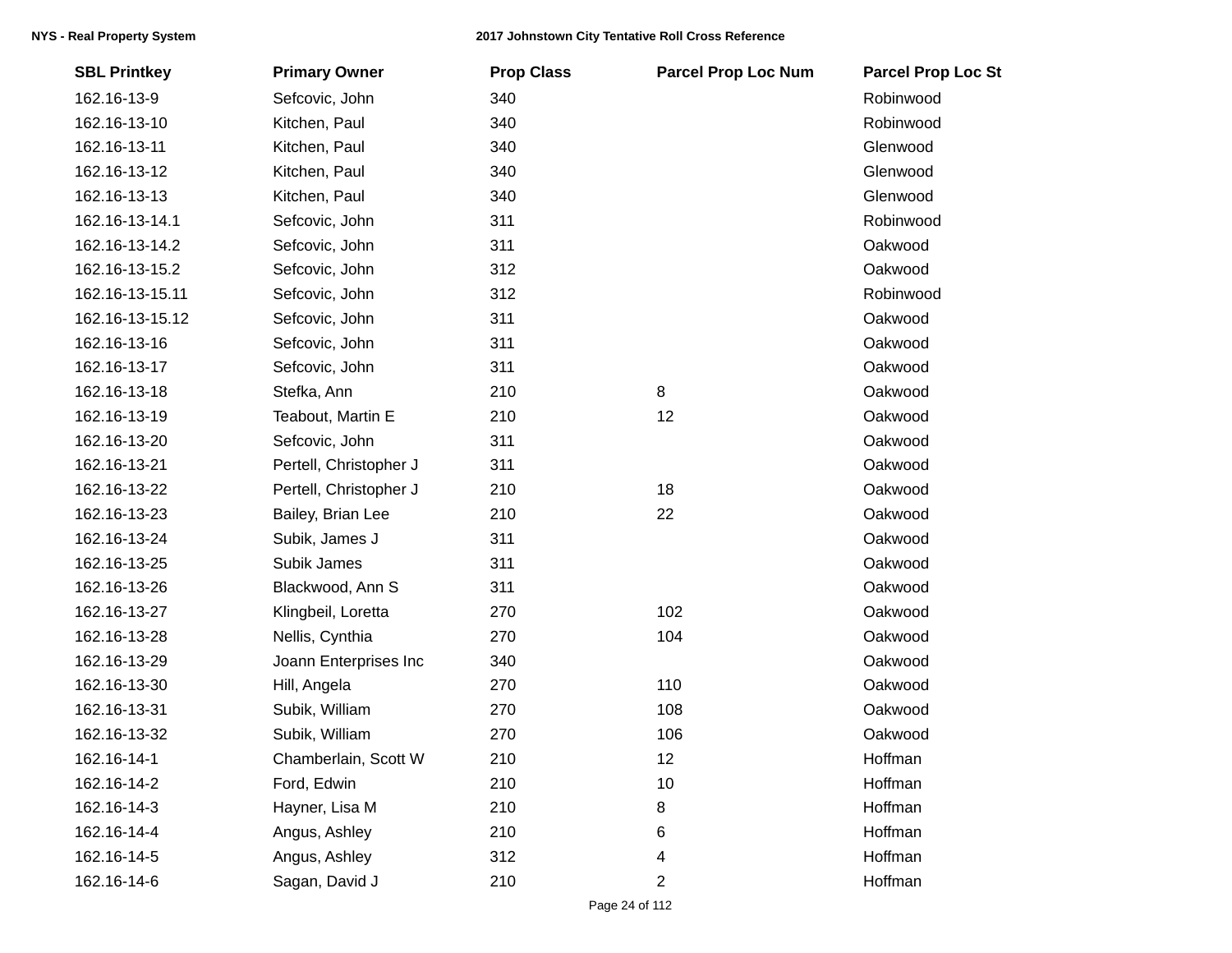| <b>SBL Printkey</b> | <b>Primary Owner</b>      | <b>Prop Class</b> | <b>Parcel Prop Loc Num</b> | <b>Parcel Prop Loc St</b> |
|---------------------|---------------------------|-------------------|----------------------------|---------------------------|
| 162.16-14-7         | Fasani, Chester           | 210               | $1*1/2$                    | Hoffman                   |
| 162.16-14-8         | Hall, Michelle            | 220               | 511                        | N Market                  |
| 162.16-14-9         | Blanchard, Louis          | 210               | 509                        | N Market                  |
| 162.16-14-10        | Genatiempo, Sara          | 210               | 507                        | N Market                  |
| 162.16-14-11        | Boyer, Winslow            | 210               | 505                        | N Market                  |
| 162.16-14-12        | Zidich, Randy R           | 210               | 503                        | N Market                  |
| 162.16-14-13        | Ball, Alicia              | 210               | $501*1/2$                  | N Market                  |
| 162.16-14-14        | Northscape LLC            | 220               | 501                        | N Market                  |
| 162.16-14-15        | Antis, Jean A             | 210               | 101                        | Mason                     |
| 162.16-14-16        | Johnson, Vera S           | 210               | 103                        | Mason                     |
| 162.16-14-17        | Roten, Mark W             | 210               | 105                        | Mason                     |
| 162.16-14-18        | Schrum, Arthur R Jr       | 210               | 107                        | Mason                     |
| 162.16-14-19        | Kurtz, Eileen A           | 210               | 109                        | Mason                     |
| 162.16-14-20        | Schrum, Joshua R          | 210               | 111                        | Mason                     |
| 162.16-14-21        | Sanjurjo, David R         | 220               | 113                        | Mason                     |
| 162.16-14-22        | Hesek, Ann Marie Life Use | 210               | 114                        | Pleasant                  |
| 162.16-14-23        | Handy, Richard Life Use   | 210               | 116                        | Pleasant                  |
| 162.16-15-1         | Hilts, Daniel G           | 220               | 10                         | <b>Baker</b>              |
| 162.16-15-2.5       | Phalen, Randal            | 220               | 8                          | <b>Baker</b>              |
| 162.16-15-4         | Busch, Alvin F            | 210               | 6                          | <b>Baker</b>              |
| 162.16-15-5         | <b>Becker Milton</b>      | 483               | 4                          | <b>Baker</b>              |
| 162.16-15-6         | Gulotta, Shane            | 220               | 245                        | N Perry                   |
| 162.16-15-7         | Zarrelli, Antonio         | 210               | 243                        | N Perry                   |
| 162.16-15-8         | Williams, Gregory V       | 210               | 241                        | N Perry                   |
| 162.16-15-9         | Pettit Steven D           | 210               | 239                        | N Perry                   |
| 162.16-15-10        | Pollak, Louis             | 210               | 1                          | Mason                     |
| 162.16-15-11        | Huff, Jerry               | 220               | 3                          | Mason                     |
| 162.16-15-12        | Cox, Jeannine M           | 220               | 5                          | Mason                     |
| 162.16-15-13        | Handy, Sandra             | 220               | 7                          | Mason                     |
| 162.16-15-14        | Nare, Chad M              | 220               | 9                          | Mason                     |
| 162.16-15-15        | Caminiti, Kyle            | 220               | 11                         | Mason                     |
| 162.16-15-16        | Green, Kathy L            | 210               | 13                         | Mason                     |
| 162.16-15-17        | Peters, Douglas A         | 210               | 15                         | Mason                     |
|                     |                           |                   |                            |                           |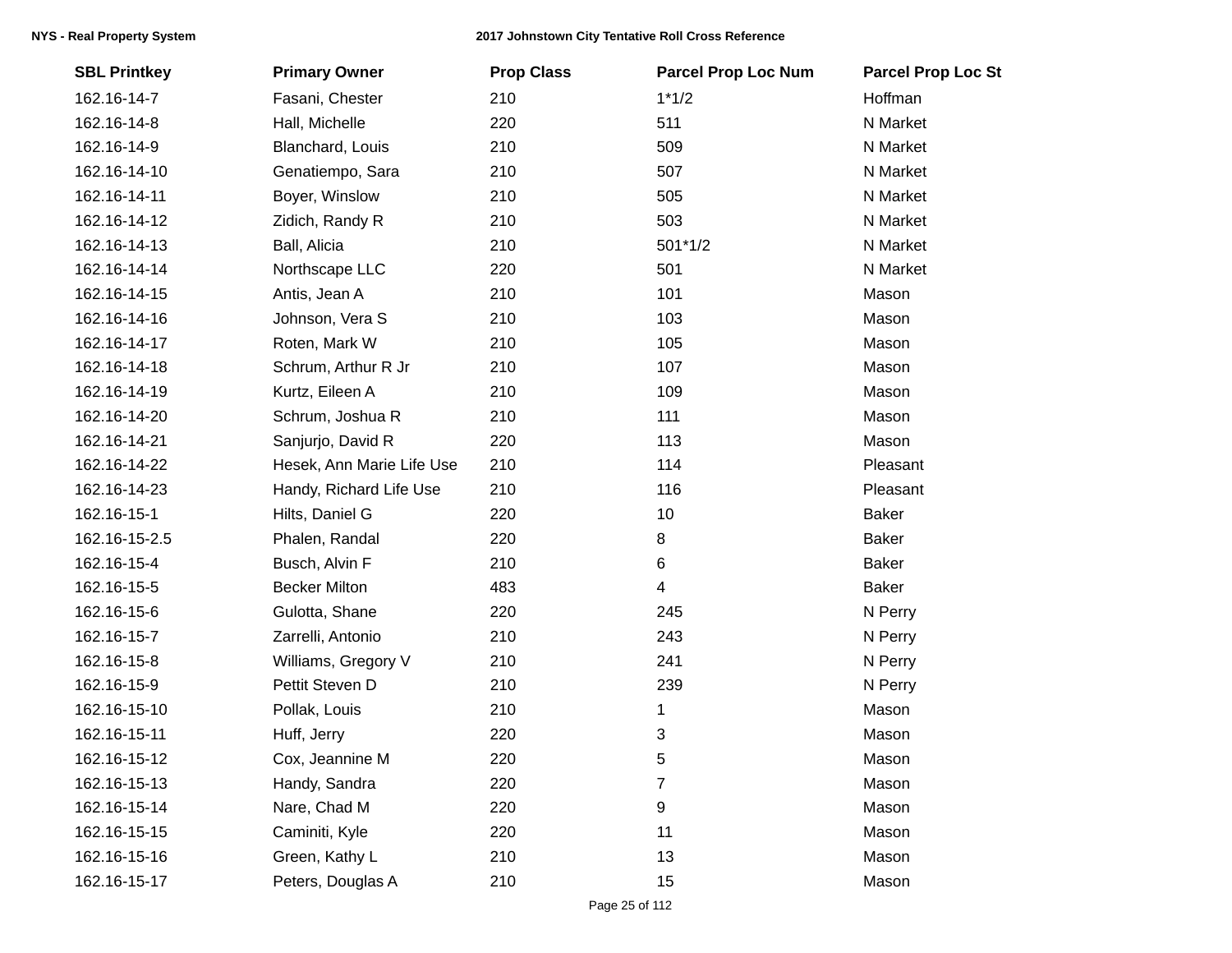| <b>SBL Printkey</b> | <b>Primary Owner</b>      | <b>Prop Class</b> | <b>Parcel Prop Loc Num</b> | <b>Parcel Prop Loc St</b> |
|---------------------|---------------------------|-------------------|----------------------------|---------------------------|
| 162.16-16-1         | City Of Johnstown         | 662               | 244                        | N Perry                   |
| 162.16-16-2         | Bump, William             | 220               | 8                          | <b>Briggs</b>             |
| 162.16-16-3         | Phillips, Duanne          | 220               | 10                         | <b>Briggs</b>             |
| 162.16-16-4         | Phillips, Jared           | 210               | 12                         | <b>Briggs</b>             |
| 162.16-16-5         | Rulison, John P           | 220               | 14                         | <b>Briggs</b>             |
| 162.16-16-6         | Scribner, Glen R III      | 210               | 109                        | Dove                      |
| 162.16-16-7         | VanWormer, Edward         | 220               | 107                        | Dove                      |
| 162.16-16-8         | Dorothy Blake Trust       | 220               | 105                        | Dove                      |
| 162.16-16-9         | Murkey Collins, Nancy Ann | 210               | 103                        | Dove                      |
| 162.16-16-10        | Florence, Charles         | 483               | 9                          | <b>Byard</b>              |
| 162.16-16-11        | Hart, Ronald              | 210               | $\overline{7}$             | <b>Byard</b>              |
| 162.16-16-12        | Wilson, Charles           | 433               |                            | N Perry                   |
| 162.16-16-13        | Willig, Paul              | 220               | 5                          | <b>Byard</b>              |
| 162.16-16-14        | Willig, Paul              | 220               | 3                          | <b>Byard</b>              |
| 162.16-16-15        | Bowler, Theodore E        | 220               | 236                        | N Perry                   |
| 162.16-16-16        | Miller, Gary D            | 210               | 238                        | N Perry                   |
| 162.16-16-17        | Wilson, Charles           | 220               | 242                        | N Perry                   |
| 162.16-16-18.5      | Wilson, Charles           | 431               | 240 242                    | N Perry                   |
| 162.16-17-1         | Kovalovich, Andrew        | 220               | 16                         | <b>Briggs</b>             |
| 162.16-17-2         | McArthur, Allan R         | 220               | 18                         | <b>Briggs</b>             |
| 162.16-17-3         | Hayes, Mark               | 330               | 24                         | <b>Briggs</b>             |
| 162.16-17-4         | McMullen, Lawrence        | 220               | 103                        | Grand                     |
| 162.16-17-5         | Vidulich, Lorraine E      | 210               | 101                        | Grand                     |
| 162.16-17-7         | Nicholas, Christopher     | 220               | 109                        | <b>Byard</b>              |
| 162.16-17-8         | Sackett, Virginia M       | 220               | 107                        | <b>Byard</b>              |
| 162.16-17-9         | Hale, Robert R            | 220               | 105                        | <b>Byard</b>              |
| 162.16-17-10        | Suddarth, Joseph L        | 220               | 101                        | <b>Byard</b>              |
| 162.16-17-11        | Stock, Melissa            | 220               | 106                        | Dove                      |
| 162.16-17-12        | Hollister, Lynn K         | 220               | 108                        | Dove                      |
| 162.16-17-13        | Hollister, Lynn           | 210               | 110                        | Dove                      |
| 162.16-18-1         | Stockigt, William         | 210               | 30                         | <b>Briggs</b>             |
| 162.16-18-2         | Ruhl, Pauline             | 210               | 32                         | <b>Briggs</b>             |
| 162.16-18-3         | Dumas, Mark T             | 220               | 34                         | <b>Briggs</b>             |
|                     |                           |                   |                            |                           |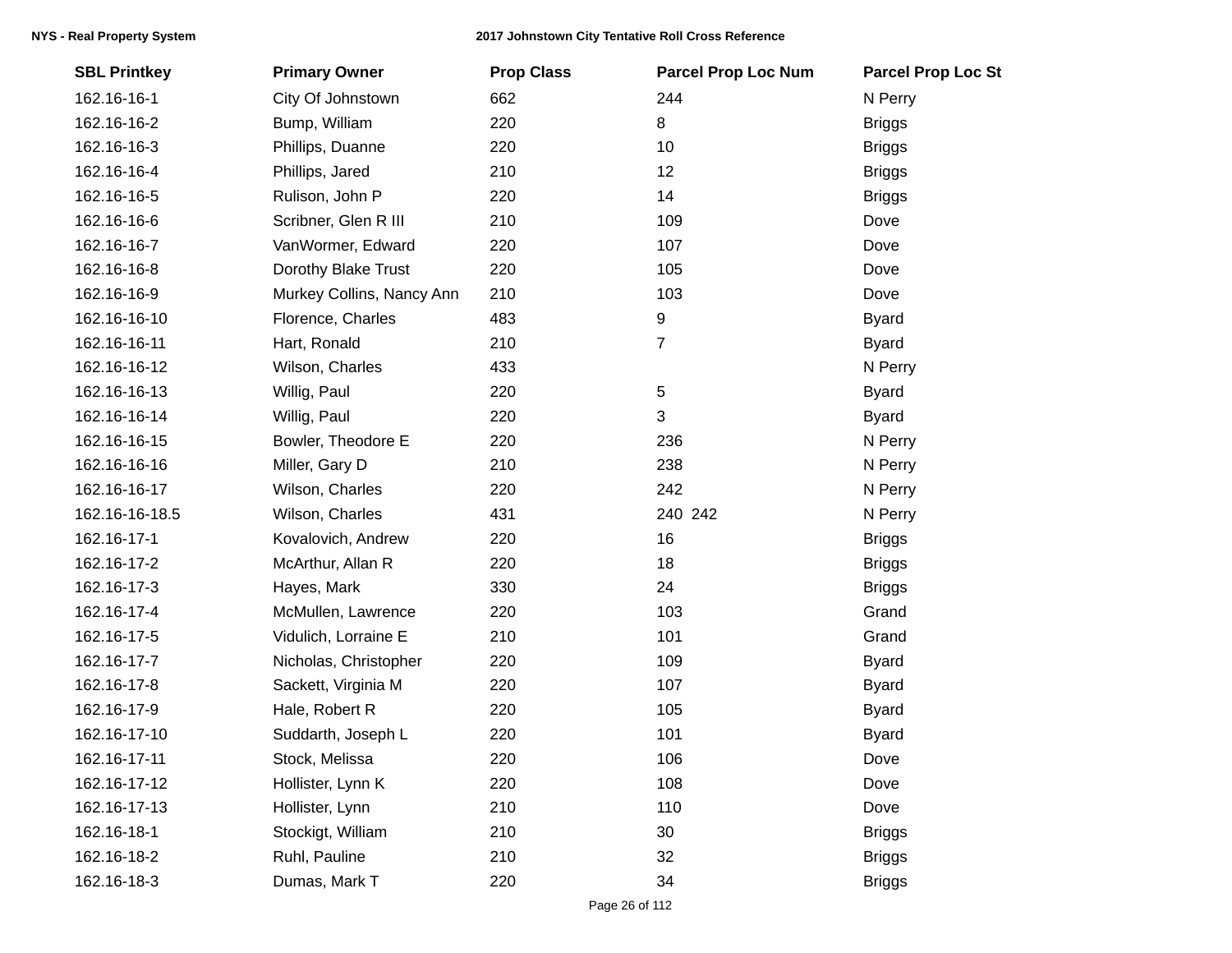| <b>SBL Printkey</b> | <b>Primary Owner</b>       | <b>Prop Class</b> | <b>Parcel Prop Loc Num</b> | <b>Parcel Prop Loc St</b> |
|---------------------|----------------------------|-------------------|----------------------------|---------------------------|
| 162.16-18-4         | Biitig, Amber B            | 210               | 38                         | <b>Briggs</b>             |
| 162.16-18-5         | Avery, Kathryn A           | 210               | 40                         | <b>Briggs</b>             |
| 162.16-18-6         | Cheney, Timothy E          | 210               | 42                         | <b>Briggs</b>             |
| 162.16-18-7         | Sefcovic, John R           | 210               | 50                         | <b>Briggs</b>             |
| 162.16-18-8         | Sefcovic, John             | 311               |                            | <b>Byard</b>              |
| 162.16-18-9         | Pradelski, John            | 210               | 207                        | <b>Byard</b>              |
| 162.16-18-10        | Ralbovsky, Mark            | 210               | 205                        | <b>Byard</b>              |
| 162.16-18-11        | Roe, Gary C                | 210               | 203                        | <b>Byard</b>              |
| 162.16-18-12        | Kosowicz, Robert           | 210               | 201                        | <b>Byard</b>              |
| 162.16-19-1         | Knapp, Andrew              | 210               | 114                        | Mason                     |
| 162.16-19-2         | Brunetto, Vincent          | 210               | 112                        | Mason                     |
| 162.16-19-3         | Erb, Arthur E              | 210               | 110                        | Mason                     |
| 162.16-19-4         | Lampman, Wilbur C Jr       | 220               | 108                        | Mason                     |
| 162.16-19-5         | Beck, Jacqueline           | 210               | 106                        | Mason                     |
| 162.16-19-6         | Hall, Cindy L              | 210               | 104                        | Mason                     |
| 162.16-19-7         | Wells, Kareen              | 210               | 102                        | Mason                     |
| 162.16-19-8         | Cioffi, Joseph Jr          | 210               | 100                        | Mason                     |
| 162.16-19-9         | Cannell, Wayne             | 210               | 423                        | N Market                  |
| 162.16-19-10        | Vedder, Wilma              | 210               | 1                          | Grove                     |
| 162.16-19-11        | Johnstown Realty Corp      | 311               | $\overline{c}$             | Grove                     |
| 162.16-19-12        | Casillas, Perfecta Leticia | 220               | 3                          | Grove                     |
| 162.16-19-13        | Tollner, Ronald D Jr       | 220               | 5                          | Grove                     |
| 162.16-19-14        | Brown, Gary                | 210               | 9                          | Grove                     |
| 162.16-19-15        | Bradt, Walter              | 210               | 11                         | Grove                     |
| 162.16-20-1         | City Of Johnstown          | 311               |                            | S Sd Mason                |
| 162.16-20-2         | Cole, Leslie               | 220               | 432                        | N Market                  |
| 162.16-20-3         | King, Floyd Jr             | 210               | 8                          | Mason                     |
| 162.16-20-4         | Lockwood, Diane            | 210               | 6                          | Mason                     |
| 162.16-20-5         | O Regan Lawrence J         | 230               | 4                          | Mason                     |
| 162.16-20-6         | Parillo, Christopher D     | 220               | 2                          | Mason                     |
| 162.16-20-7         | City of Johnstown          | 432               | 237                        | N Perry                   |
| 162.16-20-8         | Ellis, Marie K             | 220               | 235                        | N Perry                   |
| 162.16-20-10        | Johnstown Volunteer        | 662               | 231                        | N Perry                   |
|                     |                            |                   |                            |                           |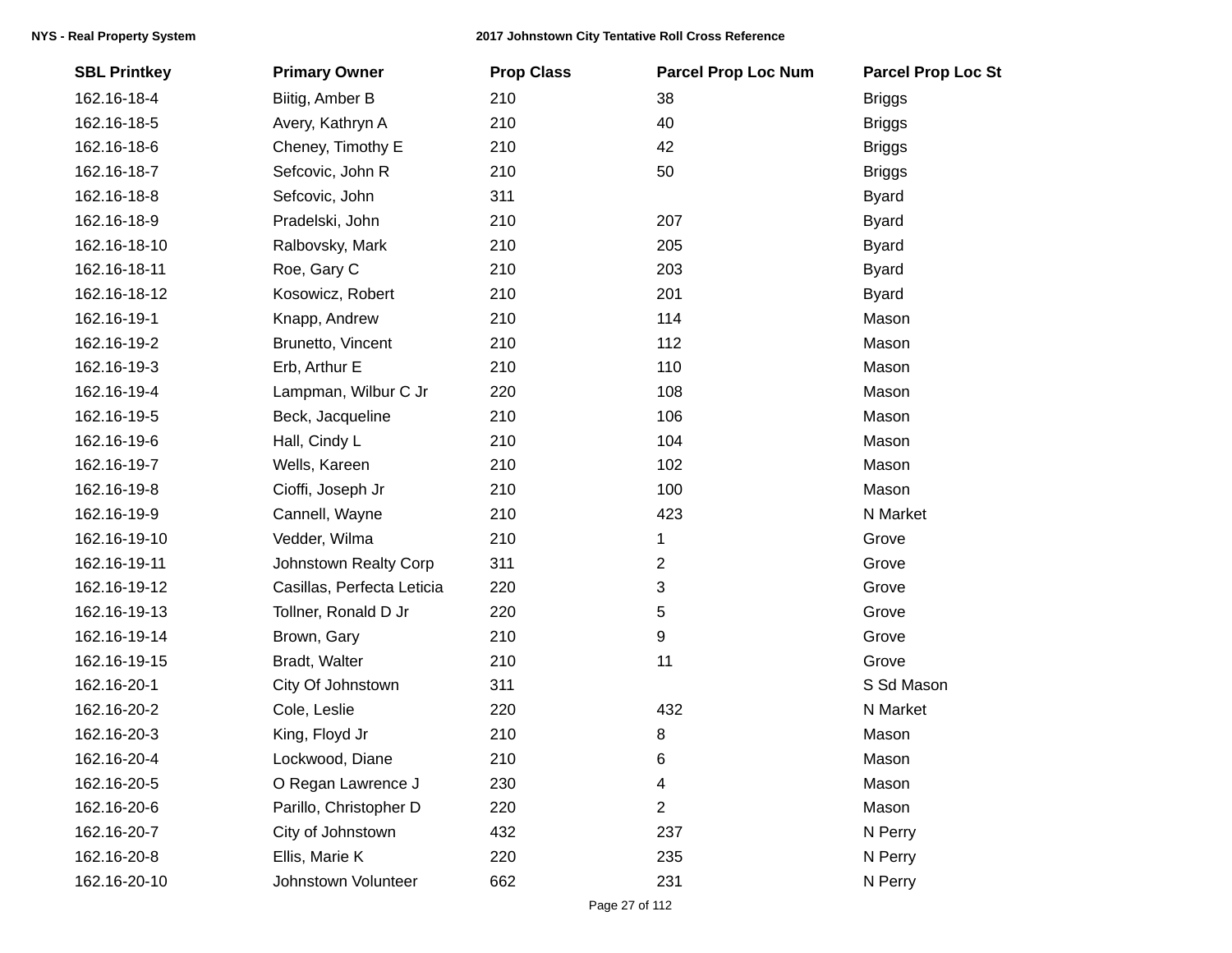| <b>SBL Printkey</b> | <b>Primary Owner</b>       | <b>Prop Class</b> | <b>Parcel Prop Loc Num</b> | <b>Parcel Prop Loc St</b> |
|---------------------|----------------------------|-------------------|----------------------------|---------------------------|
| 162.16-20-11        | William JC Group LLC       | 710               | 229                        | N Perry                   |
| 162.16-20-12        | William JC Group LLC       | 449               |                            | Grove                     |
| 162.16-20-13        | Peets, Frederick           | 210               | 420                        | N Market                  |
| 162.16-20-14        | Williams, Shirley          | 210               | 418                        | N Market                  |
| 162.16-20-15        | Fudger, Alan H             | 449               | 417                        | N Market                  |
| 162.16-20-16        | Fuller, Vicki              | 220               | 422                        | N Market                  |
| 162.16-20-17        | Minasi, Rocco J            | 220               | 424                        | N Market                  |
| 162.16-20-18        | McMillan, Richard          | 220               | 426                        | N Market                  |
| 162.16-20-20        | Cole, Matthew John         | 311               | 430                        | N Market                  |
| 162.16-21-1.1       | Loomis Justin W            | 311               |                            | N Perry                   |
| 162.16-21-1.2       | Ambrosino, David Sr        | 210               | 232                        | N Perry                   |
| 162.16-21-2         | Walton, Todd               | 220               | 234                        | N Perry                   |
| 162.16-21-3         | Frenyea, Rodney J          | 210               | 4                          | <b>Byard</b>              |
| 162.16-21-4         | Gay, Georgia A             | 210               | 6                          | <b>Byard</b>              |
| 162.16-21-5.5       | Lord, Robert E Life Use    | 210               | $\, 8$                     | <b>Byard</b>              |
| 162.16-21-7         | Barter, Patricia           | 220               | 100                        | <b>Byard</b>              |
| 162.16-21-8         | Walsh, James               | 210               | 104                        | <b>Byard</b>              |
| 162.19-1-1          | <b>Board Of Education</b>  | 612               |                            | Pearl                     |
| 162.19-1-2          | Yerdon, Bradley S          | 210               | 9                          | Oak                       |
| 162.19-1-3          | Ackernecht, Gary A         | 210               | $\overline{7}$             | Oak                       |
| 162.19-1-4          | Ackernecht, Dennis         | 210               | 5                          | Oak                       |
| 162.19-1-5          | Jurica, Linda G            | 220               | 210                        | <b>Burton</b>             |
| 162.19-1-6          | Rubscha, Mark G Jr         | 220               | 214                        | <b>Burton</b>             |
| 162.19-1-7          | House, Susan E             | 220               | 216                        | <b>Burton</b>             |
| 162.19-1-8          | <b>Trackside Homes Inc</b> | 411               | $1 - 7$                    | Robin Circle              |
| 162.19-1-10.1       | Shepard, Janet             | 210               | 328                        | W State                   |
| 162.19-1-11.5       | Corbett, John              | 220               | 326                        | W State                   |
| 162.19-1-12         | Ernst, Nancy               | 210               | 324                        | W State                   |
| 162.19-1-13         | Slingerland, George F Jr   | 210               | 322                        | W State                   |
| 162.19-1-15         | Toledo, Claudio            | 210               | 318                        | W State                   |
| 162.19-1-16         | Smith, James H             | 210               | 109                        | Pearl                     |
| 162.19-1-17         | Cronin, Vickie A           | 210               | 107                        | Pearl                     |
| 162.19-1-18         | L G Terra Corp             | 210               | 105                        | Pearl                     |
|                     |                            |                   |                            |                           |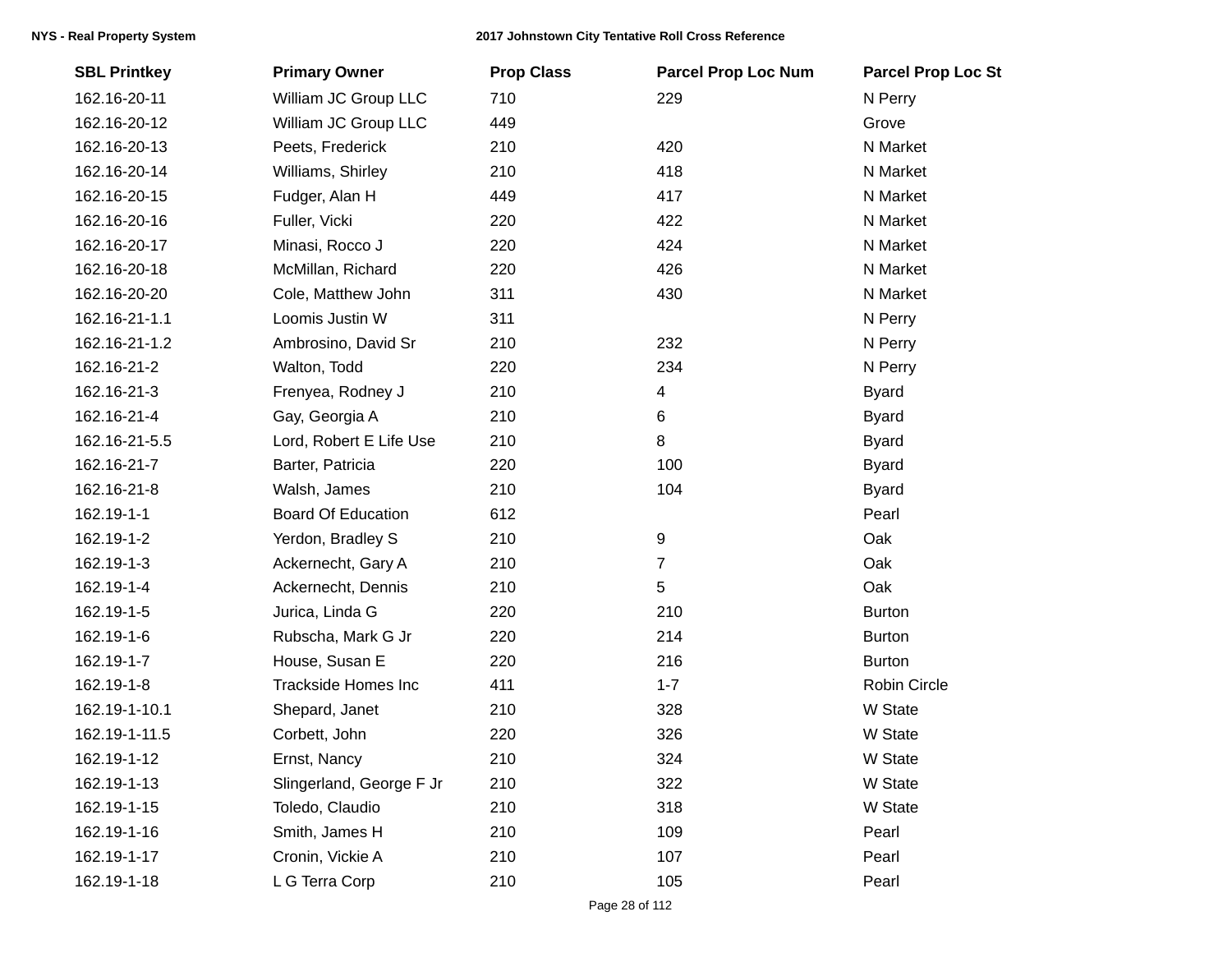| <b>SBL Printkey</b> | <b>Primary Owner</b>   | <b>Prop Class</b> | <b>Parcel Prop Loc Num</b> | <b>Parcel Prop Loc St</b> |
|---------------------|------------------------|-------------------|----------------------------|---------------------------|
| 162.19-1-19         | Hammer, Jason          | 220               | 103                        | Pearl                     |
| 162.19-1-20         | Ralbovsky, David W     | 220               | 101                        | Pearl                     |
| 162.19-1-21         | Brown, Tiffannie L     | 210               | 205                        | <b>Burton</b>             |
| 162.19-1-22         | Pazzaglia, Joseph      | 220               | 207                        | <b>Burton</b>             |
| 162.19-1-23.1       | Dumas, Mark            | 220               | 209                        | <b>Burton</b>             |
| 162.19-1-24         | Ackerbauer, Peter      | 210               | 208                        | <b>Burton</b>             |
| 162.19-1-25         | Hallenbeck, Chemarie   | 210               | 206                        | <b>Burton</b>             |
| 162.19-1-26         | Eplite, Dominic        | 210               | 204                        | <b>Burton</b>             |
| 162.19-1-27         | Denmark, John          | 210               | 2                          | Oak                       |
| 162.19-1-28         | Russo, Sean Paul       | 210               | 4                          | Oak                       |
| 162.19-1-29         | Dick, Robert R Jr      | 210               | 6                          | Oak                       |
| 162.19-1-31         | Polidore, Joseph L III | 210               | 1                          | Pearl                     |
| 162.19-1-32         | Leonard, Robert        | 280               | $3 - 31/2$                 | Pearl                     |
| 162.19-1-33         | Wager, Thomas J        | 210               | 5                          | Pearl                     |
| 162.19-1-34         | Wojciechowski, Nancy   | 220               | 202                        | <b>Burton</b>             |
| 162.19-1-35         | Greene, Henry Jr       | 210               | 7                          | Pearl                     |
| 162.19-1-36         | Dingman, Bradley C Jr  | 210               | 122                        | <b>Burton</b>             |
| 162.19-1-37         | Glover, Connie L       | 210               | $120*1/2$                  | <b>Burton</b>             |
| 162.19-1-38         | Bentley, Ernest Jr     | 210               | 120                        | <b>Burton</b>             |
| 162.19-1-39         | <b>Olmstead Howard</b> | 210               | 118                        | <b>Burton</b>             |
| 162.19-1-40         | Mattice, David B       | 210               | 116                        | <b>Burton</b>             |
| 162.19-1-41         | Smolinsky, Alex J      | 220               | 114                        | <b>Burton</b>             |
| 162.19-1-42         | Phillips, Brian        | 210               | 110                        | <b>Burton</b>             |
| 162.19-1-43         | Armstrong, William B   | 210               | 108                        | <b>Burton</b>             |
| 162.19-1-44         | Passero, Brian S       | 210               | $106*1/2$                  | <b>Burton</b>             |
| 162.19-1-45         | Stegel, Paul           | 210               | 106                        | <b>Burton</b>             |
| 162.19-1-46         | Carlson, Antoinette    | 210               | 100                        | <b>Burton</b>             |
| 162.19-1-47         | Kaples, Nancy L        | 210               | 17                         | Wells                     |
| 162.19-1-48         | Lee, Richard A Jr      | 210               | 15                         | Wells                     |
| 162.19-1-49         | Chu, Edna Life Use     | 210               | 11                         | Wells                     |
| 162.19-1-50.5       | Bochenek, Karl         | 210               | 9                          | Wells                     |
| 162.19-1-52         | Smith, Carl R          | 210               | 5                          | Wells                     |
| 162.19-1-53         | Christianson, Jo Ann   | 210               | 3                          | Wells                     |
|                     |                        |                   |                            |                           |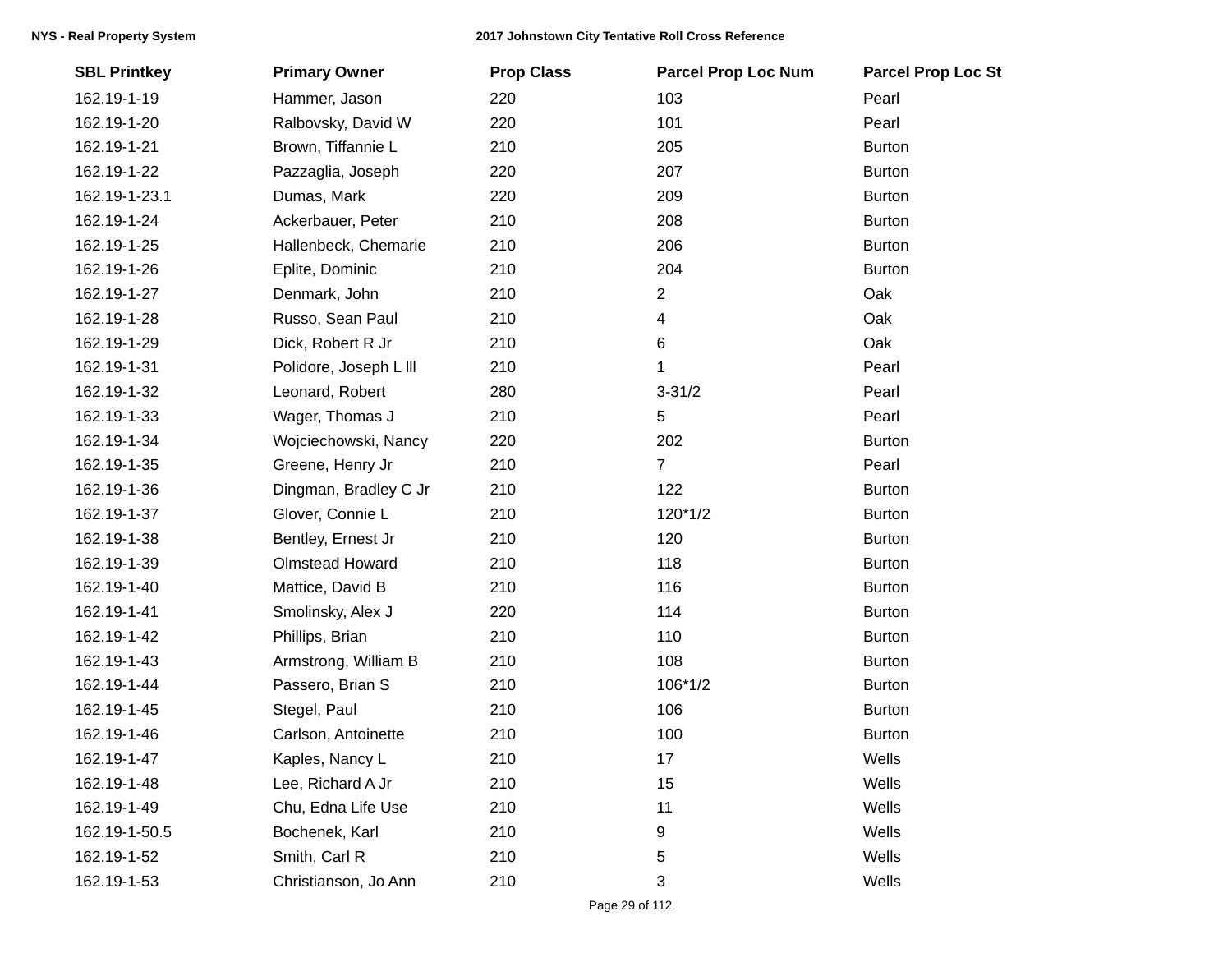| <b>SBL Printkey</b> | <b>Primary Owner</b>      | <b>Prop Class</b> | <b>Parcel Prop Loc Num</b> | <b>Parcel Prop Loc St</b> |
|---------------------|---------------------------|-------------------|----------------------------|---------------------------|
| 162.19-1-54.5       | Colt, Shannon J           | 210               | 1                          | Wells                     |
| 162.19-1-55         | <b>Board Of Education</b> | 612               |                            | Warren                    |
| 162.19-1-56         | <b>Board Of Education</b> | 330               |                            | Pearl                     |
| 162.19-1-57         | <b>Board Of Education</b> | 330               |                            | Pearl                     |
| 162.19-1-58         | <b>Board Of Education</b> | 311               | 501                        | Glebe                     |
| 162.19-1-59         | Maye, Corey E             | 220               | 2                          | Pearl                     |
| 162.19-1-60         | Dimone, Joyce L           | 210               | 4                          | Pearl                     |
| 162.19-1-61         | Henderson, David O        | 210               | 6                          | Pearl                     |
| 162.19-2-1          | City Of Johnstown         | 963               |                            | W State                   |
| 162.19-2-2          | Jurica, Carl              | 210               | 111                        | Hall                      |
| 162.19-2-3          | Hanchar, Genevieve        | 311               |                            | John                      |
| 162.19-2-5          | Maye, Thomas J            | 220               | 15                         | Akin                      |
| 162.19-2-6.2        | Horning, James L          | 311               |                            | Hall                      |
| 162.19-2-7          | Hensel, Ralph C           | 210               | 101                        | Hall                      |
| 162.19-2-8          | Granetz, Anthony          | 210               | 103                        | Hall                      |
| 162.19-2-9          | Diener, John B III        | 210               | 105                        | Hall                      |
| 162.19-2-10         | Horning, James L          | 210               | 107                        | Hall                      |
| 162.19-3-1          | Garnet, Julie S           | 220               | 21                         | John                      |
| 162.19-3-2          | Vanvalkenburgh, Michael J | 210               | 321                        | Wells                     |
| 162.19-3-3          | Biron, Donald J           | 210               | 311                        | Wells                     |
| 162.19-3-4          | City Of Johnstown         | 311               |                            | Wells                     |
| 162.19-4-1          | Johnson, Larry L          | 210               | 318                        | Wells                     |
| 162.19-4-2          | <b>Hall Creek LLC</b>     | 330               |                            | Pleasant                  |
| 162.19-4-3          | Mill Street Assoc Inc     | 330               |                            | Pleasant                  |
| 162.19-4-4          | Mill Street Assoc Inc     | 330               |                            | Pleasant                  |
| 162.19-4-5          | Rizio, Frank P            | 210               | 3                          | Reservoir                 |
| 162.19-4-6          | Kuehner, Lane             | 210               | 1                          | Reservoir                 |
| 162.19-4-7          | Pedrick, Russel           | 220               | 300                        | Wells                     |
| 162.19-4-8          | Senzio, Deana M           | 220               | 304                        | Wells                     |
| 162.19-4-9          | Kollar, Gregory C         | 210               | 306                        | Wells                     |
| 162.19-4-10         | Biron, Donald             | 210               | 308                        | Wells                     |
| 162.19-4-11         | Savage Cathie N           | 210               | 312                        | Wells                     |
| 162.19-4-12         | <b>Bryson Thomas</b>      | 210               | 314                        | Wells                     |
|                     |                           |                   |                            |                           |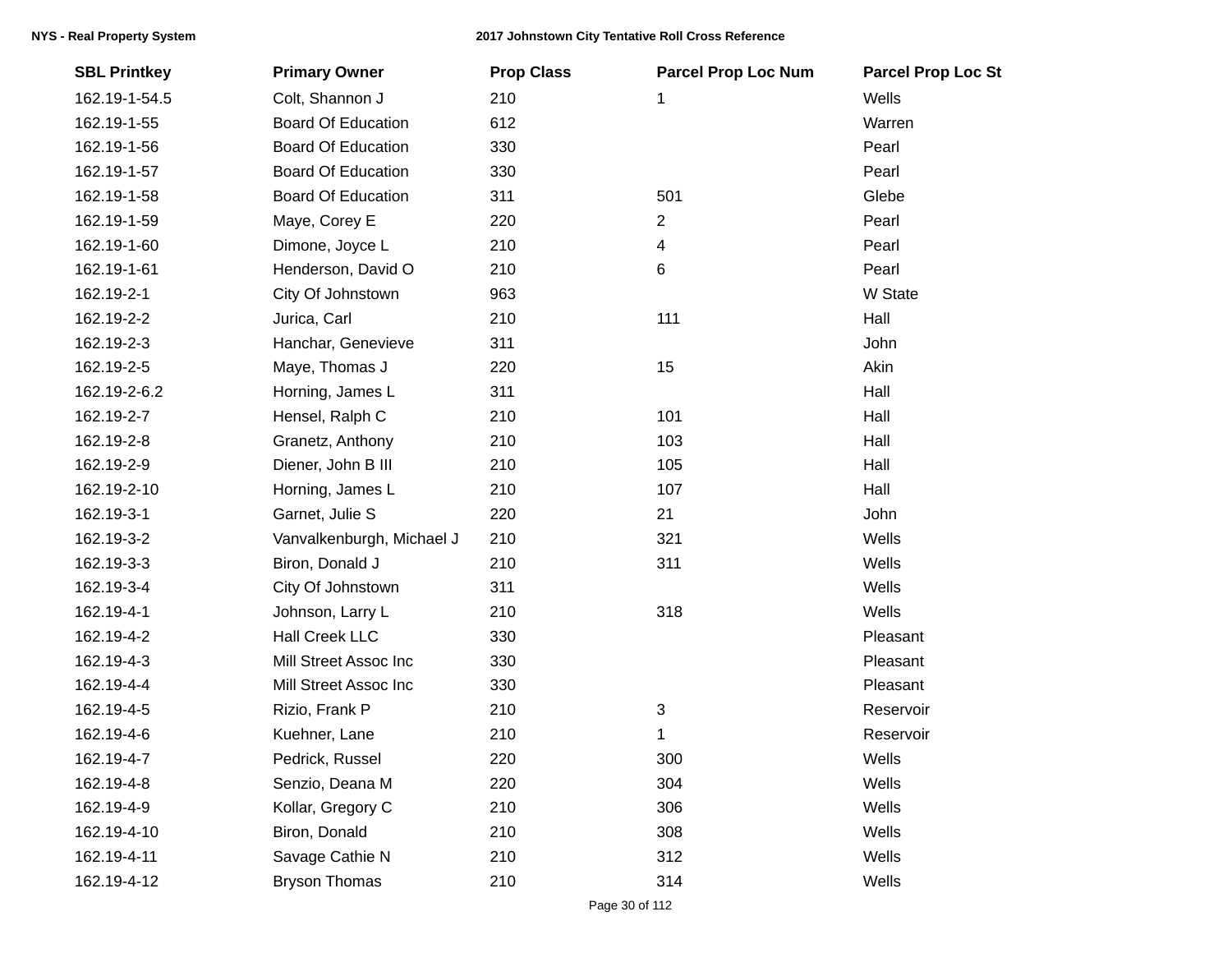| <b>SBL Printkey</b> | <b>Primary Owner</b> | <b>Prop Class</b> | <b>Parcel Prop Loc Num</b> | <b>Parcel Prop Loc St</b> |
|---------------------|----------------------|-------------------|----------------------------|---------------------------|
| 162.19-4-13         | Hillier, Garth       | 210               | 316                        | Wells                     |
| 162.19-6-1          | Rocco, Donald        | 210               | 100                        | Pearl                     |
| 162.19-6-2          | Nethaway, David      | 210               | 102                        | Pearl                     |
| 162.19-6-3          | Paun, Casandra       | 210               | 104                        | Pearl                     |
| 162.19-6-4          | City Of Johnstown    | 210               | 106                        | Pearl                     |
| 162.19-6-5          | Stegel, Michelle     | 210               | 108                        | Pearl                     |
| 162.19-6-6          | Curley, Catherine    | 220               | 316                        | W State                   |
| 162.19-6-7          | Popp, Edward J       | 210               | 314                        | W State                   |
| 162.19-6-8          | Barnwell, Janice C   | 210               | 312                        | W State                   |
| 162.19-6-9          | Lesser, Rosemary     | 210               | 310                        | W State                   |
| 162.19-6-10         | Kollar, Jeffrey      | 210               | 308                        | W State                   |
| 162.19-6-11         | Goodwill, Michael E  | 210               | 306                        | W State                   |
| 162.19-6-12         | Marlow, Ward V       | 210               | 304                        | W State                   |
| 162.19-6-13         | Ackerknecht, Daniel  | 220               | 302                        | W State                   |
| 162.19-6-14         | Stefka, Joann        | 220               | 300                        | W State                   |
| 162.19-6-15         | Macaluso, Desiree    | 220               | 103                        | Wells                     |
| 162.19-6-16         | Hart, Daniel         | 220               | 101                        | <b>Burton</b>             |
| 162.19-6-17         | Town, Douglas C      | 220               | 103                        | <b>Burton</b>             |
| 162.19-6-18         | Tonn, Melissa        | 210               | 105                        | <b>Burton</b>             |
| 162.19-6-19         | Dwyer, Michael J     | 210               | 107                        | <b>Burton</b>             |
| 162.19-6-20         | Brunetto, Mary Lou   | 230               | 109-111                    | <b>Burton</b>             |
| 162.19-6-21         | Brooker, John        | 210               | 113                        | <b>Burton</b>             |
| 162.19-6-22         | Dybas, William       | 210               | 115                        | <b>Burton</b>             |
| 162.19-7-1          | Cole, Gary S         | 210               | 11                         | Hall                      |
| 162.19-7-2          | Jennings, Theodore   | 220               | 10                         | Akin                      |
| 162.19-7-3          | Blackwood, Lester    | 220               | 14                         | Akin                      |
| 162.19-7-4          | Osborne, Robert III  | 220               | 20                         | Akin                      |
| 162.19-7-5          | Torres, Henry        | 210               | 18                         | John                      |
| 162.19-7-6          | Curtin, Richard II   | 220               | 16                         | John                      |
| 162.19-7-7          | Curtin, Richard II   | 330               |                            | John                      |
| 162.19-7-8          | City of Johnstown    | 311               |                            | W Sd John                 |
| 162.19-7-9          | Aulisi, Richard T    | 330               | 10                         | John                      |
| 162.19-7-10         | City Johnstown       | 311               |                            | W Sd John                 |
|                     |                      |                   |                            |                           |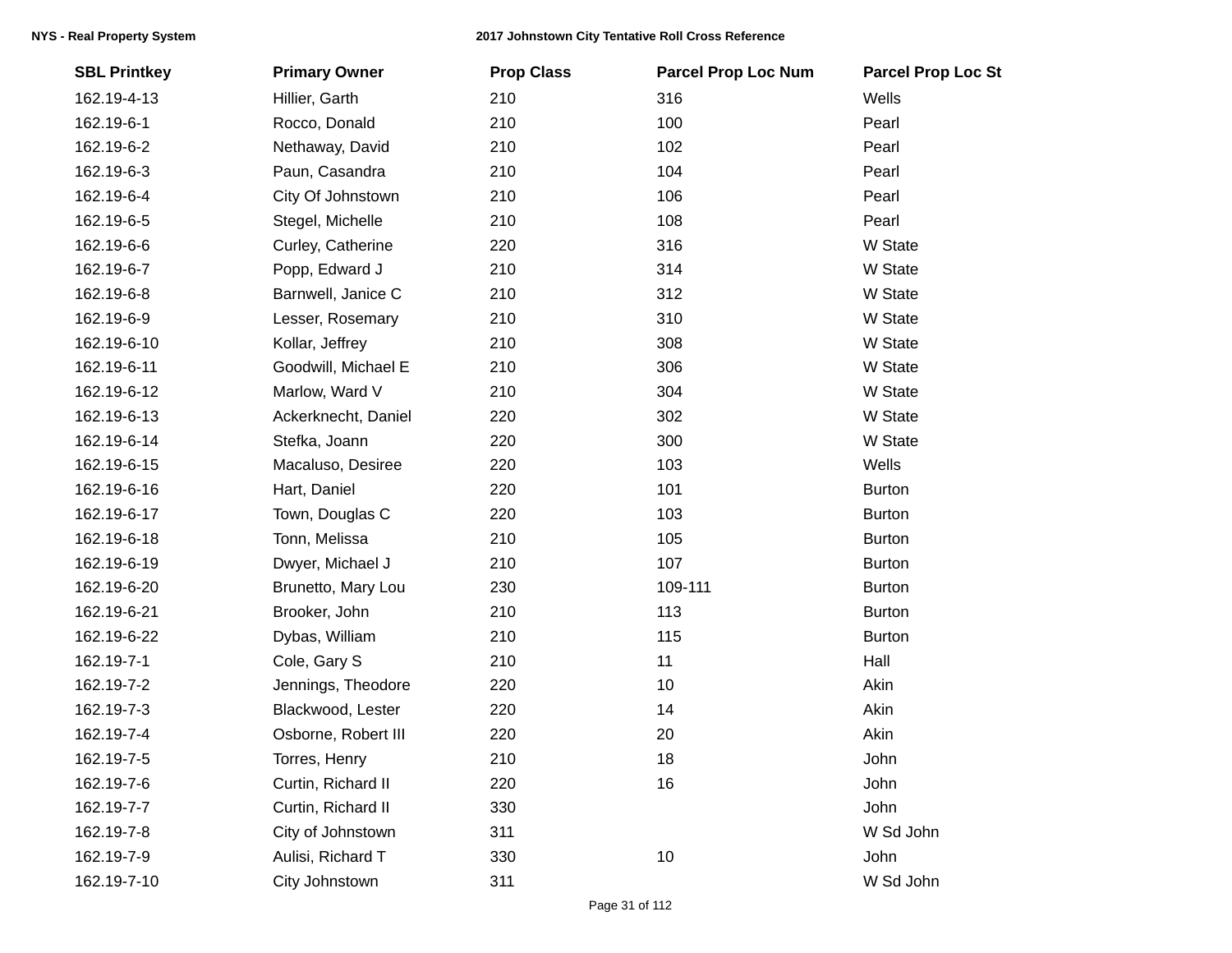| <b>SBL Printkey</b> | <b>Primary Owner</b>       | <b>Prop Class</b> | <b>Parcel Prop Loc Num</b> | <b>Parcel Prop Loc St</b> |
|---------------------|----------------------------|-------------------|----------------------------|---------------------------|
| 162.19-7-11         | Aulisi, Richard T          | 330               | 8                          | John                      |
| 162.19-7-13         | De Jaime, Alecia M         | 714               | $\overline{2}$             | John                      |
| 162.19-7-14         | Kollar, Daniel J           | 210               | 211                        | Wells                     |
| 162.19-7-15         | Flint, Matt                | 210               | 209                        | Wells                     |
| 162.19-7-16         | Huble, Zachary             | 220               | 305                        | W State                   |
| 162.19-7-17         | Elliott, David             | 280               | 307                        | W State                   |
| 162.19-7-18         | De Jaime, Alecia M         | 449               | 309                        | W State                   |
| 162.19-7-19.5       | Torres, Henry              | 330               | 311                        | W State                   |
| 162.19-7-20         | Tennis, John               | 210               | $311*1/2$                  | W State                   |
| 162.19-7-21         | Miller, Ruth               | 210               | 313                        | W State                   |
| 162.19-7-22         | Taglialatela, William H Jr | 220               | 315                        | W State                   |
| 162.19-7-23         | Gifford Matthew J          | 220               | 317                        | W State                   |
| 162.19-7-24         | Robinson, Jesse            | 330               |                            | W State                   |
| 162.19-7-25         | City Of Johnstown          | 220               | 319                        | W State                   |
| 162.19-7-26         | City Of Johnstown          | 220               | 321                        | W State                   |
| 162.19-7-27         | Hecox, Bernard             | 220               | 5                          | Hall                      |
| 162.19-7-28         | Klausen, Sylvia            | 210               | $\overline{7}$             | Hall                      |
| 162.19-7-29         | Schlesier, James F         | 210               | 9                          | Hall                      |
| 162.19-8-1          | Dwyer, John V              | 210               | 212                        | Wells                     |
| 162.19-8-2          | <b>Hall Creek LLC</b>      | 330               |                            | Pleasant                  |
| 162.19-8-3          | Kilmer, Mark H             | 436               |                            | Pleasant                  |
| 162.19-8-4          | Smitty's Enterprise Inc    | 311               |                            | Pleasant                  |
| 162.19-8-5          | Smittys Enterprise Inc     | 485               | 201                        | W State                   |
| 162.19-8-6          | West State Residence LLC   | 411               | 213                        | W State                   |
| 162.19-8-8          | Sweet, Cody                | 220               | 204                        | Wells                     |
| 162.19-8-9          | Sweet, Cody                | 311               | 206                        | Wells                     |
| 162.19-8-10.5       | Hanrahan, William D Jr.    | 220               | 208                        | Wells                     |
| 162.19-9-1          | Hill Trust, Thomas         | 710               | 120                        | Water                     |
| 162.19-9-2          | Senzio, James F            | 485               | 114                        | Water                     |
| 162.19-9-3          | Allen, Thomas E            | 220               | 115                        | W Fulton                  |
| 162.19-9-4          | Saide, Charlene            | 230               | 119                        | W Fulton                  |
| 162.19-9-5          | <b>Hall Creek LLC</b>      | 449               | 125                        | W Fulton                  |
| 162.19-10-1         | City of Johnstown          | 714               | 124                        | W Fulton                  |
|                     |                            |                   |                            |                           |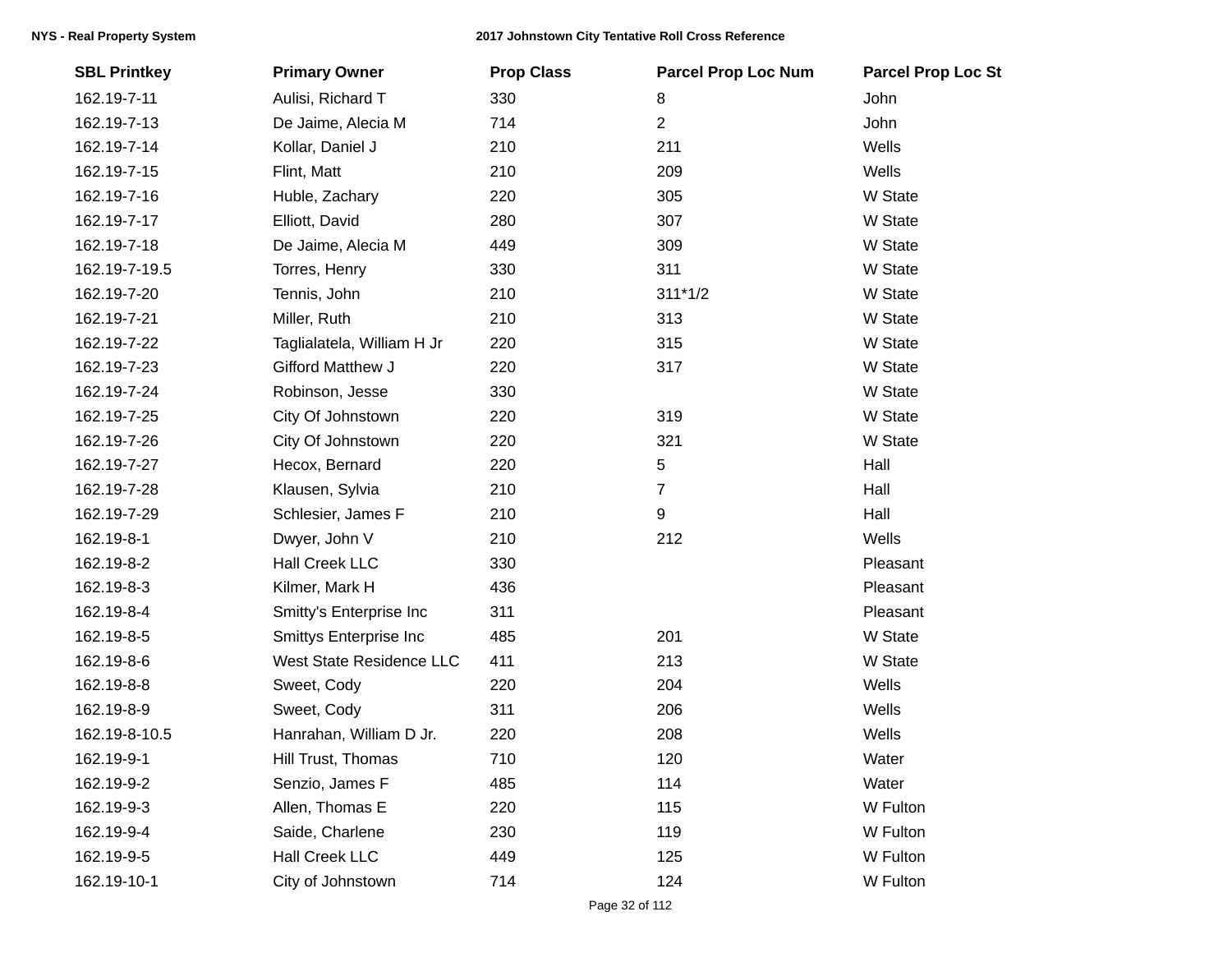| <b>SBL Printkey</b> | <b>Primary Owner</b>            | <b>Prop Class</b> | <b>Parcel Prop Loc Num</b> | <b>Parcel Prop Loc St</b> |
|---------------------|---------------------------------|-------------------|----------------------------|---------------------------|
| 162.19-10-3         | <b>BNRB Realty Corp</b>         | 433               | 122                        | W Fulton                  |
| 162.19-10-4         | <b>BNRB Realty Corp</b>         | 483               | 120                        | W Fulton                  |
| 162.19-10-5         | Warner, Phillip W               | 210               | 118                        | W Fulton                  |
| 162.19-10-6         | Wadsworth, Joan Marie           | 210               | 116                        | W Fulton                  |
| 162.19-10-7         | Warner, Ronald R Sr             | 210               | 114                        | W Fulton                  |
| 162.19-10-8         | Hornidge, Monique               | 230               | 115                        | Washington                |
| 162.19-10-9         | Hibbard, Larry P                | 220               | 117                        | Washington                |
| 162.19-10-10.1      | Phillips, Suzanne               | 210               | 121                        | Washington                |
| 162.19-10-10.2      | Hibbard, Larry P                | 220               | 119                        | Washington                |
| 162.19-10-11        | Winsman, James Jr               | 425               | 125                        | Washington                |
| 162.19-10-12.1      | Ellis, Joseph                   | 433               | 127                        | Washington                |
| 162.19-10-12.2      | <b>Edsim Realty Corp</b>        | 449               | 10                         | Pleasant                  |
| 162.19-10-13        | City of Johnstown               | 714               | 126                        | W Fulton                  |
| 162.19-11-1         | Flansburg, Barbara Lee          | 210               | 20                         | Wells                     |
| 162.19-11-2         | Town, Douglas C                 | 311               | 14                         | <b>Burton</b>             |
| 162.19-11-3         | Town, Lavina M                  | 220               | 12                         | <b>Burton</b>             |
| 162.19-11-4         | Frederick, Joanne               | 220               | 10                         | <b>Burton</b>             |
| 162.19-11-5         | Cotton, Christina               | 210               | 8                          | <b>Burton</b>             |
| 162.19-11-6         | The Bank of NY Mellon           | 220               | 6                          | <b>Burton</b>             |
| 162.19-11-7         | Valk Scott                      | 220               | 4                          | <b>Burton</b>             |
| 162.19-11-8         | Gierszewski, Peter C            | 311               |                            | <b>Burton</b>             |
| 162.19-11-9         | Holland, Cheryl                 | 330               |                            | Cayadutta                 |
| 162.19-11-10        | Holland, Cheryl                 | 220               | 33                         | Cayadutta                 |
| 162.19-11-11        | Abel Jamie                      | 220               | 31                         | Cayadutta                 |
| 162.19-11-12        | Intonte, Julie A Life Use       | 220               | 29                         | Cayadutta                 |
| 162.19-11-13        | ReadyJet Technical Bldg LLC     | 438               |                            | Cayadutta                 |
| 162.19-11-14        | ReadyJet Technical Bldg LLC     | 449               |                            | Cayadutta                 |
| 162.19-11-15        | <b>ANH Real Estate Holdings</b> | 482               | 4                          | Wells                     |
| 162.19-11-16        | Ermie Thomas J                  | 210               | 8                          | Wells                     |
| 162.19-11-17        | Richter, Patricia               | 230               | $12*1/2$                   | Wells                     |
| 162.19-11-18        | Brownell, Harold                | 210               | 14                         | Wells                     |
| 162.19-11-19        | Trajlinek, Edythe L             | 210               | 16                         | Wells                     |
| 162.19-11-20        | Ebersbach, Paul                 | 210               | 22                         | Wells                     |
|                     |                                 |                   |                            |                           |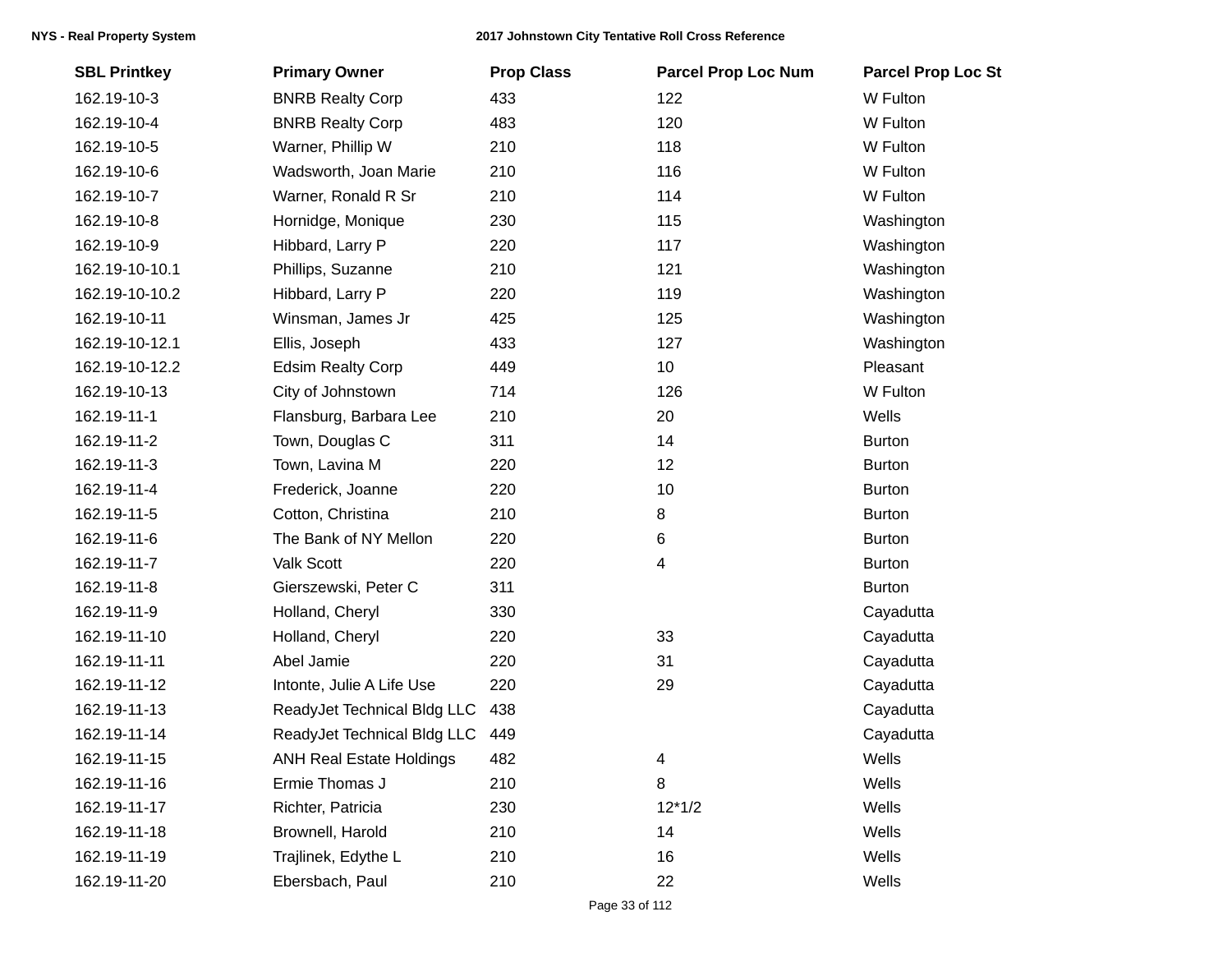| <b>SBL Printkey</b> | <b>Primary Owner</b>          | <b>Prop Class</b> | <b>Parcel Prop Loc Num</b> | <b>Parcel Prop Loc St</b> |
|---------------------|-------------------------------|-------------------|----------------------------|---------------------------|
| 162.19-11-22        | ReadyJet Technical Bldg LLC   | 449               | 1                          | Warren                    |
| 162.19-12-1         | Smith, Kimberly A             | 220               | 13                         | <b>Burton</b>             |
| 162.19-12-2         | Forsey, Joseph M              | 220               | 102                        | Wells                     |
| 162.19-12-3         | Flint, Matt                   | 210               | 104                        | Wells                     |
| 162.19-12-4         | Issa, Souheir                 | 220               | 106                        | Wells                     |
| 162.19-12-5         | Tirse, Jorge E                | 220               | 210                        | W State                   |
| 162.19-12-6         | <b>McCloskey Community</b>    | 410               | 208                        | W State                   |
| 162.19-12-7         | Berry, Pamela A               | 438               | 206                        | W State                   |
| 162.19-12-8         | Berry, James D                | 220               | 204                        | W State                   |
| 162.19-12-9         | Ercolino, Aaron               | 280               | 200*1/2                    | W State                   |
| 162.19-12-10        | Tollner, Ronald               | 220               | 198                        | W State                   |
| 162.19-12-11        | Blood, Randy                  | 220               | 43                         | Cayadutta                 |
| 162.19-12-12        | Passino, Gertrude             | 220               | 41                         | Cayadutta                 |
| 162.19-12-13        | Gierszewski, Peter C          | 220               | 39                         | Cayadutta                 |
| 162.19-12-14        | LeCount, Richard              | 210               | 3                          | <b>Burton</b>             |
| 162.19-12-15        | <b>Upstate Properties LLC</b> | 210               | 5                          | <b>Burton</b>             |
| 162.19-12-16        | Gambuzza, David               | 220               | 7                          | <b>Burton</b>             |
| 162.19-12-17        | Vavruick, Paul S              | 220               | 9                          | <b>Burton</b>             |
| 162.19-12-18        | Moore, Carol A                | 210               | 11                         | <b>Burton</b>             |
| 162.19-13-1         | Mohan Stop Shop Inc           | 486               | 41                         | W State                   |
| 162.19-13-2         | City Of Johnstown             | 963               |                            | Washington                |
| 162.19-13-3         | Hawk 46 LLC                   | 330               |                            | <b>Bridge</b>             |
| 162.19-13-4         | Hawk 46 LLC                   | 330               | 13                         | W State                   |
| 162.19-13-6         | Hawk 46 Llc                   | 330               | 19                         | W State                   |
| 162.19-13-7         | Hawk 46 LLc                   | 330               | 21                         | W State                   |
| 162.19-13-8         | Hawk 46 LLC                   | 330               | 27                         | W State                   |
| 162.19-13-9         | <b>Brewsky LLC</b>            | 330               |                            | W State                   |
| 162.19-14-1         | Hawk 46 LLC                   | 311               | 120                        | Washington                |
| 162.19-14-2         | Hawk 46 LLC                   | 311               | 114                        | Washington                |
| 162.19-14-3         | Dwyer, William S              | 210               | 112                        | Washington                |
| 162.19-14-4         | Hawk 46 LLC                   | 444               |                            | <b>Bridge</b>             |
| 162.19-14-5         | Hawk 46 LLC                   | 210               |                            | <b>Bridge</b>             |
| 162.19-14-6         | Hawk 46 LLc Series B          | 210               | $\overline{2}$             | Reese                     |
|                     |                               |                   |                            |                           |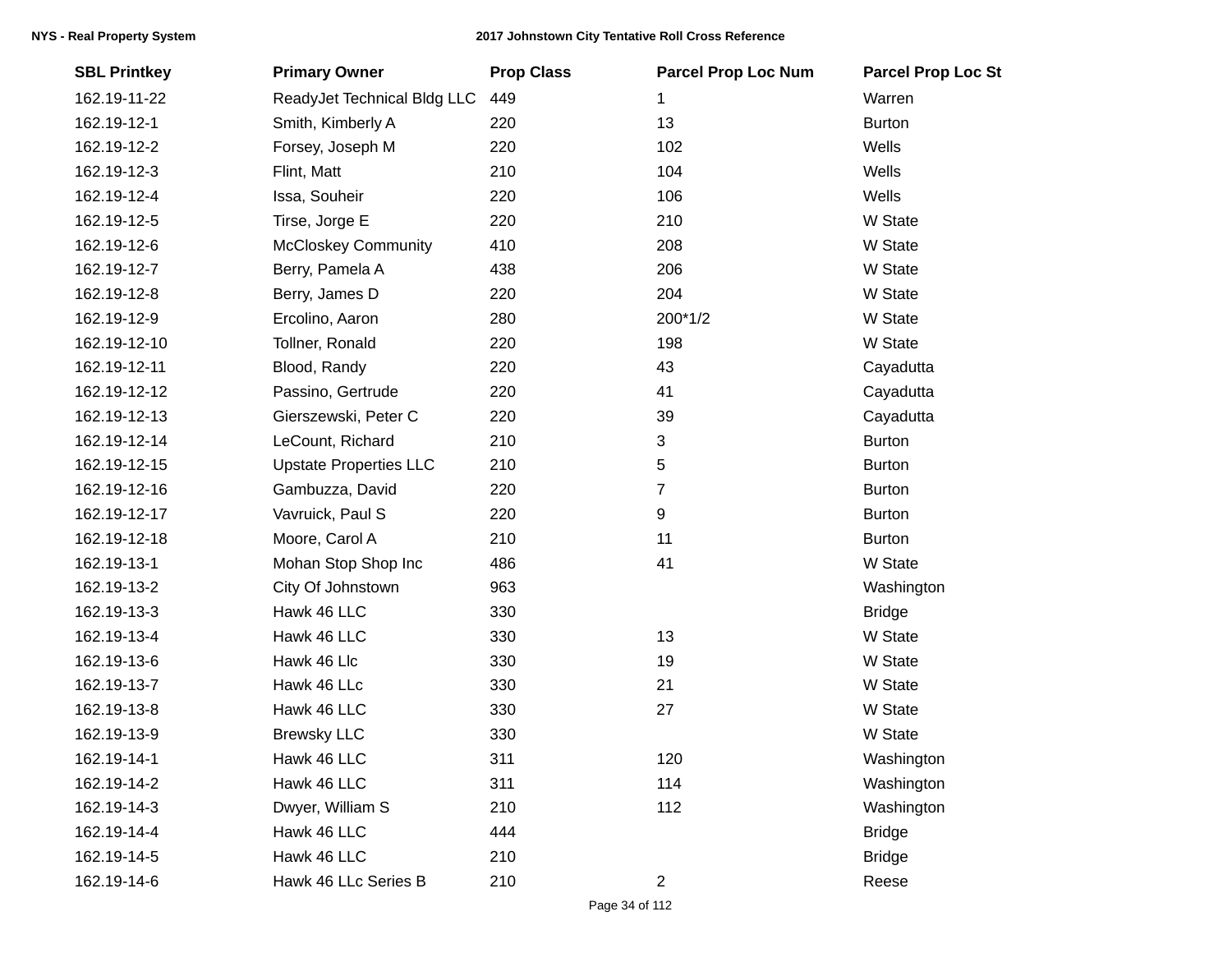| <b>SBL Printkey</b> | <b>Primary Owner</b>         | <b>Prop Class</b> | <b>Parcel Prop Loc Num</b> | <b>Parcel Prop Loc St</b> |
|---------------------|------------------------------|-------------------|----------------------------|---------------------------|
| 162.19-14-7         | <b>Brewskys LLC Series B</b> | 330               |                            | W State                   |
| 162.19-14-8         | Johnstown Historical         | 681               | 115                        | W Green                   |
| 162.19-14-9         | Isabella, John               | 230               | 3                          | W State                   |
| 162.19-14-10        | Hawk 46 Ilc Series A         | 330               | $5 - 7$                    | W State                   |
| 162.19-14-11.2      | Hawk 46 Ilc Series A         | 484               | 9                          | W State                   |
| 162.19-15-1         | Kozi Mfg Inc                 | 449               | 40-52                      | W State                   |
| 162.19-15-2.5       | <b>S&amp;D Rentals LLC</b>   | 442               | 34-38                      | W State                   |
| 162.19-15-5         | Hawk 46 LLC                  | 311               | 26                         | W State                   |
| 162.19-15-6         | Hawk 46 LLC                  | 449               | 22                         | W State                   |
| 162.19-15-7         | Brown, William C Sr          | 210               | 29                         | N Melcher                 |
| 162.19-15-8         | Marlow, Ward                 | 220               | 27                         | N Melcher                 |
| 162.19-15-9         | Schmidt, Megan               | 220               | 25                         | N Melcher                 |
| 162.19-15-10.1      | City Of Johnstown            | 590               |                            | 2.66 Mi. Rr Bed           |
| 162.19-15-10.2      | De Cristofaro Joseph         | 449               | 28                         | W State                   |
| 162.19-15-11        | Jackson, Jerry               | 210               | 22                         | Cayadutta                 |
| 162.19-15-12        | Palumbo, Richard             | 220               | 24                         | Cayadutta                 |
| 162.19-15-13        | Riska, Nicholas A            | 220               | 26                         | Cayadutta                 |
| 162.19-15-14        | Orsell, Tanya N              | 220               | 30                         | Cayadutta                 |
| 162.19-15-15        | Gordon, Jaimie               | 220               | 32                         | Cayadutta                 |
| 162.19-15-16        | Savage, Allen D              | 230               | 34                         | Cayadutta                 |
| 162.19-16-1         | Hawk 46 Llc                  | 330               | 18                         | W State                   |
| 162.19-16-2         | Holland, Michael             | 220               | 12                         | W State                   |
| 162.19-16-3         | Mussi, Kathleen M            | 220               | 28                         | N Melcher                 |
| 162.20-1-1          | Johnstown Realty Corp        | 710               | 48                         | Pleasant                  |
| 162.20-1-2          | Dence, Julie Ann             | 210               | 415                        | N Market                  |
| 162.20-1-3          | Tanner, Linda L              | 220               | 413                        | N Market                  |
| 162.20-1-4          | Murray, Millard E Jr         | 210               | 411                        | N Market                  |
| 162.20-1-5          | Cronin, Vickie               | 210               | 407                        | N Market                  |
| 162.20-1-6          | Angus, Jeremie M             | 210               | 405                        | N Market                  |
| 162.20-1-7          | Empey, Garold R              | 220               | 403                        | N Market                  |
| 162.20-1-8          | Wilson, Dustin H             | 210               | 401                        | N Market                  |
| 162.20-1-9          | Hoffer, Todd                 | 220               | 101                        | Water                     |
| 162.20-1-10         | Blanchard, Robert            | 425               | $101*1/2$                  | Water                     |
|                     |                              |                   |                            |                           |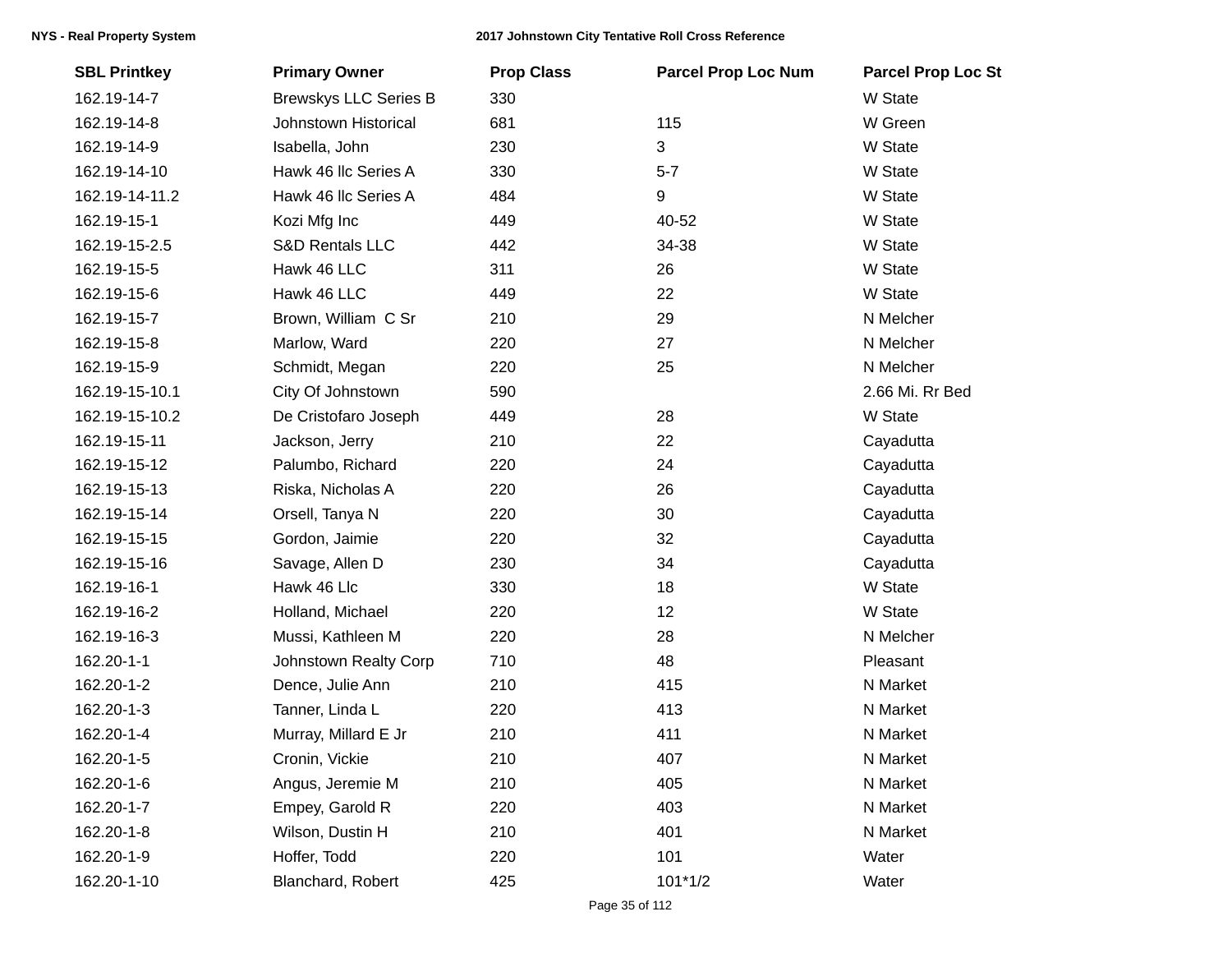| <b>SBL Printkey</b> | <b>Primary Owner</b>          | <b>Prop Class</b> | <b>Parcel Prop Loc Num</b> | <b>Parcel Prop Loc St</b> |
|---------------------|-------------------------------|-------------------|----------------------------|---------------------------|
| 162.20-1-11         | Tesiero, Jay                  | 210               | 103                        | Water                     |
| 162.20-1-12         | Beekman, Lorenzo Life Use     | 210               | 105                        | Water                     |
| 162.20-2-1          | Van Vranken Properties LLC    | 210               | 416                        | N Market                  |
| 162.20-2-2          | Hammer, Jason                 | 220               | 225                        | N Perry                   |
| 162.20-2-3          | Vazquez Osvaldo               | 220               | 223                        | N Perry                   |
| 162.20-2-4          | Sweet, Eric                   | 210               | 221                        | N Perry                   |
| 162.20-2-6.1        | Cox, Wesley O                 | 714               | 215                        | N Perry                   |
| 162.20-2-6.2        | Cox, Wesley O                 | 449               | $215*1/2$                  | N Perry                   |
| 162.20-2-7          | Subik, Robert M               | 330               | 213                        | N Perry                   |
| 162.20-2-8          | Dattorre-Miller, Michele J    | 220               | 3                          | Water                     |
| 162.20-2-9          | Eggers, Sandra H              | 210               | 5                          | Water                     |
| 162.20-2-10         | Jennings, Theodore J          | 220               | 7                          | Water                     |
| 162.20-2-11         | <b>Townsend Brian</b>         | 210               | 9                          | Water                     |
| 162.20-2-12         | Walters, Christian E          | 220               | 11                         | Water                     |
| 162.20-2-13         | Walters, Christan             | 220               | 13                         | Water                     |
| 162.20-2-14         | Luck, Sylvia                  | 220               | 15                         | Water                     |
| 162.20-2-15.5       | Smith, Eugene                 | 220               | 404                        | N Market                  |
| 162.20-2-17         | Handy Sr, Robert E Life Use   | 210               | 406                        | N Market                  |
| 162.20-2-18         | Smith, Rebecca                | 220               | 12                         | Court                     |
| 162.20-2-19         | Edwards, Evelyn               | 220               | 10                         | Court                     |
| 162.20-2-20         | Cox, Wesley O                 | 220               | 8                          | Court                     |
| 162.20-2-22         | Haugaard, Robert              | 210               | $\boldsymbol{9}$           | Court                     |
| 162.20-2-23         | Pabis, Lynn                   | 210               | 11                         | Court                     |
| 162.20-2-24         | Burd, James A                 | 210               | 408                        | N Market                  |
| 162.20-2-25         | Dunn, Larrice                 | 220               | 410                        | N Market                  |
| 162.20-2-26         | Pesce, Audra M                | 210               | 412                        | N Market                  |
| 162.20-2-27         | Connelly, Tracey L            | 210               | 414                        | N Market                  |
| 162.20-3-1          | Loomis Justin W               | 210               | 230                        | N Perry                   |
| 162.20-3-2          | Dwyer, Keith L                | 220               | 9                          | Dove                      |
| 162.20-3-3          | Dwyer, Francis T Jr           | 330               | 7                          | Dove                      |
| 162.20-3-4          | Dunham's Spring Shop Inc      | 485               | 5                          | Dove                      |
| 162.20-3-5          | Dwyer Jr., Francis T Life Use | 210               | 3                          | Dove                      |
| 162.20-3-7          | Geraghty, Michael F III       | 210               | 9                          | Crescendoe                |
|                     |                               |                   |                            |                           |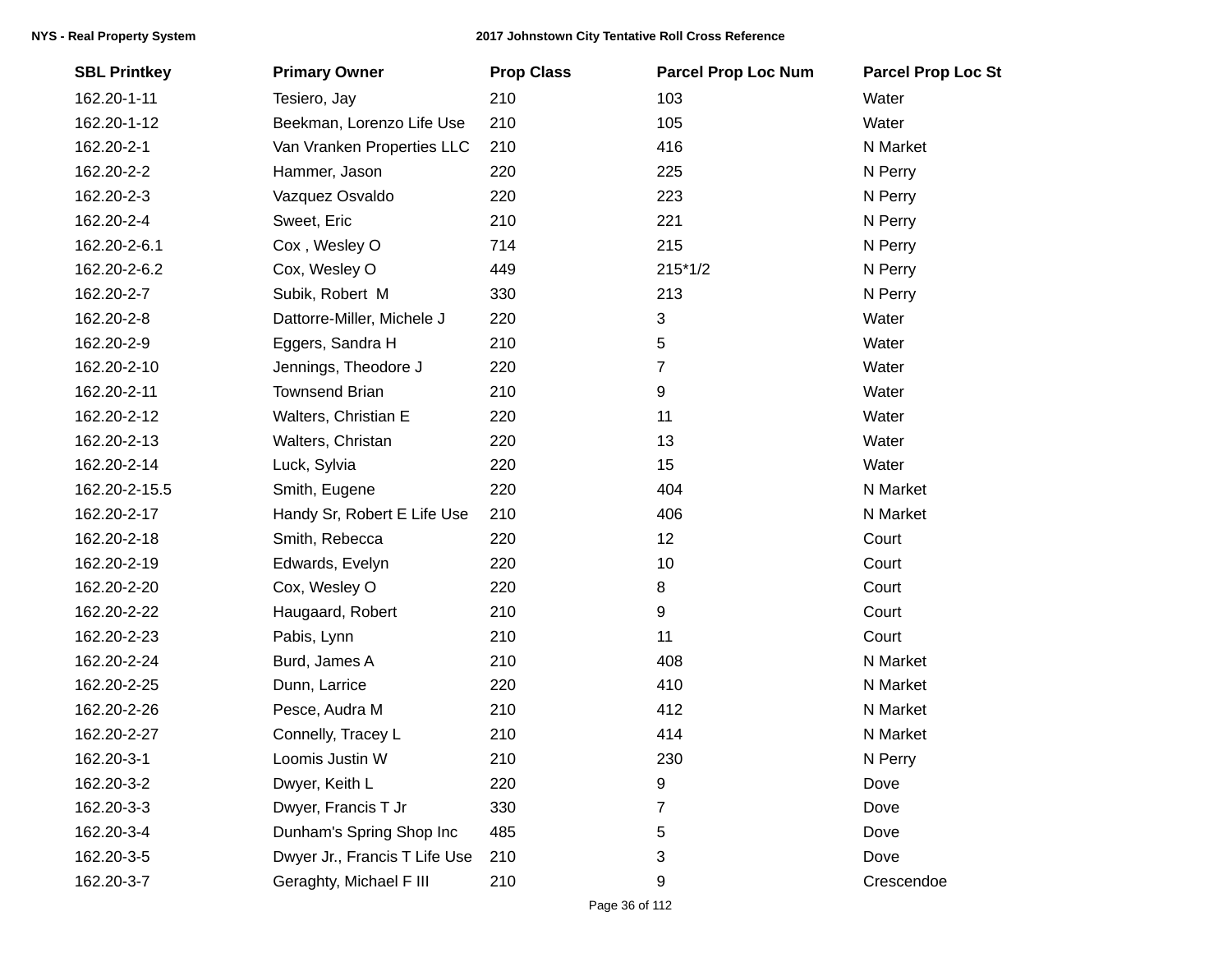| <b>SBL Printkey</b> | <b>Primary Owner</b>       | <b>Prop Class</b> | <b>Parcel Prop Loc Num</b> | <b>Parcel Prop Loc St</b> |
|---------------------|----------------------------|-------------------|----------------------------|---------------------------|
| 162.20-3-8          | Herrick, Marvin            | 220               | 7                          | Crescendoe                |
| 162.20-3-9.1        | Dwyer, Francis T Jr        | 311               |                            | Crescendoe                |
| 162.20-3-9.2        | Dwyer, Alan R              | 220               | 5                          | Crescendoe                |
| 162.20-3-10         | Tate, Ralph                | 210               | 3                          | Crescendoe                |
| 162.20-3-11         | Tate, Ralph                | 311               | $1*1/2$                    | Crescendoe                |
| 162.20-3-12         | Rebecca, Charles           | 220               | 224                        | N Perry                   |
| 162.20-3-14         | Zidich, Randy              | 220               | 226                        | N Perry                   |
| 162.20-3-15         | <b>McCloskey Community</b> | 681               | 228                        | N Perry                   |
| 162.20-4-1          | Balestra, Gloria J         | 210               | 8                          | Dove                      |
| 162.20-4-2          | Komornik, Robert F         | 210               | 3                          | Spring                    |
| 162.20-4-3          | Pertell, John A            | 220               | 106                        | <b>Byard</b>              |
| 162.20-4-4          | Pertell, John A            | 220               | 108                        | <b>Byard</b>              |
| 162.20-4-5          | Hart, Ronald E             | 210               | 110                        | <b>Byard</b>              |
| 162.20-4-6          | Nguyen, Trung Chi          | 210               | 112                        | <b>Byard</b>              |
| 162.20-5-1          | Dwyer, Francis             | 312               | 2                          | Spring                    |
| 162.20-5-2          | City of Johnstown          | 714               | 6                          | Spring                    |
| 162.20-5-3          | Klein, Diana               | 210               | 8                          | Spring                    |
| 162.20-5-4          | Uhlinger, Liza             | 210               | 10                         | Spring                    |
| 162.20-5-5          | Buboltz, Gary Joseph       | 210               | 12                         | Spring                    |
| 162.20-5-6          | Miller, Michael C          | 210               | 14                         | Spring                    |
| 162.20-5-7          | Dingman, Robert T          | 210               | 7                          | Grand                     |
| 162.20-5-8          | Toro, Chasity              | 210               | 5                          | Grand                     |
| 162.20-5-9          | Frasier, Mark D            | 220               | 1                          | Grand                     |
| 162.20-5-10         | Luck, Gary L               | 210               | 19                         | Crescendoe                |
| 162.20-5-11         | Fisher, Barbara            | 210               | 17                         | Crescendoe                |
| 162.20-5-12         | Frasier, Mark              | 210               | 15                         | Crescendoe                |
| 162.20-5-13         | Keeler, Linda M            | 210               | 11                         | Crescendoe                |
| 162.20-5-14         | Stegel, Joseph N           | 220               | 2                          | Dove                      |
| 162.20-5-15         | Stegel, Joe                | 210               | 4                          | Dove                      |
| 162.20-6-1          | Senzio, James F            | 449               | 112                        | Water                     |
| 162.20-6-2          | Wales, Michael E           | 210               | 108                        | Water                     |
| 162.20-6-3          | Reich-Sowle, Jennifer      | 210               | 106                        | Water                     |
| 162.20-6-4          | Goot, Audrey M             | 210               | 104                        | Water                     |
|                     |                            |                   |                            |                           |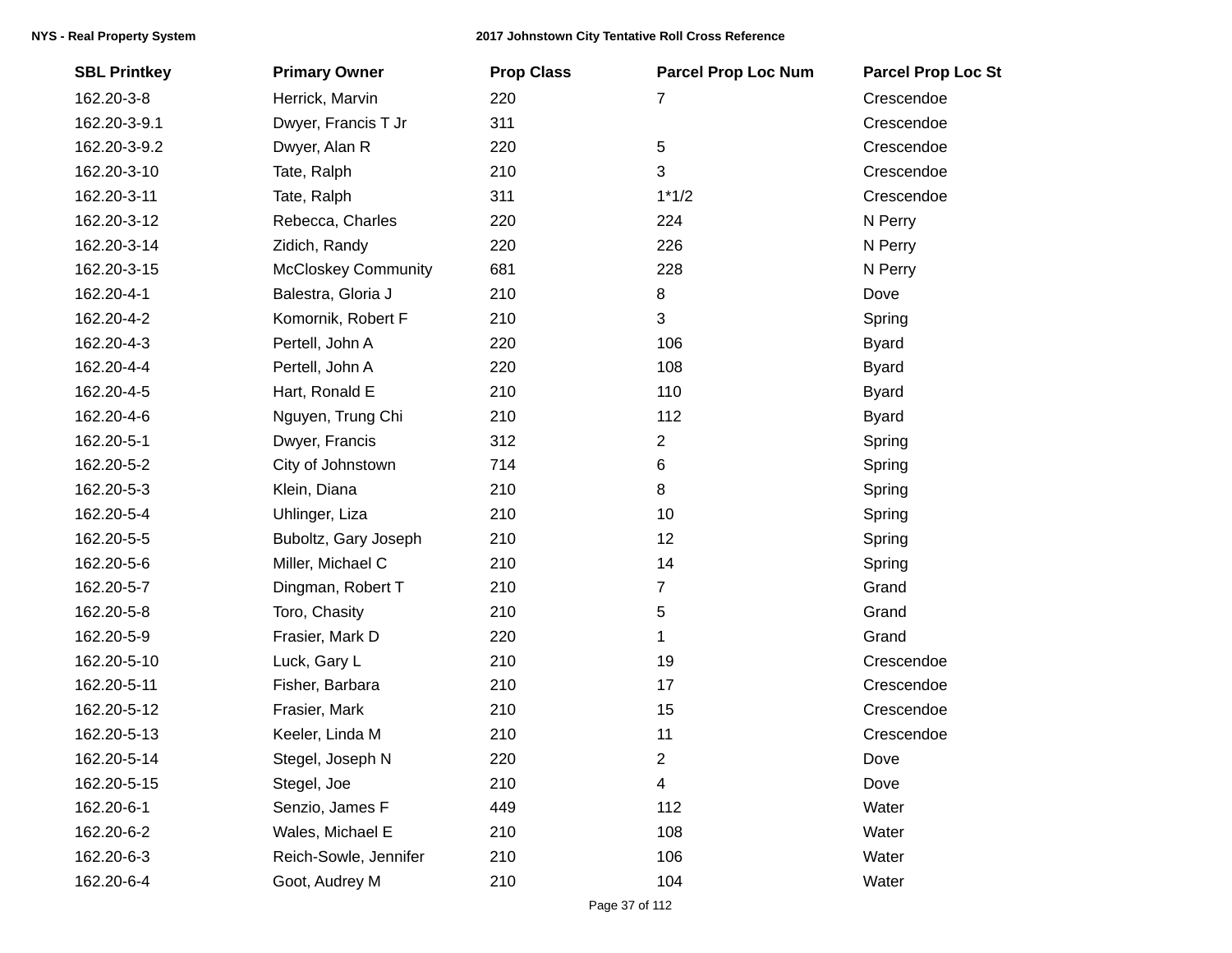| <b>SBL Printkey</b> | <b>Primary Owner</b>      | <b>Prop Class</b> | <b>Parcel Prop Loc Num</b> | <b>Parcel Prop Loc St</b> |
|---------------------|---------------------------|-------------------|----------------------------|---------------------------|
| 162.20-6-5          | City of Johnstown         | 311               | 313                        | N Market                  |
| 162.20-6-6          | City of Johnstown         | 311               | 309                        | N Market                  |
| 162.20-6-7          | Wilson Ewards, Judy       | 210               | 307                        | N Market                  |
| 162.20-6-9          | Zidich, Randy             | 220               | 305                        | N Market                  |
| 162.20-6-10         | Brady, Paul               | 210               | 303                        | N Market                  |
| 162.20-6-11         | Bouck, Jenny              | 483               | 301                        | N Market                  |
| 162.20-6-13         | Lomanto, Regina M         | 220               | 103                        | W Fulton                  |
| 162.20-6-14         | Affordable Residences LLC | 482               | 107-109                    | W Fulton                  |
| 162.20-6-16         | <b>Bluvue LLC</b>         | 210               | 106                        | W Canal                   |
| 162.20-6-17         | <b>Bluvue LLC</b>         | 220               | 113                        | W Fulton                  |
| 162.20-6-18         | Senzio, Frank J           | 449               |                            | Canal                     |
| 162.20-6-19         | <b>Bluvue LLC</b>         | 312               |                            | Canal                     |
| 162.20-7-1          | Isabella, Patricia        | 220               | 20                         | Water                     |
| 162.20-7-2          | Subik, Cheryl L           | 220               | 18                         | Water                     |
| 162.20-7-3          | McDermott, Paul J Jr      | 210               | $10 - 12$                  | Water                     |
| 162.20-7-4          | Blanchard, Brian          | 210               | 8                          | Water                     |
| 162.20-7-5          | O'Brien, Wayne S          | 210               | 6                          | Water                     |
| 162.20-7-6          | Phalen, Randal            | 210               | 4                          | Water                     |
| 162.20-7-7          | Keller, Darrin            | 220               | $\overline{2}$             | Water                     |
| 162.20-7-8          | Blanchard, Louis          | 483               | 211                        | N Perry                   |
| 162.20-7-9          | Costello, Peter           | 220               | 209                        | N Perry                   |
| 162.20-7-10         | Frasier, Mark             | 483               | 207                        | N Perry                   |
| 162.20-7-11         | O'Brien, Wayne S          | 330               |                            | Canal                     |
| 162.20-7-12         | Zemanek, William          | 311               |                            | N Market                  |
| 162.20-7-13         | Subik, Cheryl L           | 312               |                            | Water                     |
| 162.20-7-14         | Luft, Louis               | 283               | 310                        | N Market                  |
| 162.20-8-1          | Zemanek, William          | 210               | 306                        | N Market                  |
| 162.20-8-2          | Remington, Richard H      | 210               | 5                          | W Fulton                  |
| 162.20-8-3          | Smith, Peter K            | 449               |                            | W Canal                   |
| 162.20-8-4          | Keller, Darrin            | 483               | 205                        | N Perry                   |
| 162.20-8-5          | Jewell, Robert S          | 230               | 203                        | N Perry                   |
| 162.20-8-6          | Kennedy, Jeffrey          | 457               | 201                        | N Perry                   |
| 162.20-8-7          | Hayes, Seth R             | 210               | 1                          | W Fulton                  |
|                     |                           |                   |                            |                           |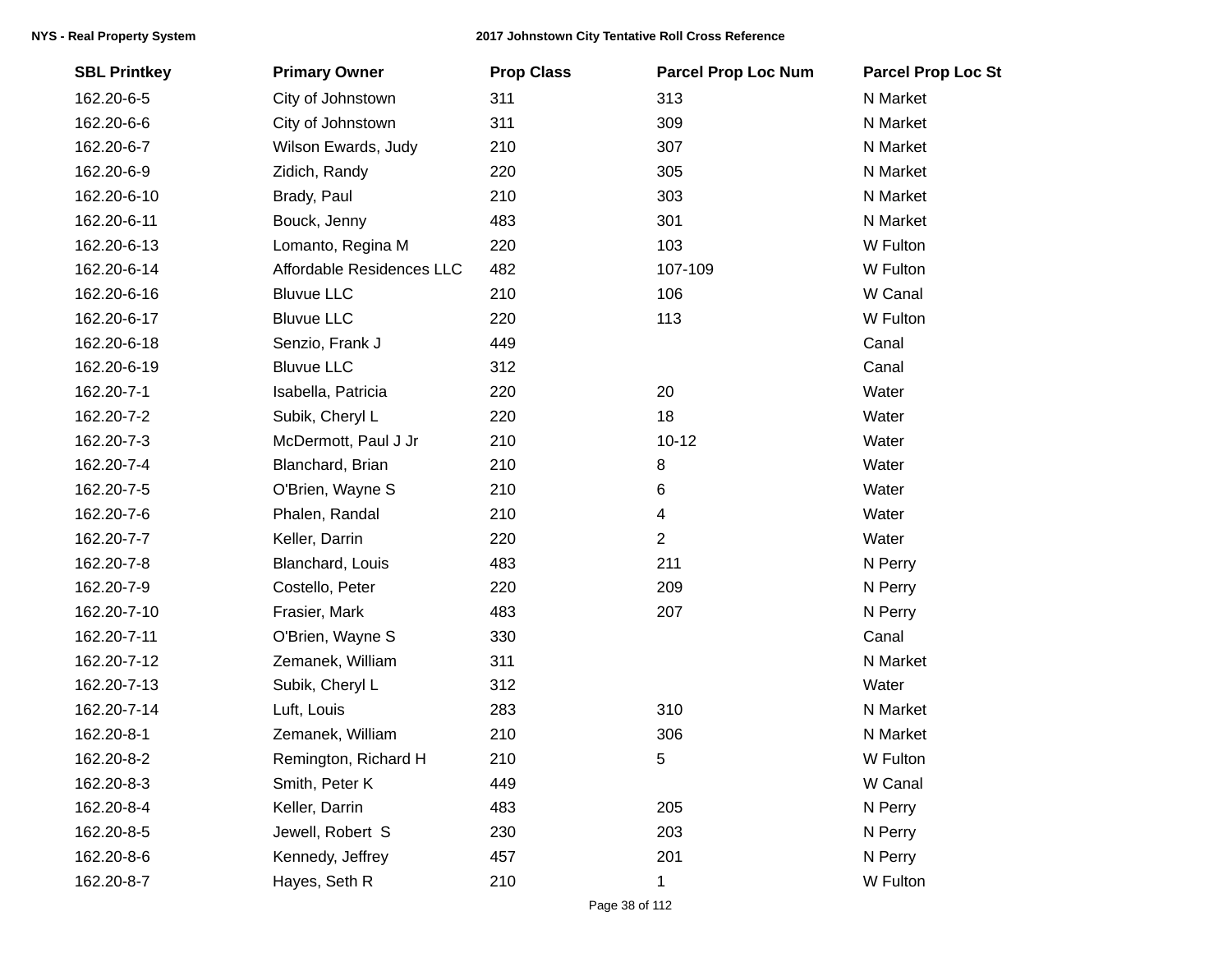| <b>SBL Printkey</b> | <b>Primary Owner</b>           | <b>Prop Class</b> | <b>Parcel Prop Loc Num</b> | <b>Parcel Prop Loc St</b> |
|---------------------|--------------------------------|-------------------|----------------------------|---------------------------|
| 162.20-8-8          | Dingman, Richard J             | 210               | 3                          | W Fulton                  |
| 162.20-8-9          | Sitterly, Wendy                | 210               | $\overline{7}$             | W Fulton                  |
| 162.20-8-10         | Chamberlain Paul W             | 220               | 9                          | W Fulton                  |
| 162.20-8-11         | Weaver, Jon                    | 210               | 302                        | N Market                  |
| 162.20-8-12         | Harding, David M               | 220               | 304                        | N Market                  |
| 162.20-9-1          | Saratoga Development Group 220 |                   | 112                        | W Fulton                  |
| 162.20-9-2          | Knowlton, Robert J             | 210               | 110                        | W Fulton                  |
| 162.20-9-3          | Town, Lavina M                 | 210               | 108                        | W Fulton                  |
| 162.20-9-4          | Hammer, Jason                  | 220               | 104-106                    | W Fulton                  |
| 162.20-9-5          | City of Johnstown              | 220               | 102                        | W Fulton                  |
| 162.20-9-6          | Beck, Ronald P                 | 230               | 207                        | N Market                  |
| 162.20-9-7          | Irelan, Catherine              | 220               | 205                        | N Market                  |
| 162.20-9-8          | Ralbovsky, Pamela              | 220               | 203                        | N Market                  |
| 162.20-9-9          | Morrison, Laura                | 210               | 201                        | N Market                  |
| 162.20-9-10         | Schreppel, Stephen G           | 230               | 101                        | Washington                |
| 162.20-9-11         | Anderson, Joan D               | 283               | 105                        | Washington                |
| 162.20-9-12         | Morrison, Mary Ann             | 312               | 107                        | Washington                |
| 162.20-9-13         | Houtz, Joseph R                | 220               | 109                        | Washington                |
| 162.20-9-14         | Melita, James                  | 220               | 111                        | Washington                |
| 162.20-10-1         | Precopia, Joseph A             | 230               | 208                        | N Market                  |
| 162.20-10-2         | Phillips, Elizabeth            | 210               | 8                          | W Fulton                  |
| 162.20-10-3         | Jewell, Robert                 | 220               | 6                          | W Fulton                  |
| 162.20-10-5.5       | Baker, Malcolm C               | 210               | $\overline{2}$             | W Fulton                  |
| 162.20-10-6         | Auty, Cheryl E                 | 220               | 131                        | N Perry                   |
| 162.20-10-7         | Tollner, Ronald D Jr           | 220               | 129                        | N Perry                   |
| 162.20-10-8         | Halley, Patricia               | 280               | 127                        | N Perry                   |
| 162.20-10-9         | Bonville, Joseph F Jr          | 220               | 125                        | N Perry                   |
| 162.20-10-10        | Lexington Hostels Fund Inc     | 410               | 123                        | N Perry                   |
| 162.20-10-11        | Mayo, Brian                    | 210               | 3                          | Washington                |
| 162.20-10-12        | Schultz, Charles F             | 220               | 5                          | Washington                |
| 162.20-10-13        | K & T Horan Properties, LLC    | 230               | 9                          | Washington                |
| 162.20-10-14        | Zidich, Randy                  | 220               | 202                        | N Market                  |
| 162.20-10-15        | Schuyler, Robert               | 210               | 204                        | N Market                  |
|                     |                                |                   |                            |                           |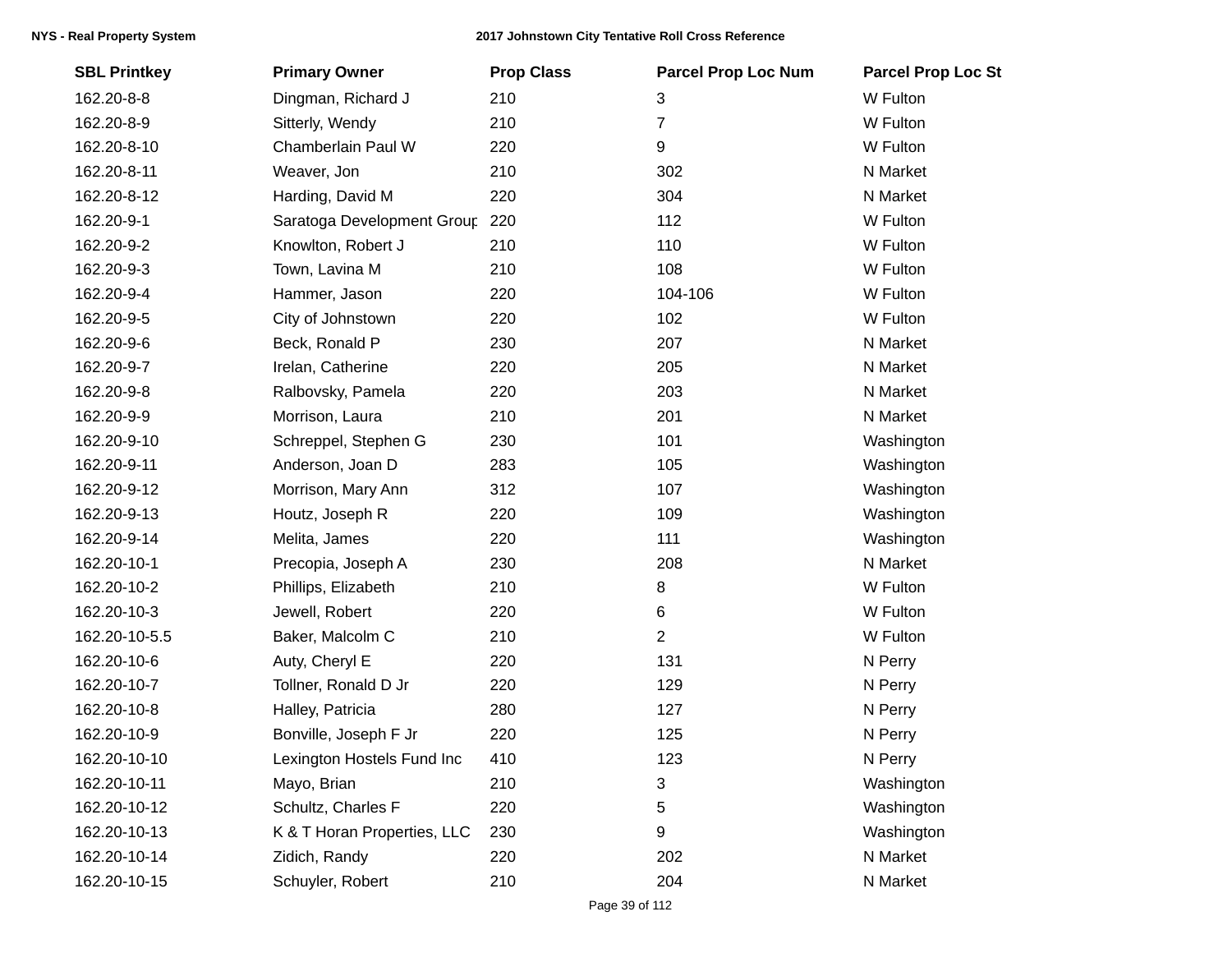| <b>SBL Printkey</b> | <b>Primary Owner</b>             | <b>Prop Class</b> | <b>Parcel Prop Loc Num</b> | <b>Parcel Prop Loc St</b> |
|---------------------|----------------------------------|-------------------|----------------------------|---------------------------|
| 162.20-10-16        | Brand, Christopher C             | 210               | 206                        | N Market                  |
| 162.20-11-1.11      | Mikucki, Alan F                  | 483               | 222                        | N Perry                   |
| 162.20-11-2         | LaGreca, Margaret                | 220               | 6                          | Crescendoe                |
| 162.20-11-4         | Frenyea, Robert                  | 210               | $10*1/2$                   | Crescendoe                |
| 162.20-11-6.2       | Patch Holding Company LLC        | 449               | 20                         | Crescendoe                |
| 162.20-11-6.11      | City Of Johnstown                | 330               |                            | S Side Crescendoe         |
| 162.20-11-6.12      | City Of Johnstown                | 651               | 30                         | Crescendoe                |
| 162.20-11-9         | Volpp, Fred                      | 210               | 21                         | Crescendoe                |
| 162.20-11-10        | Morey, Whitney                   | 210               | $\overline{2}$             | Grand                     |
| 162.20-11-11        | Zemanek, David                   | 210               | 4                          | Grand                     |
| 162.20-11-12        | Zidich, Randy                    | 210               | 6                          | Grand                     |
| 162.20-11-13        | VanNostrand, Louanne             | 210               | 8                          | Grand                     |
| 162.20-11-14        | Goot, Nathan                     | 220               | 10                         | Grand                     |
| 162.20-11-15        | Brownell, Eric                   | 210               | 12                         | Grand                     |
| 162.20-11-16        | Fisher, Corlous                  | 210               | 14                         | Grand                     |
| 162.20-11-17        | Andrews, Joseph A                | 220               | 16                         | Grand                     |
| 162.20-11-18        | Sackett, Mark S                  | 230               | 18                         | Grand                     |
| 162.20-11-19        | Blanchard, Louis                 | 220               | 3                          | Swan                      |
| 162.20-11-20        | City of Johnstown                | 449               | 31                         | Crescendoe                |
| 162.20-11-21        | <b>Board Of Education</b>        | 612               |                            | Jansen                    |
| 162.20-11-22        | McGregor, Linda Life Use         | 210               | 303                        | Jansen                    |
| 162.20-11-23        | Kilmer, Erah Life Use            | 210               | 301                        | Jansen                    |
| 162.20-11-24        | Licciardi, Joseph                | 210               | 223                        | Jansen                    |
| 162.20-11-25        | Laird, Dorothy J                 | 210               | 221                        | Jansen                    |
| 162.20-11-26        | Swart, James M                   | 210               | 219                        | Jansen                    |
| 162.20-11-27        | Wilson, Barney                   | 210               | 215                        | Jansen                    |
| 162.20-11-28        | Simek, Francis F                 | 210               | 101                        | Cloverdale                |
| 162.20-11-30        | DiDonna, Ronald G                | 210               | 214                        | N Chase                   |
| 162.20-11-31        | McDonald, William                | 210               | 216                        | N Chase                   |
| 162.20-11-32        | Bing, William R                  | 210               | 218                        | N Chase                   |
| 162.20-11-33        | <b>Guardian Preservation LLC</b> | 210               | 220                        | N Chase                   |
| 162.20-11-34        | Laird, Robert                    | 311               |                            | N Chase                   |
| 162.20-11-35        | Savage, Allen                    | 210               | 222                        | N Chase                   |
|                     |                                  |                   |                            |                           |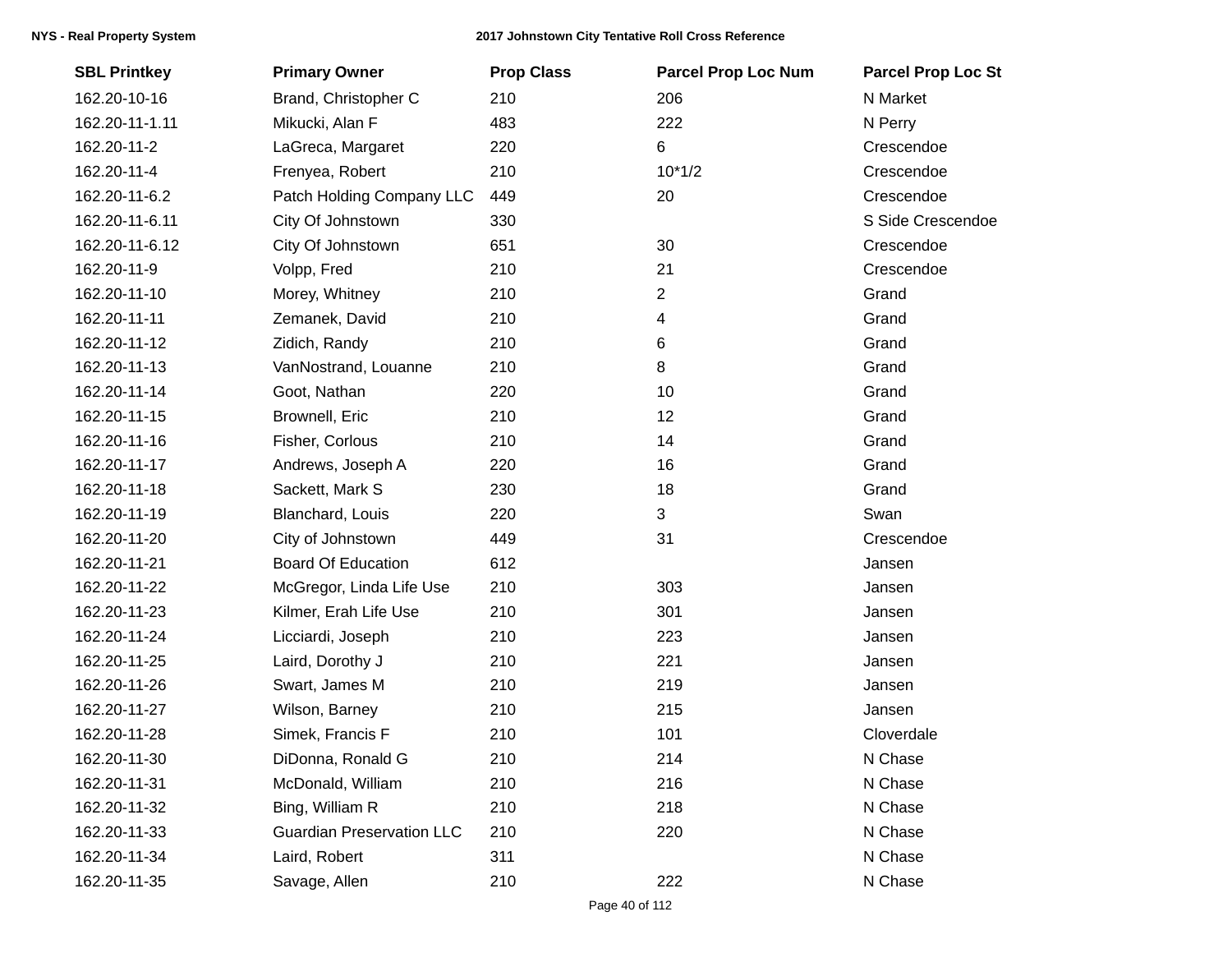| <b>SBL Printkey</b> | <b>Primary Owner</b>         | <b>Prop Class</b> | <b>Parcel Prop Loc Num</b> | <b>Parcel Prop Loc St</b> |
|---------------------|------------------------------|-------------------|----------------------------|---------------------------|
| 162.20-11-36        | Horning, Gregory M           | 210               | 224                        | N Chase                   |
| 162.20-11-37        | Molyneux, Edna L             | 210               | 225                        | N Chase                   |
| 162.20-11-38        | Marshall, Mary A             | 210               | 223                        | N Chase                   |
| 162.20-11-39        | Aspinwall, Audrey Houghton   | 210               | 221                        | N Chase                   |
| 162.20-11-40        | Locatelli, Patricia Life Use | 210               | 219                        | N Chase                   |
| 162.20-11-41        | Christman, George            | 210               | 217                        | N Chase                   |
| 162.20-11-42        | Pelosi, Douglas L            | 210               | 215                        | N Chase                   |
| 162.20-11-43        | Valk, Scott                  | 210               | 211                        | N Chase                   |
| 162.20-11-45        | Blanc, Dayton                | 210               | 207                        | N Chase                   |
| 162.20-11-46        | Seely, Stuart                | 210               | 205                        | N Chase                   |
| 162.20-11-48        | Kinowski, Pamela             | 210               | 201                        | N Chase                   |
| 162.20-11-49        | Russo, Stephen S             | 210               | 107                        | N Chase                   |
| 162.20-11-50        | Hall, Timothy D              | 210               | 101                        | N Chase                   |
| 162.20-11-51        | City Of Johnstown            | 311               |                            | Prindle                   |
| 162.20-11-53        | Johnstown Cemetery Assoc     | 695               |                            | N Perry                   |
| 162.20-11-54        | Hojohn, Mark                 | 220               | 5                          | E Green                   |
| 162.20-11-55        | Marcucci, Jeanne             | 220               | 3                          | E Green                   |
| 162.20-11-56        | Levee, Noel                  | 210               | 1                          | E Green                   |
| 162.20-11-58.1      | 110 North Perry Street, Inc  | 457               | 110                        | N Perry                   |
| 162.20-11-58.2      | Rinehimer, Grant             | 464               | 108                        | N Perry                   |
| 162.20-11-59        | City of Johnstown            | 484               | 112                        | N Perry                   |
| 162.20-11-60        | City Of Johnstown            | 311               |                            | N Perry                   |
| 162.20-11-63        | City Of Johnstown            | 330               |                            | E Fulton                  |
| 162.20-11-66        | Johansen, Vincent Sr         | 220               | 126                        | N Perry                   |
| 162.20-11-67        | Clukey, Michael J            | 433               | 128                        | N Perry                   |
| 162.20-11-73        | Valovic, Anthony J IV        | 210               | 10                         | Canal                     |
| 162.20-11-74        | Lamphear, James              | 210               | 8                          | E Canal                   |
| 162.20-11-75        | Morrison, Sandra             | 220               | 6                          | E Canal                   |
| 162.20-11-76        | Melita, Stephen              | 486               | 204                        | N Perry                   |
| 162.20-11-77        | Lehner, Jeffrey F            | 457               | 208                        | N Perry                   |
| 162.20-11-80        | Nellis, John                 | 210               | 214                        | N Perry                   |
| 162.20-11-81        | Keichline, Jan               | 210               | 216                        | N Perry                   |
| 162.20-11-82.11     | Keichline, Jan C             | 311               |                            | N Perry                   |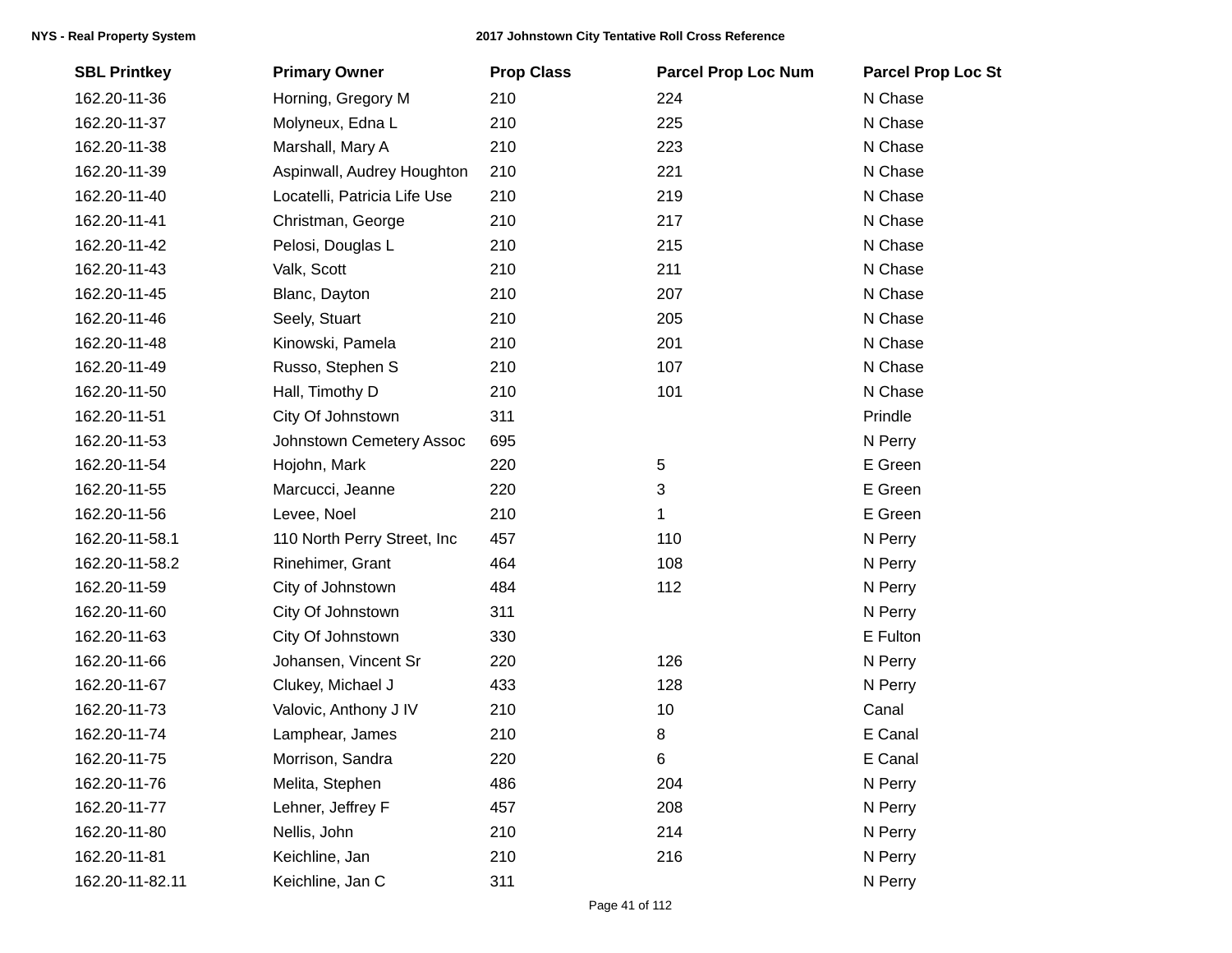## **NYS - Real Property System 2017 Johnstown City Tentative Roll Cross Reference**

| <b>SBL Printkey</b> | <b>Primary Owner</b>        | <b>Prop Class</b> | <b>Parcel Prop Loc Num</b> | <b>Parcel Prop Loc St</b> |
|---------------------|-----------------------------|-------------------|----------------------------|---------------------------|
| 162.20-11-83.2      | Whitman, Susan              | 210               | 4                          | Crescendoe                |
| 162.20-11-83.11     | Mikucki, Alan F             | 483               | 220                        | N Perry                   |
| 162.20-11-84        | 110 North Perry St Inc      | 449               | SD 114                     | N Perry                   |
| 162.20-12-1         | Schiavo, John               | 210               | 210                        | N Chase                   |
| 162.20-12-2         | Castimore Jerry L           | 210               | 100                        | Cloverdale                |
| 162.20-12-3         | Van Voast, Kathleen         | 210               | 102                        | Cloverdale                |
| 162.20-12-4         | Szabo, Brenda               | 210               | 207                        | Jansen                    |
| 162.20-12-5         | Voght, Aaron                | 210               | 205                        | Jansen                    |
| 162.20-12-7         | Senzio, Rosemary            | 210               | 5                          | <b>Brookside</b>          |
| 162.20-12-8         | Licciardi, Cora Life Use    | 210               | 3                          | <b>Brookside</b>          |
| 162.20-12-9         | Vandusen, Clyde Kelly       | 210               | 200                        | N Chase                   |
| 162.20-12-10        | Scanlon, Bradley A          | 210               | 206                        | N Chase                   |
| 162.20-12-11        | Ralbovsky, Milan J Life Use | 210               | 208                        | N Chase                   |
| 162.20-13-1         | Reid, Karen                 | 210               | 104                        | N Chase                   |
| 162.20-13-2         | Blanchard, L James          | 311               |                            | <b>Brookside</b>          |
| 162.20-13-3         | Sayer, Joan A               | 210               | 105                        | Jansen                    |
| 162.20-13-4         | Johnson, Richard Dorothy    | 210               | 11                         | Prindle                   |
| 162.20-13-5         | Hart, Jill C                | 210               | 9                          | Prindle                   |
| 162.20-13-6         | <b>Ackerbauer Charles W</b> | 210               | $\overline{7}$             | Prindle                   |
| 162.20-13-7         | Hall, Megan E               | 210               | 5                          | Prindle                   |
| 162.20-13-8         | Jablonski, Andrew J         | 210               | 3                          | Prindle                   |
| 162.20-13-9         | Ashline, Jeffrey C          | 210               | 1                          | Prindle                   |
| 162.20-13-10        | Becker, Irene               | 210               | 100                        | N Chase                   |
| 162.20-13-11        | Blanchard, L James          | 210               | 102                        | N Chase                   |
| 162.20-14-1         | Lynch, Wayne                | 220               | 110                        | Washington                |
| 162.20-14-2         | Ricciardi, Ereka M          | 220               | 108                        | Washington                |
| 162.20-14-3         | Groves, Frederick G Jr      | 220               | 106                        | Washington                |
| 162.20-14-4         | Bien-Aime, Emilie           | 210               | 100                        | Washington                |
| 162.20-14-5         | Ovitt Brian G               | 220               | 121                        | N Market                  |
| 162.20-14-6.1       | City of Johnstown           | 431               | 111                        | N Market                  |
| 162.20-14-6.2       | T E S Corporation           | 457               | 115                        | N Market                  |
| 162.20-14-7         | Niagara Mohawk Power Corp   | 873               | 103                        | N Market                  |
| 162.20-14-8         | City Of Johnstown           | 695               |                            | W Green                   |
|                     |                             |                   |                            |                           |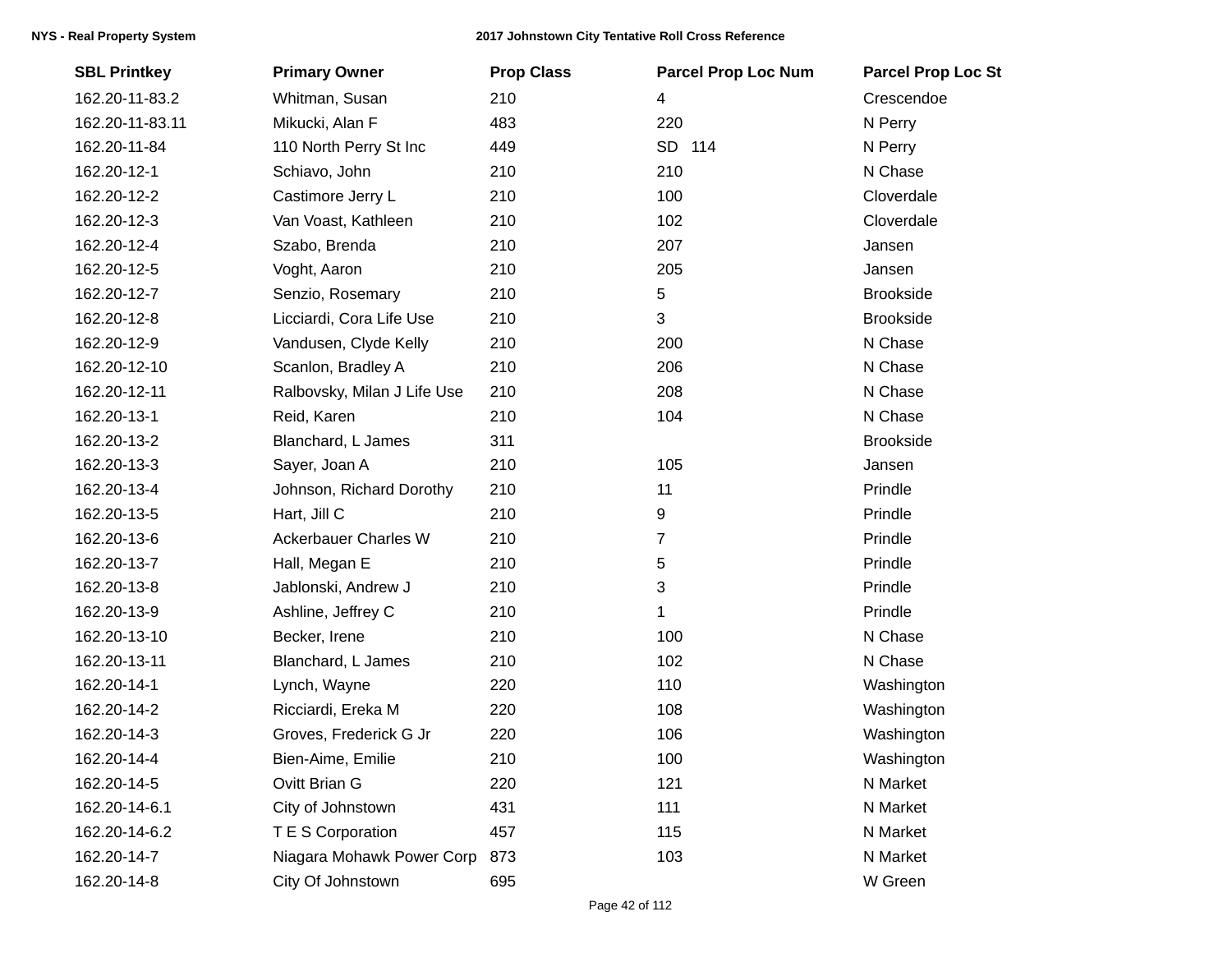| <b>SBL Printkey</b> | <b>Primary Owner</b>           | <b>Prop Class</b> | <b>Parcel Prop Loc Num</b> | <b>Parcel Prop Loc St</b> |
|---------------------|--------------------------------|-------------------|----------------------------|---------------------------|
| 162.20-15-1         | <b>Frenchys Consulting LLc</b> | 311               | 10                         | Washington                |
| 162.20-15-2         | Phalen, Randal                 | 220               | 6                          | Washington                |
| 162.20-15-3         | Naish Quillan, Melanie L       | 210               | 4                          | Washington                |
| 162.20-15-5         | Valk, Gary A Jr                | 220               | 121                        | N Perry                   |
| 162.20-15-6         | LeCount, Richard J             | 220               | $119*1/2$                  | N Perry                   |
| 162.20-15-7         | LeCount, Richard               | 330               | 119                        | N Perry                   |
| 162.20-15-8         | Ludwin, Joseph                 | 483               | 117                        | N Perry                   |
| 162.20-15-9         | Avery, Douglas                 | 714               | $115*1/2$                  | N Perry                   |
| 162.20-15-10        | City of Johnstown              | 330               | 115                        | N Perry                   |
| 162.20-15-12        | Morrison, Robert Jr            | 330               |                            | N Perry                   |
| 162.20-15-13.5      | Cook, Marie Catherine          | 210               | 107                        | N Perry                   |
| 162.20-15-14        | Ross, Ellen                    | 482               | 105                        | N Perry                   |
| 162.20-15-15        | LeCount, Richard               | 220               | 1                          | Smith                     |
| 162.20-15-16        | Goot, Michael                  | 220               | 3                          | Smith                     |
| 162.20-15-17        | Hammer Jason                   | 210               | 5                          | Smith                     |
| 162.20-15-18        | Robinson, Douglas              | 210               | 7                          | Smith                     |
| 162.20-15-19        | Frasier, Mark                  | 210               | 9                          | Smith                     |
| 162.20-15-20        | Jefferson, Latonya D           | 210               | 11                         | Smith                     |
| 162.20-15-21        | Robinson, Douglas              | 311               |                            | N Market                  |
| 162.20-15-22        | Robinson, Douglas              | 311               |                            | N Market                  |
| 162.20-15-23        | Morrison, Robert Jr            | 330               |                            | N Market                  |
| 162.20-15-24        | Morrison, Robert Jr            | 330               |                            | N Market                  |
| 162.20-15-25        | Morrison Robert E Jr           | 330               | 112                        | N Market                  |
| 162.20-15-26        | Sitterly, Quinn A              | 220               | 118                        | N Market                  |
| 162.20-15-27        | Laoye, Dorothy                 | 220               | 120                        | N Market                  |
| 162.20-16-1         | R H Crown Co Inc               | 714               | 100                        | N Market                  |
| 162.20-16-3         | Pedrick, Marvin                | 220               | 4                          | Smith                     |
| 162.20-16-4         | Bradley, Robert C              | 220               | 2                          | Smith                     |
| 162.20-16-5         | Steele, Lynn                   | 220               | 103                        | N Perry                   |
| 162.20-16-6         | Stearns, Harris                | 210               | 101                        | N Perry                   |
| 162.20-16-7         | Stearns, Harris                | 311               | $1 - 3$                    | W Green                   |
| 162.20-16-9         | Hinkle, Earl Jr                | 210               | 5                          | W Green                   |
| 162.20-16-10        | Miller, Sandra J               | 220               | 9                          | W Green                   |
|                     |                                |                   |                            |                           |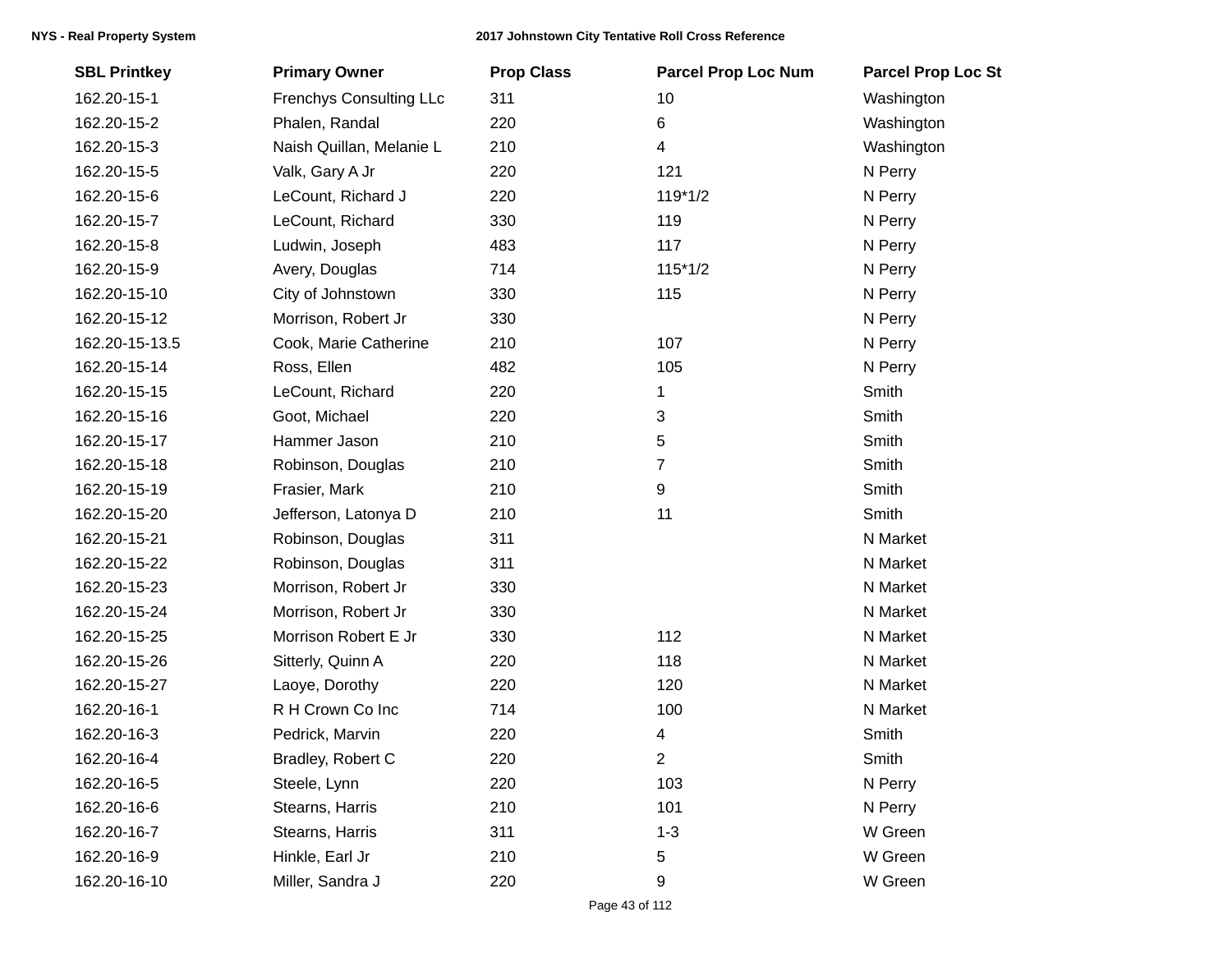| 163.5-1-1   | Nellis, James                   |     |           |              |
|-------------|---------------------------------|-----|-----------|--------------|
|             |                                 | 340 |           | Spraker      |
| 163.5-1-2   | Simek, Everett                  | 340 |           | Spraker      |
| 163.5-1-3   | Simek, James                    | 340 |           | Spraker      |
| 163.5-1-5   | Simcon Land Co Inc              | 340 |           | Spraker      |
| 163.5-1-6   | Simcon Land Co Inc              | 340 |           | Spraker      |
| 163.5-1-7   | Simek, James                    | 340 |           | Spraker      |
| 163.5-1-8   | Simek, Everett                  | 340 |           | Spraker      |
| 163.5-1-10  | Bump, Richard                   | 340 |           | Spraker      |
| 163.5-2-4.5 | Pearl Leather                   | 710 | $11 - 21$ | Industrial   |
| 163.5-2-5   | 170 Cordell Road LLC            | 485 |           | Industrial   |
| 163.5-3-2   | Fulton County IDA               | 340 |           | Industrial   |
| 163.5-3-3   | <b>City of Gloversville</b>     | 340 |           | Industrial   |
| 163.5-3-4.1 | Perrone, Rene                   | 340 |           | N Comrie     |
| 163.5-3-4.2 | Sitterly, Jane E                | 464 | 363       | N Comrie     |
| 163.5-3-5   | Tauss, Frederick Jr             | 330 |           | N Comrie     |
| 163.5-4-1   | Herba, Joseph                   | 485 | 338       | N Comrie     |
| 163.5-4-2   | <b>Skiffs Dairy LLC</b>         | 423 | 340       | N Comrie     |
| 163.5-4-3   | 320 Realty Holding LLC          | 431 | 320       | N Comrie     |
| 163.5-5-1   | Manzi, Joy                      | 210 | 44        | Bloomingdale |
| 163.5-5-2.1 | Vahaviolos, Sam                 | 311 |           | Bloomingdale |
| 163.5-5-2.2 | Vahaviolos, Konstantinos        | 210 | 50        | Bloomingdale |
| 163.9-1-1   | Monro Muffler Brake, Inc.       | 433 | 301       | N Comrie     |
| 163.9-1-2.1 | <b>Covenhoven Realty Corp</b>   | 453 | 307       | N Comrie     |
| 163.9-1-2.2 | Diya Sun Inc                    | 414 | 305       | N Comrie     |
| 163.9-1-3   | The Hearn Agency                | 464 | 343       | N Comrie     |
| 163.9-1-4   | <b>Patriot Federal Bank</b>     | 462 | 311       | N Comrie     |
| 163.9-2-1.1 | <b>Crest Enterprises Inc</b>    | 414 | 308       | N Comrie     |
| 163.9-2-1.2 | Pals LLC                        | 431 | 310       | N Comrie     |
| 163.9-2-3   | <b>Crest Enterprises Inc</b>    | 311 |           | Bloomingdale |
| 163.9-2-4   | Lexington Community Svcs In     | 449 | 151       | Townsend     |
| 163.9-2-5   | <b>Adirondack Sports Center</b> | 457 | 105       | Townsend     |
| 163.9-3-1   | Decker, Zachary J               | 210 | 22        | Bloomingdale |
| 163.9-3-2   | Rieth, Patricia                 | 210 | 26        | Bloomingdale |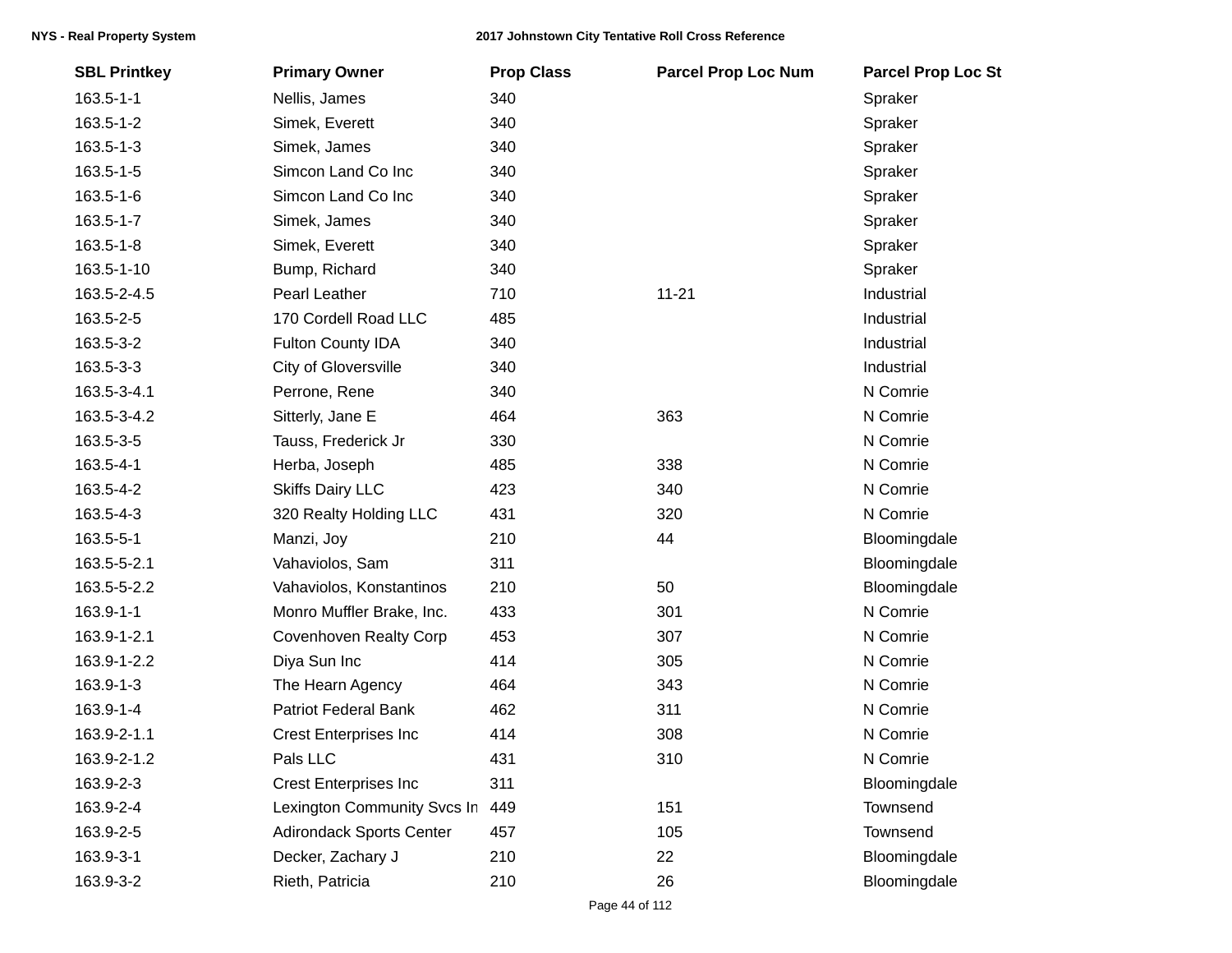| <b>SBL Printkey</b> | <b>Primary Owner</b>         | <b>Prop Class</b> | <b>Parcel Prop Loc Num</b> | <b>Parcel Prop Loc St</b> |
|---------------------|------------------------------|-------------------|----------------------------|---------------------------|
| 163.9-3-3           | Herrnkind, John              | 210               | 28                         | Bloomingdale              |
| 163.9-3-4           | Pyristy, Janice L            | 210               | 30                         | Bloomingdale              |
| 163.9-3-8           | Majewski, Edward             | 210               | 3                          | Hillside                  |
| 163.9-4-1           | Alsbinati, Sawsan            | 210               | 3                          | <b>Nellis</b>             |
| 163.9-4-2           | Lombardoni, Fred             | 210               | 40                         | Bloomingdale              |
| 163.9-4-5.5         | Lorenc, Ethel M              | 210               | $\overline{4}$             | Cummings                  |
| 163.9-4-6.1         | Mollica, Michael C           | 210               | 8                          | Cummings                  |
| 163.9-4-6.2         | Nicolella, Carly             | 311               |                            | <b>West Side Cummings</b> |
| 163.9-4-7           | Pozo, Julio C                | 210               | 19                         | Hillside                  |
| 163.9-4-8           | Calhoun, James A             | 312               |                            | Hillside                  |
| 163.9-4-9           | Calhoun, James A             | 311               |                            | <b>Nellis</b>             |
| 163.9-4-10          | Alsbinati, Sawsan            | 311               |                            | Hillside                  |
| 163.9-4-11          | Alsbinati, Sawsan            | 311               |                            | Hillside                  |
| 163.9-5-1           | Cady, Walter W Life Use      | 311               |                            | Bloomingdale              |
| 163.9-5-2           | Cady, Walter W Life Use      | 210               | 2                          | Hillside                  |
| 163.9-5-3           | Daley, Jeff                  | 311               |                            | Hillside                  |
| 163.9-5-4           | Daley, Jeffrey               | 210               | 6                          | Hillside                  |
| 163.9-5-5           | Warner, Maryland             | 210               | 12                         | Hillside                  |
| 163.9-5-6           | Calhoun, James A             | 210               | 16                         | Hillside                  |
| 163.9-5-9.1         | Catalfamo, Cody M            | 210               | 13                         | Cummings                  |
| 163.9-5-9.2         | Vahaviolos, Konstantinos     | 311               | 15                         | Cummings                  |
| 163.9-5-10          | Fuller, Carley               | 210               | 11                         | Cummings                  |
| 163.9-5-11          | Habitat for Humanity of      | 210               | 9                          | Cummings                  |
| 163.9-5-12          | Blackford, Deborah M         | 210               | 7                          | Cummings                  |
| 163.9-5-13          | Miller, Brian J              | 210               | 5                          | Cummings                  |
| 163.9-5-14          | Miller, Brian                | 210               | 3                          | Cummings                  |
| 163.9-5-15          | Vahaviolos, Sam              | 242               | 15                         | Cummings                  |
| 163.9-5-16.2        | Calhoun, James A             | 311               |                            | Hillside                  |
| 163.9-5-22          | Lexington Hostels Inc        | 410               | 5                          | Park                      |
| 163.9-5-23          | Douglass, Beth A Life Use    | 210               | 3                          | Park                      |
| 163.9-5-24          | Digrazia, Domenico           | 210               | 20                         | Bloomingdale              |
| 163.9-6-1           | Parker Living Trust 12/23/15 | 330               |                            | Townsend                  |
| 163.9-6-2           | Parker Living Trust 12/23/15 | 485               | 295-299                    | N Comrie                  |
|                     |                              |                   |                            |                           |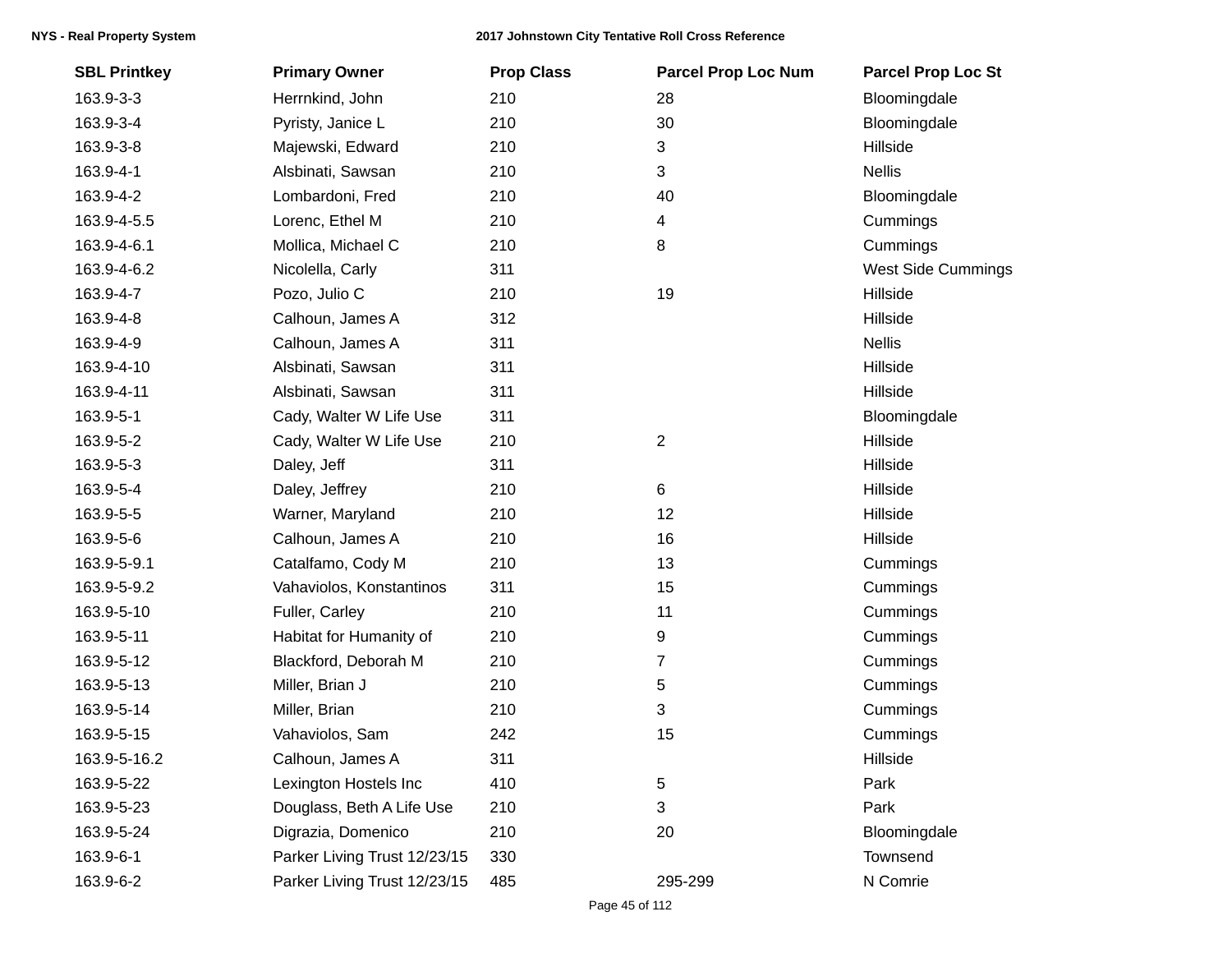| <b>SBL Printkey</b> | <b>Primary Owner</b>            | <b>Prop Class</b> | <b>Parcel Prop Loc Num</b> | <b>Parcel Prop Loc St</b> |
|---------------------|---------------------------------|-------------------|----------------------------|---------------------------|
| 163.9-6-3           | Parker Living Trust 12/23/15    | 457               | 293                        | N Comrie                  |
| 163.9-6-4.5         | Cooper, William                 | 485               | 291                        | N Comrie                  |
| 163.9-6-5           | Parker, Michael                 | 330               |                            | W Of N Comrie             |
| 163.9-7-1           | Shepard Oil Company Inc.        | 331               |                            | N Comrie                  |
| 163.9-7-2           | Shepard Oil Company Inc         | 330               |                            | N Comrie                  |
| 163.9-7-3           | Johnstown Realty                | 330               |                            | N Comrie                  |
| 163.9-7-4           | Shepard Oil Company Inc.        | 330               |                            | Townsend                  |
| 163.9-7-5           | Shepard Oil Company Inc         | 311               |                            | Townsend                  |
| 163.9-7-6.2         | D-Best Auto Enterprises Inc     | 431               | 270                        | N Comrie                  |
| 163.9-8-1           | Rulison, Max                    | 210               | 8                          | Park                      |
| 163.13-1-1.1        | Gentile Jr, Joseph Life Use     | 434               | 289                        | N Comrie                  |
| 163.13-1-2          | larusso, Michael                | 220               | 24                         | Fisher                    |
| 163.13-1-3          | SKAT, INC                       | 421               | 281                        | N Comrie                  |
| 163.13-1-4          | Speedway LLC                    | 432               | 275                        | N Comrie                  |
| 163.13-1-5.1        | Choice Properties Of NY LLC     | 457               | 271                        | N Comrie                  |
| 163.13-1-5.2        | Barnett, Ricky                  | 210               | 14                         | Fisher                    |
| 163.13-1-6          | Sweeney, Lyman S                | 210               | 12                         | Fisher                    |
| 163.13-1-7          | Kaldar Inc                      | 330               |                            | N Comrie                  |
| 163.13-1-8          | Kaldar Inc                      | 449               | 251                        | N Comrie                  |
| 163.13-1-9.11       | Johnstown Comrie Associates 462 |                   | 225                        | N Comrie                  |
| 163.13-1-9.21       | Johnstown Comrie Assoc LLC 452  |                   | 211-219                    | N Comrie                  |
| 163.13-1-9.22       | Johnstown Comrie Assoc LLC 421  |                   | 223                        | N Comrie                  |
| 163.13-1-9.121      | Johnstown Comrie Associates 426 |                   | 209                        | N Comrie                  |
| 163.13-1-9.122      | <b>Rhinebeck Realty LLC</b>     | 433               | 207                        | N Comrie                  |
| 163.13-1-10         | <b>Robert Olnick Associates</b> | 426               | 205                        | N Comrie                  |
| 163.13-1-11         | <b>Stewarts Shops Corp</b>      | 486               | 203                        | N Comrie                  |
| 163.13-1-12         | Johnstown Comrie Assoc LLC 330  |                   |                            | N Comrie                  |
| 163.13-1-13         | Johnstown Comrie Assoc LLC 452  |                   | 223                        | N Comrie                  |
| 163.13-2-1          | Johnstown Realty                | 330               |                            | N Comrie                  |
| 163.13-2-2.1        | Aldi Inc                        | 454               | 266                        | N Comrie                  |
| 163.13-2-2.2        | Johnstown Realty                | 330               |                            | N Comrie                  |
| 163.13-2-3          | Bender, John                    | 241               | 10                         | Bloomingdale              |
| 163.13-2-4          | County Of Fulton                | 652               |                            | State Hwy 29              |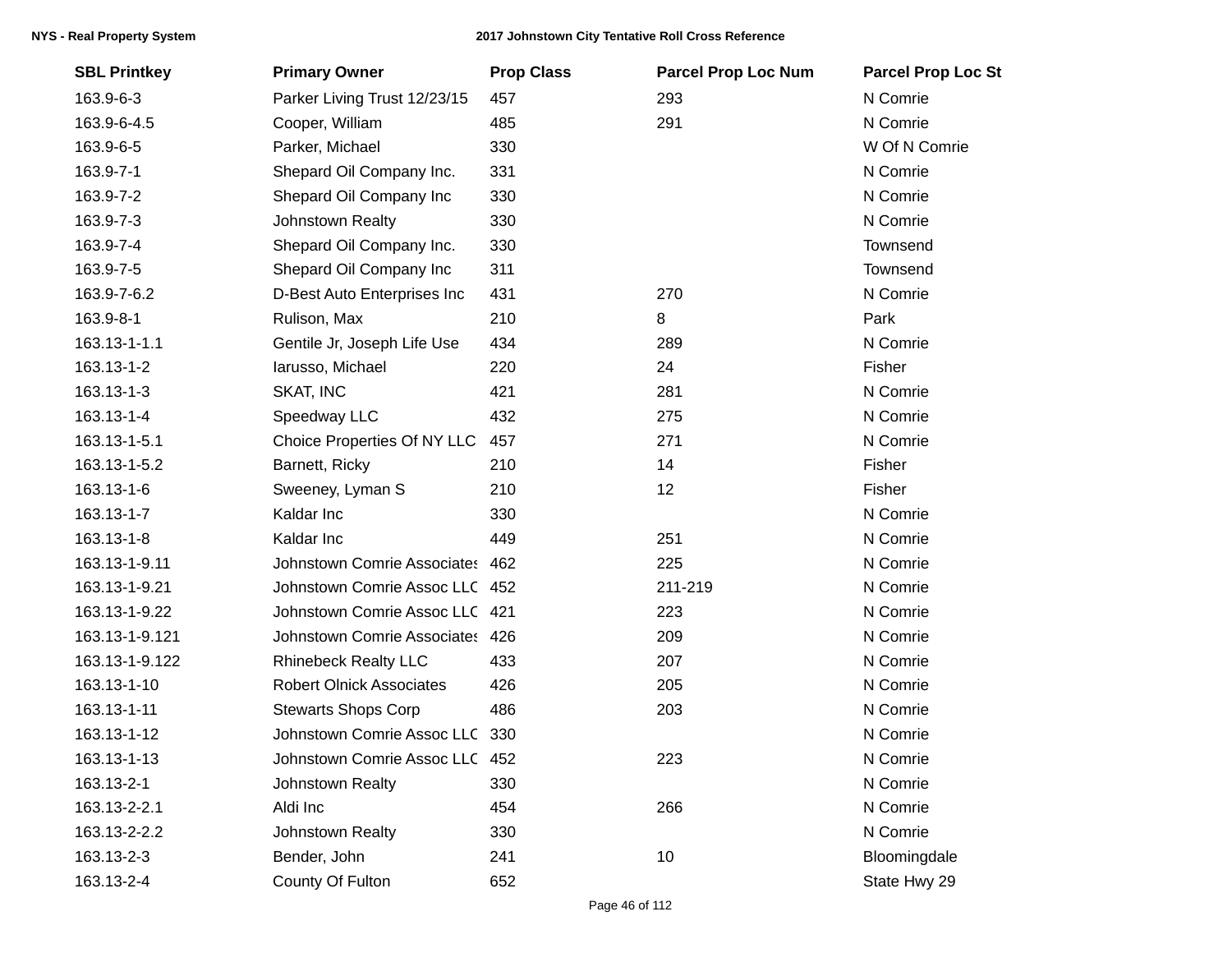| <b>SBL Printkey</b> | <b>Primary Owner</b>            | <b>Prop Class</b> | <b>Parcel Prop Loc Num</b> | <b>Parcel Prop Loc St</b> |
|---------------------|---------------------------------|-------------------|----------------------------|---------------------------|
| 163.13-2-5.1        | Cook, Tammy J                   | 210               | 2766                       | St Hwy 29                 |
| 163.13-2-6          | Johnstown Acquisition Etal      | 330               |                            | N East                    |
| 163.13-2-7          | Fulton County J A C LLC         | 472               | 2802                       | State Hwy 29              |
| 163.13-2-8          | Hayes, Barney J                 | 457               | 2808                       | State Hwy 29              |
| 163.13-2-9          | Johnstown Plaza Inc             | 452               | 200                        | N Comrie                  |
| 163.13-2-10         | Johnstown Comrie Associates 457 |                   | 244                        | N Comrie                  |
| 163.13-2-11.2       | Johnstown Comrie Associates 426 |                   | 230                        | N Comrie                  |
| 163.13-2-11.11      | Johnstown Comrie Associates 452 |                   | 246                        | N Comrie                  |
| 163.13-2-11.12      | Johnstown Comrie Associates 426 |                   | 220                        | N Comrie                  |
| 163.13-2-12         | M & G Equities                  | 421               | 248                        | N Comrie                  |
| 163.13-2-13         | VanValkenburgh Real Estate      | 457               | 250                        | N Comrie                  |
| 163.13-2-14         | Cranesville Block Co            | 485               | 252                        | N Comrie                  |
| 163.13-2-15         | Cranesville Block Co            | 330               |                            | N Comrie                  |
| 163.13-3-1          | Mt Carmel Cemetery Assoc        | 695               |                            | N East                    |
| 163.13-3-2          | Rizzo, John                     | 330               |                            | E SD NEast Ave            |
| 163.17-1-1.1        | Adirondack Enterprise LLC       | 452               | 86                         | <b>Briggs</b>             |
| 163.17-1-1.21       | Tamara Lyn Dunlap DDS, PLI      | 464               | 310                        | Jansen                    |
| 163.17-1-1.22       | Heberer, Bruce E                | 457               | 312                        | Jansen                    |
| 163.17-1-2          | Jones, Jack                     | 464               | 90                         | <b>Briggs</b>             |
| 163.17-1-4          | Rx Johnstown Owners LLC         | 456               | 147                        | N Comrie                  |
| 163.17-1-5.2        | Murray & Sons LLC               | 331               |                            | N Comrie                  |
| 163.17-1-6          | Murray & Sons LLC               | 330               |                            | N Comrie                  |
| 163.17-1-7          | Murray & Sons LLC               | 438               |                            | N Comrie                  |
| 163.17-1-8          | Murray & Sons LLC               | 438               | 135                        | N Comrie                  |
| 163.17-1-9          | Brown R & Sons Inc              | 431               | 121                        | N Comrie                  |
| 163.17-1-10.2       | Iannotti, Scott A               | 311               |                            | Cloverdale                |
| 163.17-1-11         | Iannotti, Scott A               | 210               | 216                        | Jansen                    |
| 163.17-1-12         | Cook, John                      | 210               | 218                        | Jansen                    |
| 163.17-1-13         | Goodier, June                   | 210               | 222                        | Jansen                    |
| 163.17-1-14         | McCallum, Vincent J             | 210               | 224                        | Jansen                    |
| 163.17-1-15         | Murray & Sons LLC               | 438               |                            | N Comrie                  |
| 163.17-1-16         | Capparello, Michael             | 210               | 226                        | Jansen                    |
| 163.17-1-17         | Twardy, Robert                  | 210               | 302                        | Jansen                    |
|                     |                                 |                   |                            |                           |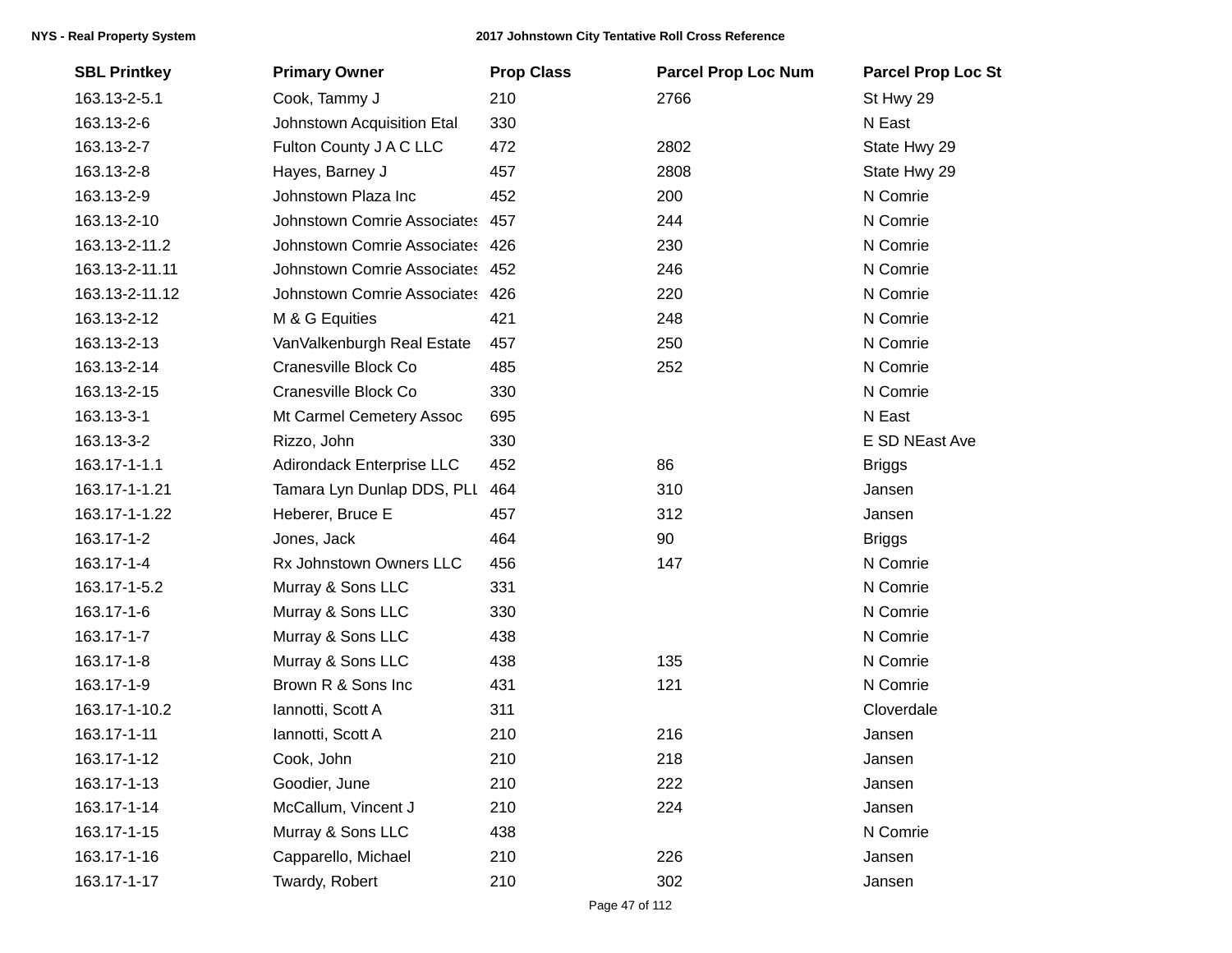| <b>SBL Printkey</b> | <b>Primary Owner</b>          | <b>Prop Class</b> | <b>Parcel Prop Loc Num</b> | <b>Parcel Prop Loc St</b> |
|---------------------|-------------------------------|-------------------|----------------------------|---------------------------|
| 163.17-1-18         | Hock, Ambrose Life Use        | 210               | 304                        | Jansen                    |
| 163.17-1-19         | Dunlap, Brad                  | 210               | 306                        | Jansen                    |
| 163.17-2-1          | City National Bank & Trust Co | 462               | 142                        | N Comrie                  |
| 163.17-2-2.2        | A J Goody's Baker's Inc       | 426               | 144                        | N Comrie                  |
| 163.17-2-2.11       | Dake Bros Inc                 | 486               | 146                        | N Comrie                  |
| 163.17-2-3.1        | DHC of Johnstown LLC          | 311               |                            | N East                    |
| 163.17-2-3.2        | PL Holdings LLC               | 426               | 140                        | N Comrie                  |
| 163.17-2-4          | Marcais, David                | 210               | 55                         | N East                    |
| 163.17-2-5          | Hillside Place Apartments     | 411               | 41                         | N East                    |
| 163.17-2-6          | DHC of Johnstown LLC          | 414               | 136                        | N Comrie                  |
| 163.17-2-7          | Rose, Allan                   | 210               | 15                         | N East                    |
| 163.17-2-8.1        | Masterson, Jamie              | 210               | 11                         | N East                    |
| 163.17-2-8.2        | Rose, Allan A                 | 312               | 13                         | N East                    |
| 163.17-2-9          | Masterson, Jamie              | 311               |                            | N East                    |
| 163.17-2-10         | Martelle Jennifer E           | 210               | $\overline{7}$             | N East                    |
| 163.17-2-11         | Antos, Stacey                 | 210               | 215                        | Prindle                   |
| 163.17-2-12         | Masterson, Jamie              | 311               |                            | N East                    |
| 163.17-2-13         | Rizzo, John                   | 210               | 211                        | Prindle                   |
| 163.17-2-14         | Miller, Brian S               | 210               | 209                        | Prindle                   |
| 163.17-2-15         | Flint, Victoria L             | 210               | 207                        | Prindle                   |
| 163.17-2-16         | Stergas, Brett A              | 210               | 205                        | Prindle                   |
| 163.17-2-17         | Mc Kenna, Timothy             | 210               | 201                        | Prindle                   |
| 163.17-2-18         | Carstens, Gary                | 210               | 33                         | N East                    |
| 163.17-2-19         | <b>Carstens Gary</b>          | 210               | 25                         | N East                    |
| 163.17-2-20         | First Niagara                 | 462               | 138                        | N Comrie                  |
| 163.17-3-2.2        | <b>St Anthonys Cemetery</b>   | 695               |                            | N East                    |
| 163.17-3-2.11       | <b>Maple Knoll Apartments</b> | 311               |                            | N East                    |
| 163.17-3-2.12       | Holy Trinity Church Johnstowi | 311               |                            | N East                    |
| 163.17-3-3          | <b>Maple Knoll Apartments</b> | 411               | 18                         | N East                    |
| 163.17-3-4          | <b>Maple Knoll Apartments</b> | 411               |                            | N East                    |
| 163.17-3-6.5        | Sutton, Mary O                | 210               | 8                          | N East                    |
| 163.17-3-7          | <b>Maple Knoll Apartments</b> | 311               |                            | N East                    |
| 163.17-3-8          | Morales, Ernesto J            | 210               | 10                         | N East                    |
|                     |                               |                   |                            |                           |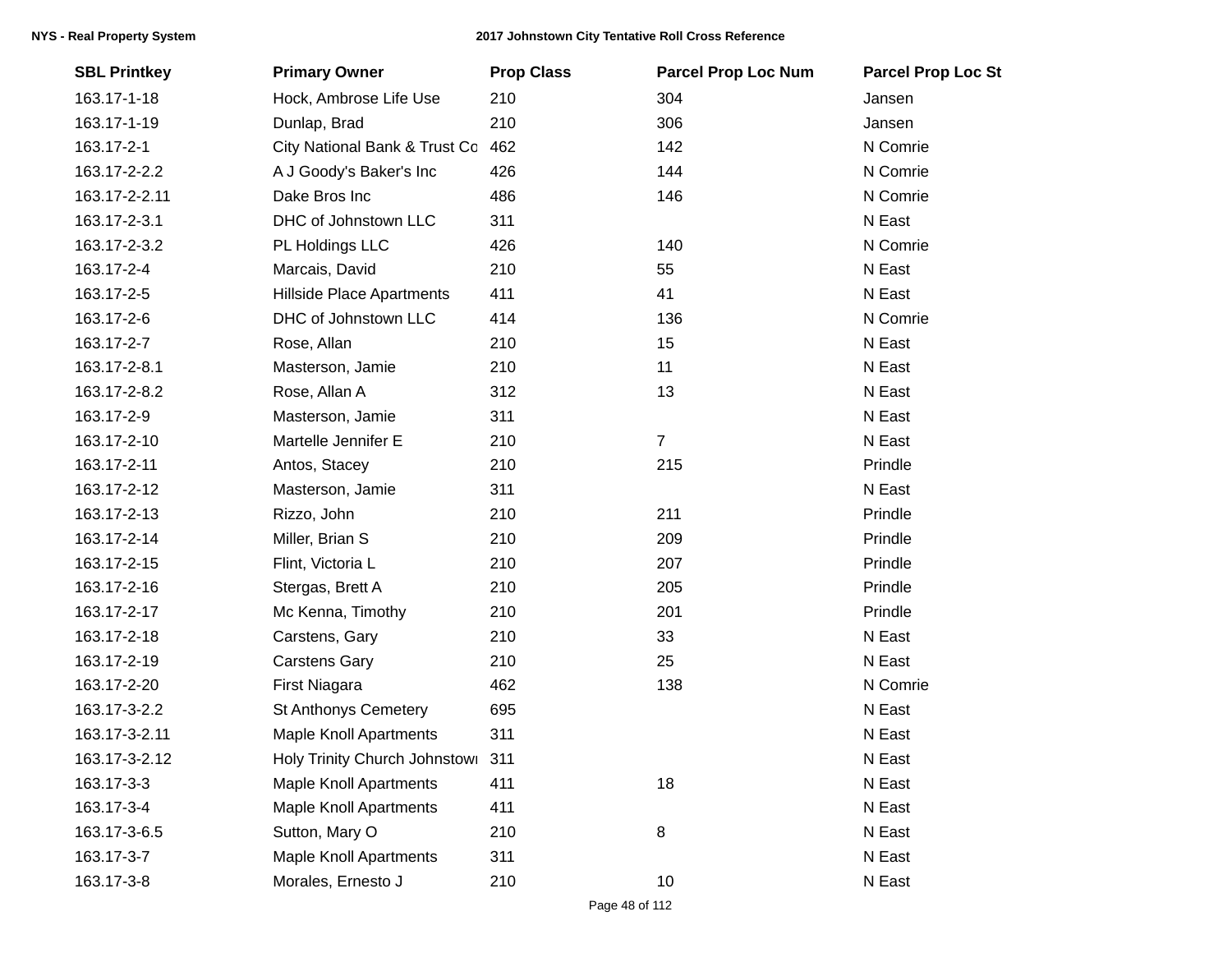| Johnson Chris D<br>163.17-3-9<br>210<br>210<br>163.17-3-10<br>Tyler, Ethlyn<br>163.17-3-11<br>Blowers, Richard E Jr<br>210<br>Lexington Hostels Inc<br>410<br>163.17-3-12 | 12<br>N East<br>N East<br>14<br>30<br>N East<br>34<br>N East<br>36<br>N East<br>38<br>N East<br>40<br>N East |  |
|---------------------------------------------------------------------------------------------------------------------------------------------------------------------------|--------------------------------------------------------------------------------------------------------------|--|
|                                                                                                                                                                           |                                                                                                              |  |
|                                                                                                                                                                           |                                                                                                              |  |
|                                                                                                                                                                           |                                                                                                              |  |
|                                                                                                                                                                           |                                                                                                              |  |
| Frank Christopher<br>163.17-3-13<br>210                                                                                                                                   |                                                                                                              |  |
| 163.17-3-14<br>Marilyn M. Poitras Rev. Trust<br>210                                                                                                                       |                                                                                                              |  |
| 210<br>Poitras, Lawrence D Jr<br>163.17-3-15                                                                                                                              |                                                                                                              |  |
| 163.17-4-1<br>210<br>Hammer, Jason                                                                                                                                        | 203<br>Jansen                                                                                                |  |
| Denman, William<br>210<br>163.17-4-2.1                                                                                                                                    | $\overline{7}$<br><b>Brookside</b>                                                                           |  |
| 163.17-4-2.2<br>Hammer, Jason<br>311                                                                                                                                      | Jansen                                                                                                       |  |
| 163.17-4-4<br>Kumpitsch, Robert J<br>210                                                                                                                                  | 103<br>Jansen                                                                                                |  |
| 163.17-4-5<br>Hulsaver, Chasity L<br>210                                                                                                                                  | 15<br>Prindle                                                                                                |  |
| Ward, Ronald<br>210<br>163.17-4-6                                                                                                                                         | 13<br>Prindle                                                                                                |  |
| 163.17-5-1<br>Saltsman, Laurence<br>312                                                                                                                                   | 116<br>Jansen                                                                                                |  |
| 163.17-5-2<br>Saltsman, Laurence<br>330                                                                                                                                   | Cloverdale                                                                                                   |  |
| 163.17-5-3<br>873<br>Niagara Mohawk Power Corp                                                                                                                            | Cloverdale Ave Lot 36                                                                                        |  |
| 163.17-5-4<br>PBRE 2 Corporation<br>444                                                                                                                                   | 111<br>N Comrie                                                                                              |  |
| 163.17-5-5<br>PBRE 2 Corporation<br>453                                                                                                                                   | N Comrie<br>99                                                                                               |  |
| Simek, James<br>311<br>163.17-5-6                                                                                                                                         | N Comrie                                                                                                     |  |
| 163.17-5-7<br>Ohlidal, William R<br>210                                                                                                                                   | 119<br>Prindle                                                                                               |  |
| 163.17-5-8<br>210<br>Sanges, Lisa M                                                                                                                                       | 117<br>Prindle                                                                                               |  |
| Manno, Robert J Life Use<br>210<br>163.17-5-9                                                                                                                             | 115<br>Prindle                                                                                               |  |
| 163.17-5-10<br>210<br>Kirkpatrick, Michael                                                                                                                                | 113<br>Prindle                                                                                               |  |
| 163.17-5-11<br>210<br>Foss, Christopher J                                                                                                                                 | 111<br>Prindle                                                                                               |  |
| Hawkins, Todd<br>210<br>163.17-5-12                                                                                                                                       | 109<br>Prindle                                                                                               |  |
| 163.17-5-13<br>Thobaben, Alan J<br>220                                                                                                                                    | 107<br>Prindle                                                                                               |  |
| 210<br>163.17-5-14<br>Levinton, Ruth                                                                                                                                      | Prindle<br>105                                                                                               |  |
| 210<br>163.17-5-15<br>Hammer, Jason                                                                                                                                       | 101<br>Prindle                                                                                               |  |
| 163.17-5-16<br>Van Gorder, Michael<br>210                                                                                                                                 | 102<br>Jansen                                                                                                |  |
| 210<br>163.17-5-17.1<br>Henry, Brian                                                                                                                                      | 106<br>Jansen                                                                                                |  |
| Scribner, Glen R<br>210<br>163.17-5-18                                                                                                                                    | 108<br>Jansen                                                                                                |  |
| 163.17-5-19<br>Hawley, Cindy<br>210                                                                                                                                       | 110<br>Jansen                                                                                                |  |
| 163.17-5-20<br>210<br>Cline, Kathy L                                                                                                                                      | 112<br>Jansen                                                                                                |  |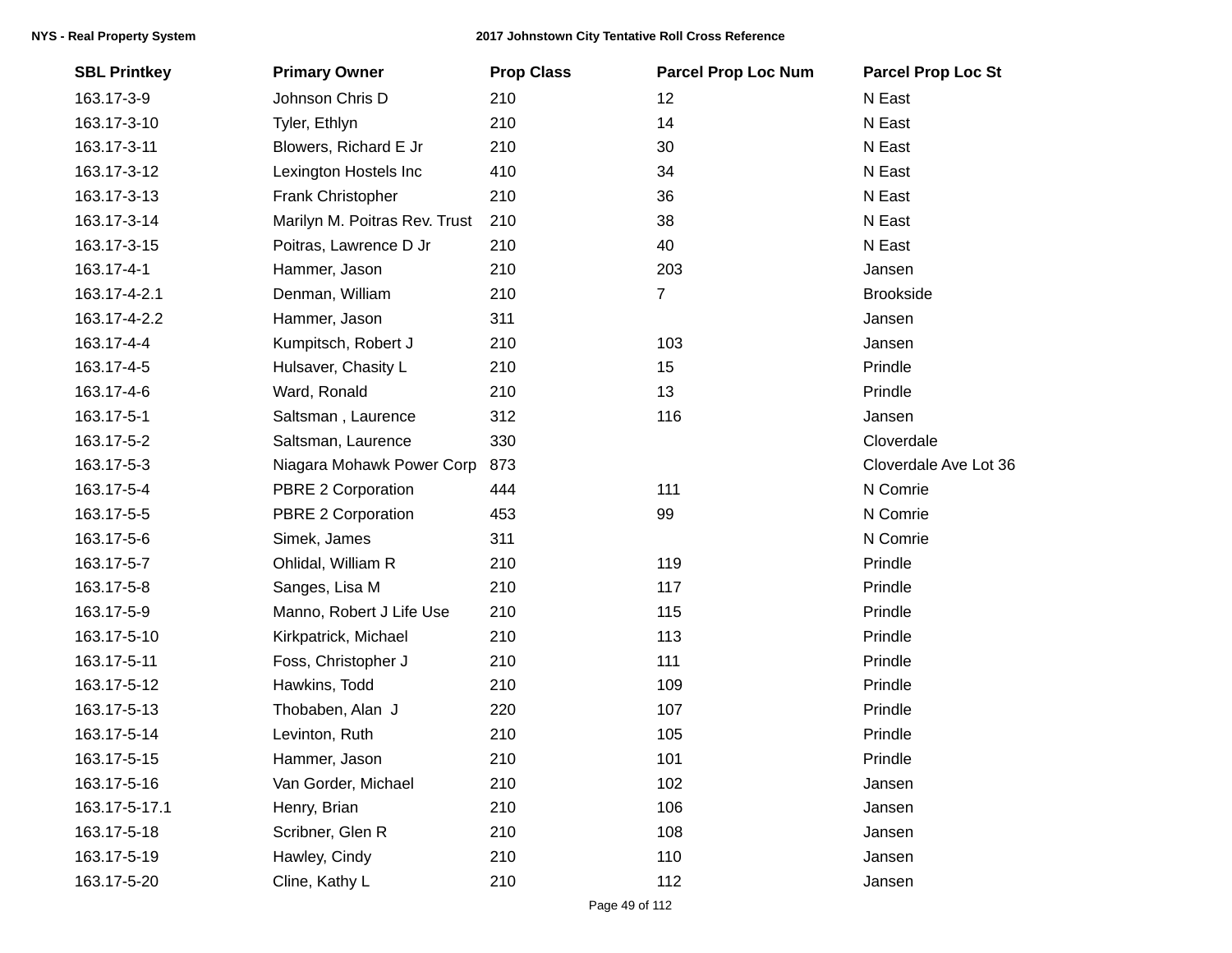| <b>SBL Printkey</b> | <b>Primary Owner</b>       | <b>Prop Class</b> | <b>Parcel Prop Loc Num</b> | <b>Parcel Prop Loc St</b> |
|---------------------|----------------------------|-------------------|----------------------------|---------------------------|
| 163.17-5-21         | Saltsman, Lynn G           | 210               | 114                        | Jansen                    |
| 163.17-6-1          | Vertucci, Mark             | 210               | 200                        | Prindle                   |
| 163.17-6-2          | Roller, Julius             | 210               | 202                        | Prindle                   |
| 163.17-6-3          | Montesir, Fritz            | 210               | 204                        | Prindle                   |
| 163.17-6-4          | DiMarco, George S          | 210               | 206                        | Prindle                   |
| 163.17-6-5          | Strait, Barbara N          | 210               | 208                        | Prindle                   |
| 163.17-6-6          | Wagner, John Jr            | 210               | 210                        | Prindle                   |
| 163.17-6-7          | Rizzo, John G Jr           | 210               | 212                        | Prindle                   |
| 163.17-6-8          | Gugliuzza, Gary A          | 210               | 5                          | N East                    |
| 163.17-6-9          | Eaton, Roger               | 210               | 3                          | N East                    |
| 173.20-1-1          | Wal-Mart Property Tax Dept | 330               |                            | Adj Mont. Co Line         |
| $174.7 - 1 - 1$     | May, John A                | 311               |                            | N Sd W Main               |
| $174.7 - 1 - 2$     | Schuyler, Richard          | 311               |                            | W Main                    |
| $174.7 - 1 - 3$     | Schuyler, Richard          | 210               | 511                        | W Main                    |
| $174.7 - 1 - 4$     | Simek, Beatrice Life Use   | 210               | 509                        | W Main                    |
| $174.7 - 1 - 5$     | Charles, Richard           | 210               | 507                        | W Main                    |
| 174.7-1-6.1         | Muzzi, Marilyn H           | 210               | 505                        | W Main                    |
| $174.7 - 1 - 7$     | Buck, Deborah M            | 210               | 503                        | W Main                    |
| 174.7-1-8           | Debell, Austin J Jr        | 210               | 501                        | W Main                    |
| 174.7-1-9           | Spedding, Denise L         | 210               | 3                          | Abel                      |
| 174.7-1-10          | Dougherty, Douglas         | 210               | 1                          | Abel                      |
| 174.7-1-11.1        | Dougherty, Douglas         | 311               |                            | Abel                      |
| 174.7-1-11.2        | City Of Johnstown          | 311               |                            | W Main                    |
| 174.7-1-13.1        | Majewski, Thomas           | 311               |                            | W Main                    |
| 174.7-1-13.2        | Majewski, Thomas J II      | 210               | $\,6$                      | Wright                    |
| 174.7-1-16          | Benton, Joan               | 210               | 111                        | Warren                    |
| 174.7-1-17          | Barter, Russell            | 210               | 109                        | Warren                    |
| 174.7-1-18          | Faith Tab Full Gospel      | 438               |                            | Warren                    |
| 174.7-1-19          | Faith Tab Full Gospel      | 620               | $\overline{2}$             | Warren                    |
| 174.7-1-20          | Murphy, Robert             | 220               | 11                         | Cayadutta                 |
| 174.7-1-21          | Mellis, Flora M            | 220               | 337                        | W Main                    |
| 174.7-1-22          | Mellis, Thomas             | 220               | 341                        | W Main                    |
| 174.7-1-23          | Mellis, Thomas             | 311               |                            | W Main                    |
|                     |                            |                   |                            |                           |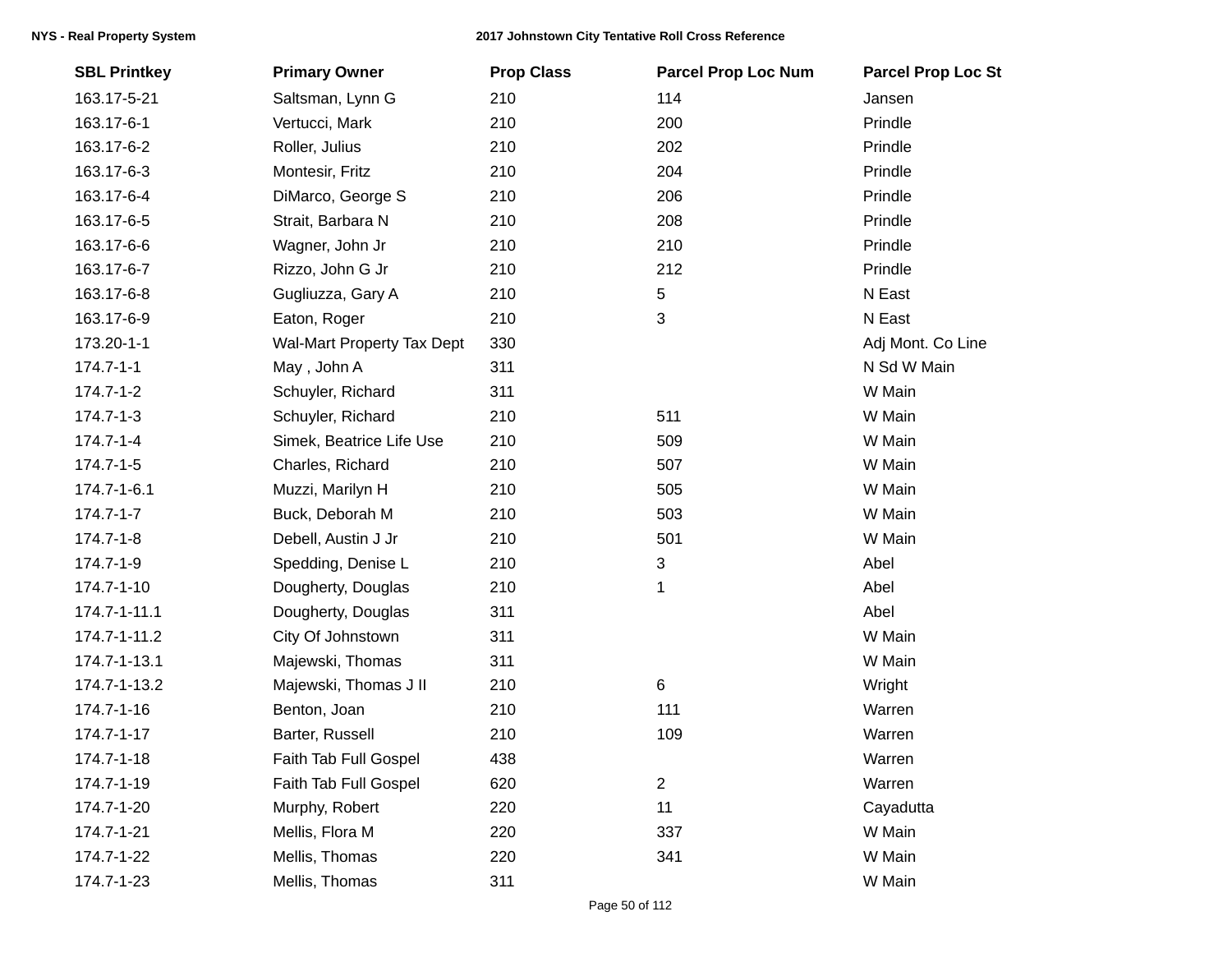| <b>SBL Printkey</b> | <b>Primary Owner</b>      | <b>Prop Class</b> | <b>Parcel Prop Loc Num</b> | <b>Parcel Prop Loc St</b> |
|---------------------|---------------------------|-------------------|----------------------------|---------------------------|
| 174.7-1-24          | Simek, Joyce M            | 210               | 343                        | W Main                    |
| 174.7-1-25          | Nevich Virginia A         | 210               | 345                        | W Main                    |
| 174.7-1-26          | Cook, Bernadine           | 210               | 347                        | W Main                    |
| 174.7-1-27          | Coupas Darren C           | 210               | 4                          | Wright                    |
| 174.7-1-29          | Smith, Susan E            | 210               | 401                        | W Main                    |
| 174.7-1-30          | Trueworthy, Charles       | 210               | 403                        | W Main                    |
| 174.7-1-31          | Mancini, Christopher T    | 210               | 405                        | W Main                    |
| 174.7-1-32          | Billa, James              | 210               | 407                        | W Main                    |
| 174.7-1-33          | Mazur, Jessica            | 210               | 409                        | W Main                    |
| 174.7-1-34          | Abdelhak, Sarah           | 210               | 411                        | W Main                    |
| 174.7-1-35          | Roberts, Cynthia          | 210               | 413                        | W Main                    |
| 174.7-1-36          | Jurica, Jeffrey M         | 210               | 415                        | W Main                    |
| 174.7-1-37          | Carnevale, Paula K        | 210               | 2                          | Abel                      |
| 174.7-1-38          | Wilder, Clark             | 210               | 4                          | Abel                      |
| 174.7-1-39          | Ritzmann, Roger           | 210               | 6                          | Abel                      |
| 174.7-1-40          | Mylott, Thomas            | 210               | 17                         | Abel                      |
| 174.7-1-41          | Smith Gary J              | 210               | 15                         | Abel                      |
| 174.7-1-42          | Burton Steeves, Cheryl    | 210               | 13                         | Abel                      |
| 174.7-1-43.1        | Howard, Sandra A Life Use | 210               | 11                         | Abel                      |
| 174.7-1-43.2        | Mylott, James             | 210               | 9                          | Abel                      |
| 174.7-1-44          | Hart, Daniel              | 210               | 7                          | Abel                      |
| 174.7-1-45          | Skoda, Barbara A Life Use | 210               | $\sqrt{5}$                 | Abel                      |
| 174.7-1-46          | Cassidy, Anne V           | 210               | 8                          | Abel                      |
| 174.7-1-47.1        | Salvation Army The        | 210               | 10                         | Abel                      |
| 174.7-1-47.2        | Johnston, Phyllis         | 210               | 12                         | Abel                      |
| 174.7-2-2           | Pettit, Joseph F          | 210               | 14                         | Cayadutta                 |
| 174.7-2-3           | Vanallen, Harvey          | 210               | 16                         | Cayadutta                 |
| 174.7-2-4           | Phalen, Randal            | 220               | 18                         | Cayadutta                 |
| 174.7-2-5           | Hojohn, Vicki L           | 210               | 20                         | Cayadutta                 |
| 174.7-3-1           | City Of Johnstown         | 330               |                            | W Main                    |
| 174.7-3-2           | R H Crown Co Inc          | 330               |                            | W Main                    |
| 174.7-3-3           | Sponenberg, David P       | 714               | 325                        | W Main                    |
| 174.7-3-4           | Silk Screen Art Inc       | 311               | 3                          | School                    |
|                     |                           |                   |                            |                           |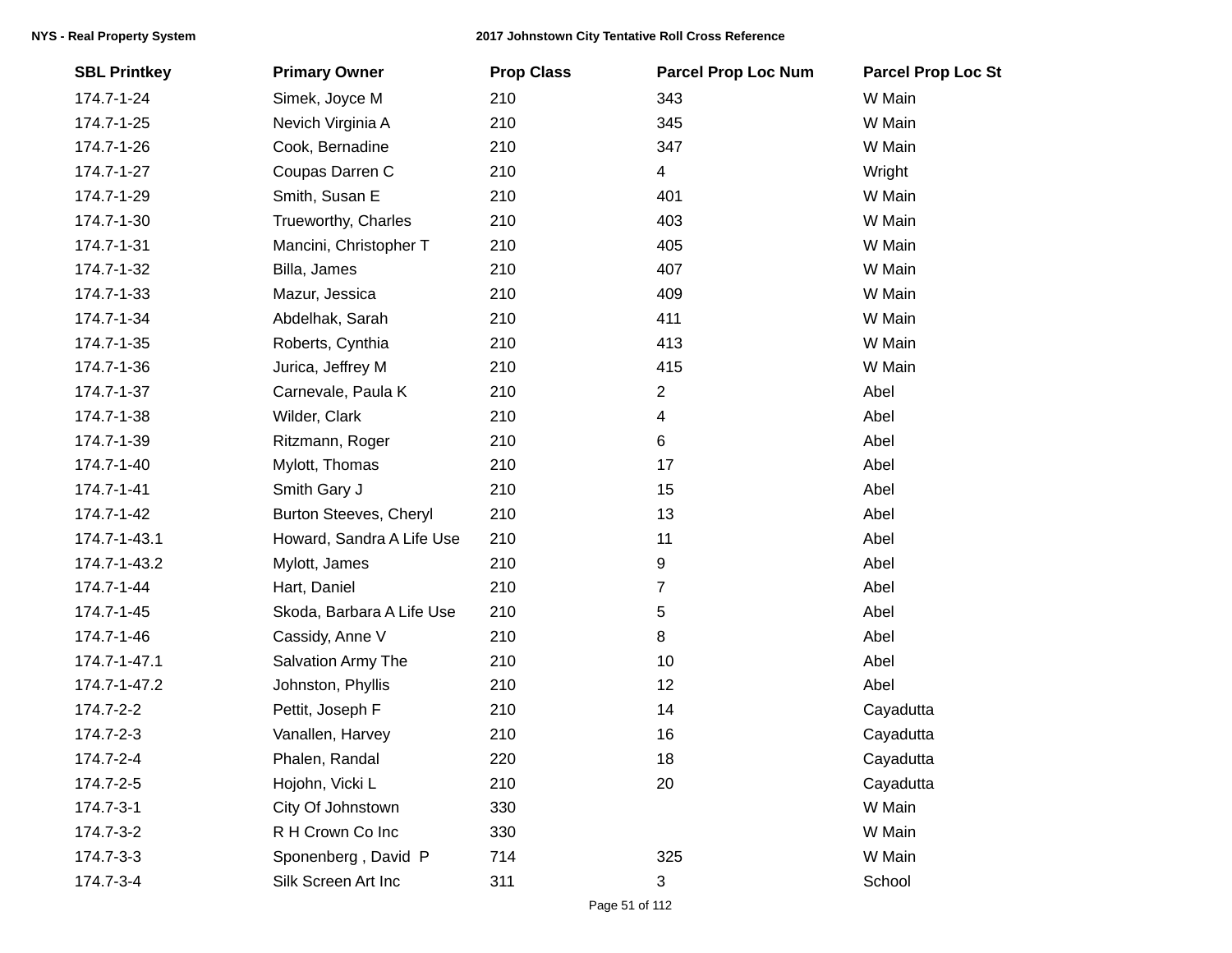| <b>SBL Printkey</b> | <b>Primary Owner</b>             | <b>Prop Class</b> | <b>Parcel Prop Loc Num</b> | <b>Parcel Prop Loc St</b> |
|---------------------|----------------------------------|-------------------|----------------------------|---------------------------|
| 174.7-3-5           | Holland, Michael                 | 220               | 7                          | School                    |
| 174.7-3-6           | Melita, James                    | 220               | $\boldsymbol{9}$           | School                    |
| 174.7-3-8           | Pantalone, Maria L               | 210               | 19                         | Mcmartin                  |
| 174.7-3-9           | Allen, William J                 | 210               | 17                         | <b>McMartin</b>           |
| 174.7-3-10          | Girard, Deborah                  | 210               | 15                         | Mcmartin                  |
| 174.7-3-11          | Macaluso, Dina                   | 220               | 13                         | Mcmartin                  |
| 174.7-3-13          | Cameron, Daniel                  | 220               | 11                         | Mcmartin                  |
| 174.7-3-14          | Miller, Everett                  | 312               |                            | Mcmartin                  |
| 174.7-3-15          | Fancher, Harold M Jr.            | 220               | $23*1/2$                   | N Melcher                 |
| 174.7-3-16          | Elias, Loretta Trustee           | 220               | 23                         | N Melcher                 |
| 174.7-3-17          | Zidich, Randy                    | 220               | 19                         | N Melcher                 |
| 174.7-3-18          | Zidich, Randy                    | 220               | $17*1/2$                   | N Melcher                 |
| 174.7-3-19          | Blackford, Matthew               | 210               | 17                         | N Melcher                 |
| 174.7-3-20          | City Of Johnstown                | 210               | 1                          | McMartin                  |
| 174.7-3-21          | Miller, Margaret                 | 210               | 3                          | <b>McMartin</b>           |
| 174.7-4-1           | <b>Merrihew Steven</b>           | 210               | 20                         | McMartin                  |
| 174.7-4-2           | Capparello, Toni                 | 210               | 16                         | McMartin                  |
| 174.7-4-3           | Wing, Anna Maria A               | 220               | 12                         | Mcmartin                  |
| 174.7-4-4           | 130 Pleasant LLC                 | 220               | 10                         | <b>McMartin</b>           |
| 174.7-4-5           | Taylor, Shane D                  | 210               | 8                          | McMartin                  |
| 174.7-4-6           | Foster, Helen Louise             | 220               | 6                          | <b>McMartin</b>           |
| 174.7-4-7           | Shipley, R. Scott                | 220               | $\overline{4}$             | <b>McMartin</b>           |
| 174.7-4-9           | Naslund, Monica W                | 210               | 11                         | N Melcher                 |
| 174.7-4-10          | Daniel C Duross Inc              | 710               | 7                          | N Melcher                 |
| 174.7-4-11          | Cannizzo, Nicholas A Jr          | 471               | 1                          | N Melcher                 |
| 174.7-4-12.1        | Cannizzo, Nicholas A Jr          | 331               |                            | W Main                    |
| 174.7-4-12.2        | Phalen, Randal J                 | 483               | 305                        | W Main                    |
| 174.7-4-13          | <b>B &amp; E Real Estate Inc</b> | 220               | 307                        | W Main                    |
| 174.7-4-14          | Pettit, Joseph                   | 210               | 311                        | W Main                    |
| 174.7-4-15          | Snyder, Lori K                   | 210               | 313                        | W Main                    |
| 174.7-4-16          | Blank, Mark S                    | 230               | 317                        | W Main                    |
| 174.7-4-17          | Perry, Celestina                 | 220               | 319                        | W Main                    |
| 174.7-4-18          | Pedatella, Troy                  | 220               | 321                        | W Main                    |
|                     |                                  |                   |                            |                           |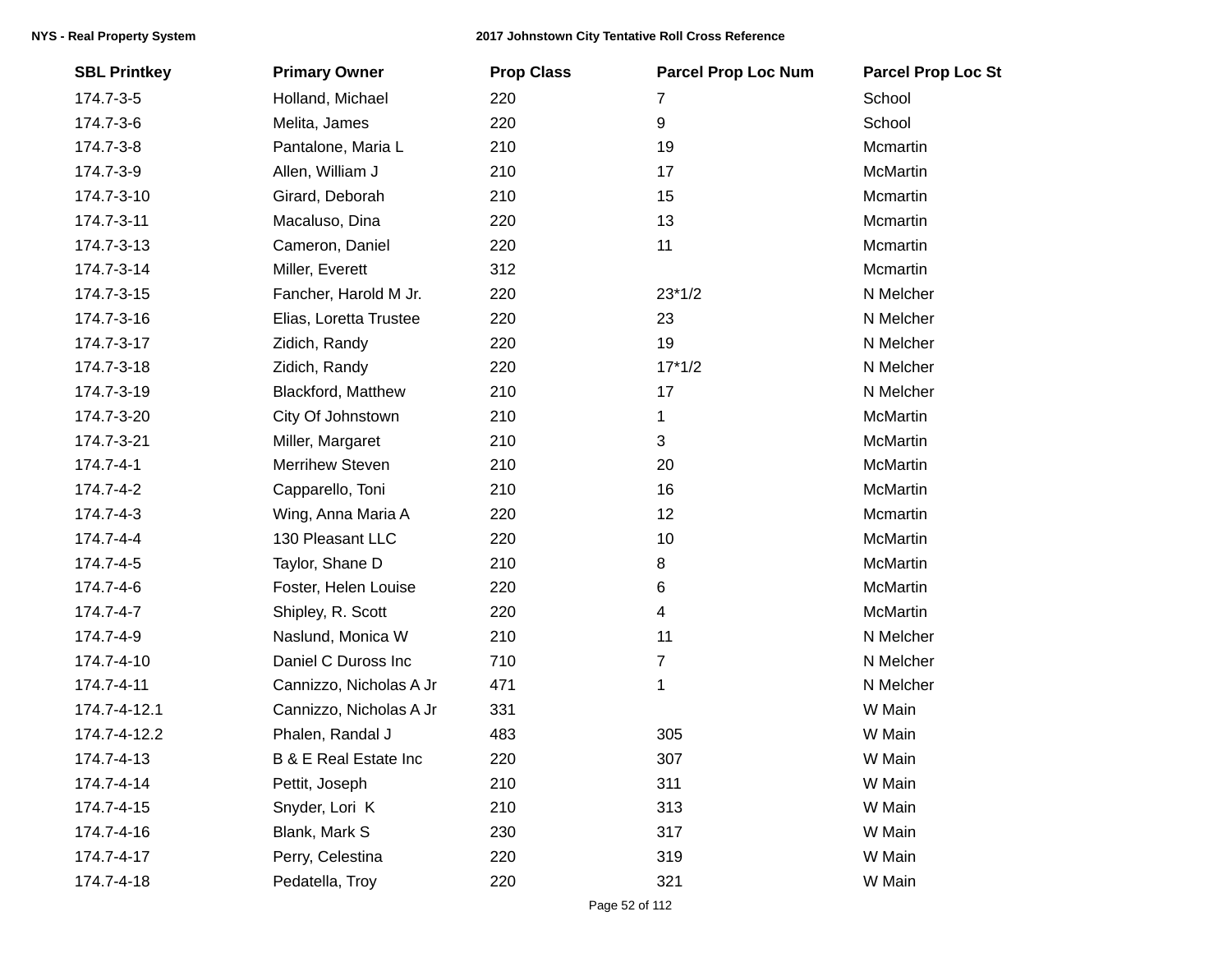| <b>SBL Printkey</b> | <b>Primary Owner</b>     | <b>Prop Class</b> | <b>Parcel Prop Loc Num</b> | <b>Parcel Prop Loc St</b> |
|---------------------|--------------------------|-------------------|----------------------------|---------------------------|
| 174.7-4-19          | Savage, Allen D          | 220               | $\overline{2}$             | School                    |
| 174.7-4-20          | Trinh, Michelle          | 220               | $\overline{4}$             | School                    |
| 174.7-5-1           | Gotobed, William         | 220               | 26                         | N Melcher                 |
| 174.7-5-2           | County Of Fulton         | 438               |                            | W State                   |
| 174.7-5-3           | County Of Fulton         | 464               | 19                         | N William                 |
| 174.7-5-4           | Johnstown Historical     | 681               | 17                         | N William                 |
| 174.7-5-5           | Ehle and Barnett         | 471               | 15                         | N William                 |
| 174.7-5-6           | County Of Fulton         | 652               | 223                        | W Main                    |
| 174.7-5-7           | County Of Fulton         | 438               |                            | W Main                    |
| 174.7-5-8           | Bump, Richard G Jr       | 220               | 227                        | W Main                    |
| 174.7-5-9           | McLane, Susan            | 210               | 12                         | N Melcher                 |
| 174.7-5-10          | Vahaviolos, Konstantinos | 230               | 14                         | N Melcher                 |
| 174.7-5-11          | Therrien, Mark           | 210               | 16                         | N Melcher                 |
| 174.7-5-12          | Bant, Wilma              | 220               | 18                         | N Melcher                 |
| 174.7-5-13          | Baez, Janny              | 220               | 20                         | N Melcher                 |
| 174.7-5-14          | Reid, LeRoy W III        | 210               | 22                         | N Melcher                 |
| 174.7-5-15          | Zidich, Randy R          | 220               | 24-24*1/2                  | N Melcher                 |
| 174.7-6-1           | Childs, Jon              | 210               |                            | W Main                    |
| 174.7-6-2.5         | Joyce, Susanne E         | 210               | 512                        | W Main                    |
| 174.7-6-4           | Johnstown Little League  | 312               |                            | W Main                    |
| 174.7-6-6           | Johnstown Little League  | 592               |                            | W Main                    |
| 174.7-6-7           | Havlicek, Gary           | 311               |                            | Wallace                   |
| 174.7-6-8.1         | Havlicek, Gary           | 311               |                            | Wallace                   |
| 174.7-6-8.2         | Havlicek, Gary           | 311               |                            | Newnham                   |
| 174.7-6-9           | Childs, Jon              | 311               |                            | W Main                    |
| 174.7-7-1           | Johnstown Little League  | 557               |                            | W Main                    |
| 174.7-7-2           | Johnstown Little League  | 557               |                            | W Main                    |
| 174.7-7-3           | Johnstown Little League  | 557               |                            | Yost                      |
| 174.7-7-5.1         | Town, Robert             | 311               |                            | Center                    |
| 174.7-7-6           | Town, Robert             | 210               | 43                         | Yost                      |
| 174.7-8-1           | Johnson, Mary            | 210               | 502                        | W Main                    |
| 174.7-8-2           | Eaton, Jeffrey David     | 210               | 500                        | W Main                    |
| 174.7-8-3           | Eaton, Jeffrey           | 311               | 10                         | West                      |
|                     |                          |                   |                            |                           |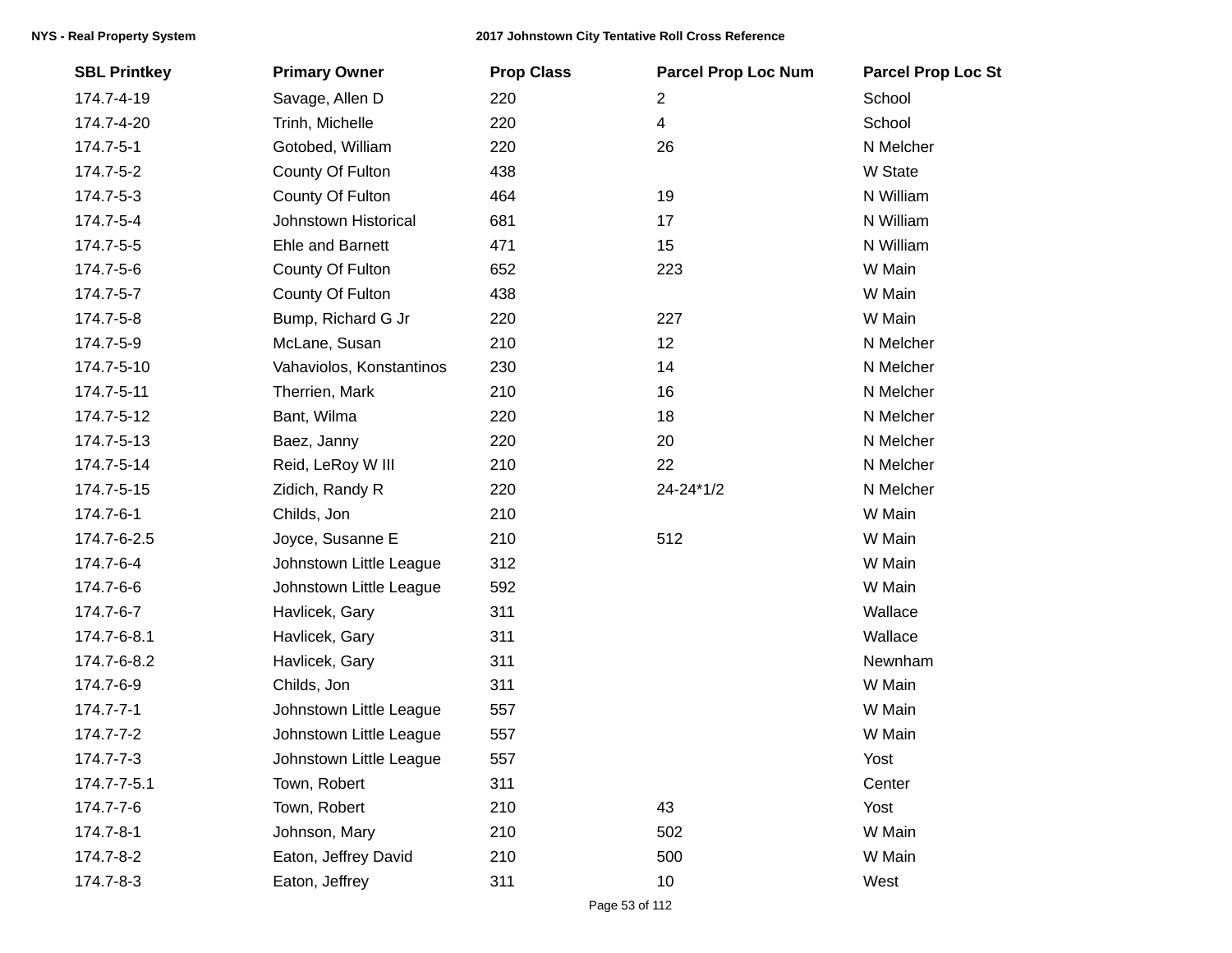| <b>SBL Printkey</b> | <b>Primary Owner</b>    | <b>Prop Class</b> | <b>Parcel Prop Loc Num</b> | <b>Parcel Prop Loc St</b> |
|---------------------|-------------------------|-------------------|----------------------------|---------------------------|
| 174.7-8-4           | Eaton, Jeffrey          | 311               |                            | West                      |
| 174.7-8-5           | Eaton, Jeffrey          | 220               | $\,6$                      | West                      |
| 174.7-8-6           | Reny, Wilfred E         | 220               | 4                          | West                      |
| 174.7-8-7           | Eaton, Jeffrey D        | 312               |                            | Yost                      |
| 174.7-8-8           | Eaton, Jeffrey          | 311               |                            | Wallace                   |
| 174.7-8-9           | Eaton, Jeffrey          | 311               |                            | Wallace                   |
| 174.7-8-10          | City of Johnstown       | 311               |                            | N Side Wallace            |
| 174.7-9-1           | Johnstown Little League | 311               |                            | Wallace                   |
| 174.7-9-2           | Eaton, Jeffrey          | 311               |                            | Wallace                   |
| 174.7-9-5           | Hart, Kelly             | 312               |                            | Wallace                   |
| 174.7-9-6           | Vroman, Joanne          | 210               | $\overline{2}$             | West                      |
| 174.7-9-7           | Frascatore, William     | 210               | 15                         | Yost                      |
| 174.7-9-8           | Savage, Phillip Jr      | 210               | 17                         | Yost                      |
| 174.7-9-9           | Marrone, Alison M       | 210               | 19                         | Yost                      |
| 174.7-9-10          | Eaton Jeffrey D         | 210               | 21                         | Yost                      |
| 174.7-9-11          | Lopez, Angel M          | 210               | 23                         | Yost                      |
| 174.7-9-12          | Eaton, Jeffrey D        | 210               | 25                         | Yost                      |
| 174.7-9-13          | Vanderbeck, Mark D      | 210               | 27                         | Yost                      |
| 174.7-9-14          | Hart, Kelly             | 210               | 29                         | Yost                      |
| 174.7-9-15.5        | Brinkman, Florence      | 210               | 31                         | Yost                      |
| 174.7-9-16          | Jackson, Vernon         | 210               | 33                         | Yost                      |
| 174.7-9-17          | Ackerknecht Kurt        | 210               | 35                         | Yost                      |
| 174.7-9-18          | Kollar, Robert B        | 210               | 37                         | Yost                      |
| 174.7-9-21          | Anderson, Leon          | 210               | 41                         | Yost                      |
| 174.7-10-1          | Fallis, Kyle            | 312               |                            | West                      |
| 174.7-10-2          | Fallis, Kyle            | 312               |                            | W Main                    |
| 174.7-10-3          | Green, Betty J          | 220               | 400                        | W Main                    |
| 174.7-10-4          | Mullins, James          | 220               | $\mathbf 1$                | Yost                      |
| 174.7-10-5          | Miner, Lisa             | 220               | $1*1/2$                    | Yost                      |
| 174.7-10-6          | Steiger, Colt           | 210               | 3                          | Yost                      |
| 174.7-10-7          | Anderson, Lawrence N    | 210               | 5                          | Yost                      |
| 174.7-10-8          | Smith, Patrick A        | 220               | 7                          | Yost                      |
| 174.7-10-9          | City of Johnstown       | 220               | 9                          | Yost                      |
|                     |                         |                   |                            |                           |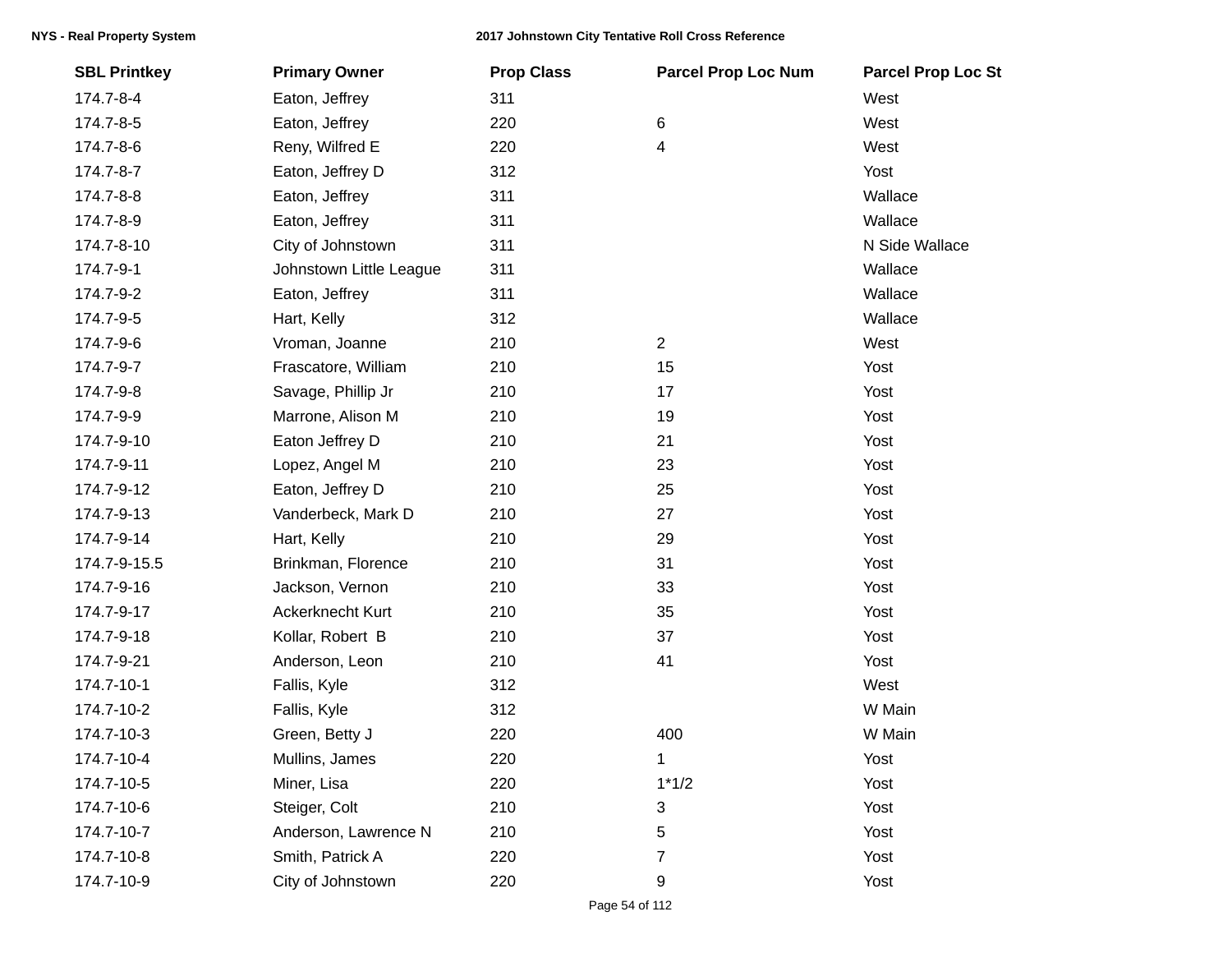| <b>SBL Printkey</b> | <b>Primary Owner</b>          | <b>Prop Class</b> | <b>Parcel Prop Loc Num</b> | <b>Parcel Prop Loc St</b> |
|---------------------|-------------------------------|-------------------|----------------------------|---------------------------|
| 174.7-10-10         | Billington, Leland            | 220               | 11                         | Yost                      |
| 174.7-10-11         | Gallt, Robert                 | 210               | 1                          | West                      |
| 174.7-10-12         | Simek, Aaron                  | 220               | 3                          | West                      |
| 174.7-10-13         | Fallis, Kyle                  | 210               | 5                          | West                      |
| 174.7-11-1.5        | Rigos, Peter                  | 220               | 28                         | Yost                      |
| 174.7-11-2          | Sedal, Paul M                 | 210               | 26                         | Yost                      |
| 174.7-11-3          | Christman, George M           | 220               | 24                         | Yost                      |
| 174.7-11-4          | Myers, William                | 210               | 22                         | Yost                      |
| 174.7-11-5          | Lasnick, Vanessa              | 210               | 20                         | Yost                      |
| 174.7-11-6          | Dacre, Julie A                | 210               | 18                         | Yost                      |
| 174.7-11-7          | Seltzer, Stephanie B          | 210               | 16                         | Yost                      |
| 174.7-11-8          | Ruggeri, Joseph               | 210               | 14                         | Yost                      |
| 174.7-11-9          | Douglas, Shane                | 220               | 12                         | Yost                      |
| 174.7-11-10         | Rhodes, Craig                 | 210               | 10                         | Yost                      |
| 174.7-11-11         | Mabbett, Linda A              | 220               | 8                          | Yost                      |
| 174.7-11-12         | Setzer, Pamela                | 210               | 6                          | Yost                      |
| 174.7-11-13         | Kelly, Ronald                 | 210               | 4                          | Yost                      |
| 174.7-11-14         | Flint, Joshua E               | 220               | $2*1/2$                    | Yost                      |
| 174.7-11-15         | Case, Elywn R                 | 220               | 2                          | Yost                      |
| 174.7-11-16         | Egan, Lisa A                  | 220               | 344                        | W Main                    |
| 174.7-11-17         | Satterlee, Katherine Life Use | 210               | 340                        | W Main                    |
| 174.7-11-18         | Sweet, Anne Marie             | 220               | 338                        | W Main                    |
| 174.7-11-19         | Lundquist, Michael            | 210               | 1                          | Veghte                    |
| 174.7-11-20         | Bradt, Harold                 | 210               | 3                          | Veghte                    |
| 174.7-11-21         | Sitterly Jacquard, Stacey     | 210               | 5                          | Veghte                    |
| 174.7-11-22         | Santiago, Cherith             | 210               | 7                          | Veghte                    |
| 174.7-11-23         | Bradt, Harold                 | 311               | 9                          | Veghte                    |
| 174.7-11-24         | Bradt, John                   | 311               | 11                         | Veghte                    |
| 174.7-11-25         | Guy, Edward E                 | 210               | 13                         | Veghte                    |
| 174.7-11-26         | Conrad Trustee, Keith         | 210               | 15                         | Veghte                    |
| 174.7-11-27         | Weaver, Richard               | 210               | 17                         | Veghte                    |
| 174.7-11-28         | Manchester, Jennifer          | 220               | 19                         | Veghte                    |
| 174.7-11-29         | Dalmata, John                 | 210               | 18                         | Veghte                    |
|                     |                               |                   |                            |                           |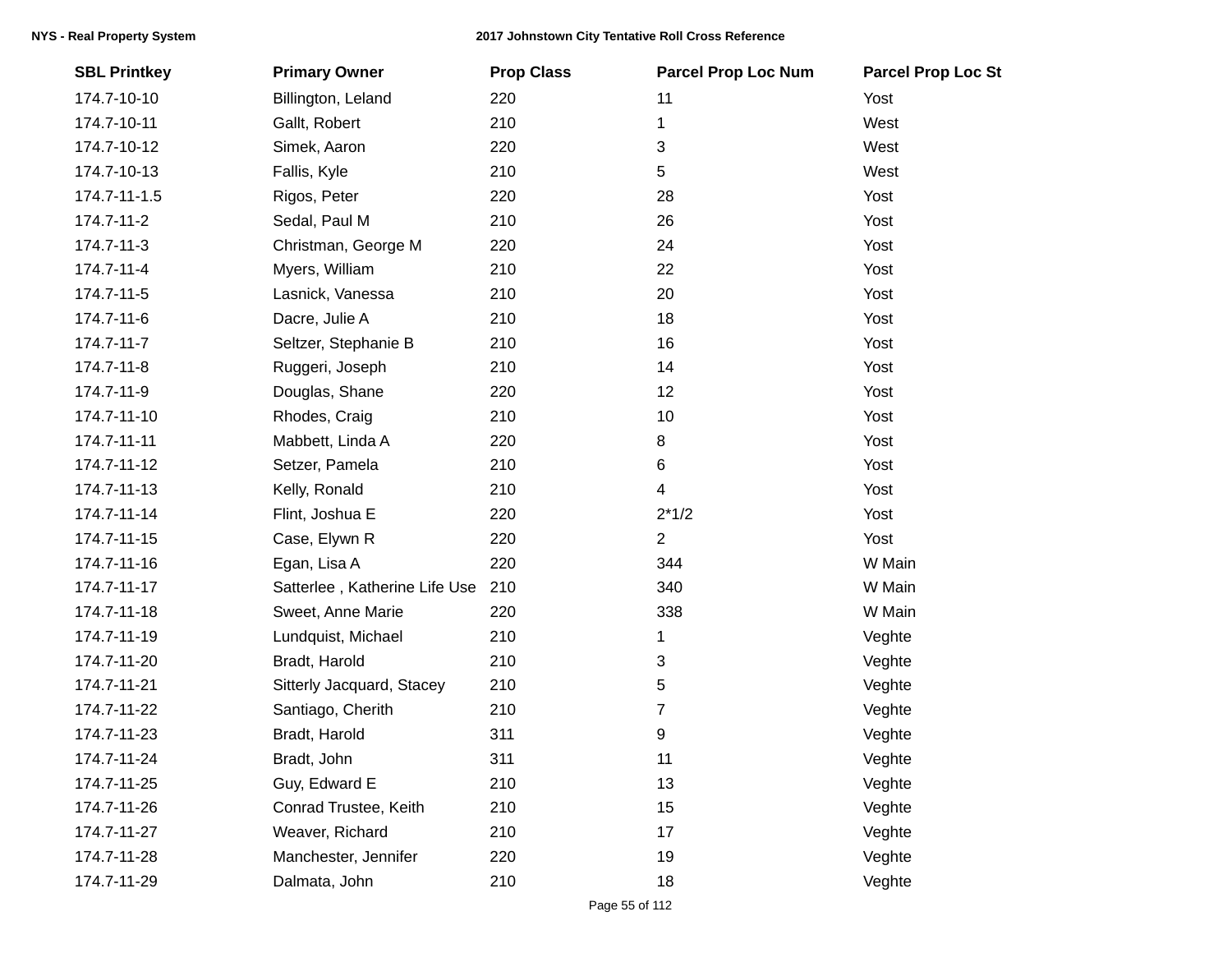| <b>SBL Printkey</b> | <b>Primary Owner</b>            | <b>Prop Class</b> | <b>Parcel Prop Loc Num</b> | <b>Parcel Prop Loc St</b> |
|---------------------|---------------------------------|-------------------|----------------------------|---------------------------|
| 174.7-11-30         | Flint, Matt                     | 210               | 16                         | Veghte                    |
| 174.7-11-31         | Russ, Stephen                   | 210               | 14                         | Veghte                    |
| 174.7-11-32         | McCullers, Sylvia               | 210               | 12                         | Veghte                    |
| 174.7-11-33         | Cosselman, Vicki M              | 210               | 10                         | Veghte                    |
| 174.7-11-34         | Bradt, John M                   | 210               | 8                          | Veghte                    |
| 174.7-11-35         | Maxson, Paul D                  | 210               | 6                          | Veghte                    |
| 174.7-11-36         | Hennessy, Brendan               | 210               | 4                          | Veghte                    |
| 174.7-11-37         | Rivera-Morales, Luis A          | 210               | $\overline{2}$             | Veghte                    |
| 174.7-11-38         | Power, Donald                   | 210               | 336                        | W Main                    |
| 174.7-11-39         | Wright, Todd E                  | 210               | 334                        | W Main                    |
| 174.7-11-40.1       | <b>Triangle Processing Corp</b> | 330               |                            | W Clinton                 |
| 174.7-11-40.2       | Bradt, John                     | 330               |                            | W Clinton                 |
| 174.7-11-43.5       | Boljanac, Jovan                 | 411               | 34.5-40                    | Yost                      |
| 174.7-12-2.5        | Tompkins, Thomas                | 210               | 104                        | Gilbert                   |
| 174.7-12-4          | Tompkins, Thomas P              | 220               | 100                        | Gilbert                   |
| 174.7-12-5          | Stiffler, Susan C               | 210               | 101                        | Meadow                    |
| 174.7-12-6          | Tompkins Thomas P               | 210               | 103                        | Meadow                    |
| 174.7-12-7          | Heberer, Michael R              | 210               | 401-403                    | W Clinton                 |
| 174.7-12-9.5        | Tompkins, Thomas P              | 220               | 403*1/2                    | W Clinton                 |
| 174.7-12-11.2       | Pearson, Carl Jr                | 311               | 407                        | W Clinton                 |
| 174.7-12-12         | Pearson, Carl Jr                | 210               | 413                        | W Clinton                 |
| 174.7-12-13         | Pearson, Carl I                 | 210               | 417                        | W Clinton                 |
| 174.7-12-14         | Pearson, Carl                   | 311               | 421                        | W Clinton                 |
| 174.7-13-1          | Morley, Benjamin                | 210               | 330                        | W Main                    |
| 174.7-13-2          | Edwards, Georgetta              | 220               | 326                        | W Main                    |
| 174.7-13-3          | Brenner, Karen                  | 220               | 8                          | Meadow                    |
| 174.7-13-4          | Lovell, Randall L               | 230               | 324                        | W Main                    |
| 174.7-13-5          | Simek, Christine M              | 220               | 320-322                    | W Main                    |
| 174.7-13-6          | Simek, Betsy                    | 220               | 318                        | W Main                    |
| 174.7-13-7          | <b>FCS Holdings LLC</b>         | 483               | 314                        | W Main                    |
| 174.7-13-8          | Greco, Ila M                    | 230               | 310                        | W Main                    |
| 174.7-13-9          | Greco Trustee, lla              | 230               | 308                        | W Main                    |
| 174.7-13-10         | Greco, Ila M                    | 220               | 304                        | W Main                    |
|                     |                                 |                   |                            |                           |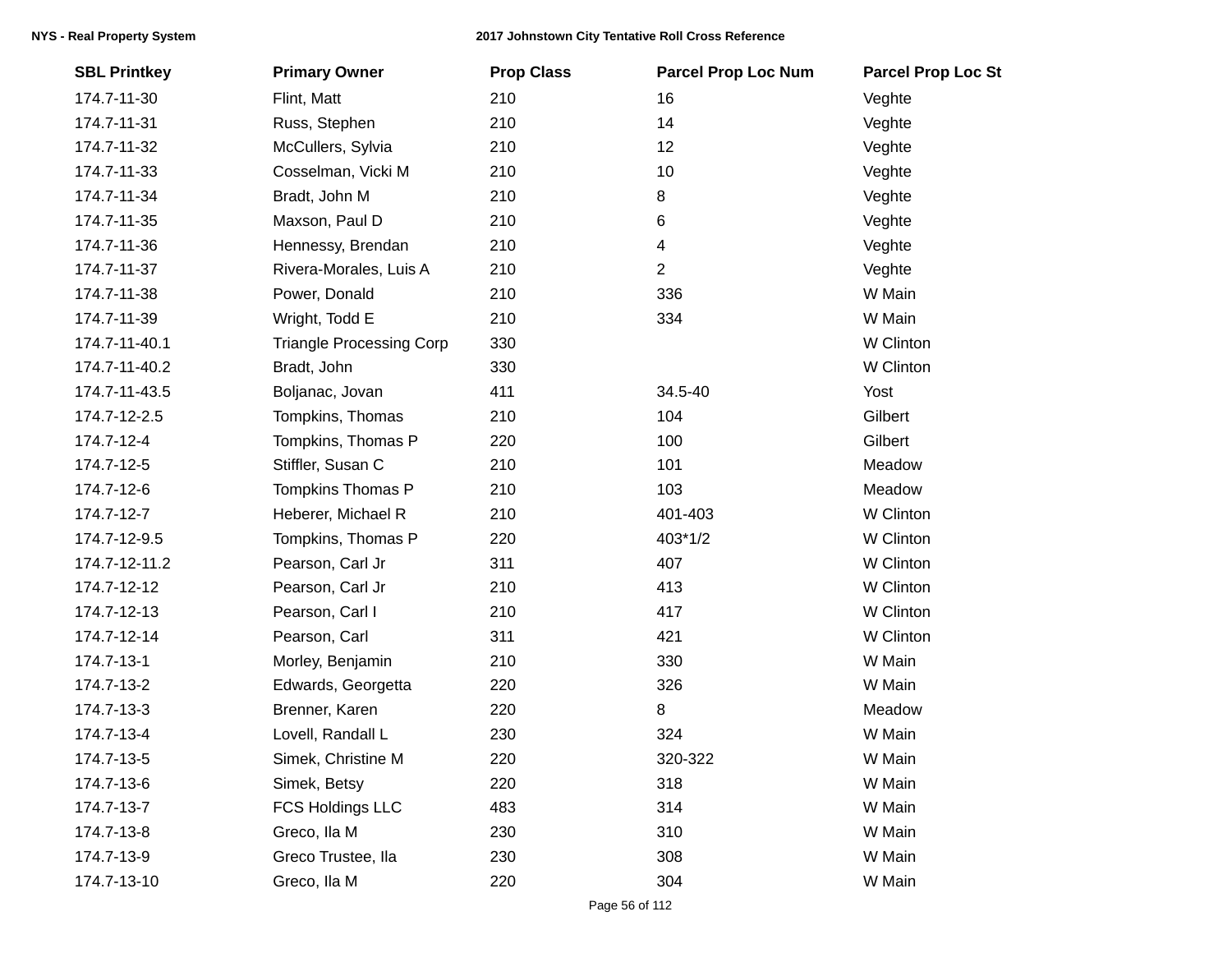| <b>SBL Printkey</b> | <b>Primary Owner</b>      | <b>Prop Class</b> | <b>Parcel Prop Loc Num</b> | <b>Parcel Prop Loc St</b> |
|---------------------|---------------------------|-------------------|----------------------------|---------------------------|
| 174.7-13-12         | Greco, lla                | 438               | 300                        | W Main                    |
| 174.7-13-13         | Samenko, Richard          | 210               | 3                          | S Melcher                 |
| 174.7-13-14         | Samenko, Richard W        | 210               | 5                          | S Melcher                 |
| 174.7-13-15         | Gravel, Joan              | 220               | 7                          | S Melcher                 |
| 174.7-13-16         | Mathews, Michael D        | 483               | 9                          | S Melcher                 |
| 174.7-13-17         | CMN Housing, LLC          | 220               | 11                         | S Melcher                 |
| 174.7-13-18         | Macaluso, Danielle        | 220               | 15                         | S Melcher                 |
| 174.7-13-19         | Nellis, Billie Ann        | 210               | 3                          | Gilbert                   |
| 174.7-13-20         | Gilbo, David F Jr         | 210               | 5                          | Gilbert                   |
| 174.7-13-21         | Rush, Tyler T             | 210               | 7                          | Gilbert                   |
| 174.7-13-22         | Thompkins, Thomas P       | 210               | 9                          | Gilbert                   |
| 174.7-13-23         | Morley, Conny J           | 210               | 11                         | Gilbert                   |
| 174.7-13-24         | Walters, Daniel           | 220               | 13                         | Gilbert                   |
| 174.7-13-25         | Frasier, Sharon           | 210               | $13*1/2$                   | Gilbert                   |
| 174.7-13-26         | Abbott, Nadine            | 220               | 15                         | Gilbert                   |
| 174.7-13-27         | Smith, Penna Orlosky      | 210               | 17                         | Gilbert                   |
| 174.7-13-28         | Aesch, Tammie             | 210               | 19                         | Gilbert                   |
| 174.7-13-29         | Manners, Keith M          | 210               | 21                         | Gilbert                   |
| 174.7-13-30         | Caminiti, Janice          | 210               | 23                         | Gilbert                   |
| 174.7-13-31         | Sanders, Robert J         | 220               | 10                         | Meadow                    |
| 174.7-13-32         | Tompkins, Thomas P        | 312               | 101                        | Gilbert                   |
| 174.7-13-33         | Fancher, William Jr       | 220               | 103                        | Gilbert                   |
| 174.7-13-34         | Ackerknecht, Kurt         | 312               | 105                        | Gilbert                   |
| 174.7-14-1.1        | Bouck Linda A             | 220               | 102                        | Meadow                    |
| 174.7-14-1.2        | Farquhar Tracey           | 220               | 20                         | Gilbert                   |
| 174.7-14-2          | Moore, Jonathon           | 220               | 18                         | Gilbert                   |
| 174.7-14-3          | Vosteen, Paul             | 220               | 16                         | Gilbert                   |
| 174.7-14-4          | <b>SMD Properties LLC</b> | 220               | 14                         | Gilbert                   |
| 174.7-14-5          | Buanno, Carlton H         | 220               | 12                         | Gilbert                   |
| 174.7-14-6          | Frasier, David            | 210               | 10                         | Gilbert                   |
| 174.7-14-7          | Alam, Samsal              | 220               | 8                          | Gilbert                   |
| 174.7-14-8          | Morrone, Frank A          | 210               | 6                          | Gilbert                   |
| 174.7-14-9          | Robinson, Jesse           | 210               | 4                          | Gilbert                   |
|                     |                           |                   |                            |                           |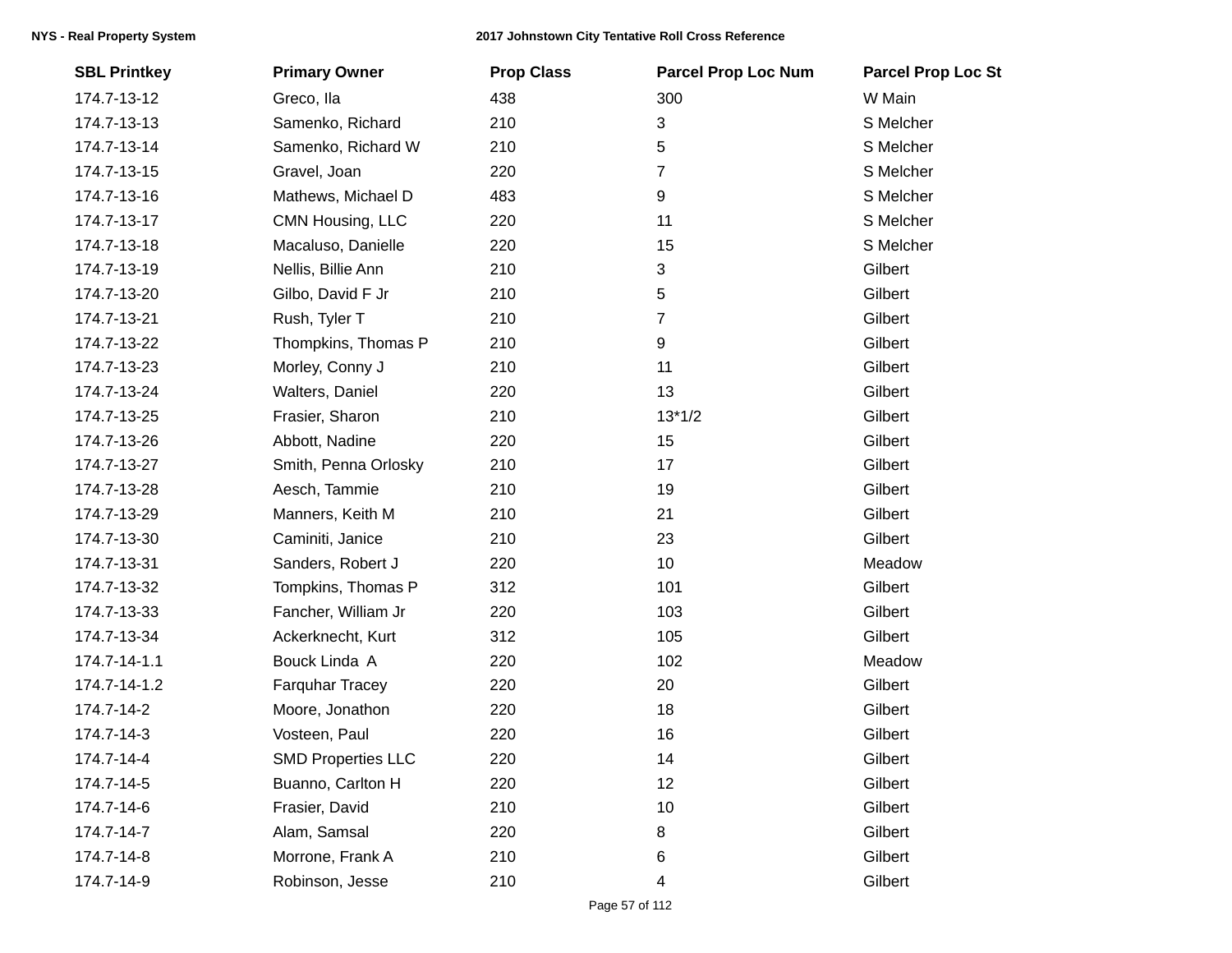| <b>SBL Printkey</b> | <b>Primary Owner</b>           | <b>Prop Class</b> | <b>Parcel Prop Loc Num</b> | <b>Parcel Prop Loc St</b> |
|---------------------|--------------------------------|-------------------|----------------------------|---------------------------|
| 174.7-14-10         | Robinson, Jesse                | 220               | $\overline{2}$             | Gilbert                   |
| 174.7-14-11         | Burns, John                    | 220               | 19                         | S Melcher                 |
| 174.7-14-12         | Caminiti, Kyle                 | 483               | 21                         | S Melcher                 |
| 174.7-14-13         | Caminiti, Kyle                 | 483               | 23-25                      | S Melcher                 |
| 174.7-14-14         | Caminiti, Kyle                 | 311               |                            | S Melcher                 |
| 174.7-14-15         | Caminiti, Sheila               | 230               | 27-29                      | S Melcher                 |
| 174.7-14-17         | Fraker, Beth G                 | 210               | 31                         | S Melcher                 |
| 174.7-14-18         | Van Aernam, Donna F            | 210               | 33                         | S Melcher                 |
| 174.7-14-19         | Semprevio, Lori A              | 210               | 301                        | W Clinton                 |
| 174.7-14-20         | Rizzio, Violet                 | 210               | 303                        | W Clinton                 |
| 174.7-14-21         | Alam, Samsul                   | 220               | 305                        | W Clinton                 |
| 174.7-14-22         | Alam Samsul                    | 311               | 307-311                    | W Clinton                 |
| 174.7-14-23         | Alam Samsul                    | 220               | 313                        | W Clinton                 |
| 174.7-14-24         | Hale, Kevin M                  | 220               | 315                        | W Clinton                 |
| 174.7-14-25         | Thompson, William              | 220               | 317                        | W Clinton                 |
| 174.7-14-26         | Thompson, Nellie               | 220               | 319                        | W Clinton                 |
| 174.7-14-27         | Lynaugh, Daniel                | 210               | 321                        | W Clinton                 |
| 174.7-14-28.1       | Spencer, David                 | 312               |                            | Meadow                    |
| 174.7-14-28.2       | Lynaugh, Daniel                | 220               | 323                        | W Clinton                 |
| 174.7-14-29         | Brand, Harry H                 | 220               | 108                        | Meadow                    |
| 174.7-14-30         | Spencer, David                 | 210               | 106                        | Meadow                    |
| 174.7-14-31         | Dillenbeck, Peggy              | 210               | 104                        | Meadow                    |
| 174.7-15-1          | Howell & Pierson Inc           | 431               | 222-228                    | W Main                    |
| 174.7-15-2          | Howell & Pierson Inc Dba       | 438               | 220                        | W Main                    |
| 174.7-15-3          | Howell & Pierson Inc Dba       | 438               | 216-218                    | W Main                    |
| 174.7-15-4          | Howell & Pierson Inc Dba       | 438               | 210-214                    | W Main                    |
| 174.7-15-5          | Howell & Pierson Inc Dba       | 438               | 208                        | W Main                    |
| 174.7-15-6          | Howell & Pierson Inc Dba       | 438               |                            | W Main                    |
| 174.7-15-7          | Duross, Daniel                 | 210               | $\sqrt{5}$                 | S William                 |
| 174.7-15-8          | Boolchandani, Mohan            | 484               | 7                          | S William                 |
| 174.7-15-9          | Kolsrud Debra A                | 210               | 9                          | S William                 |
| 174.7-15-10         | <b>Frontier Comminications</b> | 438               |                            | S William                 |
| 174.7-15-11         | Partners J.T. Inc              | 425               | 21                         | S William                 |
|                     |                                |                   |                            |                           |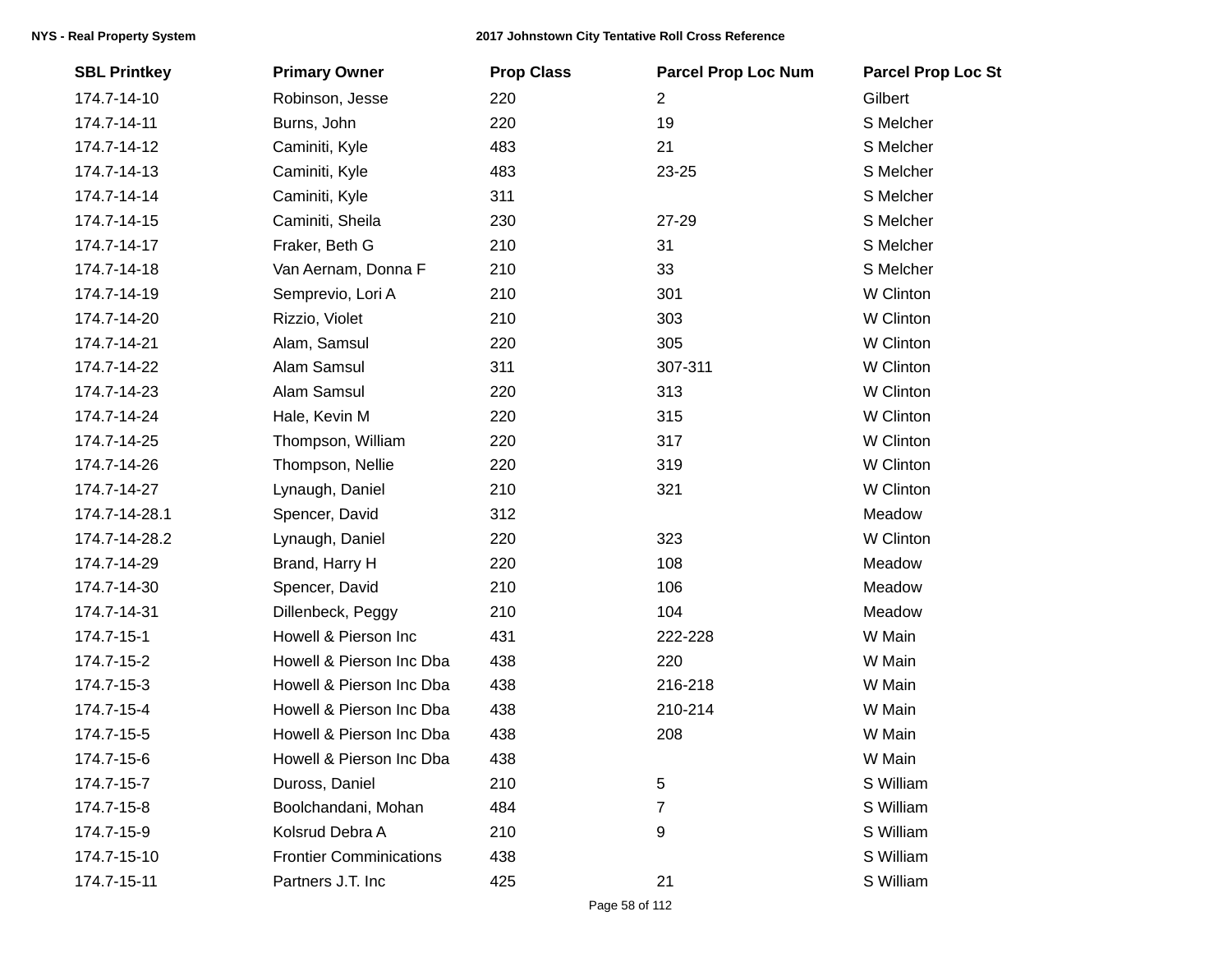| <b>SBL Printkey</b> | <b>Primary Owner</b>        | <b>Prop Class</b> | <b>Parcel Prop Loc Num</b> | <b>Parcel Prop Loc St</b> |
|---------------------|-----------------------------|-------------------|----------------------------|---------------------------|
| 174.7-15-12.2       | Bowman, Michael A           | 482               | 23                         | S William                 |
| 174.7-15-13.2       | 31 South William St LLC     | 483               | 25                         | S William                 |
| 174.7-15-14         | Smullens, Richard           | 482               | $29*1/2$                   | S William                 |
| 174.7-15-15         | <b>Tisenchek Nicholas A</b> | 483               | 29                         | S William                 |
| 174.7-15-16         | 31 South Williams St. LLC   | 483               | 31                         | S William                 |
| 174.7-15-17         | Hammer Jason                | 220               | 205                        | W Clinton                 |
| 174.7-15-18         | Layman, Wesley R            | 210               | 207                        | W Clinton                 |
| 174.7-15-19         | Kane William                | 210               | 209                        | W Clinton                 |
| 174.7-15-20         | Spencer, David              | 230               | 34                         | S Melcher                 |
| 174.7-15-21         | Brewster, Marilyn E         | 220               | 32                         | S Melcher                 |
| 174.7-15-22         | Razzano, Lawerence A        | 449               | 30                         | S Melcher                 |
| 174.7-15-23         | Hofmann, David R            | 482               | 26                         | S Melcher                 |
| 174.7-15-24         | Russo, Santo                | 230               | 24                         | S Melcher                 |
| 174.7-15-25         | Christman, John L           | 220               | 22                         | S Melcher                 |
| 174.7-15-26         | Smith, Kevin                | 220               | 20                         | S Melcher                 |
| 174.7-15-27         | Warner, Richard L           | 220               | 18                         | S Melcher                 |
| 174.7-15-28         | Savage, Allen               | 483               | 16                         | S Melcher                 |
| 174.7-15-29         | Geloso, Michael             | 230               | $12 - 14$                  | S Melcher                 |
| 174.7-15-30         | Hellenic Orthodox Church    | 620               | 10                         | S Melcher                 |
| 174.7-15-31.1       | Howell & Pierson Inc        | 311               |                            | S Williams                |
| 174.7-15-31.2       | Howell & Pierson Inc        | 330               |                            | S William                 |
| 174.7-15-32         | Howell & Pierson Inc        | 438               | 6                          | S Melcher                 |
| 174.7-15-33         | Howell & Pierson Inc        | 330               |                            | S Melcher                 |
| 174.7-16-1          | Van Aernam, Gordon B        | 210               | 418                        | W Clinton                 |
| 174.7-16-2          | Van Aernam, Gordon          | 311               | 416                        | W Clinton                 |
| 174.7-16-3          | Mattice, Geraldine B        | 210               | 414                        | W Clinton                 |
| 174.7-16-4          | Mattice, Geraldine B        | 311               | 414                        | W Clinton                 |
| 174.7-16-5          | Kunz John & Arline Trustees | 330               |                            | W Clinton                 |
| 174.7-16-6          | Kunz John & Arline Trustees | 330               |                            | W Clinton                 |
| 174.7-16-8          | Peck, Barbara               | 220               | 402-404                    | W Clinton                 |
| 174.7-16-9          | Carpenter, Peggy S          | 311               | 400                        | W Clinton                 |
| 174.7-16-10         | Carpenter, Peggy S          | 210               | 201                        | Meadow                    |
| 174.7-16-11         | Campana, Joseph A           | 210               | 203                        | Meadow                    |
|                     |                             |                   |                            |                           |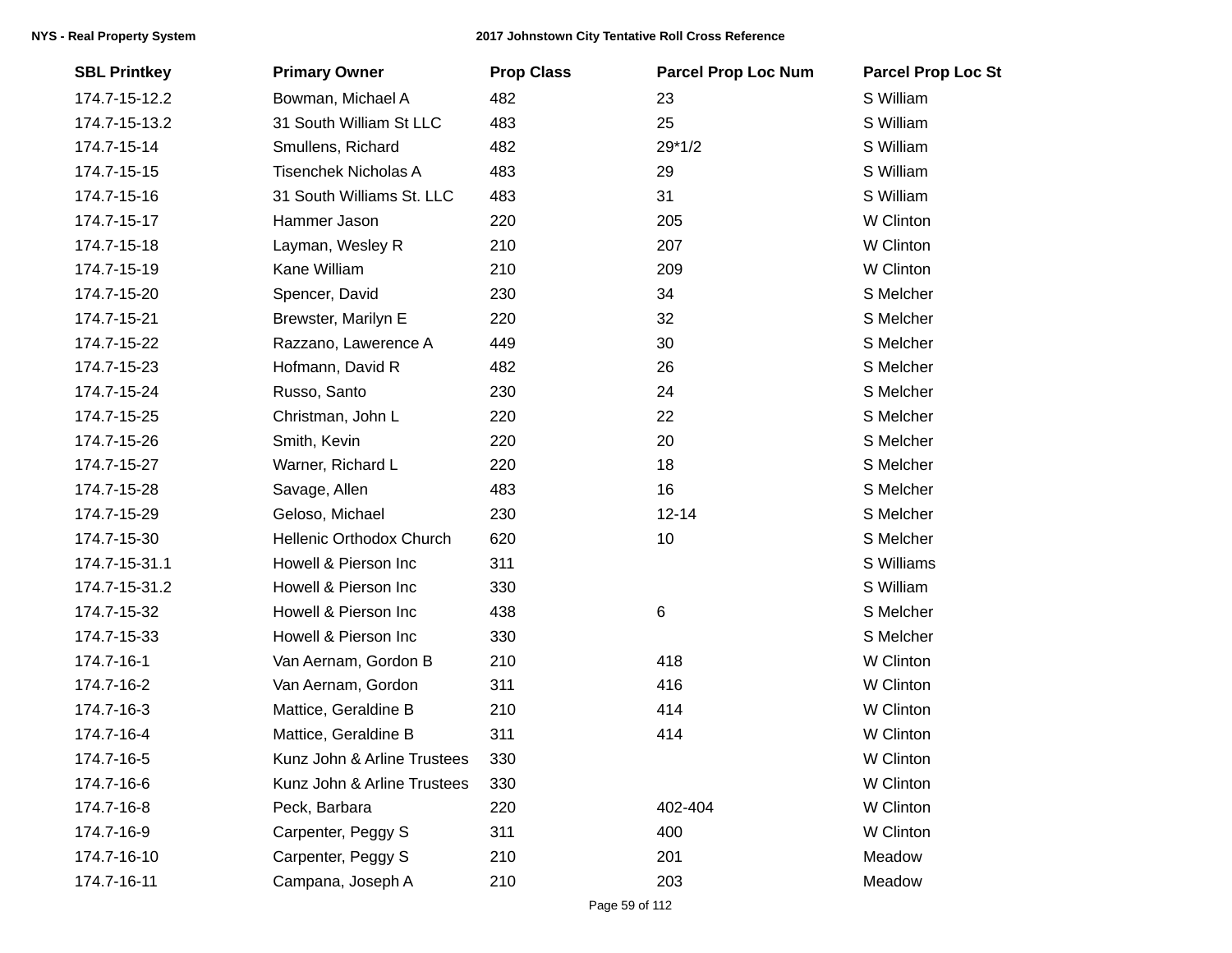| <b>SBL Printkey</b> | <b>Primary Owner</b>          | <b>Prop Class</b> | <b>Parcel Prop Loc Num</b> | <b>Parcel Prop Loc St</b> |
|---------------------|-------------------------------|-------------------|----------------------------|---------------------------|
| 174.7-16-12         | City of Johnstown             | 210               | 203*1/2                    | Meadow                    |
| 174.7-16-14         | Tompkins, Thomas P            | 220               | 207                        | Meadow                    |
| 174.7-16-15         | Richardson, Laura B           | 220               | 209                        | Meadow                    |
| 174.7-16-16         | Bowen, Deborah                | 210               | 211                        | Meadow                    |
| 174.7-16-17         | Lynch, Cheryl Anne            | 210               | 213                        | Meadow                    |
| 174.7-16-18         | Kumpan, Timothy T             | 210               | 215                        | Meadow                    |
| 174.7-16-19         | Kunz John & Arline Trustees   | 311               | 217                        | Meadow                    |
| 174.7-16-20         | Elias Trustee, Loretta        | 311               |                            | W Montgomery              |
| 174.7-16-21         | Elias, Loretta Trustee        | 220               | 303                        | W Montgomery              |
| 174.7-16-22         | Kunz John & Arline Trustees   | 311               |                            | W Montgomery              |
| 174.7-16-23         | Kunz John & Arline - Trustees | 710               | 309                        | W Montgomery              |
| 174.7-16-24.5       | Ringer, Beth A                | 210               | $\overline{4}$             | Factory                   |
| 174.7-17-1          | Pulis, William W              | 482               | 326                        | W Clinton                 |
| 174.7-17-2          | Marcais, Mary M               | 210               | 322                        | W Clinton                 |
| 174.7-17-3          | <b>SWAN STREET LLC</b>        | 220               | 320                        | W Clinton                 |
| 174.7-17-4          | Hutchison, Anne Marie         | 220               | 316                        | W Clinton                 |
| 174.7-17-6          | Dwyer, John                   | 210               | 310                        | W Clinton                 |
| 174.7-17-7.1        | Dingman, John                 | 210               | 306                        | W Clinton                 |
| 174.7-17-7.2        | Hutchison, Anne Marie         | 311               | 316                        | W Clinton                 |
| 174.7-17-8          | Vroman, Joanne                | 210               | 302                        | W Clinton                 |
| 174.7-17-9          | Fudger, Alan H                | 210               | 101                        | S Melcher                 |
| 174.7-17-10         | Condon, Mary                  | 210               | 105                        | S Melcher                 |
| 174.7-17-11         | Galinsky, Robert              | 220               | 107                        | S Melcher                 |
| 174.7-17-12         | Berberich, Tamara L           | 210               | 111                        | S Melcher                 |
| 174.7-17-13         | Naumowicz, Robert             | 210               | 113                        | S Melcher                 |
| 174.7-17-14         | Casale, Mirella               | 210               | 115                        | S Melcher                 |
| 174.7-17-15         | Casale, Joseph                | 220               | 117                        | S Melcher                 |
| 174.7-17-16         | Cecconi, Linda                | 220               | 119                        | S Melcher                 |
| 174.7-17-17         | Pearce, Jamie                 | 210               | 121                        | S Melcher                 |
| 174.7-17-18         | Miller, Charles               | 483               | 123                        | S Melcher                 |
| 174.7-17-19         | Barnholt, Richard M           | 220               | 201                        | W Montgomery              |
| 174.7-17-20         | Barnholt, Richard             | 220               | 203                        | W Montgomery              |
| 174.7-17-21         | Dufel, Edward R               | 220               | 205                        | W Montgomery              |
|                     |                               |                   |                            |                           |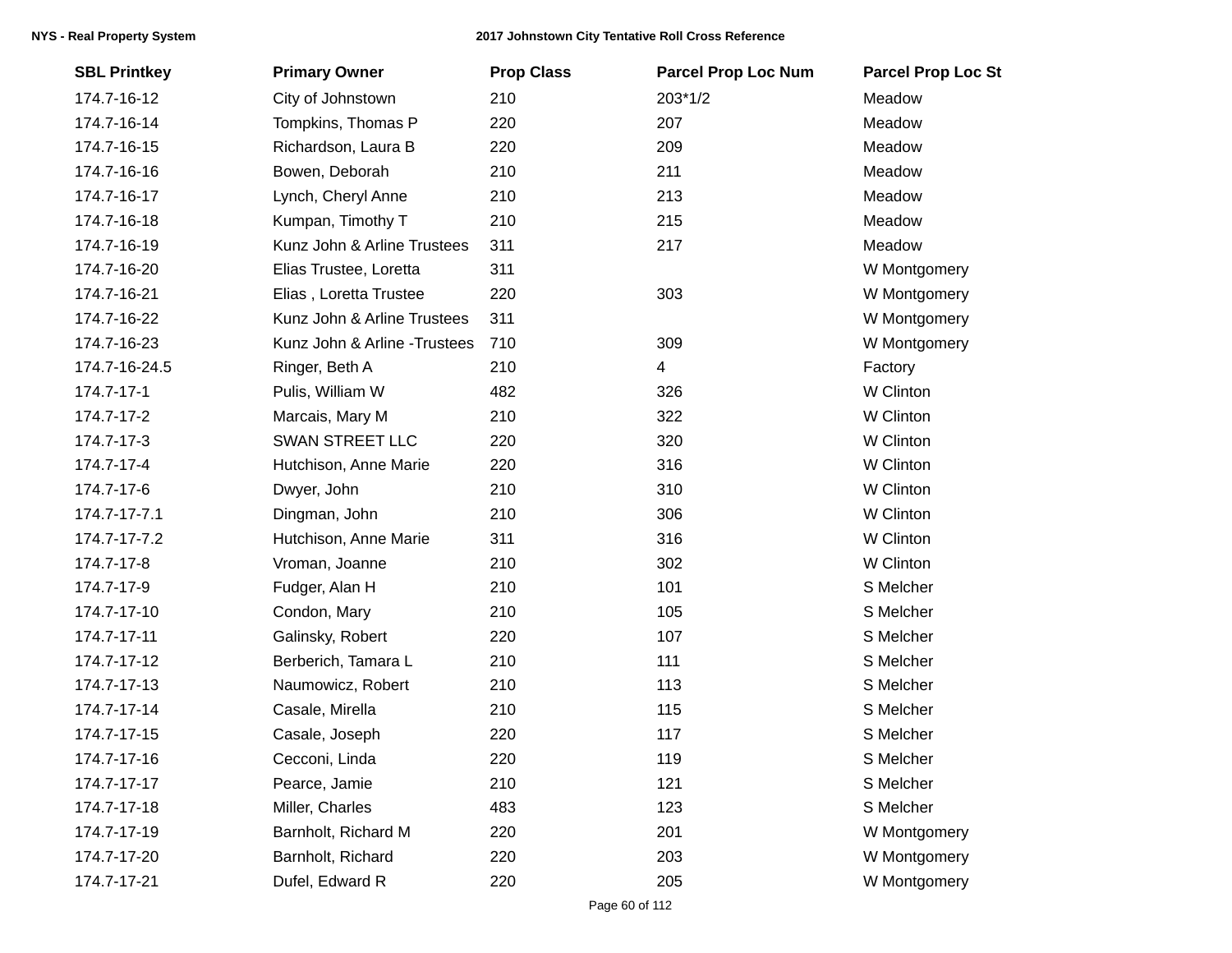| <b>SBL Printkey</b> | <b>Primary Owner</b>          | <b>Prop Class</b> | <b>Parcel Prop Loc Num</b> | <b>Parcel Prop Loc St</b> |
|---------------------|-------------------------------|-------------------|----------------------------|---------------------------|
| 174.7-17-22         | Matthews, Gregory             | 210               | 207                        | W Montgomery              |
| 174.7-17-23         | Hoerauf, Albert A Jr          | 210               | 209                        | W Montgomery              |
| 174.7-17-24.5       | Campos, Michael J             | 210               | 211                        | W Montgomery              |
| 174.7-17-26         | <b>Burke Gary</b>             | 220               | 215                        | W Montgomery              |
| 174.7-17-27         | Nellis, Raymond R IV          | 220               | 217                        | W Montgomery              |
| 174.7-17-28         | Pollak, Denise                | 220               | 217*5                      | W Montgomery              |
| 174.7-17-29         | Loveless, Victoria            | 210               | 219                        | W Montgomery              |
| 174.7-17-30         | Bush, Kenneth                 | 210               | 214                        | Meadow                    |
| 174.7-17-31         | Stanton, Monica J             | 210               | 212                        | Meadow                    |
| 174.7-17-32         | Aldi, Joseph                  | 210               | 210                        | Meadow                    |
| 174.7-17-33         | Calbet, Michael               | 220               | 208                        | Meadow                    |
| 174.7-17-34.1       | Calbet, Michael               | 210               | 204-206                    | Meadow                    |
| 174.7-17-35         | Tompkins, Thomas P            | 220               | 202                        | Meadow                    |
| 174.7-18-1          | Roberson, Jeffrey A           | 210               | 100                        | S Melcher                 |
| 174.7-18-2          | Kontomichalos, Christopher P  | 210               | 208                        | W Clinton                 |
| 174.7-18-3          | Evans, Morris                 | 220               | 206                        | W Clinton                 |
| 174.7-18-4          | Evans, Morris                 | 220               | 101                        | S William                 |
| 174.7-18-5          | Hoover, David                 | 210               | 103                        | S William                 |
| 174.7-18-6          | Correll Trustee, Chloe A      | 210               | 107                        | S William                 |
| 174.7-18-7          | Mowrey, Mary Ann              | 220               | 111                        | S William                 |
| 174.7-18-8          | Van Arnam, John S             | 210               | 113                        | S William                 |
| 174.7-18-9          | Wagner, Eugene Jr             | 220               | 117                        | S William                 |
| 174.7-18-10         | <b>First Methodist Church</b> | 210               | 105                        | W Montgomery              |
| 174.7-18-11         | Pickard, Andrew W             | 220               | 124                        | S Melcher                 |
| 174.7-18-12         | Wilson, Justin                | 220               | 122                        | S Melcher                 |
| 174.7-18-13         | Smith, Karen L                | 210               | 120                        | S Melcher                 |
| 174.7-18-14         | Cecconi, Linda A              | 210               | 118                        | S Melcher                 |
| 174.7-18-15         | Dewitt, Mary                  | 210               | 116                        | S Melcher                 |
| 174.7-18-16         | Wood, Mark E                  | 220               | 114                        | S Melcher                 |
| 174.7-18-17         | Bowler, William               | 220               | 112                        | S Melcher                 |
| 174.7-18-18         | Podschelne, James G           | 210               | 110                        | S Melcher                 |
| 174.7-18-19         | Caminiti, Janice M            | 210               | 108                        | S Melcher                 |
| 174.7-18-20         | Fudger, Caroline              | 220               | 106                        | S Melcher                 |
|                     |                               |                   |                            |                           |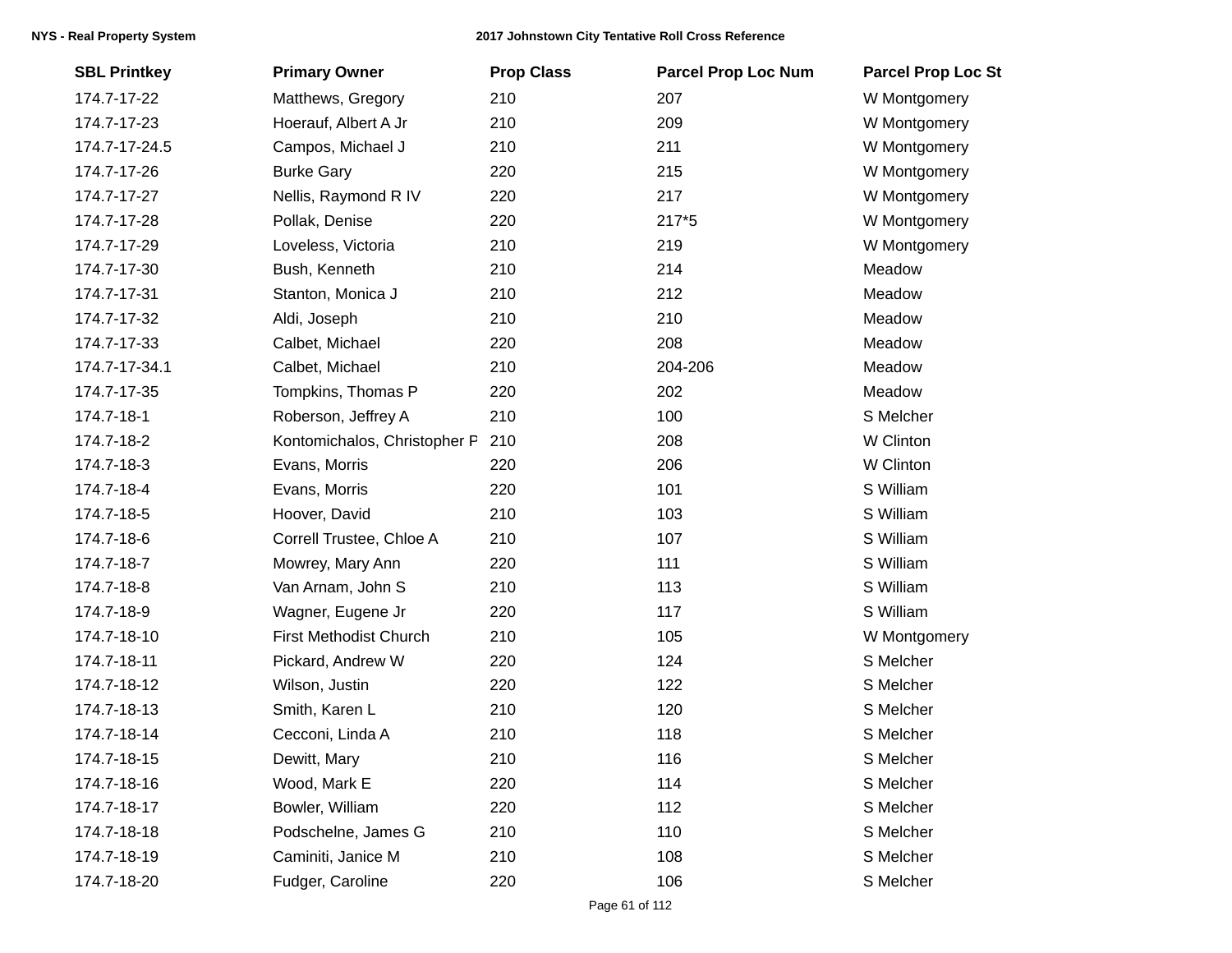| <b>SBL Printkey</b> | <b>Primary Owner</b>             | <b>Prop Class</b> | <b>Parcel Prop Loc Num</b> | <b>Parcel Prop Loc St</b> |
|---------------------|----------------------------------|-------------------|----------------------------|---------------------------|
| $174.8 - 1 - 1$     | 16-18 North William St LLC       | 330               |                            | N William                 |
| 174.8-1-2           | North William Street Ilc16-18    | 330               |                            | W Green                   |
| 174.8-1-3           | Gillen, Ellen F                  | 210               | 106                        | W Green                   |
| 174.8-1-4           | Caputo, Joseph                   | 210               | 104                        | W Green                   |
| 174.8-1-5           | R H Crown Co Inc                 | 483               | 29-35                      | N Market                  |
| 174.8-1-9           | <b>Covenant Reformed Presby</b>  | 620               | 27                         | N Market                  |
| 174.8-1-10          | Church St Development LLC        | 482               | $3-5$                      | Church                    |
| 174.8-1-11          | St. John's Episcopal Church      | 620               | 21                         | N Market                  |
| 174.8-1-12          | St Johns Episcopal Church        | 620               | 1                          | N Market                  |
| 174.8-1-13          | City Of Johnstown                | 963               |                            | W Main                    |
| 174.8-1-14          | City Of Johnstown                | 330               |                            | Church                    |
| 174.8-1-15          | <b>United States Post Office</b> | 652               | 14                         | N William                 |
| 174.8-1-16          | 16-18 North William St LLC       | 620               | 16                         | N William                 |
| 174.8-2-1           | Ellis, Carol                     | 330               | 38                         | N Market                  |
| 174.8-2-2           | Frasier, Carol                   | 210               | 14                         | W Green                   |
| 174.8-2-3           | <b>B &amp; E Management LLC</b>  | 230               | 10                         | W Green                   |
| 174.8-2-4           | Ellis, Carol                     | 220               | 6                          | W Green                   |
| 174.8-2-5           | Ehle Katherine L                 | 210               | $\overline{2}$             | W Green                   |
| 174.8-2-6           | Hoffer, Todd                     | 220               | 25                         | N Perry                   |
| 174.8-2-7           | Isabella, Patricia               | 220               | 23                         | N Perry                   |
| 174.8-2-8           | 21 N Perry Street LLC            | 483               | 21                         | N Perry                   |
| 174.8-2-9           | <b>CMN Housing LLC</b>           | 483               | 19                         | N Perry                   |
| 174.8-2-11          | Pitkiewicz, Nancy L              | 210               | 15                         | N Perry                   |
| 174.8-2-12          | Lee, Albert                      | 210               | 13                         | N Perry                   |
| 174.8-2-13          | Zidich, Randy                    | 220               | 11                         | N Perry                   |
| 174.8-2-15          | H.O.G. Industries                | 482               | $\overline{7}$             | N Perry                   |
| 174.8-2-16          | Sardella, Jon C                  | 481               | 3                          | N Perry                   |
| 174.8-2-17          | Kollar ETAL, George Nicholas 481 |                   | $1 - 5$                    | W Main                    |
| 174.8-2-18          | Mancini, Chistine                | 481               | $7 - 9$                    | W Main                    |
| 174.8-2-19          | Marcucci, Bryan C                | 481               | 13                         | W Main                    |
| 174.8-2-20          | <b>Brenner Group LLC</b>         | 481               | 17                         | W Main                    |
| 174.8-2-21          | Linda S Joseph Inc               | 481               | 19                         | W Main                    |
| 174.8-2-22.1        | Mraz, Aaron                      | 481               | 27-29                      | W Main                    |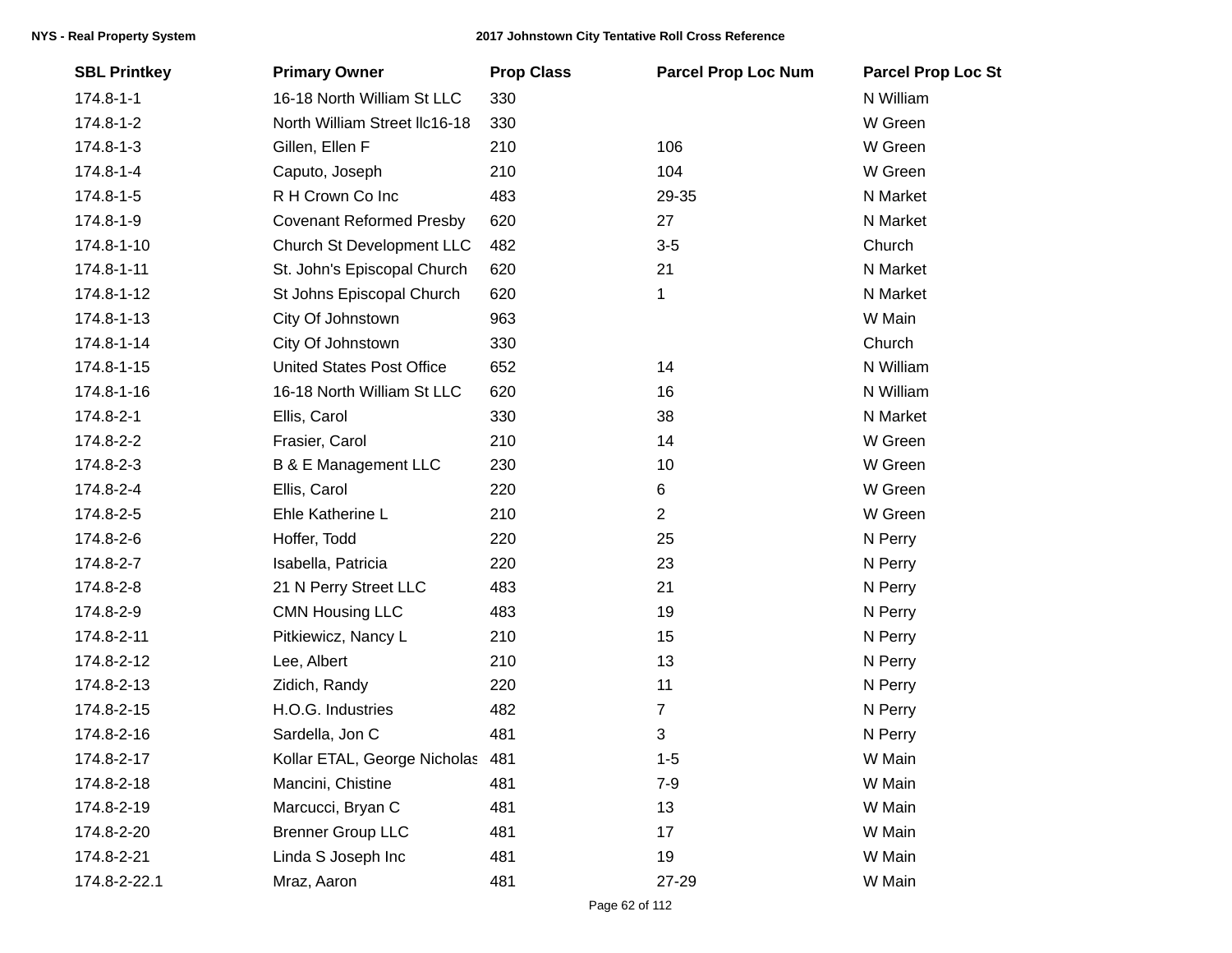| <b>SBL Printkey</b> | <b>Primary Owner</b>                | <b>Prop Class</b> | <b>Parcel Prop Loc Num</b> | <b>Parcel Prop Loc St</b> |
|---------------------|-------------------------------------|-------------------|----------------------------|---------------------------|
| 174.8-2-22.2        | Linda S Joseph Inc                  | 311               |                            | W Main                    |
| 174.8-2-23          | Mraz, Aaron                         | 481               | $31 - 35$                  | W Main                    |
| 174.8-2-24          | On The Way Up, LLC                  | 481               | $37 - 41$                  | W Main                    |
| 174.8-2-25          | Marcucci, Jeanne                    | 481               | 43                         | W Main                    |
| 174.8-2-26          | <b>Berkshire Bank</b>               | 461               | 51                         | W Main                    |
| 174.8-2-27          | <b>International Services Inc</b>   | 481               | 12                         | N Market                  |
| 174.8-2-28          | <b>International Services Inc</b>   | 481               | 18                         | N Market                  |
| 174.8-2-29          | City Of Johnstown                   | 438               |                            | N Perry                   |
| 174.8-2-30          | <b>International Services Inc</b>   | 482               | 22                         | N Market                  |
| 174.8-2-31          | Bump, Maureen A                     | 482               | 26                         | N Market                  |
| 174.8-2-32          | Falk Industries Inc                 | 449               | 28-30                      | N Market                  |
| 174.8-2-34          | Johnson, Mary Ann                   | 210               | 34                         | N Market                  |
| 174.8-2-35          | Florence, Earlene                   | 220               | 36                         | N Market                  |
| 174.8-3-1           | Subik Robert M                      | 330               |                            | N Perry                   |
| 174.8-3-2           | Holland, Michael                    | 220               | $\bf 8$                    | E Green                   |
| 174.8-3-3           | <b>Electric City Properties LLC</b> | 220               | 10                         | E Green                   |
| 174.8-3-4           | Brown, William C Sr                 | 280               | 12                         | E Green                   |
| 174.8-3-5           | City Of Johnstown                   | 692               |                            | E Green                   |
| 174.8-3-6           | Hayes, Mark W                       | 220               | 18                         | E Green                   |
| 174.8-3-7.5         | City Of Johntown                    | 311               |                            | E Main                    |
| 174.8-3-8           | City of Johnstown                   | 449               | 85                         | E Main                    |
| 174.8-3-9           | City Of Johnstown                   | 651               |                            | Prindle                   |
| 174.8-3-10          | Gifford, Michael                    | 210               | $\overline{7}$             | N Chase                   |
| 174.8-3-11          | Fuller, Randy C                     | 210               | 5                          | N Chase                   |
| 174.8-3-12          | Ropeter, Heidi M                    | 210               | 3                          | N Chase                   |
| 174.8-3-13          | Miner Lisa M                        | 210               | 1                          | N Chase                   |
| 174.8-3-14          | <b>Apex Rental Properties</b>       | 210               | 111                        | E Main                    |
| 174.8-3-15          | City Of Johnstown                   | 682               | 109                        | E Main                    |
| 174.8-3-16          | Palmateer, Melissa A                | 220               | 107                        | E Main                    |
| 174.8-3-17          | Abouarra, Nabil                     | 220               | 105                        | E Main                    |
| 174.8-3-18          | City Of Johnstown                   | 311               |                            | Prindle                   |
| 174.8-3-19          | Owen, Jolene Joyce                  | 210               | 101                        | E Main                    |
| 174.8-3-20          | Hammer, Jason                       | 210               | 99                         | E Main                    |
|                     |                                     |                   |                            |                           |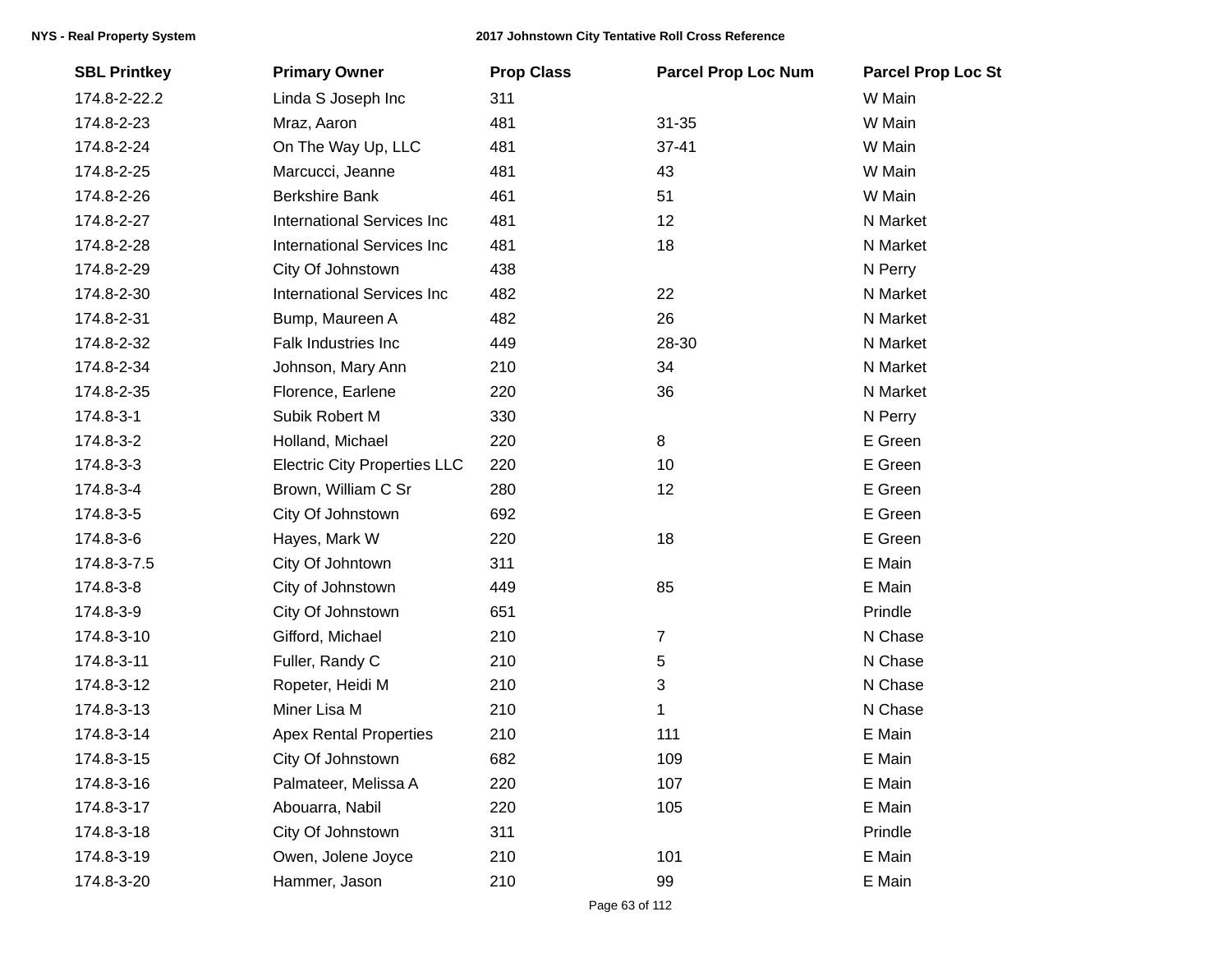| <b>SBL Printkey</b> | <b>Primary Owner</b>       | <b>Prop Class</b> | <b>Parcel Prop Loc Num</b> | <b>Parcel Prop Loc St</b> |
|---------------------|----------------------------|-------------------|----------------------------|---------------------------|
| 174.8-3-21          | Simcon Land Co Inc         | 311               | 97                         | E Main                    |
| 174.8-3-22          | Wesley, Gregory L          | 210               | 95                         | E Main                    |
| 174.8-3-23          | LeCount, Richard           | 210               | 93                         | E Main                    |
| 174.8-3-24          | Cole, Gary S               | 210               | $91*1/2$                   | E Main                    |
| 174.8-3-25          | LeCount, Richard           | 220               | 91                         | E Main                    |
| 174.8-3-26          | LeCount, Richard J         | 230               | 87                         | E Main                    |
| 174.8-3-27          | Heroth, Jeremy             | 210               | 85                         | E Main                    |
| 174.8-3-28          | Herrick, Keith             | 220               | 83                         | E Main                    |
| 174.8-3-29          | Bell, Joan                 | 220               | 79-81                      | E Main                    |
| 174.8-3-31          | Bien-Aime, Joel            | 220               | 77                         | E Main                    |
| 174.8-3-32          | Livingstone, David S       | 210               | 75                         | E Main                    |
| 174.8-3-33          | Young, Kim                 | 220               | 71                         | E Main                    |
| 174.8-3-34          | Young, Kim                 | 483               | 69                         | E Main                    |
| 174.8-3-35          | Hentnik, John P            | 230               | 67                         | E Main                    |
| 174.8-3-37          | Anagnostopulos, Michael    | 481               | 49                         | E Main                    |
| 174.8-3-38          | Anagnostulus, Michael      | 481               | 47                         | E Main                    |
| 174.8-3-39          | City Of Johnstown          | 438               | 43                         | E Main                    |
| 174.8-3-40          | City Of Johnstown          | 652               | 33-41                      | E Main                    |
| 174.8-3-41          | City Of Johnstown          | 652               | 27-31                      | E Main                    |
| 174.8-3-43          | <b>Stewarts Shops Corp</b> | 432               | $1 - 19$                   | E Main                    |
| 174.8-3-44          | Pavlus Properties LLC      | 482               | $10 - 12$                  | N Perry                   |
| 174.8-3-45          | Pavlus Properties LLC      | 449               | 16                         | N Perry                   |
| 174.8-3-46          | Waite, Robert E            | 483               | 18                         | N Perry                   |
| 174.8-3-47          | Masons St Patricks #4      | 534               | 22                         | N Perry                   |
| 174.8-3-48          | City Of Johnstown          | 330               | $23*1/2$                   | E Main                    |
| 174.8-3-49          | City Of Johnstown          | 330               |                            | N Perry                   |
| 174.8-3-50          | Subik Robert M             | 283               | 26                         | N Perry                   |
| 174.8-3-51          | <b>RLF Management LLC</b>  | 464               | 55                         | E Main                    |
| 174.8-4-1           | Olmstead, Howard Life Use  | 220               | 6                          | N Chase                   |
| 174.8-4-2           | Pollak, William            | 210               | 2                          | Prindle                   |
| 174.8-4-3           | Dominiak, Paul E           | 210               | 4                          | Prindle                   |
| 174.8-4-4           | Leonard, Shane             | 210               | 6                          | Prindle                   |
| 174.8-4-6           | Bell, Michael              | 210               | 205                        | E Main                    |
|                     |                            |                   |                            |                           |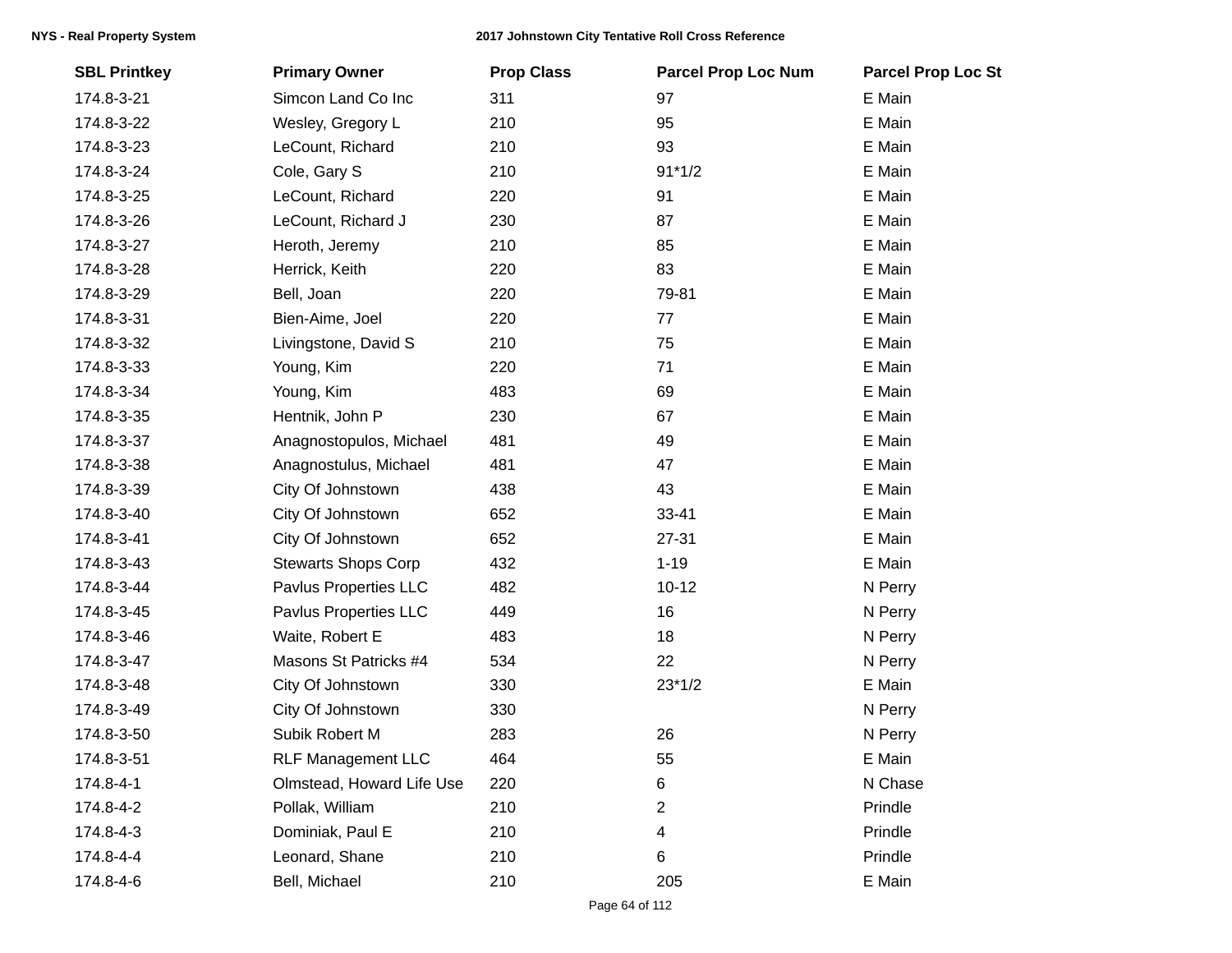| <b>SBL Printkey</b> | <b>Primary Owner</b>           | <b>Prop Class</b> | <b>Parcel Prop Loc Num</b> | <b>Parcel Prop Loc St</b> |
|---------------------|--------------------------------|-------------------|----------------------------|---------------------------|
| 174.8-4-7           | Simek, Timothy                 | 220               | 203                        | E Main                    |
| 174.8-4-8           | Baxter, James M Jr             | 210               | 201                        | E Main                    |
| 174.8-4-9           | Landsberg, Charles             | 210               | 4                          | N Chase                   |
| 174.8-5-1           | Kevlin, Daniel J               | 481               | 152                        | W Main                    |
| 174.8-5-2           | Day Ann M                      | 481               | 150                        | W Main                    |
| 174.8-5-3           | Mitchell, Lee                  | 481               | 144                        | W Main                    |
| 174.8-5-4           | Mitchell, Lee                  | 481               | 140                        | W Main                    |
| 174.8-5-5           | Marie Barr Irr Trust           | 481               | 132                        | W Main                    |
| 174.8-5-6           | Schrum, Arthur                 | 481               | 128                        | W Main                    |
| 174.8-5-7           | Walsh, Thomas C                | 481               | 122                        | W Main                    |
| 174.8-5-8           | Mannino, Vincent               | 481               | 118                        | W Main                    |
| 174.8-5-9           | Thomas, Gregory                | 481               | 112                        | W Main                    |
| 174.8-5-10          | Doyle, James                   | 481               | 106                        | W Main                    |
| 174.8-5-11          | Doyle, James                   | 481               | 100                        | W Main                    |
| 174.8-5-12          | Doyle, James                   | 330               | $\overline{7}$             | S Market                  |
| 174.8-5-13          | Papa, Gioacchino A             | 482               | 11                         | S Market                  |
| 174.8-5-14.1        | Mannino, Vincent               | 438               | 15                         | S Market                  |
| 174.8-5-15          | <b>RBS Citizens Bank</b>       | 462               | 17                         | S Market                  |
| 174.8-5-18          | <b>Frontier Communications</b> | 438               |                            | S Market                  |
| 174.8-5-19          | <b>Frontier Communications</b> | 438               |                            | S William                 |
| 174.8-5-20          | First Presbyterian Church      | 620               | 37                         | S Market                  |
| 174.8-5-21          | Long, Michael Donald           | 230               | 34                         | S William                 |
| 174.8-5-22          | Russo, Santo                   | 483               | 32                         | S William                 |
| 174.8-5-23          | Cellary, Timothy M             | 483               | 30                         | S William                 |
| 174.8-5-24          | <b>Frontier Comminications</b> | 831               | 24                         | S William                 |
| 174.8-5-25          | Eagles Fraternal Order Of      | 330               |                            | S William                 |
| 174.8-5-26          | Eagles Fraternal Order Of      | 534               | 12                         | S William                 |
| 174.8-5-27          | Miller, Gary D                 | 210               | 10                         | S William                 |
| 174.8-5-28          | Greco, Carmel J                | 481               | 8                          | S William                 |
| 174.8-5-29          | Luck, Richard M                | 481               | 4                          | S William                 |
| 174.8-6-1           | Lavicka As Trustee, Gary E     | 481               | 44                         | W Main                    |
| 174.8-6-2           | Lalonde, Rebecca L             | 481               | 38                         | W Main                    |
| 174.8-6-3           | Lalonde, Rebecca               | 481               | 34                         | W Main                    |
|                     |                                |                   |                            |                           |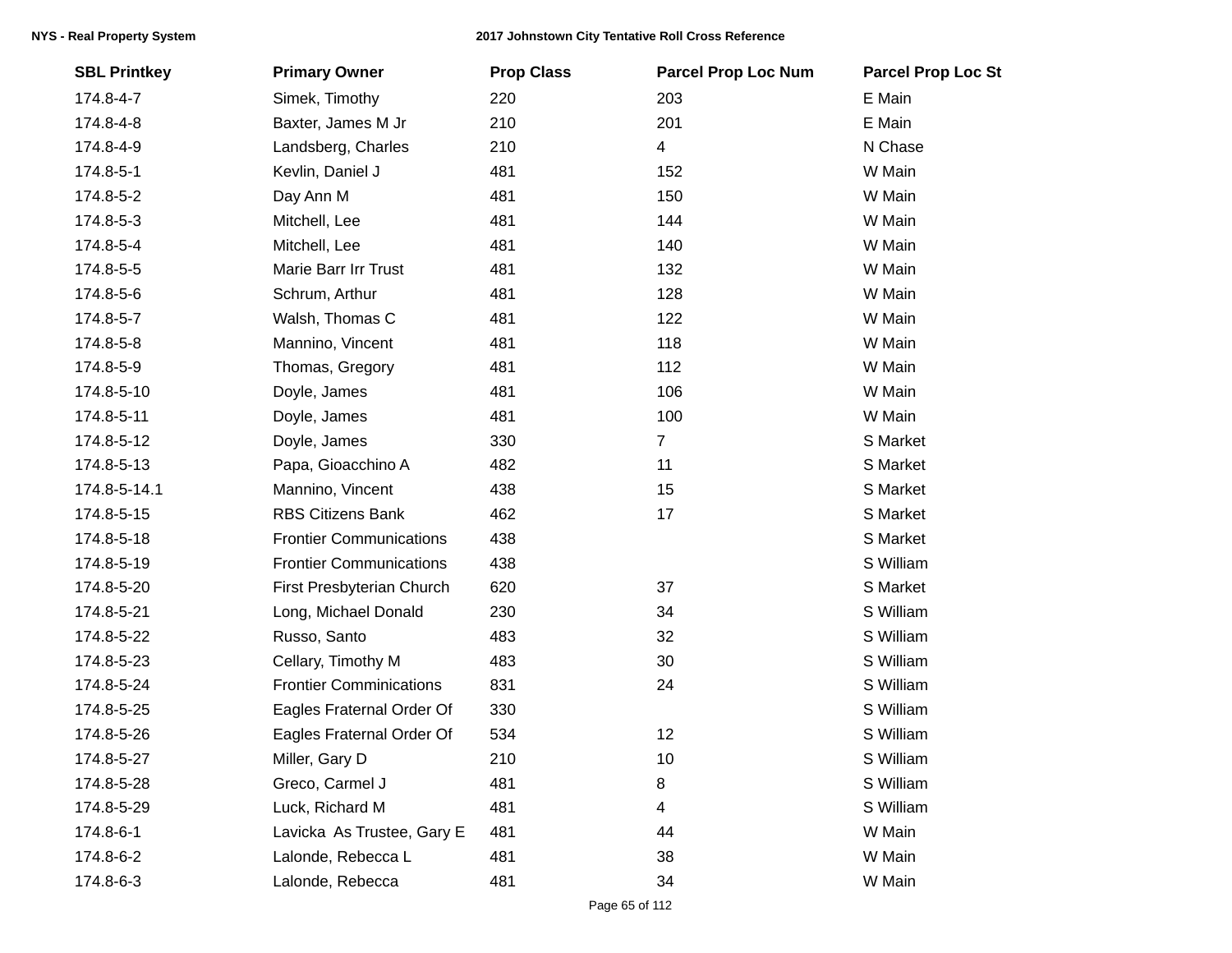| <b>SBL Printkey</b> | <b>Primary Owner</b>           | <b>Prop Class</b> | <b>Parcel Prop Loc Num</b> | <b>Parcel Prop Loc St</b> |
|---------------------|--------------------------------|-------------------|----------------------------|---------------------------|
| 174.8-6-4           | Cook, Theresa                  | 481               | 32                         | W Main                    |
| 174.8-6-5           | Lane, Dennis                   | 481               | 22                         | W Main                    |
| 174.8-6-6           | Rockwell, Beth Ann             | 481               | 18                         | W Main                    |
| 174.8-6-7           | Blanchard, Louis               | 481               | 14                         | W Main                    |
| 174.8-6-8           | Mraz, Aaron                    | 481               | 12                         | W Main                    |
| 174.8-6-9           | Community Health Center, of    | 481               | 8                          | W Main                    |
| 174.8-6-10          | Community Health Center, of    | 330               | 11                         | S Perry                   |
| 174.8-6-11          | Evans, John                    | 484               | 17                         | S Perry                   |
| 174.8-6-13          | Subik, Paul J                  | 484               | 19                         | S Perry                   |
| 174.8-6-14          | Nathan Littauer Hospital       | 438               | 21                         | S Perry                   |
| 174.8-6-15          | Nathan Littauer Hospital       | 464               | 23                         | S Perry                   |
| 174.8-6-16          | Denman, William                | 330               | 31                         | S Perry                   |
| 174.8-6-17          | Denman, William                | 330               | 33                         | S Perry                   |
| 174.8-6-18          | Denman, William                | 330               | 35                         | S Perry                   |
| 174.8-6-19          | Catalano, Russell              | 483               | 41                         | S Perry                   |
| 174.8-6-20          | Schrader, William A Jr         | 230               | 43                         | S Perry                   |
| 174.8-6-21          | Schrader, William A Jr         | 483               | 1                          | W Clinton                 |
| 174.8-6-22          | City Of Johnstown              | 438               | 5                          | W Clinton                 |
| 174.8-6-23          | City Of Johnstown              | 438               | $\overline{7}$             | W Clinton                 |
| 174.8-6-24          | Johnstown Library Assoc        | 611               | 38                         | S Market                  |
| 174.8-6-25          | Bochenek, Ashley M             | 210               | 34                         | S Market                  |
| 174.8-6-26          | Disanto, Rose Gary             | 483               | 32                         | S Market                  |
| 174.8-6-27          | <b>Colonial Little Theatre</b> | 511               | 1                          | Colonial                  |
| 174.8-6-28          | St Johns Episcopal Church      | 620               | 28                         | S Market                  |
| 174.8-6-29          | Swedick, John C                | 481               | 24                         | S Market                  |
| 174.8-6-30          | Luczynski, Edwin A             | 483               | 18                         | S Market                  |
| 174.8-6-31          | MJV Realty Inc                 | 481               | 22                         | S Market                  |
| 174.8-6-32          | City Of Johnstown              | 438               |                            | S Market                  |
| 174.8-6-33          | Spring, Arthur                 | 485               | $\overline{2}$             | S Market                  |
| 174.8-7-1           | Friello, Catherine             | 481               | 2                          | E Main                    |
| 174.8-7-2           | Richard, Todd W                | 481               | 4                          | E Main                    |
| 174.8-7-3           | Athanasiadis, Nikolaos         | 481               | 8                          | E Main                    |
| 174.8-7-4           | Mayflower Inc.                 | 481               | 14                         | E Main                    |
|                     |                                |                   |                            |                           |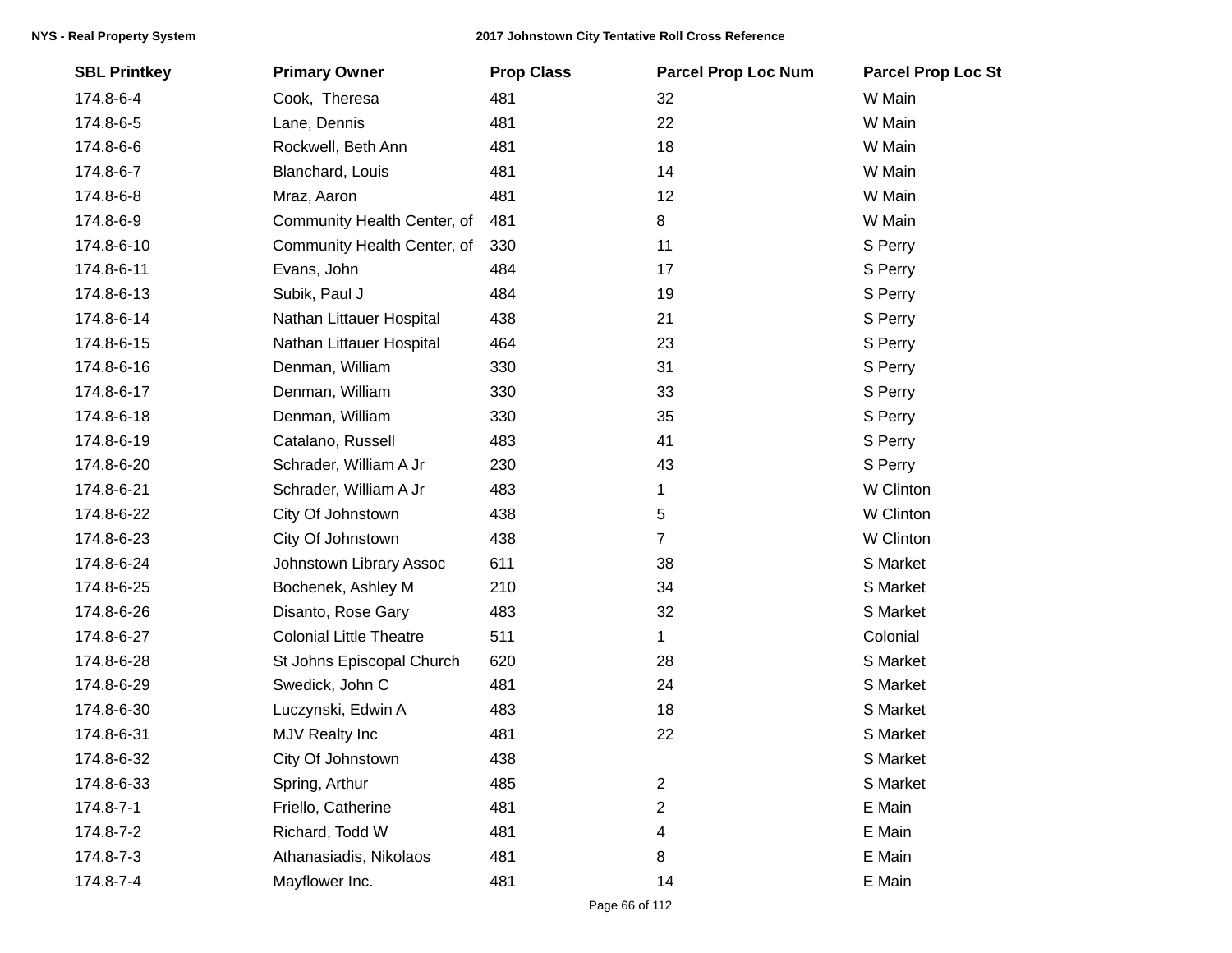| <b>SBL Printkey</b> | <b>Primary Owner</b>    | <b>Prop Class</b> | <b>Parcel Prop Loc Num</b> | <b>Parcel Prop Loc St</b> |
|---------------------|-------------------------|-------------------|----------------------------|---------------------------|
| 174.8-7-5           | Mayflower Inc.          | 481               | 16                         | E Main                    |
| 174.8-7-6           | Wilson, Peter           | 220               | 26                         | E Main                    |
| 174.8-7-7           | Knapp, Yong JA          | 483               | 28                         | E Main                    |
| 174.8-7-8           | <b>Blanchard Robert</b> | 422               | $28*1/2$                   | E Main                    |
| 174.8-7-9           | Blanchard, Robert       | 210               | 30                         | E Main                    |
| 174.8-7-10          | Lake, Robert J Sr       | 220               | 34                         | E Main                    |
| 174.8-7-11          | Rizzo, Joseph A         | 449               | 40                         | E Main                    |
| 174.8-7-14          | Hui Ai Realty Corp      | 422               | 50                         | E Main                    |
| 174.8-7-15          | Shree Gayatri Mata Inc  | 484               | 52                         | E Main                    |
| 174.8-7-16          | Young, Kim M            | 220               | 6                          | Glebe                     |
| 174.8-7-17          | Hansen, Steven George   | 210               | 8                          | Glebe                     |
| 174.8-7-18          | Shree Gayatri Mata Inc  | 484               | 56                         | E Main                    |
| 174.8-7-19          | Klose, Tom              | 210               | 58                         | E Main                    |
| 174.8-7-20          | Ashley, Lauren          | 210               | $\overline{2}$             | E State                   |
| 174.8-7-21          | Blackwood, William      | 220               | 4                          | E State                   |
| 174.8-7-22          | Cook, Theresa           | 210               | 6                          | E State                   |
| 174.8-7-23          | Schreppel, Stephen G    | 220               | 8                          | E State                   |
| 174.8-7-24          | Baia, Kathy             | 210               | 10                         | E State                   |
| 174.8-7-26          | Phalen, Randal          | 220               | 16                         | E State                   |
| 174.8-7-27          | Pagan, Victor           | 210               | 117                        | Hoosac                    |
| 174.8-7-28          | Calderwood, Antoinette  | 210               | 115                        | Hoosac                    |
| 174.8-7-29          | Cerasia, Laurie         | 210               | 113                        | Hoosac                    |
| 174.8-7-30          | Compagnone, Anthony J   | 220               | 111                        | Hoosac                    |
| 174.8-7-31          | Nevins, Daniel J        | 220               | 109                        | Hoosac                    |
| 174.8-7-33          | Alikhan Radwan          | 311               | 103                        | Hoosac                    |
| 174.8-7-34          | The Bank of NY Mellon   | 210               | 10                         | Glebe                     |
| 174.8-7-35          | Ali-Khan Radwan         | 210               | 12                         | Glebe                     |
| 174.8-7-36          | Vietri, John            | 483               | 101                        | Hoosac                    |
| 174.8-7-37.5        | Snell, Donald           | 220               | 33                         | Hoosac                    |
| 174.8-7-40          | Caminiti, Kyle A        | 220               | 29                         | Hoosac                    |
| 174.8-7-41          | Caminiti, Kyle          | 311               | 27                         | Hoosac                    |
| 174.8-7-42          | Caminiti, Janice M      | 220               | 25                         | Hoosac                    |
| 174.8-7-43          | Caminiti, Kyle A        | 220               | 23                         | Hoosac                    |
|                     |                         |                   |                            |                           |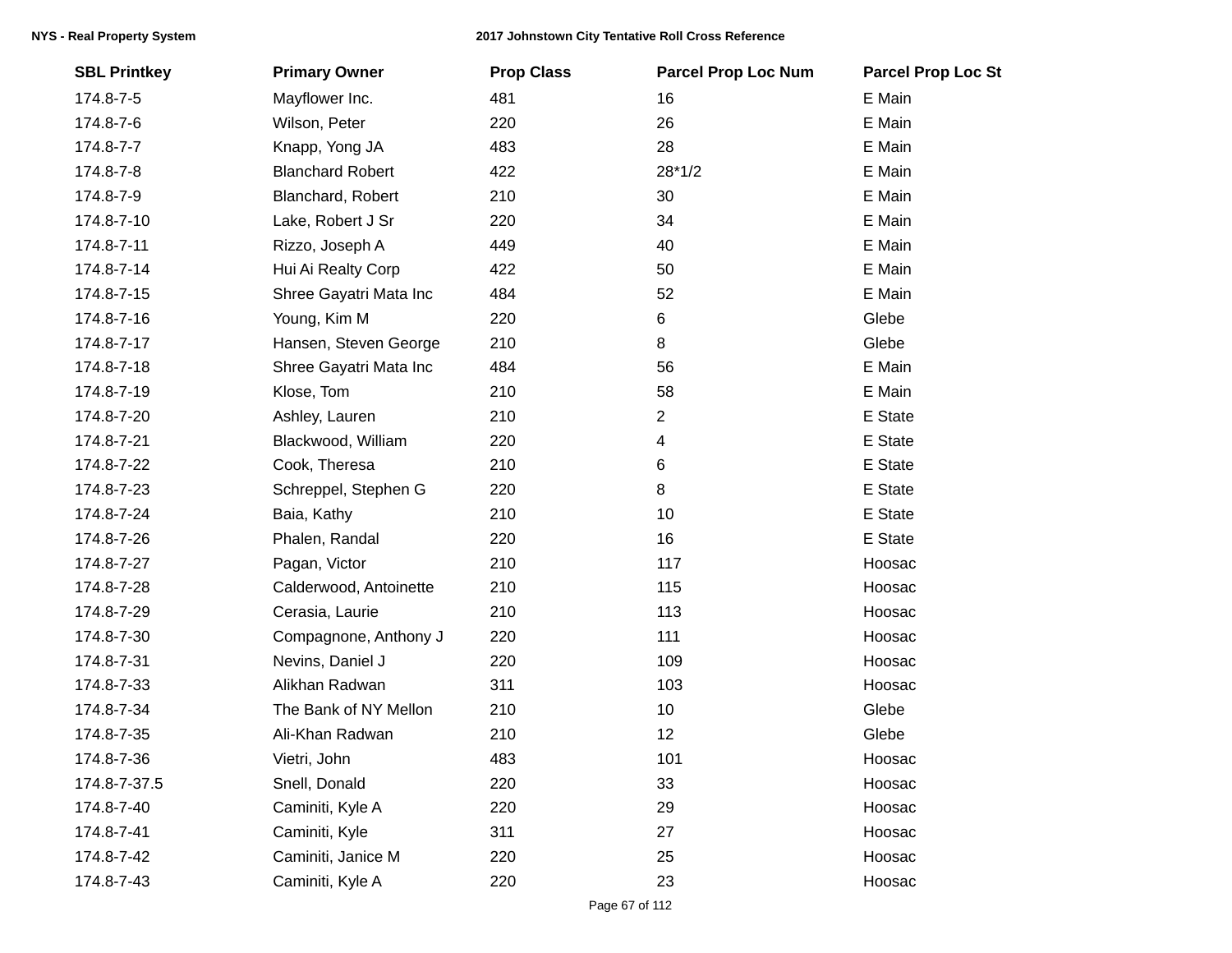| <b>SBL Printkey</b> | <b>Primary Owner</b>   | <b>Prop Class</b> | <b>Parcel Prop Loc Num</b> | <b>Parcel Prop Loc St</b> |
|---------------------|------------------------|-------------------|----------------------------|---------------------------|
| 174.8-7-44.5        | City Of Johnstown      | 311               | $9 - 21$                   | Hoosac                    |
| 174.8-7-48          | Mayflower Inc.         | 438               |                            | Hoosac                    |
| 174.8-7-49          | Mayflower Inc.         | 438               |                            | Hoosac                    |
| 174.8-7-50          | Seneca Reality LLC     | 438               | 28                         | S Perry                   |
| 174.8-7-51          | Seneca Reality LLC     | 482               | 20-34                      | S Perry                   |
| 174.8-7-52          | Giarrizzo, Sam         | 481               | 14                         | S Perry                   |
| 174.8-7-53          | Wilson Realty Co Inc   | 481               | $2 - 10$                   | S Perry                   |
| 174.8-8-1           | City Of Johnstown      | 963               |                            | E State                   |
| 174.8-8-2           | Henck, Kim             | 483               | $\overline{2}$             | Union                     |
| 174.8-8-3           | Subik, James J         | 220               | 80                         | E Main                    |
| 174.8-8-4           | Griffin, Traci         | 210               | 82                         | E Main                    |
| 174.8-8-5.1         | Hammond, Mitchell      | 220               | 86                         | E Main                    |
| 174.8-8-6.1         | Hammer, Jason          | 483               | 1                          | Fon Clair                 |
| 174.8-8-6.2         | Therrien, Matthew      | 210               | $\overline{7}$             | Fon Clair                 |
| 174.8-8-7           | Ponte, Kathleen        | 210               | 9                          | Fon Clair                 |
| 174.8-8-8           | Metzger, Christopher M | 210               | 11                         | Fon Clair                 |
| 174.8-8-9           | Martin, Jaime Franco   | 220               | 13                         | Fon Clair                 |
| 174.8-8-10          | Bell, Joan             | 483               | 17                         | E State                   |
| 174.8-8-11          | Tesiero, Jamie         | 210               | 15                         | E State                   |
| 174.8-8-12          | Fabozzi, James         | 220               | 13                         | E State                   |
| 174.8-8-13          | Whitman, Marcus        | 210               | 11                         | E State                   |
| 174.8-8-14          | Unterweger, Melissa    | 220               | 9                          | E State                   |
| 174.8-8-15          | Slingerland, David     | 210               | 8                          | Union                     |
| 174.8-9-1           | Ilnicki, Kimberly A    | 210               | 2                          | Fon Clair                 |
| 174.8-9-2           | Bailey, Brian Lee      | 483               | 102                        | E Main                    |
| 174.8-9-3           | Ettington, Susan       | 230               | 104                        | E Main                    |
| 174.8-9-4           | Lavada, Nancy          | 210               | 108                        | E Main                    |
| 174.8-9-5           | Pavlus Properties LLC  | 220               | 110                        | E Main                    |
| 174.8-9-6           | Hammer, Jason          | 220               | 112                        | E Main                    |
| 174.8-9-7           | Hammer, Jason          | 312               | 116                        | E Main                    |
| 174.8-9-8           | Bailey, Brian Lee      | 311               |                            | S Chase                   |
| 174.8-9-9           | May, Nanci             | 210               | $\overline{7}$             | S Chase                   |
| 174.8-9-10          | Sauve Shannon M        | 210               | 9                          | S Chase                   |
|                     |                        |                   |                            |                           |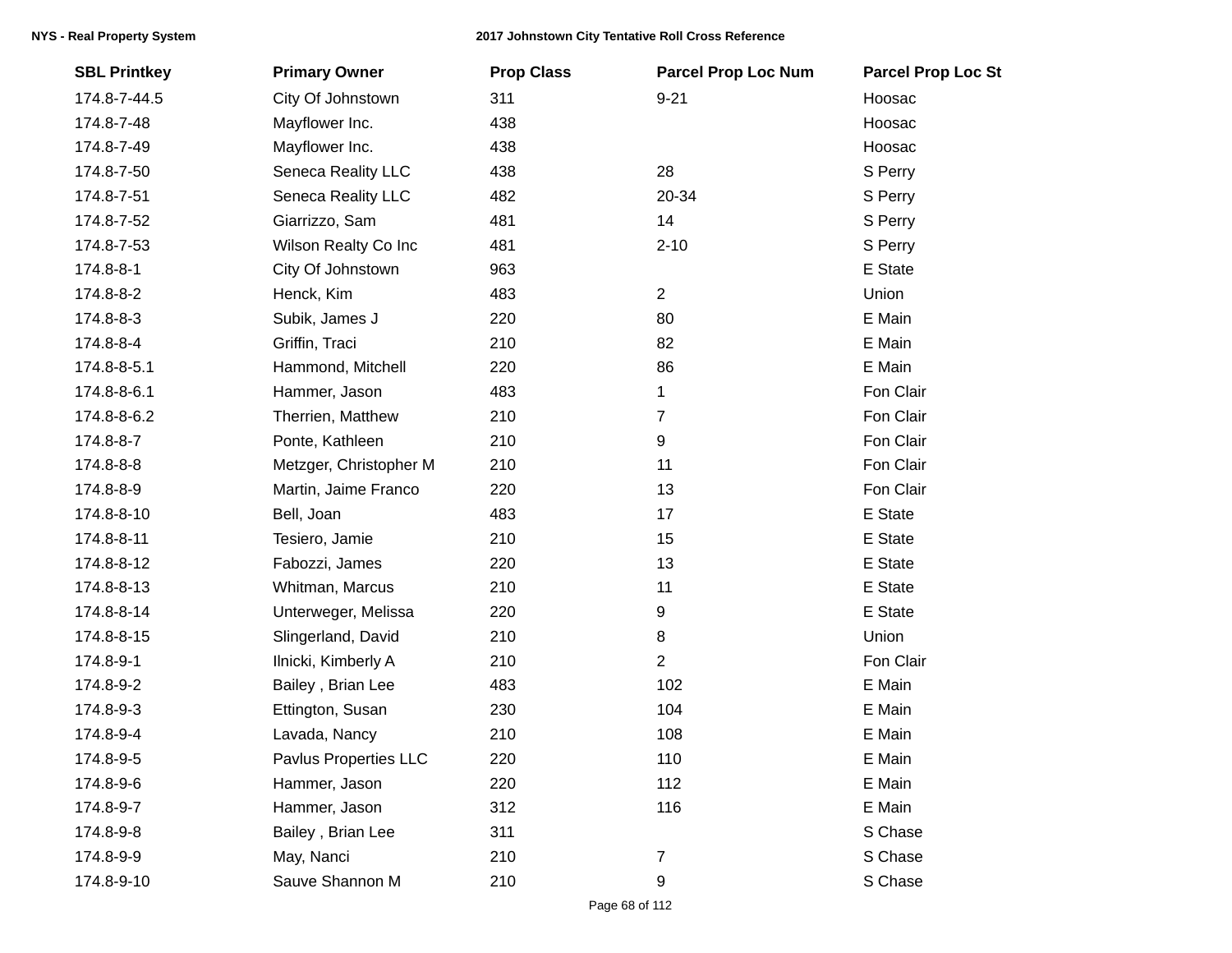| <b>SBL Printkey</b> | <b>Primary Owner</b>      | <b>Prop Class</b> | <b>Parcel Prop Loc Num</b> | <b>Parcel Prop Loc St</b> |
|---------------------|---------------------------|-------------------|----------------------------|---------------------------|
| 174.8-9-11          | Davis, Daniel             | 210               | 11                         | S Chase                   |
| 174.8-9-12          | Flint, Matt               | 220               | 13                         | S Chase                   |
| 174.8-9-13          | Kaplan Robert W           | 210               | 15                         | S Chase                   |
| 174.8-9-14          | Siver, Connie Lyn         | 210               | 17                         | S Chase                   |
| 174.8-9-15          | Szabo, Justin             | 220               | 19                         | S Chase                   |
| 174.8-9-16          | <b>SMD Properties LLC</b> | 220               | 21                         | S Chase                   |
| 174.8-9-17          | <b>Brenner Group LLC</b>  | 210               | 23                         | S Chase                   |
| 174.8-9-18          | Luciano, Joseph           | 210               | 25                         | S Chase                   |
| 174.8-9-19          | Luciano, Joseph           | 311               | 27                         | S Chase                   |
| 174.8-9-20          | Cameron, Susan G          | 210               | 115                        | E State                   |
| 174.8-9-21          | Hill, Thomas              | 220               | 113                        | E State                   |
| 174.8-9-22          | <b>Brenner Group LLC</b>  | 220               | 111                        | E State                   |
| 174.8-9-23          | <b>Brenner Group LLC.</b> | 220               | 109                        | E State                   |
| 174.8-9-24          | Coons, William            | 449               |                            | Walker                    |
| 174.8-9-25          | Travis, Dennis C          | 210               | 107                        | E State                   |
| 174.8-9-26          | Ricciardi, Richard J      | 220               | 105                        | E State                   |
| 174.8-9-27          | Palmateer, Diane          | 210               | 101                        | E State                   |
| 174.8-9-28          | Secy of Veterans Affairs  | 210               | 18                         | Fon Clair                 |
| 174.8-9-29          | Shutts, Robert R          | 220               | 16                         | Fon Clair                 |
| 174.8-9-30          | Burton, Barbara           | 210               | 14                         | Fon Clair                 |
| 174.8-9-31          | Passero, Nicholas         | 230               | 12                         | Fon Clair                 |
| 174.8-9-32          | Maher, Joseph             | 220               | 10                         | Fon Clair                 |
| 174.8-9-33          | Krempa, Martin            | 220               | 8                          | Fon Clair                 |
| 174.8-9-34          | Zajicek, Kathryn          | 210               | 6                          | Fon Clair                 |
| 174.8-9-35          | Berecka, Andrew C         | 210               | 4                          | Fon Clair                 |
| 174.8-10-1          | The Secretary of HUD      | 210               | 2                          | S Chase                   |
| 174.8-10-2          | Gifford, Matthew          | 220               | 200                        | E Main                    |
| 174.8-10-3          | Austin, Gerald            | 210               | 202                        | E Main                    |
| 174.8-10-4          | Cintula, Linda Dwyer      | 220               | 204                        | E Main                    |
| 174.8-10-5          | Hansen, Richard K         | 210               | 206                        | E Main                    |
| 174.8-10-6          | Clizbe, Christopher S     | 210               | 208                        | E Main                    |
| 174.8-10-7          | Bode, Lorie               | 210               | 4                          | S Chase                   |
| 174.8-10-8          | Bode, Lorie B             | 210               | 6                          | S Chase                   |
|                     |                           |                   |                            |                           |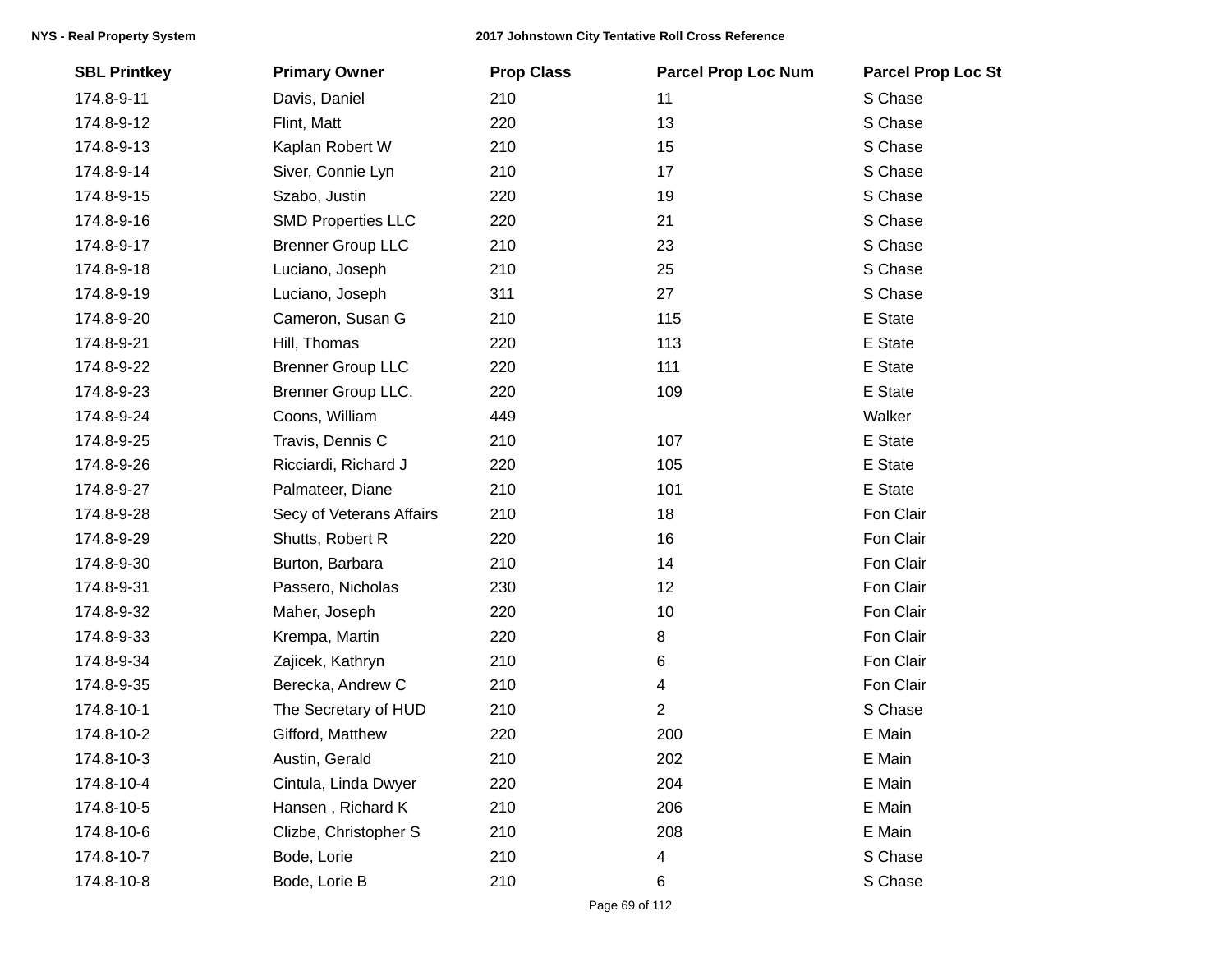| <b>SBL Printkey</b> | <b>Primary Owner</b>      | <b>Prop Class</b> | <b>Parcel Prop Loc Num</b> | <b>Parcel Prop Loc St</b> |
|---------------------|---------------------------|-------------------|----------------------------|---------------------------|
| 174.8-10-9          | Rockwell, James A         | 210               | 10                         | S Chase                   |
| 174.8-10-10         | Valovic, Anthony          | 210               | 12                         | S Chase                   |
| 174.8-10-11         | McCormick, George         | 220               | 14                         | S Chase                   |
| 174.8-10-12         | Marrone, Dana L           | 210               | 16                         | S Chase                   |
| 174.8-10-13         | Affordable Residences LLC | 483               | 18                         | S Chase                   |
| 174.8-10-14         | Ward, Thomas M            | 210               | 22                         | S Chase                   |
| 174.8-10-15         | Krum, Thomas John         | 210               | 24                         | S Chase                   |
| 174.8-10-16         | 130 Pleasant, LLC         | 210               | 26                         | S Chase                   |
| 174.8-10-17         | Gonzales, Jose A          | 210               | 28                         | S Chase                   |
| 174.8-10-18         | King, Gary R Jr           | 210               | 30                         | S Chase                   |
| 174.8-10-19         | Velicky, Paul             | 220               | 121                        | E State                   |
| 174.8-10-20         | Van Nostrand, Shelly J    | 210               | 119                        | E State                   |
| 174.8-10-21         | Leonard, Dorothy          | 210               | 117                        | E State                   |
| 174.8-10-22         | Milewski, Anthony         | 210               | 32                         | S Chase                   |
| 174.8-11-1.5        | Denman, William           | 421               | 32-34                      | S Perry                   |
| 174.8-11-2          | Denman, William           | 210               | 4                          | Hoosac                    |
| 174.8-11-3          | David, Deborah L          | 220               | 6                          | Hoosac                    |
| 174.8-11-4          | 130 Pleasant, LLC         | 220               | 8                          | Hoosac                    |
| 174.8-11-5          | Caminiti, Janice          | 220               | 10                         | Hoosac                    |
| 174.8-11-6          | Bell, Joan                | 483               | 12                         | Hoosac                    |
| 174.8-11-7          | Arrunategui, Jeanine E    | 210               | 14                         | Hoosac                    |
| 174.8-11-8          | Teroga Red Men's Club Inc | 534               | 16                         | Hoosac                    |
| 174.8-11-9          | Caminiti, Kyle A          | 220               | 24                         | Hoosac                    |
| 174.8-11-10         | Caminiti, Kyle A          | 220               | $24*1/2$                   | Hoosac                    |
| 174.8-11-11         | Caminiti, Kyle            | 210               | 26                         | Hoosac                    |
| 174.8-11-12         | Casazza, Michelle A       | 210               | 101                        | Glebe                     |
| 174.8-11-13.5       | Hime, Tammy               | 230               | 103                        | Glebe                     |
| 174.8-11-14         | Hime, Tammy               | 312               | 105                        | Glebe                     |
| 174.8-11-15         | Barnwell, Janice C        | 220               | 107                        | Glebe                     |
| 174.8-11-16         | Van Valkenburgh, Michael  | 220               | 109                        | Glebe                     |
| 174.8-11-17         | Vedder, Richard C         | 210               | 25                         | E Clinton                 |
| 174.8-11-18         | Caminiti, Kyle            | 220               | 23                         | E Clinton                 |
| 174.8-11-19.1       | Stella, Joseph            | 210               | 21                         | E Clinton                 |
|                     |                           |                   |                            |                           |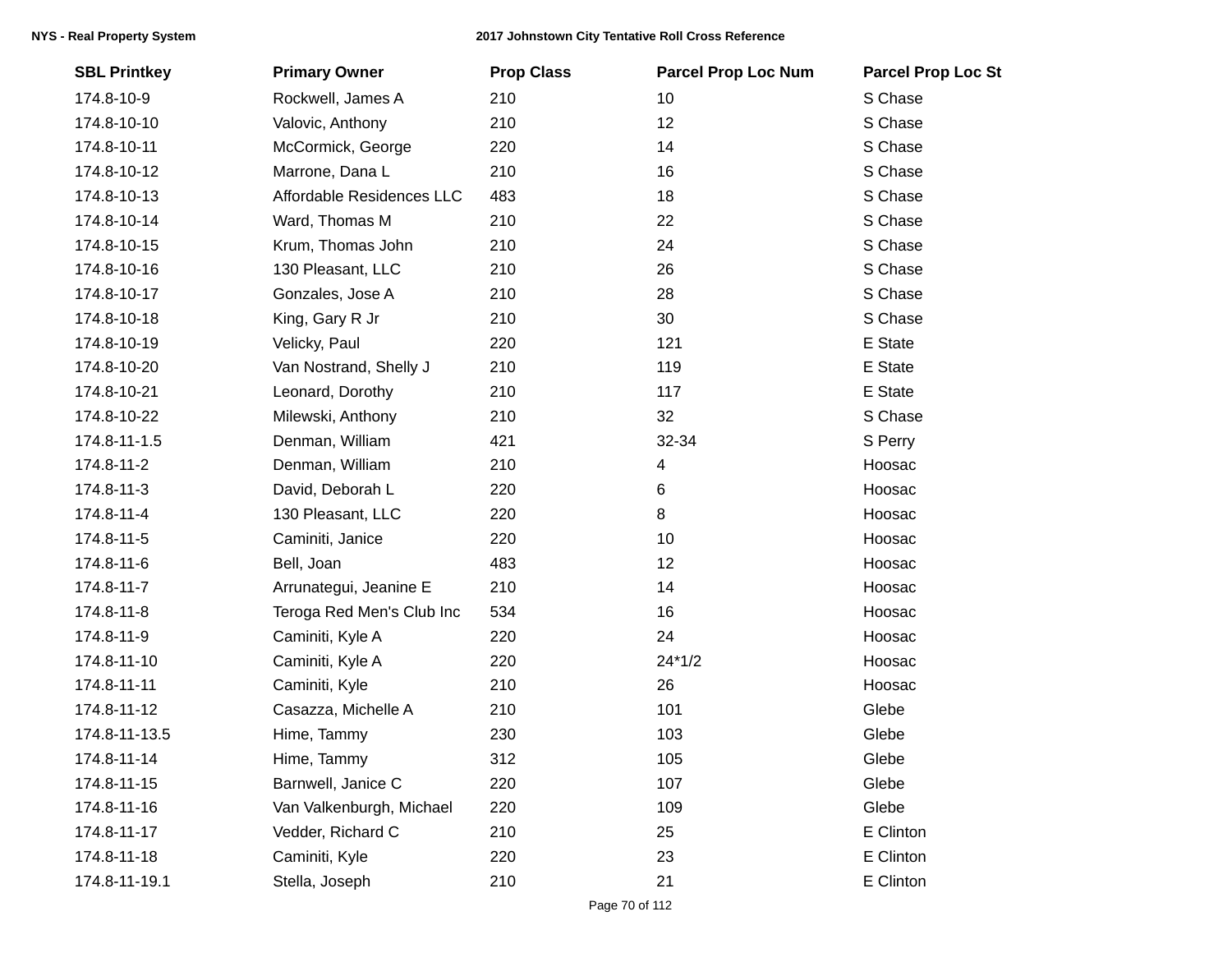| <b>SBL Printkey</b> | <b>Primary Owner</b>           | <b>Prop Class</b> | <b>Parcel Prop Loc Num</b> | <b>Parcel Prop Loc St</b> |
|---------------------|--------------------------------|-------------------|----------------------------|---------------------------|
| 174.8-11-20         | Hauser, Jesse L                | 210               | 19                         | E Clinton                 |
| 174.8-11-21         | Quinn, Kevin                   | 220               | 15                         | E Clinton                 |
| 174.8-11-22         | Fiume, Tracylee                | 220               | 13                         | E Clinton                 |
| 174.8-11-23         | Quinn, Kevin                   | 220               | 11                         | E Clinton                 |
| 174.8-11-24         | Alam, Samsul                   | 220               | 9                          | E Clinton                 |
| 174.8-11-25         | Rulison, Jaime                 | 210               | $\overline{7}$             | E Clinton                 |
| 174.8-11-26         | Gentile, Gary                  | 483               | 3                          | E Clinton                 |
| 174.8-11-27         | Subik, James J                 | 210               | 48                         | S Perry                   |
| 174.8-11-28         | Petersen, Thomas J             | 220               | 46                         | S Perry                   |
| 174.8-11-29         | <b>LG&amp;G Associates LLC</b> | 210               | 44                         | S Perry                   |
| 174.8-11-30         | Tollner, Ronald D Jr           | 220               | 40                         | S Perry                   |
| 174.8-11-31.1       | Denman, Patricia               | 210               | 38                         | S Perry                   |
| 174.8-11-32.1       | Denman, Patricia               | 210               | 36                         | S Perry                   |
| 174.8-12-1          | Lawrinait, John G              | 220               | 100                        | Hoosac                    |
| 174.8-12-2          | Lavoie, Michael                | 210               | 102                        | Hoosac                    |
| 174.8-12-3          | LaVoie Michael                 | 311               | 104                        | Hoosac                    |
| 174.8-12-4          | Wilbur, Robert Sr              | 311               | 108                        | Hoosac                    |
| 174.8-12-5          | Wilbur, Robert J               | 220               | 110                        | Hoosac                    |
| 174.8-12-6          | Hufnail, Jon                   | 210               | 112                        | Hoosac                    |
| 174.8-12-8          | Cameron, Paulette J            | 210               | 116                        | Hoosac                    |
| 174.8-12-9          | Calderwood, Michael            | 210               | 118                        | Hoosac                    |
| 174.8-12-10         | Holland, Michael               | 220               | 120                        | Hoosac                    |
| 174.8-12-11         | Chamberlain, Paul W            | 220               | 122                        | Hoosac                    |
| 174.8-12-12         | Allen, Linda P                 | 220               | 126                        | Hoosac                    |
| 174.8-12-13         | Nellis John K II               | 210               | 128                        | Hoosac                    |
| 174.8-12-14         | Weaver, Paula J                | 210               | 132                        | Hoosac                    |
| 174.8-12-15         | Vahaviolos, Konstantinos       | 220               | 134                        | Hoosac                    |
| 174.8-12-16         | Miller, Clarence               | 210               | 136                        | Hoosac                    |
| 174.8-12-17         | Cleary, James T                | 220               | 101                        | Fon Clair                 |
| 174.8-12-18         | Avery, Carl J Jr               | 220               | 103                        | Fon Clair                 |
| 174.8-12-19         | King, Nancy A                  | 210               | 105                        | Fon Clair                 |
| 174.8-12-20         | Caminiti, Kyle A               | 220               | 107                        | Fon Clair                 |
| 174.8-12-21         | Nicholas Michael               | 220               | 109                        | Fon Clair                 |
|                     |                                |                   |                            |                           |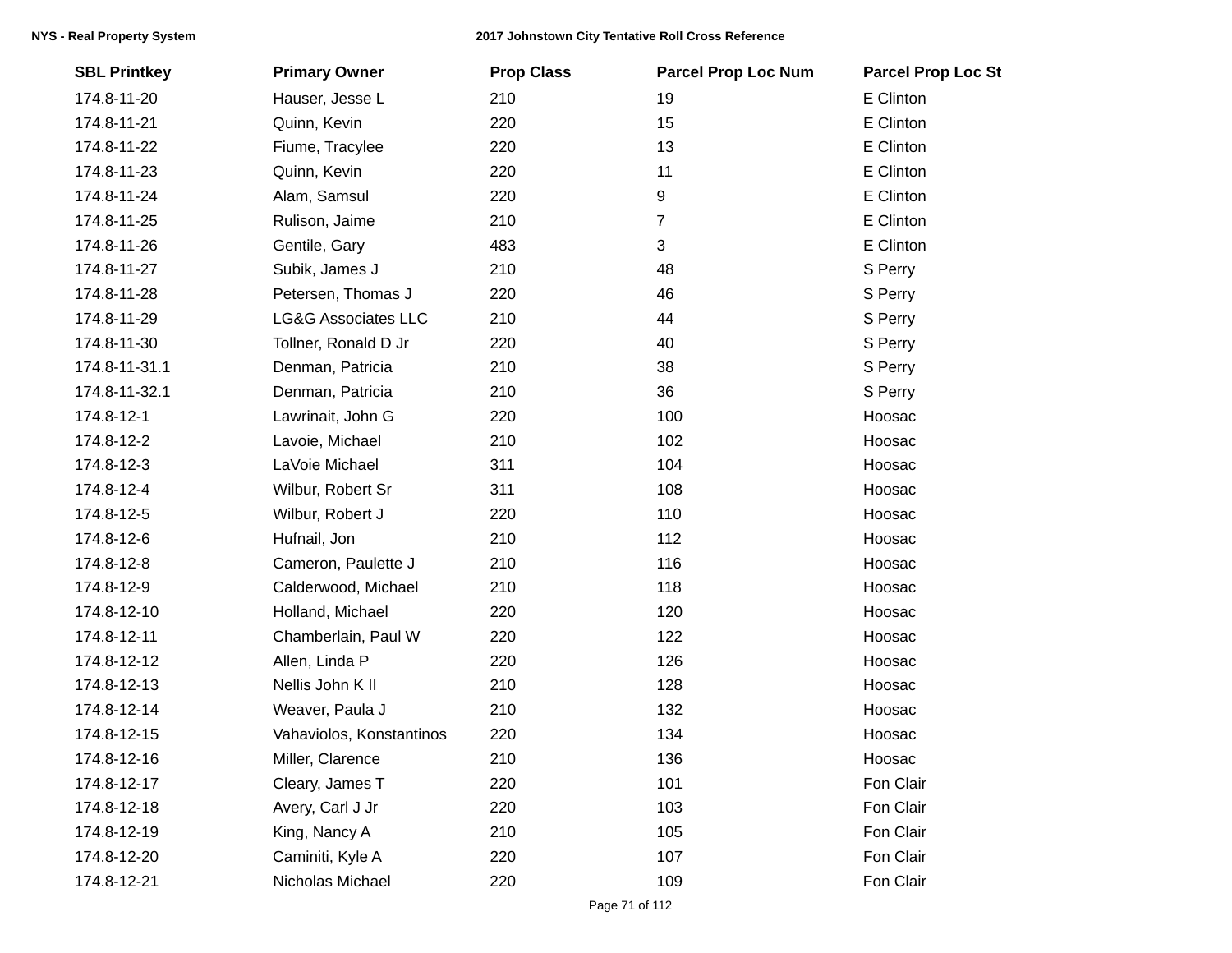| <b>SBL Printkey</b> | <b>Primary Owner</b>           | <b>Prop Class</b> | <b>Parcel Prop Loc Num</b> | <b>Parcel Prop Loc St</b> |
|---------------------|--------------------------------|-------------------|----------------------------|---------------------------|
| 174.8-12-22         | Stock William J                | 220               | 125                        | E Clinton                 |
| 174.8-12-23         | Chest, Toni                    | 210               | 123                        | E Clinton                 |
| 174.8-12-24         | Coons, William                 | 220               | 121                        | E Clinton                 |
| 174.8-12-25         | Riley, Kathleen                | 210               | 119                        | E Clinton                 |
| 174.8-12-26         | Hughes, Jeffrey                | 230               | 117                        | E Clinton                 |
| 174.8-12-27         | England, James G               | 210               | $115*1/2$                  | E Clinton                 |
| 174.8-12-28         | Melita, James P                | 220               | 115                        | E Clinton                 |
| 174.8-12-29         | Smith, Christopher B           | 210               | 113                        | E Clinton                 |
| 174.8-12-30         | Spencer, Seymour               | 210               | 111                        | E Clinton                 |
| 174.8-12-31.1       | Kelley, Joseph                 | 210               | 105                        | E Clinton                 |
| 174.8-12-31.2       | Broast, Bryan C                | 220               | 109                        | E Clinton                 |
| 174.8-12-33         | Hafter, Mark                   | 210               | $103*1/2$                  | E Clinton                 |
| 174.8-12-34         | Tollner, Ronald D              | 210               | 103                        | E Clinton                 |
| 174.8-12-35.1       | Ortiz, Eduardo                 | 210               | 101                        | E Clinton                 |
| 174.8-12-35.2       | Whitbeck, Stephen              | 210               | 106                        | Glebe                     |
| 174.8-12-36         | Galante, Jerry L               | 210               | 104                        | Glebe                     |
| 174.8-12-37         | Gentile, Roberta               | 210               | 102                        | Glebe                     |
| 174.8-12-38         | Page, Carmen E                 | 210               | 100                        | Glebe                     |
| 174.8-13-1          | <b>CPV Properties LLC</b>      | 483               | 100                        | E State                   |
| 174.8-13-2          | Tonn, William                  | 220               | 102                        | E State                   |
| 174.8-13-3          | DiMarco, George                | 220               | 104                        | E State                   |
| 174.8-13-4          | Ari s Gardens Corp             | 220               | 106                        | E State                   |
| 174.8-13-5          | Miller, Deborah                | 220               | 108                        | E State                   |
| 174.8-13-6          | Tollner, Ronald D Jr           | 220               | 110                        | E State                   |
| 174.8-13-7          | <b>Tollner Ronald D Jr</b>     | 220               | 112                        | E State                   |
| 174.8-13-8          | <b>MRRR&amp;C LLC</b>          | 210               | 207*1/2                    | E Clinton                 |
| 174.8-13-9          | Failing, Deborah               | 210               | 205                        | E Clinton                 |
| 174.8-13-10         | Muhlberger-Rumberger, Caro 220 |                   | 203                        | E Clinton                 |
| 174.8-13-11         | Minch, Craig M                 | 210               | 201                        | E Clinton                 |
| 174.8-13-12         | Swatt, Jacqueline V            | 220               | 102                        | Fon Clair                 |
| 174.8-13-13         | Swatt, Peter                   | 220               | 100                        | Fon Clair                 |
| 174.8-14-1          | Lane, Yvonne                   | 210               | 100                        | S William                 |
| 174.8-14-2          | Montario, Michael              | 220               | 104                        | W Clinton                 |
|                     |                                |                   |                            |                           |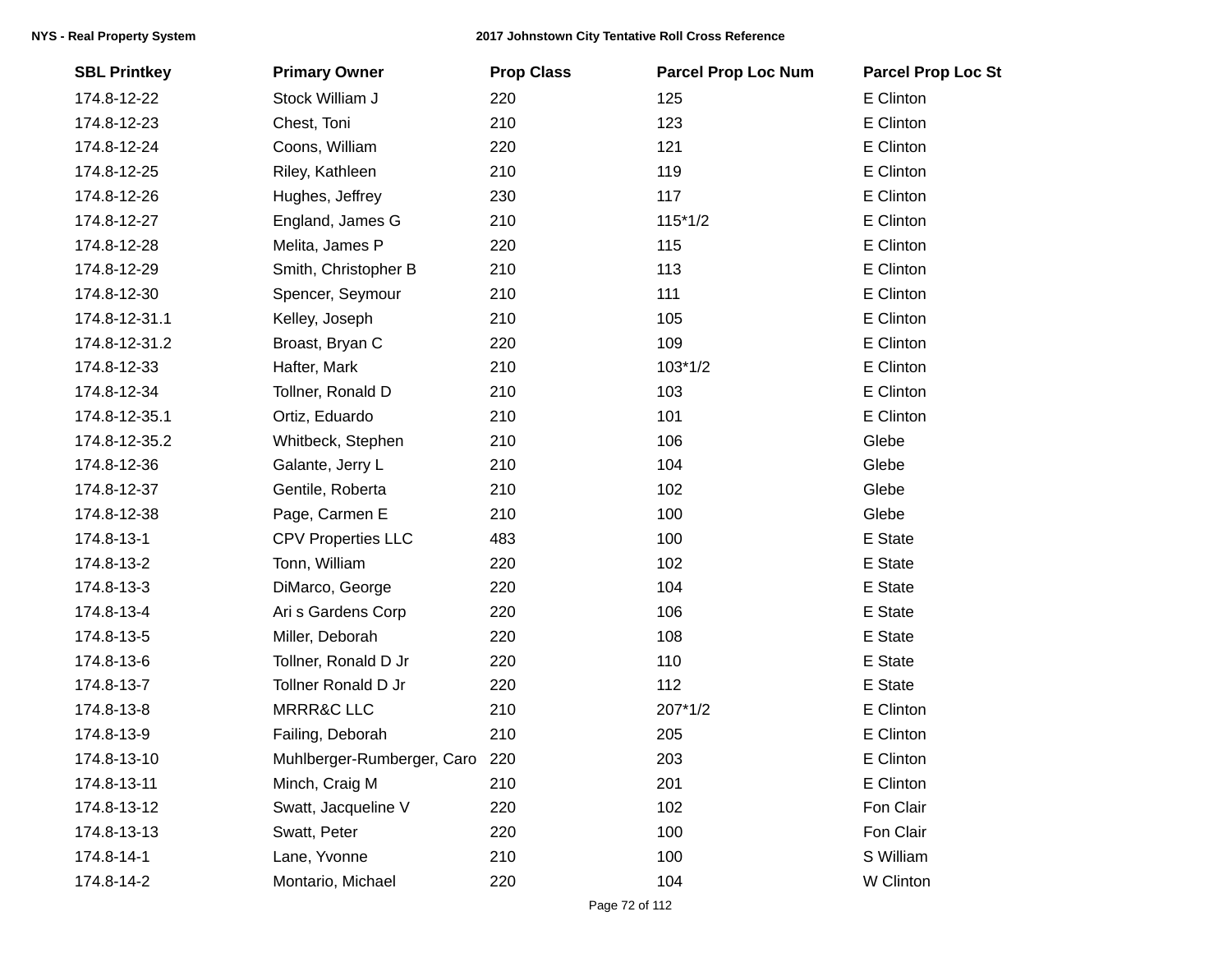| <b>SBL Printkey</b> | <b>Primary Owner</b>         | <b>Prop Class</b> | <b>Parcel Prop Loc Num</b> | <b>Parcel Prop Loc St</b> |
|---------------------|------------------------------|-------------------|----------------------------|---------------------------|
| 174.8-14-3          | Askew-Rulison, Sheila        | 220               | 102                        | W Clinton                 |
| 174.8-14-4          | Countryman, Amy C            | 230               | 101                        | S Market                  |
| 174.8-14-5          | Ruehle, Laura                | 210               | 103                        | S Market                  |
| 174.8-14-6          | Dumar Scutt, Rebecca         | 210               | 105                        | S Market                  |
| 174.8-14-7          | Rich, Andrea L               | 220               | 107                        | S Market                  |
| 174.8-14-8          | Pagano, Michael              | 210               | 109                        | S Market                  |
| 174.8-14-9          | Vandeusen, William           | 210               | 111                        | S Market                  |
| 174.8-14-10         | Swedick, John                | 220               | 113                        | S Market                  |
| 174.8-14-11         | Swedick, John                | 220               | $113*1/2$                  | S Market                  |
| 174.8-14-12         | Cole, Christopher A          | 210               | 115                        | S Market                  |
| 174.8-14-13         | Alam Samsul                  | 220               | 117                        | S Market                  |
| 174.8-14-14         | Alam, Samsul                 | 483               | 121                        | S Market                  |
| 174.8-14-15         | Petersen, David A            | 210               | 19                         | W Montgomery              |
| 174.8-14-16         | Holland, Michael J           | 210               | 114                        | S William                 |
| 174.8-14-18         | Viscosi, Michael C           | 215               | 110-112                    | S William                 |
| 174.8-14-19         | Kinner, Vickey K             | 210               | 108                        | S William                 |
| 174.8-14-20         | Weldner, Loretta             | 411               | 106                        | S William                 |
| 174.8-14-21         | Lexington Foundation Inc     | 220               | 104                        | S William                 |
| 174.8-14-22         | Cimo, Lisa                   | 210               | 102                        | S William                 |
| 174.8-15-1          | Panero, Ellen Rae Life Use   | 220               | 100                        | S Market                  |
| 174.8-15-2          | El-Turk, Jay                 | 210               | 8                          | W Clinton                 |
| 174.8-15-3          | El-Turk, Jay                 | 210               | 6                          | W Clinton                 |
| 174.8-15-4          | Henry, Dawn                  | 220               | $\overline{4}$             | W Clinton                 |
| 174.8-15-5          | Adams Lisa Beth              | 283               | 101                        | S Perry                   |
| 174.8-15-6          | KAJA Holdings 2 LLC          | 210               | 105                        | S Perry                   |
| 174.8-15-7          | Waldron, Betsy               | 210               | 107                        | S Perry                   |
| 174.8-15-8          | Stillwell Sheri              | 230               | 109                        | S Perry                   |
| 174.8-15-9          | Vietri, John                 | 220               | 111                        | S Perry                   |
| 174.8-15-10         | Intonte, Camille             | 220               | 113                        | S Perry                   |
| 174.8-15-11         | Martelle, Edward F III       | 220               | 115                        | S Perry                   |
| 174.8-15-12         | <b>Grace Lutheran Church</b> | 620               | 1                          | W Montgomery              |
| 174.8-15-13         | Waldron, William             | 220               | 116                        | S Market                  |
| 174.8-15-14         | Grahn, Edith P               | 220               | 114                        | S Market                  |
|                     |                              |                   |                            |                           |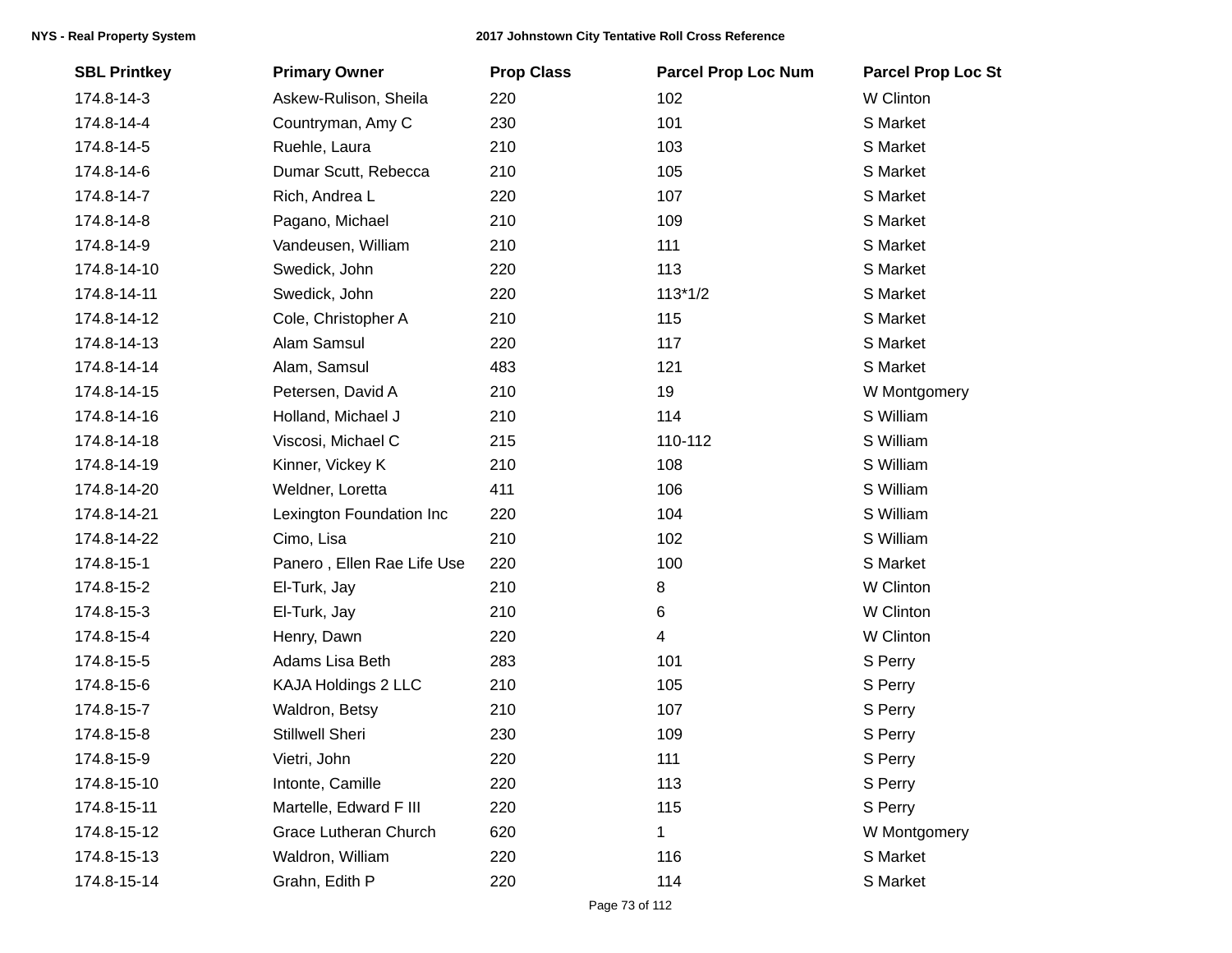| <b>SBL Printkey</b> | <b>Primary Owner</b>       | <b>Prop Class</b> | <b>Parcel Prop Loc Num</b> | <b>Parcel Prop Loc St</b> |
|---------------------|----------------------------|-------------------|----------------------------|---------------------------|
| 174.8-15-15         | Cook, Marcia L             | 210               | 112                        | S Market                  |
| 174.8-15-16         | Cote, Jean                 | 449               | 110                        | S Market                  |
| 174.8-15-17         | Goh, Keong K               | 220               | 102                        | S Market                  |
| 174.8-16-1          | Craig, Stephen             | 283               | 100                        | S Perry                   |
| 174.8-16-2          | <b>Tollner Ronald D Jr</b> | 483               | $2 - 4$                    | E Clinton                 |
| 174.8-16-3          | Schramm, Steve E           | 220               | 6                          | E Clinton                 |
| 174.8-16-4          | Erdman, James B            | 220               | 8                          | E Clinton                 |
| 174.8-16-5          | Russo, Santo               | 220               | 10                         | E Clinton                 |
| 174.8-16-6          | Angus, Dorian              | 220               | 12                         | E Clinton                 |
| 174.8-16-7          | Quinn, Kevin               | 220               | $12*1/2$                   | E Clinton                 |
| 174.8-16-8          | Lakata, Elmer              | 210               | 14                         | E Clinton                 |
| 174.8-16-9          | Quinn, Kevin               | 220               | 16                         | E Clinton                 |
| 174.8-16-10         | Quinn, Kevin               | 220               | 18                         | E Clinton                 |
| 174.8-16-11         | Papa, Joseph               | 220               | 20                         | E Clinton                 |
| 174.8-16-12         | Holy Trinity Church        | 620               | 22                         | E Clinton                 |
| 174.8-16-13         | Holy Trinity Church        | 620               | 205                        | Glebe                     |
| 174.8-16-14         | Holy Trinity Church        | 620               | 205                        | Glebe                     |
| 174.8-16-15         | Ringer, David P            | 210               | 15                         | Prospect                  |
| 174.8-16-16         | Friello, Catherine         | 210               | 13                         | Prospect                  |
| 174.8-16-17         | Farquhar, Walter Jr        | 210               | 11                         | Prospect                  |
| 174.8-16-18         | Butler, William            | 210               | 9                          | Prospect                  |
| 174.8-16-19         | Brewer Jason E             | 210               | $7 - 1/2$                  | Prospect                  |
| 174.8-16-20         | Nellis, Howard & Harriet   | 210               | 7                          | Prospect                  |
| 174.8-16-21         | Puglisi, Lori A            | 210               | 5                          | Prospect                  |
| 174.8-16-22         | Subik, James J             | 210               | 3                          | Prospect                  |
| 174.8-16-23         | Quinn, Liam K              | 210               | 114                        | S Perry                   |
| 174.8-16-24         | Tubbs, Victor              | 210               | 110                        | S Perry                   |
| 174.8-16-25         | Damore, Nunzio             | 210               | 108                        | S Perry                   |
| 174.8-16-26         | Pabon, Louis               | 210               | 106                        | S Perry                   |
| 174.8-16-27         | Gray, Marcia               | 210               | 104                        | S Perry                   |
| 174.8-17-1          | Rogers, Cedilia            | 210               | 200                        | Glebe                     |
| 174.8-17-2          | Brown, Cody T              | 220               | 100                        | E Clinton                 |
| 174.8-17-3          | Thomas, Roberta M          | 220               | 102                        | E Clinton                 |
|                     |                            |                   |                            |                           |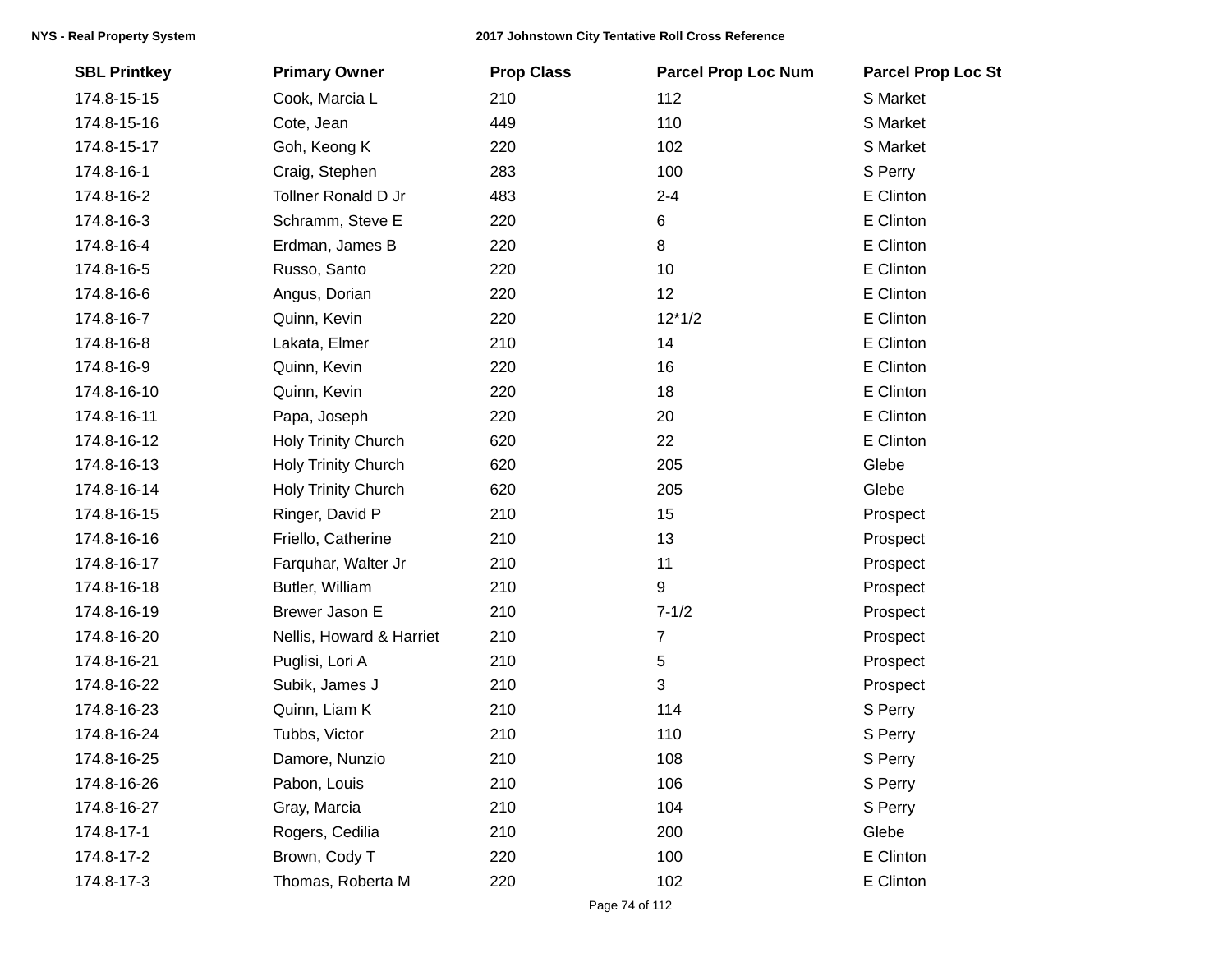| <b>SBL Printkey</b> | <b>Primary Owner</b>            | <b>Prop Class</b> | <b>Parcel Prop Loc Num</b> | <b>Parcel Prop Loc St</b> |
|---------------------|---------------------------------|-------------------|----------------------------|---------------------------|
| 174.8-17-4          | Terashima, Masako               | 220               | 104                        | E Clinton                 |
| 174.8-17-5          | Floyd, June                     | 220               | 106                        | E Clinton                 |
| 174.8-17-6          | Billa, Richard                  | 220               | 108                        | E Clinton                 |
| 174.8-17-7          | Sleezer, Sandra Lee             | 210               | 110                        | E Clinton                 |
| 174.8-17-8          | Swart, Eileen                   | 210               | 112                        | E Clinton                 |
| 174.8-17-9          | Smith, Edward B                 | 210               | 114                        | E Clinton                 |
| 174.8-17-10         | Woods, Matthew H                | 210               | 116                        | E Clinton                 |
| 174.8-17-11         | Bourdeau, Bernard N Jr          | 220               | 118                        | E Clinton                 |
| 174.8-17-12         | City of Johnstown               | 210               | 120                        | E Clinton                 |
| 174.8-17-13         | Farina, Salvatore P             | 210               | 122                        | E Clinton                 |
| 174.8-17-14         | Morse, Patricia                 | 210               | 124                        | E Clinton                 |
| 174.8-17-15         | Keeling, Carson R Jr            | 210               | 126                        | E Clinton                 |
| 174.8-17-16         | Krawiecki, Anne                 | 210               | 128                        | E Clinton                 |
| 174.8-17-17         | Alam, Samsul                    | 230               | 130                        | E Clinton                 |
| 174.8-17-18         | Dickson, Russell                | 210               | 201                        | Fon Clair                 |
| 174.8-17-19         | Adams, Jake S                   | 210               | 203                        | Fon Clair                 |
| 174.8-17-20         | Wolff, Richard C                | 210               | 205                        | Fon Clair                 |
| 174.8-17-21         | Abete, Anthony                  | 210               | 207                        | Fon Clair                 |
| 174.8-17-22         | Badillo, Nina C                 | 210               | 209                        | Fon Clair                 |
| 174.8-17-23         | Ackerknecht, Kurt               | 210               | 211                        | Fon Clair                 |
| 174.8-17-24         | Ackerknecht, Kurt L             | 220               | 129                        | Prospect                  |
| 174.8-17-25         | Handy, John P Jr                | 210               | 127                        | Prospect                  |
| 174.8-17-26         | Herrick, Norma                  | 220               | 125                        | Prospect                  |
| 174.8-17-27         | Snell, Sarah E                  | 220               | 121-123                    | Prospect                  |
| 174.8-17-29         | Negrich, Winnona V              | 210               | 117                        | Prospect                  |
| 174.8-17-30         | Symolon, Lorraine T             | 210               | 115                        | Prospect                  |
| 174.8-17-31         | Rogers, Margaret A              | 220               | 111                        | Prospect                  |
| 174.8-17-32         | Stountner, Keith E              | 210               | 109                        | Prospect                  |
| 174.8-17-33         | J K& Z Management LLC           | 220               | 107                        | Prospect                  |
| 174.8-17-34         | O'Regan, Lawrence J             | 220               | 105                        | Prospect                  |
| 174.8-17-35         | Simpson, Kathleen               | 210               | 103                        | Prospect                  |
| 174.8-17-36         | Colasanti, Ronald               | 220               | 101                        | Prospect                  |
| 174.8-17-37         | William & Esther Emmons Tru 210 |                   | 212                        | Glebe                     |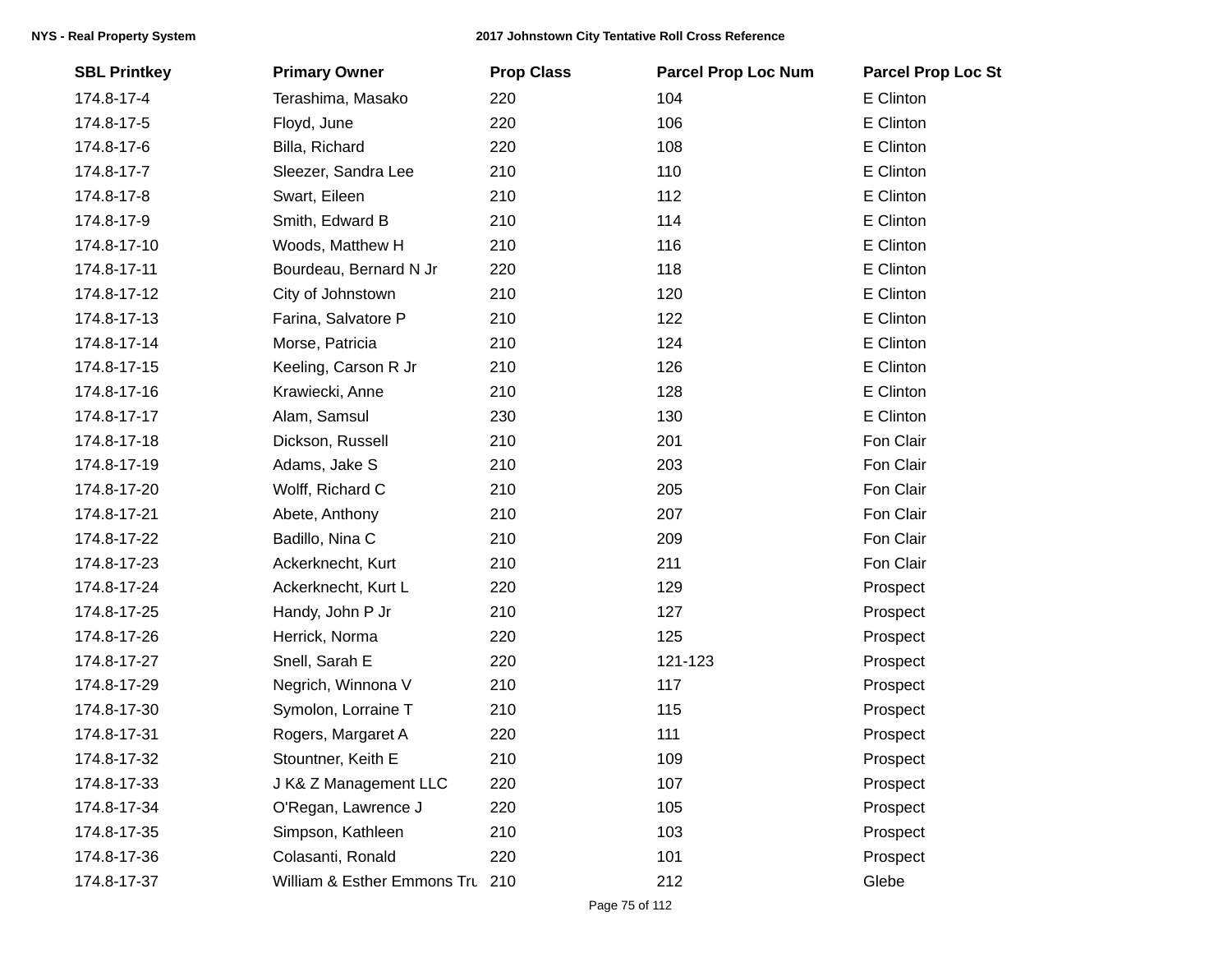| <b>SBL Printkey</b> | <b>Primary Owner</b>     | <b>Prop Class</b> | <b>Parcel Prop Loc Num</b> | <b>Parcel Prop Loc St</b> |
|---------------------|--------------------------|-------------------|----------------------------|---------------------------|
| 174.8-17-38         | Boyer, Winslow           | 220               | 210                        | Glebe                     |
| 174.8-17-39         | Holy Trinity Church      | 438               |                            | Glebe                     |
| 174.8-17-40         | Brown, Jessica M         | 210               | 206                        | Glebe                     |
| 174.8-17-41         | Clark Amanda L           | 210               | 204                        | Glebe                     |
| 174.8-17-42         | Mc Guire, Timothy        | 210               | 202                        | Glebe                     |
| 174.8-18-1          | Riley, Charles           | 210               | 200                        | Fon Clair                 |
| 174.8-18-2          | Askew, Lisa T            | 220               | 204                        | E Clinton                 |
| 174.8-18-3          | Decuyke, Dean            | 210               | 206                        | E Clinton                 |
| 174.8-18-4          | Holland, Michael         | 220               | 208                        | E Clinton                 |
| 174.8-18-5          | Baker, Mildred P         | 210               | 3                          | Whitmore                  |
| 174.8-18-6          | Swart, Mary Kathryn      | 210               | 5                          | Whitmore                  |
| 174.8-18-7          | Costello, Lawrence R     | 220               | $\overline{7}$             | Whitmore                  |
| 174.8-18-8.1        | Busch, Darrin            | 220               | 9                          | Whitmore                  |
| 174.8-18-8.2        | Bell, Joan               | 220               | 205                        | Prospect                  |
| 174.8-18-9          | Groesbeck, Eric R        | 220               | 203                        | Prospect                  |
| 174.8-18-10         | Denny, Keith W           | 220               | 212                        | Fon Clair                 |
| 174.8-18-11         | Discenza, Angela M       | 210               | 210                        | Fon Clair                 |
| 174.8-18-12         | Bevington, Michael J     | 220               | 208                        | Fon Clair                 |
| 174.8-18-13         | Simmons, Duane R Jr      | 210               | 206                        | Fon Clair                 |
| 174.8-18-14         | Nethaway, Dale           | 210               | 204                        | Fon Clair                 |
| 174.8-18-15         | Blanchard, Louis         | 220               | 202                        | Fon Clair                 |
| 174.8-19-1          | Rhinehardt, Carrie       | 220               | 210                        | E Clinton                 |
| 174.8-19-2          | Crankshaw, Anna          | 210               | 212                        | E Clinton                 |
| 174.8-19-3          | <b>Brenner Group LLC</b> | 220               | 214                        | E Clinton                 |
| 174.8-19-4          | City Of Johnstown        | 963               |                            | E State                   |
| 174.8-19-5          | Hopkins, Pamela          | 210               | 301                        | Prospect                  |
| 174.8-19-6          | Meher, Marvin G Jr       | 220               | 10                         | Whitmore                  |
| 174.8-19-7          | Dupree, John L           | 311               |                            | Whitmore                  |
| 174.8-19-8          | Dupree, John L           | 220               | 6                          | Whitmore                  |
| 174.8-19-9          | Dorn, James R            | 220               | 4                          | Whitmore                  |
| 174.8-20-1          | County Of Fulton         | 652               | 116                        | S Perry                   |
| 174.8-20-2          | Corbett, James J         | 210               | 8                          | Prospect                  |
| 174.8-20-3          | <b>Brenner Group LLC</b> | 210               | 10                         | Prospect                  |
|                     |                          |                   |                            |                           |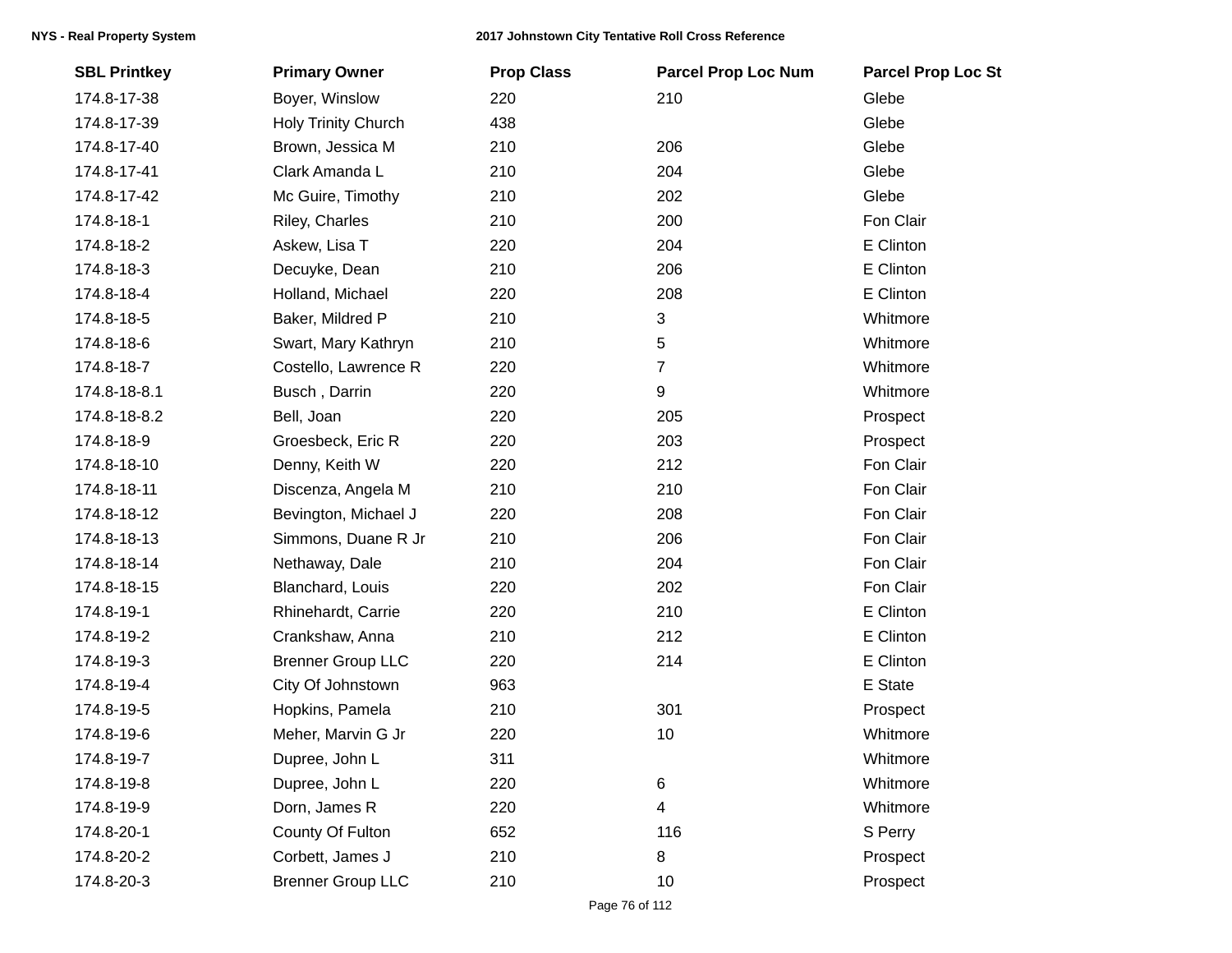| <b>SBL Printkey</b> | <b>Primary Owner</b>         | <b>Prop Class</b> | <b>Parcel Prop Loc Num</b> | <b>Parcel Prop Loc St</b> |
|---------------------|------------------------------|-------------------|----------------------------|---------------------------|
| 174.8-20-4          | Bunker, Mark                 | 210               | 12                         | Prospect                  |
| 174.8-20-5          | Bevington, Michael J         | 210               | 14                         | Prospect                  |
| 174.8-20-6          | Subik, Kevin T               | 220               | 16                         | Prospect                  |
| 174.8-20-7          | Hammer, Jason                | 210               | 18                         | Prospect                  |
| 174.8-20-8          | Sefcovic, Maryann            | 210               | 20                         | Prospect                  |
| 174.8-20-9          | Deering, Thomas              | 210               | 22                         | Prospect                  |
| 174.8-20-10         | Frederick - Estate of, Edith | 210               | 24                         | Prospect                  |
| 174.8-20-11         | Henry, Gary                  | 210               | 26                         | Prospect                  |
| 174.8-20-12         | Leibowitz, Gary              | 210               | 303                        | Glebe                     |
| 174.8-20-13         | Avery, Nicole M              | 210               | 305                        | Glebe                     |
| 174.8-20-14         | Kameka, Amy                  | 220               | 307                        | Glebe                     |
| 174.8-20-15         | Smith, Steve V               | 210               | 309                        | Glebe                     |
| 174.8-20-16         | Havery, Michael              | 220               | 7                          | E Montgomery              |
| 174.8-20-17         | Von Ahn, John                | 230               | $5\phantom{.0}$            | E Montgomery              |
| 174.8-21-1          | Hammer, Pamela J             | 220               | 300                        | Glebe                     |
| 174.8-21-2          | Klingbeil, Mark E            | 220               | 100                        | Prospect                  |
| 174.8-21-3          | Weiderman, Rebecca           | 220               | 102                        | Prospect                  |
| 174.8-21-4          | Hayward, David A             | 210               | 104                        | Prospect                  |
| 174.8-21-5          | DeMarco, Alfio               | 220               | 106                        | Prospect                  |
| 174.8-21-6          | Pedersen, Wendy J            | 215               | 108                        | Prospect                  |
| 174.8-21-7          | Smith, Tiffany K             | 483               | 110                        | Prospect                  |
| 174.8-21-8          | Huff, Brenda L               | 230               | 112                        | Prospect                  |
| 174.8-21-9          | Fusco, Angelina C            | 210               | 114                        | Prospect                  |
| 174.8-21-10         | Decker, Karen A              | 220               | 116                        | Prospect                  |
| 174.8-21-11         | Mowrey, Steven               | 220               | 118                        | Prospect                  |
| 174.8-21-12         | Malatino, Michael            | 210               | 120                        | Prospect                  |
| 174.8-21-13         | Leonard, Robert              | 220               | 122                        | Prospect                  |
| 174.8-21-14         | Burdick, Paul                | 220               | 124                        | Prospect                  |
| 174.8-21-15         | Christman, George            | 220               | 126                        | Prospect                  |
| 174.8-21-17         | Stock, Ronald                | 283               | 130                        | Prospect                  |
| 174.8-21-18         | Carlson-Subik, Audrey        | 210               | 303                        | Fon Clair                 |
| 174.8-21-19         | Husek, Michele               | 210               | 305                        | Fon Clair                 |
| 174.8-21-20         | Travis, Duanne               | 210               | 307                        | Fon Clair                 |
|                     |                              |                   |                            |                           |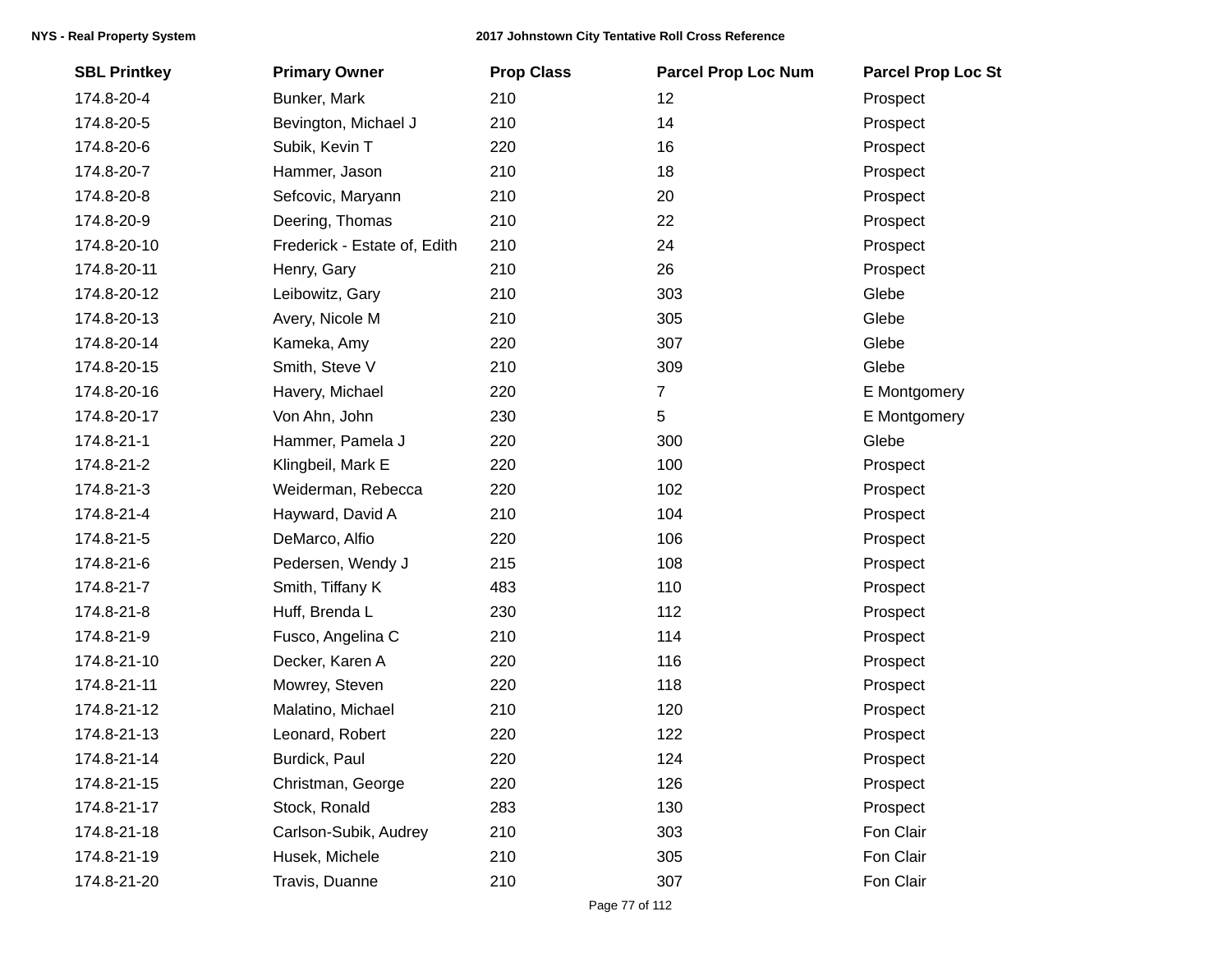| <b>SBL Printkey</b> | <b>Primary Owner</b>          | <b>Prop Class</b> | <b>Parcel Prop Loc Num</b> | <b>Parcel Prop Loc St</b> |
|---------------------|-------------------------------|-------------------|----------------------------|---------------------------|
| 174.8-21-21         | Goyette, Justin               | 210               | 31                         | Cady                      |
| 174.8-21-22         | Claven, Linda                 | 210               | 29                         | Cady                      |
| 174.8-21-23         | Melita, James                 | 220               | 27                         | Cady                      |
| 174.8-21-24         | Gerlach, Gregg                | 210               | 25                         | Cady                      |
| 174.8-21-25         | Callery, John E               | 220               | 23                         | Cady                      |
| 174.8-21-26         | Hock, Scott                   | 220               | 21                         | Cady                      |
| 174.8-21-27         | <b>Dickinson Thomas James</b> | 210               | 17                         | Cady                      |
| 174.8-21-28         | Pedrick, Timothy R            | 210               | 15                         | Cady                      |
| 174.8-21-29         | Bauer, Diane Life Use         | 220               | 11                         | Cady                      |
| 174.8-21-30         | Hohenforst, Lorraine G        | 210               | 9                          | Cady                      |
| 174.8-21-31         | Zambella, Alfred J            | 210               | $\overline{7}$             | Cady                      |
| 174.8-21-32         | Bump, Jason W                 | 210               | 5                          | Cady                      |
| 174.8-21-33         | Elmendorf, Robert             | 210               | 3                          | Cady                      |
| 174.8-21-34         | Antis, Thomas E               | 210               | 1                          | Cady                      |
| 174.8-21-35         | Askew, Lisa                   | 220               | 310                        | Glebe                     |
| 174.8-21-36         | Bjelica, Peter D              | 220               | 308                        | Glebe                     |
| 174.8-21-37         | Hornidge, David E             | 220               | 306                        | Glebe                     |
| 174.8-21-39.5       | Russo, Paul                   | 210               | 302-304                    | Glebe                     |
| 174.8-22-1          | Flansburg, Joanne             | 210               | 300                        | Fon Clair                 |
| 174.8-22-2          | Gordon, Elise                 | 210               | 202                        | Prospect                  |
| 174.8-22-3          | Adams, Jacqueline             | 210               | 204                        | Prospect                  |
| 174.8-22-4          | Paxton, Robert V              | 220               | 206                        | Prospect                  |
| 174.8-22-5          | Billa, Thomas                 | 311               |                            | Whitmore                  |
| 174.8-22-6          | Billa, Thomas                 | 210               | 15                         | Whitmore                  |
| 174.8-22-7          | Ney, Christine A              | 210               | 19                         | Whitmore                  |
| 174.8-22-8          | Wilson, Robert N              | 210               | 21                         | Whitmore                  |
| 174.8-22-9          | Anand, Ash                    | 210               | 310                        | Fon Clair                 |
| 174.8-22-10         | Rumrill, Bonnie               | 210               | 308                        | Fon Clair                 |
| 174.8-22-11         | Schelle, Judith               | 210               | 306                        | Fon Clair                 |
| 174.8-22-12         | Schultz, Patricia             | 210               | 304                        | Fon Clair                 |
| 174.8-22-13         | Schreppel, Stephen G          | 220               | 302                        | Fon Clair                 |
| 174.8-23-1          | Jones, Gregory S              | 210               | 12                         | Whitmore                  |
| 174.8-23-2          | Bevington, Michael J          | 210               | 302                        | Prospect                  |
|                     |                               |                   |                            |                           |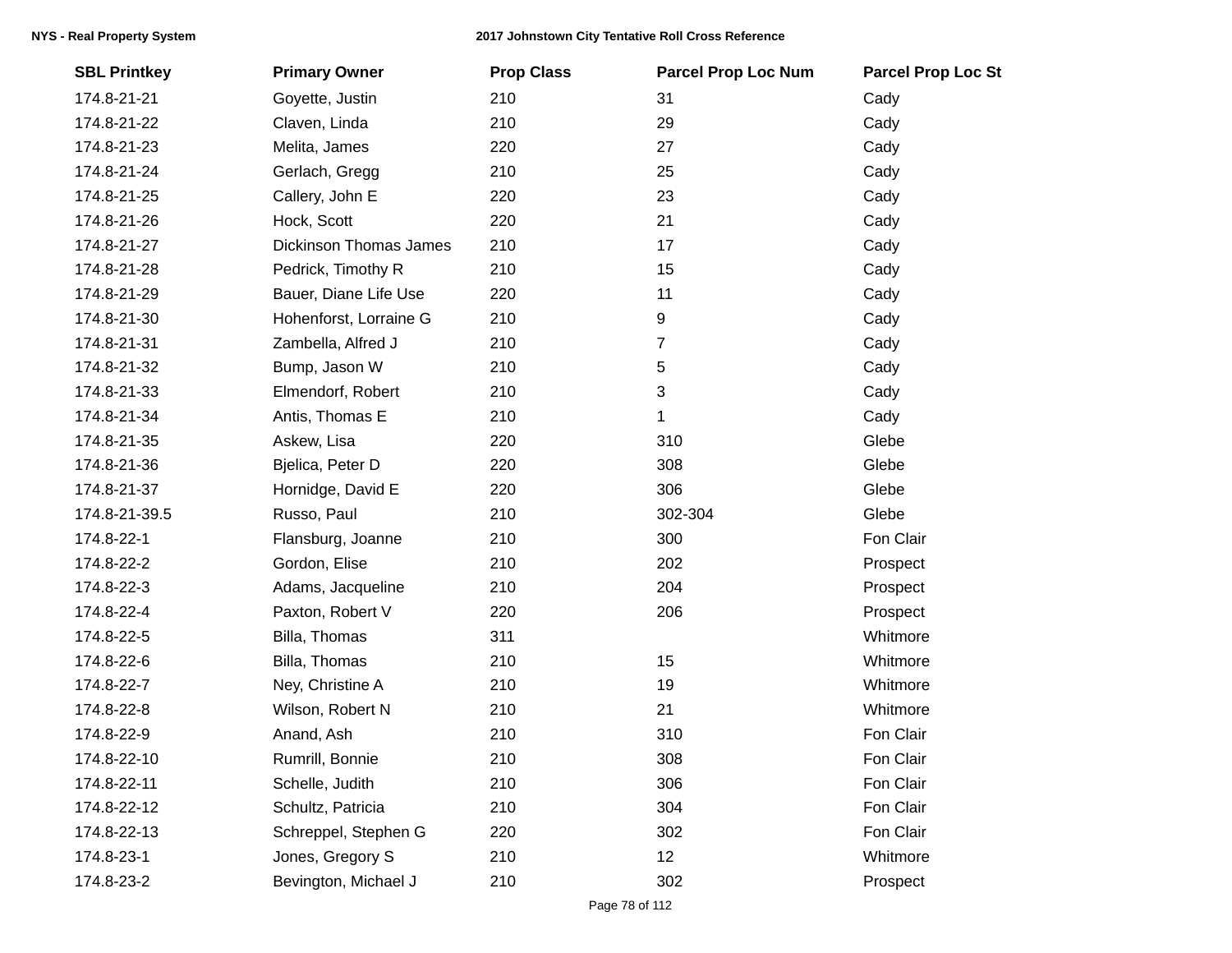| <b>SBL Printkey</b> | <b>Primary Owner</b>   | <b>Prop Class</b> | <b>Parcel Prop Loc Num</b> | <b>Parcel Prop Loc St</b> |
|---------------------|------------------------|-------------------|----------------------------|---------------------------|
| 174.8-23-3          | Watrobski, Christopher | 220               | 304                        | Prospect                  |
| 174.8-23-4          | Sitterly, Clayton      | 220               | 306                        | Prospect                  |
| 174.8-23-5          | Williams, John H       | 210               | 308                        | Prospect                  |
| 174.8-23-6          | McCulloch, Scott       | 210               | 1                          | Frasier                   |
| 174.8-23-7          | O'Brien, Richard E     | 210               | 3                          | Fraser                    |
| 174.8-23-8          | Simon, David A         | 210               | 5                          | Fraser                    |
| 174.8-23-9          | Snyder, James          | 210               | $\overline{7}$             | Fraser                    |
| 174.8-23-10         | Samek, Brian J         | 220               | 9                          | Fraser                    |
| 174.8-23-11         | Hildebrandt, Tracey A  | 210               | 24                         | Whitmore                  |
| 174.8-23-12         | Dimattia, Tamara       | 210               | 22                         | Whitmore                  |
| 174.8-23-13         | Kerwood, Daniel J      | 210               | 18                         | Whitmore                  |
| 174.8-23-14         | Ratajczak, William     | 210               | 14                         | Whitmore                  |
| 174.10-8-1          | Gifford, Mark P        | 210               | 503                        | W Madison                 |
| 174.10-8-2          | Gifford, Mark P        | 311               |                            | W Madison                 |
| 174.10-8-3          | Fraumane, Arlene E     | 311               |                            | W Madison                 |
| 174.10-8-4          | Fraumane, Arlene E     | 210               | $\mathbf 1$                | Franklin                  |
| 174.10-8-5          | Hladik, Daniel F       | 210               | 301                        | Pennsylvania              |
| 174.10-8-6          | Ackerknecht, Kurt      | 210               | 307                        | Pennsylvania              |
| 174.10-8-7          | Weiderman, Eric        | 210               | 309                        | Pennsylvania              |
| 174.10-8-8          | Gifford, Mark          | 311               |                            | W Madison                 |
| 174.10-8-9          | Tovey, Louis W         | 210               | 315                        | Pennsylvania              |
| 174.11-1-1          | Havlicek, Gary         | 311               |                            | Indian                    |
| 174.11-1-2          | Havlicek, Gary         | 311               |                            | Indian                    |
| 174.11-1-3          | City Johnstown         | 311               |                            | S Side Charlotte          |
| 174.11-1-4          | City Johnstown         | 311               |                            | N Side Mary               |
| 174.11-1-7          | Horan, Kirk            | 210               | 45                         | Yost                      |
| 174.11-1-10         | Dence, Roger           | 210               | 339                        | W Montgomery              |
| 174.11-1-11         | Meek, Joe Oliver       | 210               | 341                        | W Montgomery              |
| 174.11-1-12.2       | City Of Johnstown      | 311               |                            | Yost                      |
| 174.11-1-13         | Havlicek, Gary         | 311               |                            | Indian                    |
| 174.11-1-15         | Maxson, Stephen        | 210               | 58                         | Yost                      |
| 174.11-1-16         | Ackerknecht, Keith     | 210               | 50                         | Yost                      |
| 174.11-1-17         | Curley, Bryan          | 210               | 54                         | Yost                      |
|                     |                        |                   |                            |                           |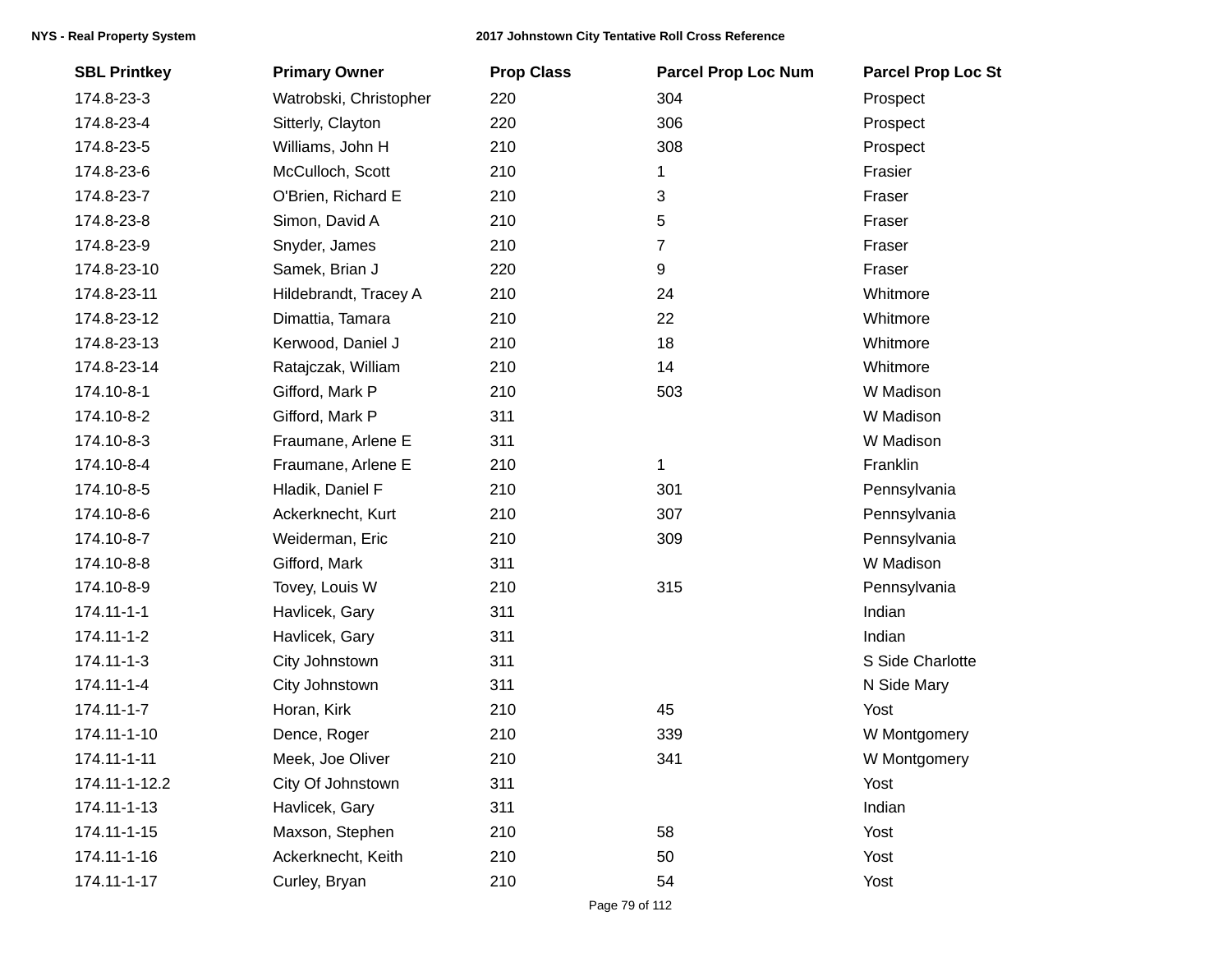| <b>SBL Printkey</b> | <b>Primary Owner</b>                 | <b>Prop Class</b> | <b>Parcel Prop Loc Num</b> | <b>Parcel Prop Loc St</b> |
|---------------------|--------------------------------------|-------------------|----------------------------|---------------------------|
| 174.11-2-1          | Banovic, Stanley                     | 411               | 322                        | W Montgomery              |
| 174.11-2-3          | Van Nostrand, John                   | 210               | 301                        | Meadow                    |
| 174.11-2-4          | Vahaviolos, Konstantinos             | 220               | 303                        | Meadow                    |
| 174.11-2-5          | Calhoun, Arthur                      | 210               | 305                        | Meadow                    |
| 174.11-2-6          | Mental Health Assc Ful & Mor         | 485               | 309                        | Meadow                    |
| 174.11-2-9          | Goot, Michael D                      | 210               | 325                        | Meadow                    |
| 174.11-2-10         | Subik, Edward                        | 210               | 223                        | W Madison                 |
| 174.11-2-11         | Mickel, Thomas                       | 210               | 225                        | W Madison                 |
| 174.11-2-12         | River Run Townhomes LLC              | 210               | 227-229                    | W Madison                 |
| 174.11-2-13         | <b>River Run Townhomes LLC</b>       | 330               |                            | Chestnut                  |
| 174.11-2-14         | Stewart, Doris                       | 210               | 8                          | Chestnut                  |
| 174.11-3-1.1        | Johnstown Baronial Corp              | 642               | 201                        | S Melcher                 |
| 174.11-3-1.2        | Wells Nursing Home Inc               | 438               | 201                        | W Madison                 |
| 174.11-3-2          | Geiger, Steven J                     | 230               | 200                        | S Melcher                 |
| 174.11-3-3          | A & P Properties                     | 483               | 201                        | S William                 |
| 174.11-3-4          | <b>Property Capital Partners LLC</b> | 483               | 203                        | S William                 |
| 174.11-3-5          | 16-18 North William St LLC           | 210               | 209                        | S William                 |
| 174.11-3-6          | Phillips, Patience                   | 210               | 211                        | S William                 |
| 174.11-3-7          | Whitcavitch, Susan                   | 210               | 213                        | S William                 |
| 174.11-3-8          | Theodosis, Maria                     | 483               | 215                        | S William                 |
| 174.11-3-9          | Gurga Adam                           | 210               | 107                        | W Madison                 |
| 174.11-3-10         | Preston, Christopher                 | 210               | 109                        | W Madison                 |
| 174.11-3-11         | <b>Flansburg George</b>              | 210               | 218                        | S Melcher                 |
| 174.11-3-12         | Lerner, Lawrence J                   | 210               | 214                        | S Melcher                 |
| 174.11-3-13         | Scofield, Thomas                     | 210               | 212                        | S Melcher                 |
| 174.11-3-14         | Solar, Stephen J                     | 210               | 210                        | S Melcher                 |
| 174.11-3-15         | Frasier, Mark D                      | 220               | 206                        | S Melcher                 |
| 174.11-3-16         | Hayner, Gregory A                    | 220               | 204                        | S Melcher                 |
| 174.11-3-17         | Wells Nursing Home Inc               | 633               | 201                        | W Madison                 |
| 174.11-4-1          | City Of Johnstown                    | 330               |                            | W Montgomery              |
| 174.11-4-2          | City Of Johnstown                    | 330               |                            | W Montgomery              |
| 174.11-4-3          | City Of Johnstown                    | 330               |                            | W Montgomery              |
| 174.11-4-4          | Cheney, Eric A                       | 311               |                            | Sthwy 67/Adj Town Line    |
|                     |                                      |                   |                            |                           |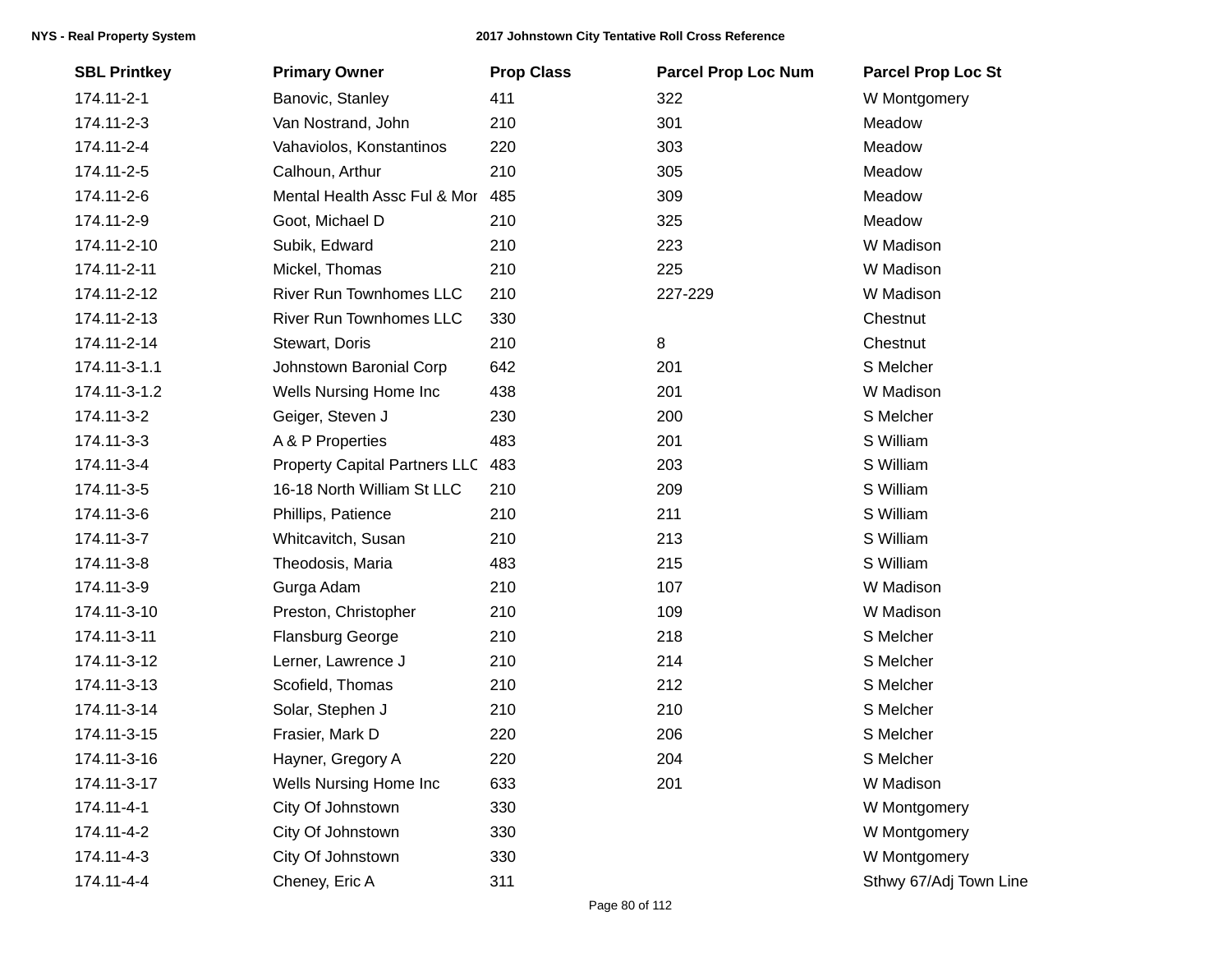| <b>SBL Printkey</b> | <b>Primary Owner</b>        | <b>Prop Class</b> | <b>Parcel Prop Loc Num</b> | <b>Parcel Prop Loc St</b> |
|---------------------|-----------------------------|-------------------|----------------------------|---------------------------|
| 174.11-5-1.5        | Gifford, Mark P             | 311               | 409                        | W Madison                 |
| 174.11-5-2          | Callery, James P            | 210               | 405                        | W Madison                 |
| 174.11-5-3          | Engle, Daniel T             | 210               | 1                          | Nare                      |
| 174.11-5-4          | Liebig, Laurene             | 210               | 400                        | W Madison                 |
| 174.11-5-5          | Moore, Christopher A        | 210               | 5                          | Nare                      |
| 174.11-5-6          | Warner, Brandon M           | 210               | 3                          | Nare                      |
| 174.11-5-7.5        | Coons, Lori L               | 210               | 201                        | Pennsylvania              |
| 174.11-5-8          | Hanchar, Genevieve          | 210               | 205                        | Pennsylvania              |
| 174.11-5-9          | Johns-Kralovic, Margaret F  | 210               | $\,6$                      | Franklin                  |
| 174.11-5-10         | King, Sharon L              | 311               |                            | Franklin                  |
| 174.11-5-11         | King, Sharon L              | 210               | 406                        | W Madison                 |
| 174.11-6-1          | Kee, John R                 | 210               | 309                        | W Madison                 |
| 174.11-6-2.5        | Rising, Mark                | 210               | 307                        | W Madison                 |
| 174.11-6-5          | Broniszewski, Catherine M   | 210               | 301                        | W Madison                 |
| 174.11-6-8          | Milo, Ralph                 | 210               | 100                        | Genesee                   |
| 174.11-6-9          | Hayner, Lillian E           | 210               | 103                        | Pennsylvania              |
| 174.11-6-10         | Kollar, George N            | 210               | 107                        | Pennsylvania              |
| 174.11-6-11         | Pollard, Alice              | 210               | 109                        | Pennsylvania              |
| 174.11-6-12         | Ellithorpe, Matthew J       | 210               | 6                          | Nare                      |
| 174.11-6-13         | Farrar, Shirleen            | 210               | $\overline{4}$             | Nare                      |
| 174.11-7-1          | State Of New York           | 331               | 15                         | Pennsylvania              |
| 174.11-7-2          | <b>State Of New York</b>    | 441               | 15                         | Pennsylvania              |
| 174.11-7-3          | Carville Leather Co Inc     | 330               |                            | Knox                      |
| 174.11-7-4          | Carville Leather Co Inc     | 710               | 10                         | Knox                      |
| 174.11-7-5          | Johnson, James L Jr         | 220               | 11                         | Chestnut                  |
| 174.11-7-6          | Hayner, Ross                | 210               | 15                         | Chestnut                  |
| 174.11-7-7          | McCloskey, Dawnmarie        | 210               | 17                         | Chestnut                  |
| 174.11-7-8          | Knox Av. Realty, Inc.       | 449               | 8                          | Knox                      |
| 174.11-7-9          | Mraz, Aaron                 | 210               | 7                          | Knox                      |
| 174.11-7-10         | Russo, Santo                | 220               | 5                          | Knox                      |
| 174.11-7-11         | Wilmington Savings Fund Ser | 210               | 3                          | Knox                      |
| 174.11-7-12         | Hammer, Jason A             | 220               | 1                          | Knox                      |
| 174.11-7-13         | Carville Leather Co Inc     | 330               |                            | Knox                      |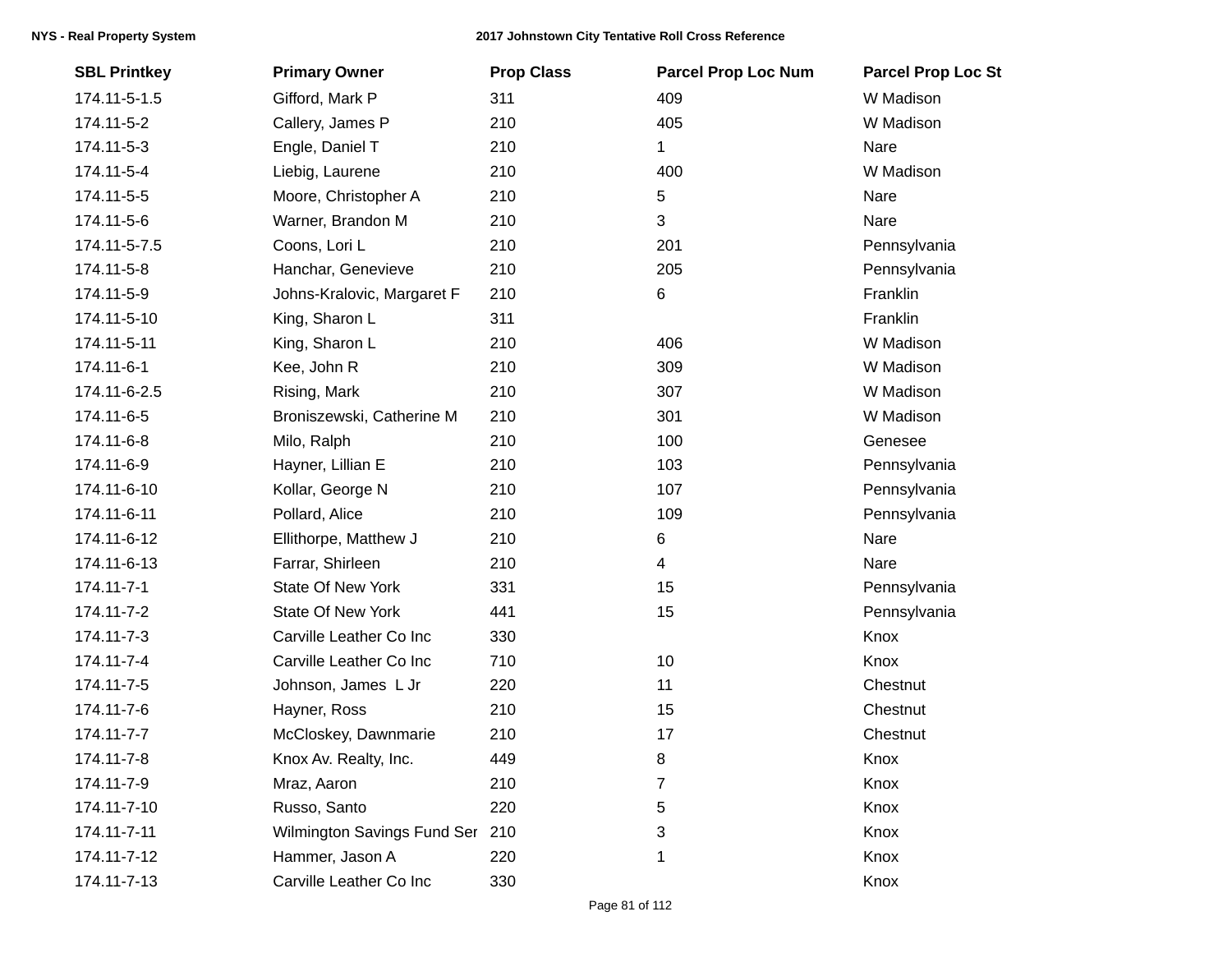| <b>SBL Printkey</b> | <b>Primary Owner</b>        | <b>Prop Class</b> | <b>Parcel Prop Loc Num</b> | <b>Parcel Prop Loc St</b> |
|---------------------|-----------------------------|-------------------|----------------------------|---------------------------|
| 174.11-7-14         | Frank, Jean                 | 220               | 21                         | Chestnut                  |
| 174.11-7-15         | Tesi, Julie A               | 220               | 23                         | Chestnut                  |
| 174.11-7-16         | Henry, Dale                 | 210               | 25                         | Chestnut                  |
| 174.11-7-17         | Simek, Everett J Tnt Com    | 210               | 29                         | Chestnut                  |
| 174.11-7-18         | Vanskiver, Ronald           | 210               | 37                         | Chestnut                  |
| 174.11-7-19         | Dunlap, Gail                | 210               | 3                          | Pennsylvania              |
| 174.11-7-20         | Pulis, William              | 210               | 5                          | Pennsylvania              |
| 174.11-7-21         | Knox Av. Realty, Inc.       | 311               |                            | N Sd Pennsylvania         |
| 174.11-7-22         | <b>State Of New York</b>    | 651               | 15                         | Pennsylvania              |
| 174.11-7-23         | <b>State Of New York</b>    | 438               | 15                         | Pennsylvania              |
| 174.11-8-1          | <b>Willing Helpers Home</b> | 633               | 226                        | W Madison                 |
| 174.11-8-2          | Wanmer, Beth                | 210               | 1                          | Hamilton                  |
| 174.11-8-3          | Arminio, David A            | 210               | 3                          | Hamilton                  |
| 174.11-8-4          | Webb, Patricia M            | 210               | 5                          | Hamilton                  |
| 174.11-8-5          | Arminio, Scott D            | 210               | 11                         | Hamilton                  |
| 174.11-8-6          | Brown, Charley R            | 311               |                            | Hamilton                  |
| 174.11-8-7          | Brown, Charley R            | 210               | 15                         | Hamilton                  |
| 174.11-8-8          | Parker, Michael             | 210               | 17                         | Hamilton                  |
| 174.11-8-9          | Duross, Gordon              | 210               | 215                        | W Second                  |
| 174.11-8-10         | Price, Scott T              | 210               | 219                        | W Second                  |
| 174.11-8-11         | Neuhaus, Tim                | 210               | 32                         | Chestnut                  |
| 174.11-9-1          | Smith, Walter               | 220               | $\overline{2}$             | Hamilton                  |
| 174.11-9-2          | McInnis, Michael T          | 210               | 206                        | W Madison                 |
| 174.11-9-3          | Vahaviolos, Konstantinos    | 210               | 204                        | W Madison                 |
| 174.11-9-4          | Vanhorne, James C           | 210               | 202                        | W Madison                 |
| 174.11-9-5          | Vanhorne, Elaine            | 210               | 200                        | W Madison                 |
| 174.11-9-6          | Johnson, Timothy            | 210               | 301                        | S Melcher                 |
| 174.11-9-7          | Walsh, Thomas               | 210               | 303                        | S Melcher                 |
| 174.11-9-8          | Lake, Jesse G               | 210               | 399-401                    | S Melcher                 |
| 174.11-9-10         | Cannizzo, Nicholas A Jr     | 483               | 405                        | S Melcher                 |
| 174.11-9-11         | Winston, Kenneth            | 311               |                            | S Melcher                 |
| 174.11-9-12         | Winston, Kenneth            | 483               | 409                        | S Melcher                 |
| 174.11-9-13         | McHenry, Donald J           | 210               | 201                        | W Second                  |
|                     |                             |                   |                            |                           |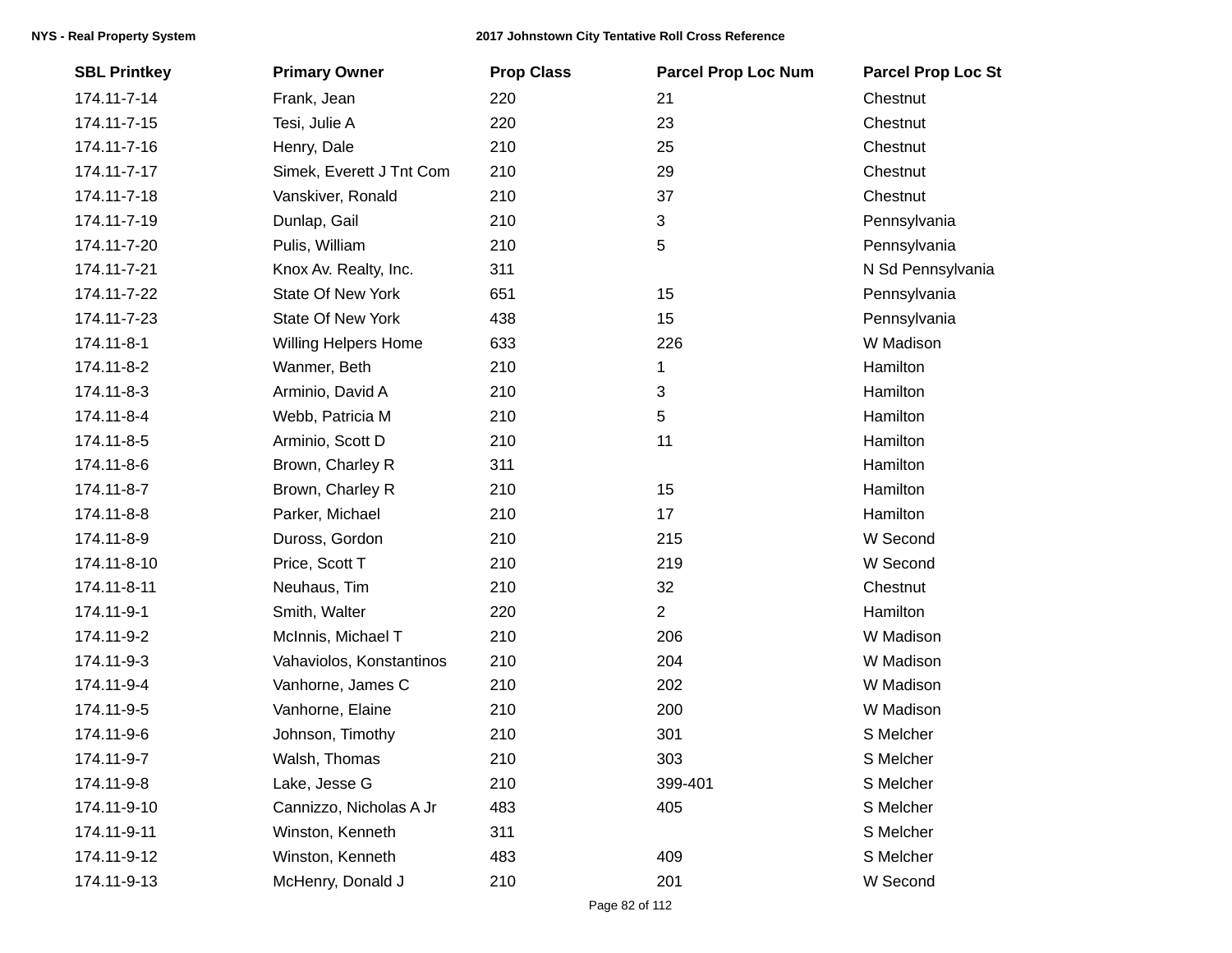| <b>SBL Printkey</b> | <b>Primary Owner</b>          | <b>Prop Class</b> | <b>Parcel Prop Loc Num</b> | <b>Parcel Prop Loc St</b> |
|---------------------|-------------------------------|-------------------|----------------------------|---------------------------|
| 174.11-9-14         | Oare, Patrick J               | 311               |                            | Hamilton                  |
| 174.11-9-15         | Oare, Patrick J               | 210               | 16                         | Hamilton                  |
| 174.11-9-16         | Grindrod Jodi                 | 210               | 14                         | Hamilton                  |
| 174.11-9-17         | Leo, Christine C              | 230               | 10                         | Hamilton                  |
| 174.11-9-18         | Malatino, Michael B           | 210               | 8                          | Hamilton                  |
| 174.11-9-19         | Swedick, John                 | 220               | 6                          | Hamilton                  |
| 174.11-10-1         | Bush, Beverly J               | 210               | 108                        | W Madison                 |
| 174.11-10-2         | Frenyea, Robert F Jr          | 210               | 106                        | W Madison                 |
| 174.11-10-3         | Altieri, Colleen              | 220               | 104                        | W Madison                 |
| 174.11-10-4         | Goebel, Peter                 | 210               | 100                        | W Madison                 |
| 174.11-10-5         | Nellis, Marian                | 210               | 301                        | S William                 |
| 174.11-10-6         | McCoy, Scott S                | 210               | 303                        | S William                 |
| 174.11-10-7         | Knesek, David C               | 210               | 305                        | S William                 |
| 174.11-10-8         | Landrio, Laverne              | 230               | 307                        | S William                 |
| 174.11-10-9         | Easterly, Clark Jr            | 210               | 202                        | W First                   |
| 174.11-10-10        | Beck, Ronald P                | 220               | 401                        | S William                 |
| 174.11-10-11        | Connelie, Paul G              | 210               | 403                        | S William                 |
| 174.11-10-12        | Cook, Cathy                   | 210               | 405                        | S William                 |
| 174.11-10-13        | Metka, Edward A               | 210               | 407                        | S William                 |
| 174.11-10-14        | Isabella, John J              | 210               | 409                        | S William                 |
| 174.11-10-15        | Mattarelliano-Macaluso, There | 210               | 411                        | S William                 |
| 174.11-10-16        | Isabella, John J              | 220               | 103                        | W Second                  |
| 174.11-10-17        | Cannon, Censina               | 210               | 105                        | W Second                  |
| 174.11-10-18        | Mongin, Michael               | 210               | 406                        | S Melcher                 |
| 174.11-10-19        | Johnson, Earl S               | 210               | 404                        | S Melcher                 |
| 174.11-10-20        | Hanaburgh, Brian K            | 210               | 400                        | S Melcher                 |
| 174.11-10-21        | Petrin, Jamie                 | 210               | 204                        | W First                   |
| 174.11-10-22        | Lambert, Danielle S           | 210               | 308                        | S Melcher                 |
| 174.11-10-23        | Hodge, Thomas                 | 210               | 306                        | S Melcher                 |
| 174.11-10-24        | Larter, Carol                 | 210               | 304                        | S Melcher                 |
| 174.11-10-25        | Gibson, Jahnn H               | 210               | 302                        | S Melcher                 |
| 174.11-11-1         | Hill, Robert A                | 210               | 110                        | Pennsylvania              |
| 174.11-11-2         | Quick, George M               | 210               | 108                        | Pennsylvania              |
|                     |                               |                   |                            |                           |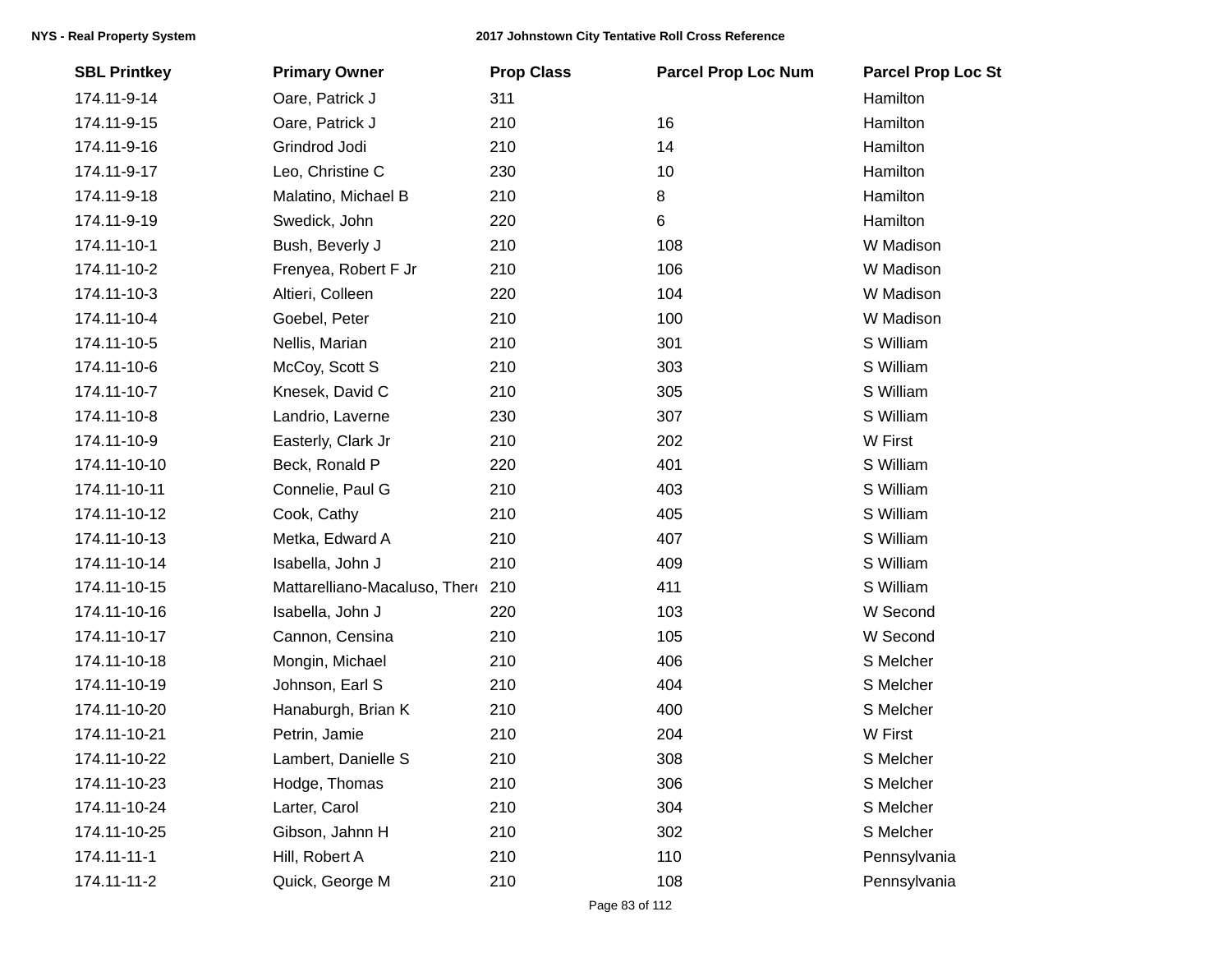| <b>SBL Printkey</b> | <b>Primary Owner</b>            | <b>Prop Class</b> | <b>Parcel Prop Loc Num</b> | <b>Parcel Prop Loc St</b> |
|---------------------|---------------------------------|-------------------|----------------------------|---------------------------|
| 174.11-11-3         | Bevington, George               | 210               | 106                        | Pennsylvania              |
| 174.11-11-4         | Hohenforst, Robert J            | 210               | 100                        | Pennsylvania              |
| 174.11-11-5         | Loucks, George                  | 210               | 28                         | Pennsylvania              |
| 174.11-11-6         | Damore, Carmelo                 | 210               | 26                         | Pennsylvania              |
| 174.11-11-7         | Groff, David G                  | 210               | 24                         | Pennsylvania              |
| 174.11-11-8         | Sise, Alice M                   | 210               | 16                         | Pennsylvania              |
| 174.11-11-9         | Cole Mark R                     | 210               | 14                         | Pennsylvania              |
| 174.11-11-10        | Schreivogl, John                | 210               | 12                         | Pennsylvania              |
| 174.11-11-11        | Collins, Claudia                | 220               | 10                         | Pennsylvania              |
| 174.11-11-12        | Praetorius, Ruth C              | 210               | 8                          | Pennsylvania              |
| 174.11-11-14.5      | Gray, Albert James              | 210               | 6                          | Pennsylvania              |
| 174.11-11-15        | Kilmartin, Michele R            | 210               | 4                          | Pennsylvania              |
| 174.11-11-16        | Siver, Joan M                   | 220               | 41                         | Chestnut                  |
| 174.11-11-17        | Nightingale, Mark               | 210               | 43                         | Chestnut                  |
| 174.11-11-18.1      | Vahaviolos, Konstantinos        | 220               | 45                         | Chestnut                  |
| 174.11-11-19        | DeMagistris, Thomas             | 311               |                            | Pennsylvania Ave S SD     |
| 174.11-12-1.1       | Osborne, Robert T Jr            | 210               | 220                        | W Second                  |
| 174.11-12-1.2       | Osborne, Cathy M                | 210               | 222                        | W Second                  |
| 174.11-12-2         | Warner, John                    | 210               | 218                        | W Second                  |
| 174.11-12-3         | Thatcher, Malcolm R Jr          | 210               | 216                        | W Second                  |
| 174.11-12-4         | Jeffers, George Life Use        | 210               | 214                        | W Second                  |
| 174.11-12-6.5       | Kilmartin, Charlene S           | 210               | 208                        | W Second                  |
| 174.11-12-7         | Cirillo, Peter III              | 210               | 204                        | W Second                  |
| 174.11-12-8         | Hutchinson Chris                | 210               | 200                        | W Second                  |
| 174.11-12-9.2       | Pettit, Richard L Jr            | 312               |                            | S Melcher                 |
| 174.11-12-9.11      | Pettit, Richard L               | 210               | 505                        | S Melcher                 |
| 174.11-12-9.12      | Tauss, Ashley                   | 210               | 507                        | S Melcher                 |
| 174.11-12-10.1      | The Bike Works of Johnstown 457 |                   | 50                         | Chestnut                  |
| 174.11-12-10.2      | Starin, Burton                  | 210               | 52                         | Chestnut                  |
| 174.11-13-1         | Tino, Kelly                     | 210               | 106                        | W Second                  |
| 174.11-13-2         | Quinn, Martin P                 | 210               | 104                        | W Second                  |
| 174.11-13-3         | Stearns, Lori J                 | 210               | 100                        | W Second                  |
| 174.11-13-4         | Keller, William L III           | 210               | 203                        | W Third                   |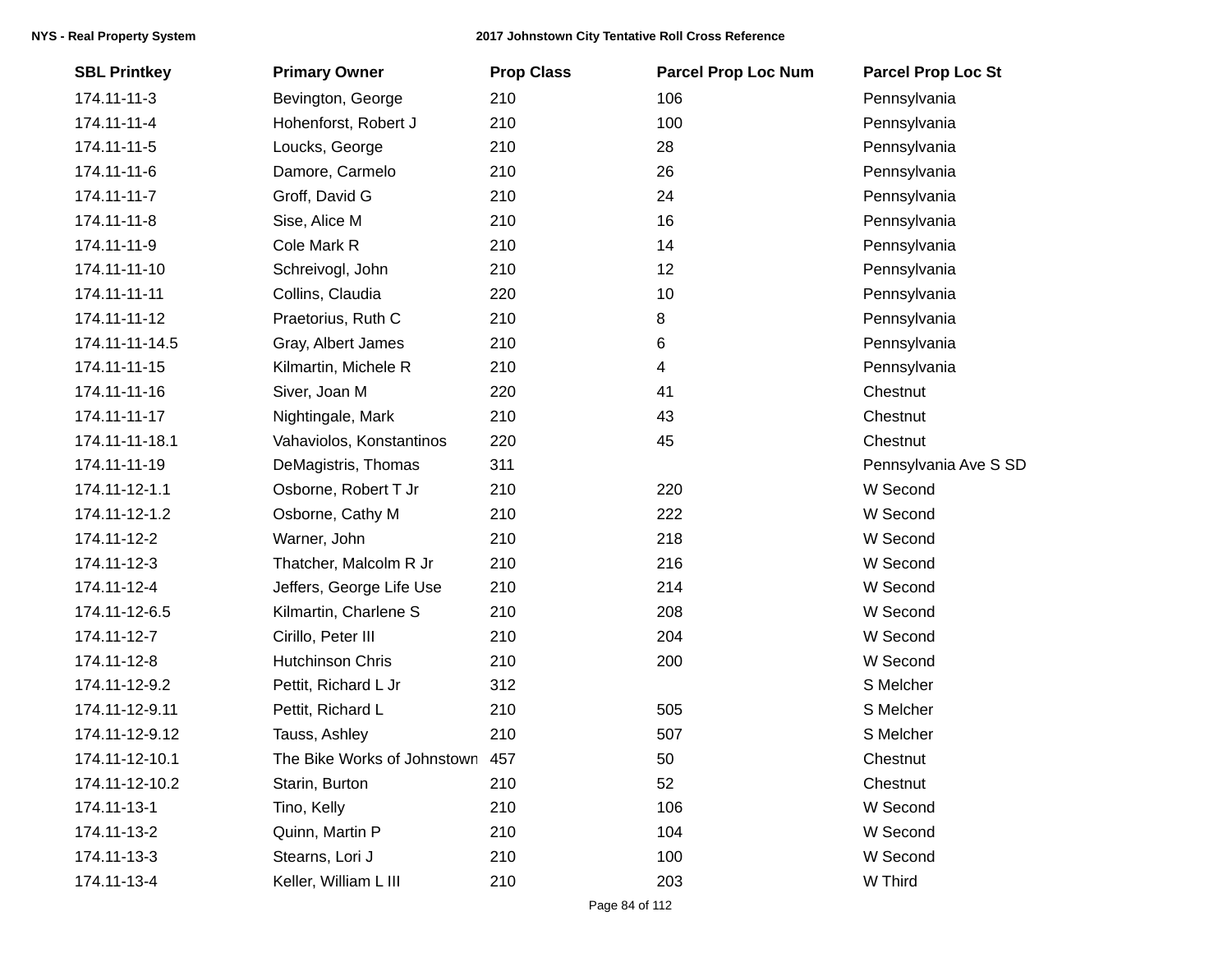| <b>SBL Printkey</b> | <b>Primary Owner</b>         | <b>Prop Class</b> | <b>Parcel Prop Loc Num</b> | <b>Parcel Prop Loc St</b> |
|---------------------|------------------------------|-------------------|----------------------------|---------------------------|
| 174.11-13-5         | Raneri, Peter G              | 210               | 505                        | S William                 |
| 174.11-13-6         | Suydam, Thomas W             | 210               | 601                        | S William                 |
| 174.11-13-7         | Kested, Martin B             | 210               | 202                        | W Third                   |
| 174.11-13-8         | Preston, Larry D             | 210               | 204                        | W Third                   |
| 174.11-13-9         | Smith, Peter                 | 210               | 206                        | W Third                   |
| 174.11-13-10.5      | Loucks, George S             | 210               | 205                        | W Third                   |
| 174.11-14-1         | Pombrio, Wayne G             | 210               | 47                         | Yost                      |
| 174.11-14-2         | Fariello, David J            | 210               | 49                         | Yost                      |
| 174.11-14-3         | Pabis, Mark                  | 210               | 51                         | Yost                      |
| 174.11-14-5         | Leach, Paul R Jr             | 210               | 53                         | Yost                      |
| 174.11-14-6         | Maye, Paul W                 | 210               | 57                         | Yost                      |
| 174.12-1-1          | Johnstown Historical Society | 534               | 200                        | S William                 |
| 174.12-1-2          | Boljanac, Jovan              | 411               | 18-28                      | W Montgomery              |
| 174.12-1-3          | Von Ahn, John                | 230               | 16                         | W Montgomery              |
| 174.12-1-4          | Pyzik, Thaddeus J            | 210               | 203                        | S Market                  |
| 174.12-1-5          | Snell, Sarah E               | 210               | 205                        | S Market                  |
| 174.12-1-6          | Krishan, Raj                 | 210               | 207                        | S Market                  |
| 174.12-1-7          | Nunn, Christine M            | 210               | 209                        | S Market                  |
| 174.12-1-8          | Felthousen, Scott W          | 210               | 211                        | S Market                  |
| 174.12-1-9          | Mrazz, Ernest Jr             | 210               | 213                        | S Market                  |
| 174.12-1-10         | Dingmon Barbara A            | 210               | 25                         | W Madison                 |
| 174.12-1-11         | Valachovic, Patricia J       | 210               | 27                         | W Madison                 |
| 174.12-1-12         | Quickenton, Adrienne         | 210               | 31                         | W Madison                 |
| 174.12-1-13         | Javarone, Robert             | 210               | 212                        | S William                 |
| 174.12-1-14         | Milford, John                | 210               | 210                        | S William                 |
| 174.12-1-15         | Olendorf, Ella G             | 210               | 206                        | S William                 |
| 174.12-1-16         | Salluzzo, Mary W             | 210               | 204                        | S William                 |
| 174.12-1-17         | Marsh, Lawrence              | 210               | 202                        | S William                 |
| 174.12-2-1          | Reef Investments LLC         | 483               | 10                         | W Montgomery              |
| 174.12-2-2          | Penetta, Darcy               | 230               | 8                          | W Montgomery              |
| 174.12-2-3          | Pashley, John F              | 210               | 6                          | W Montgomery              |
| 174.12-2-4          | Hines, James A               | 210               | 4                          | W Montgomery              |
| 174.12-2-5          | Valik, John M                | 210               | 2                          | W Montgomery              |
|                     |                              |                   |                            |                           |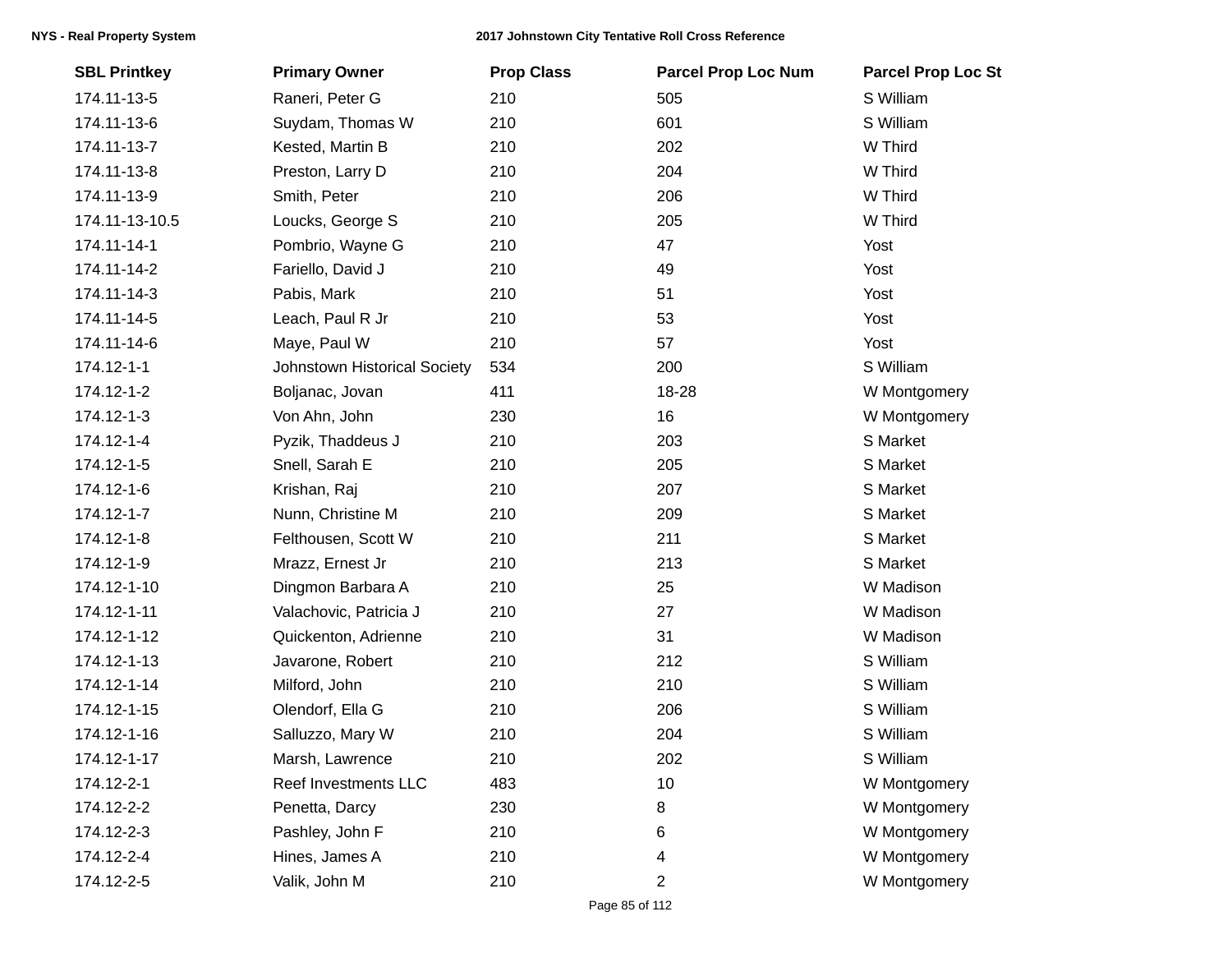| <b>SBL Printkey</b> | <b>Primary Owner</b> | <b>Prop Class</b> | <b>Parcel Prop Loc Num</b> | <b>Parcel Prop Loc St</b> |
|---------------------|----------------------|-------------------|----------------------------|---------------------------|
| 174.12-2-6          | Swedick, John C      | 220               | 203                        | S Perry                   |
| 174.12-2-7          | Swedick, Michael     | 210               | 205                        | S Perry                   |
| 174.12-2-8          | Swedick, John C      | 483               | 207                        | S Perry                   |
| 174.12-2-9          | <b>Tran Thomas</b>   | 210               | 211                        | S Perry                   |
| 174.12-2-10         | Gillen, Ann N        | 210               | 3                          | W Madison                 |
| 174.12-2-11         | Miller, Gail         | 210               | 5                          | W Madison                 |
| 174.12-2-12         | Houle, Armand        | 210               | 7                          | W Madison                 |
| 174.12-2-13         | Jackson, Markeeta    | 210               | 212                        | S Market                  |
| 174.12-2-14         | Friers, Scott H      | 210               | 210                        | S Market                  |
| 174.12-2-15         | Whitehouse, Darin    | 210               | 208                        | S Market                  |
| 174.12-2-16         | Blazquez, Luis       | 210               | 206                        | S Market                  |
| 174.12-2-17         | Pashley, John F      | 210               | 202                        | S Market                  |
| 174.12-2-18         | Swedick, John C      | 220               | 207*1/2                    | S Perry                   |
| 174.12-2-19         | Swedick, John C      | 230               | 209                        | S Perry                   |
| 174.12-3-1          | Lozier, Donald       | 220               | $\overline{c}$             | E Montgomery              |
| 174.12-3-2.1        | Teetz, Patricia      | 311               |                            | E Montgomery              |
| 174.12-3-2.2        | Divak, Michael N     | 210               | 4                          | E Montgomery              |
| 174.12-3-3          | Galante, Jerry L     | 210               | 6                          | E Montgomery              |
| 174.12-3-4          | Bevington, George    | 210               | 8                          | E Montgomery              |
| 174.12-3-5          | Gyldenvand, James L  | 210               | 10                         | E Montgomery              |
| 174.12-3-6          | Caraco, Francis      | 210               | 12                         | E Montgomery              |
| 174.12-3-7          | Shibley, Todd        | 210               | 14                         | E Montgomery              |
| 174.12-3-8          | Hart, Ronald Sr      | 220               | 18                         | E Montgomery              |
| 174.12-3-9          | Bjelica, Peter       | 220               | 20                         | E Montgomery              |
| 174.12-3-10         | Klare, Mark          | 220               | 22                         | E Montgomery              |
| 174.12-3-11         | Stewart, David       | 220               | 401                        | Glebe                     |
| 174.12-3-12         | Hammer, Jason        | 220               | 17                         | E Madison                 |
| 174.12-3-14         | Oare, Patrick        | 210               | 13                         | E Madison                 |
| 174.12-3-15         | Gil, Jody E          | 220               | 11                         | E Madison                 |
| 174.12-3-16         | Valik, John M        | 210               | 9                          | E Madison                 |
| 174.12-3-17         | Dubois, Michael      | 210               | 7                          | E Madison                 |
| 174.12-3-18         | Pedrick, Ronald      | 210               | 5                          | E Madison                 |
| 174.12-3-19         | Chamberlain Terrie   | 210               | 3                          | E Madison                 |
|                     |                      |                   |                            |                           |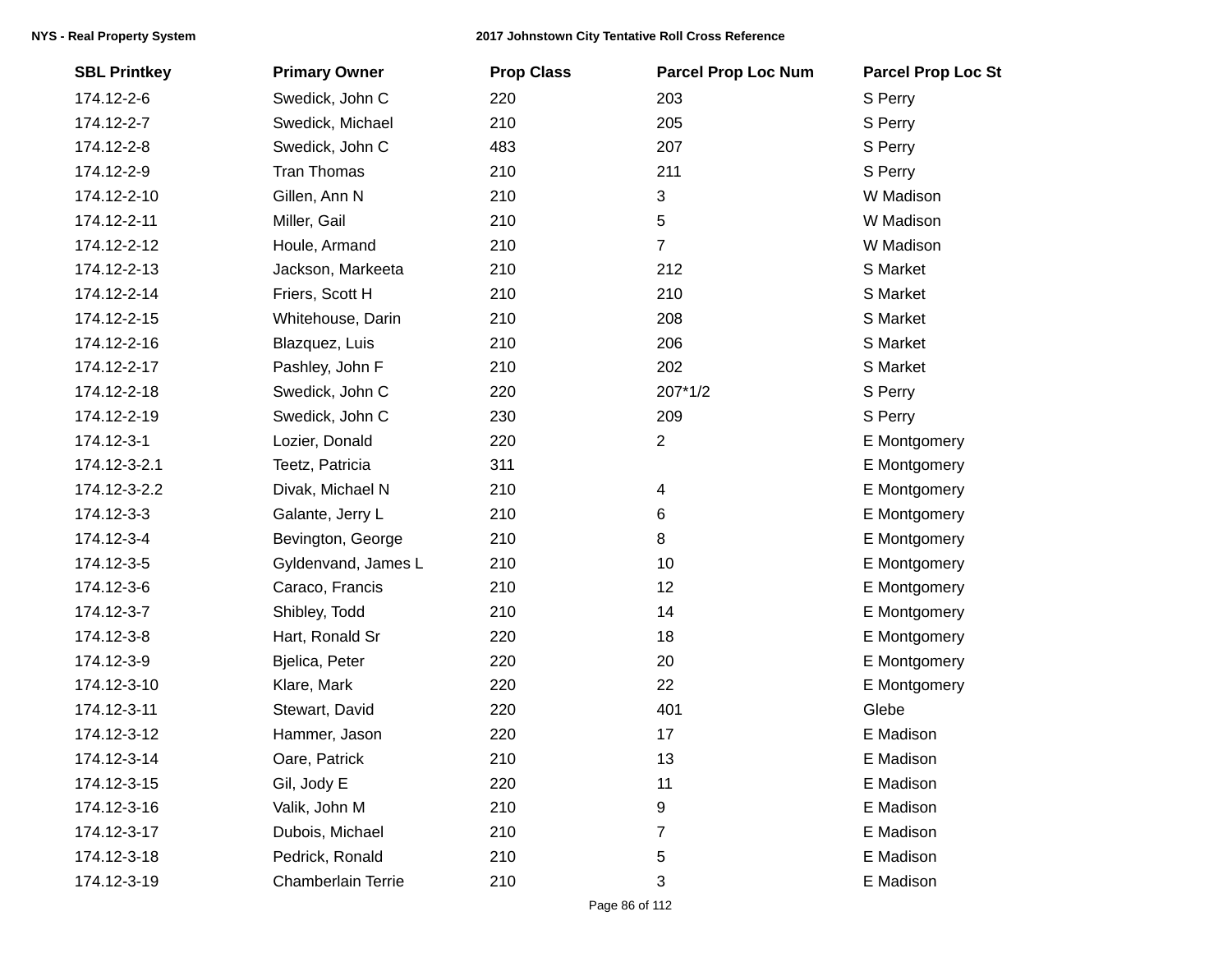| <b>SBL Printkey</b> | <b>Primary Owner</b>       | <b>Prop Class</b> | <b>Parcel Prop Loc Num</b> | <b>Parcel Prop Loc St</b> |
|---------------------|----------------------------|-------------------|----------------------------|---------------------------|
| 174.12-3-20         | Brush, Wendy B             | 210               | 1                          | E Madison                 |
| 174.12-3-21         | Keach, Helene              | 220               | 210                        | S Perry                   |
| 174.12-3-22         | Amsinger, Stephen          | 210               | 208                        | S Perry                   |
| 174.12-3-23         | Day, Allen R               | 210               | 206                        | S Perry                   |
| 174.12-3-24         | Teetz, Patricia            | 210               | 204                        | S Perry                   |
| 174.12-4-1          | Martin, Helen              | 210               | 9                          | E Montgomery              |
| 174.12-4-2          | Petersen, Thomas           | 483               | 11                         | E Montgomery              |
| 174.12-4-3          | Moore, James               | 210               | $13*1/2$                   | E Montgomery              |
| 174.12-4-4          | Kiener, Jean S             | 220               | 15                         | E Montgomery              |
| 174.12-4-5          | Day, Doris J               | 210               | 17                         | E Montgomery              |
| 174.12-4-6          | Bjelica, Peter D           | 220               | 19                         | E Montgomery              |
| 174.12-4-7          | A & P Properties Inc       | 230               | 21                         | E Montgomery              |
| 174.12-5-1          | Brown, Barto Sr            | 210               | 312                        | Glebe                     |
| 174.12-5-2          | Green, Kevin N             | 210               | $\overline{c}$             | Cady                      |
| 174.12-5-3          | Praught, John D            | 210               | 4                          | Cady                      |
| 174.12-5-4          | Hornidge, David            | 210               | $4*1/2$                    | Cady                      |
| 174.12-5-5          | Van Alstyne, Jason         | 210               | 6                          | Cady                      |
| 174.12-5-6          | Loux, Dawn                 | 210               | 8                          | Cady                      |
| 174.12-5-7          | <b>JKS Enterprises LLC</b> | 210               | 10                         | Cady                      |
| 174.12-5-8          | McCumber, Gregory E        | 210               | 12                         | Cady                      |
| 174.12-5-9          | Sepanara, Michael          | 210               | 14                         | Cady                      |
| 174.12-5-10         | Henry, Dan                 | 210               | 16                         | Cady                      |
| 174.12-5-11         | Smith, Patricia A          | 210               | 18                         | Cady                      |
| 174.12-5-12         | Havlicek, Gary Joseph      | 210               | 20                         | Cady                      |
| 174.12-5-13         | Wadsworth, Robert          | 210               | 22                         | Cady                      |
| 174.12-5-15.1       | Muzzi, Michael G           | 311               |                            | Grace                     |
| 174.12-5-15.2       | Jackson, David H           | 230               | 24                         | Cady                      |
| 174.12-5-16         | Williams, John             | 210               | 28                         | Cady                      |
| 174.12-5-17         | Mendez, Yolette            | 220               | 30                         | Cady                      |
| 174.12-5-18         | Muzzi, Michael             | 210               | 319                        | Fon Clair                 |
| 174.12-5-20         | Vietri, Joseph J           | 210               | 413                        | Fon Clair                 |
| 174.12-5-22         | Smith, Geraldyn            | 210               | 5                          | New Montgomery            |
| 174.12-5-23         | Brooks, Jeanne C           | 210               | 4                          | Grace                     |
|                     |                            |                   |                            |                           |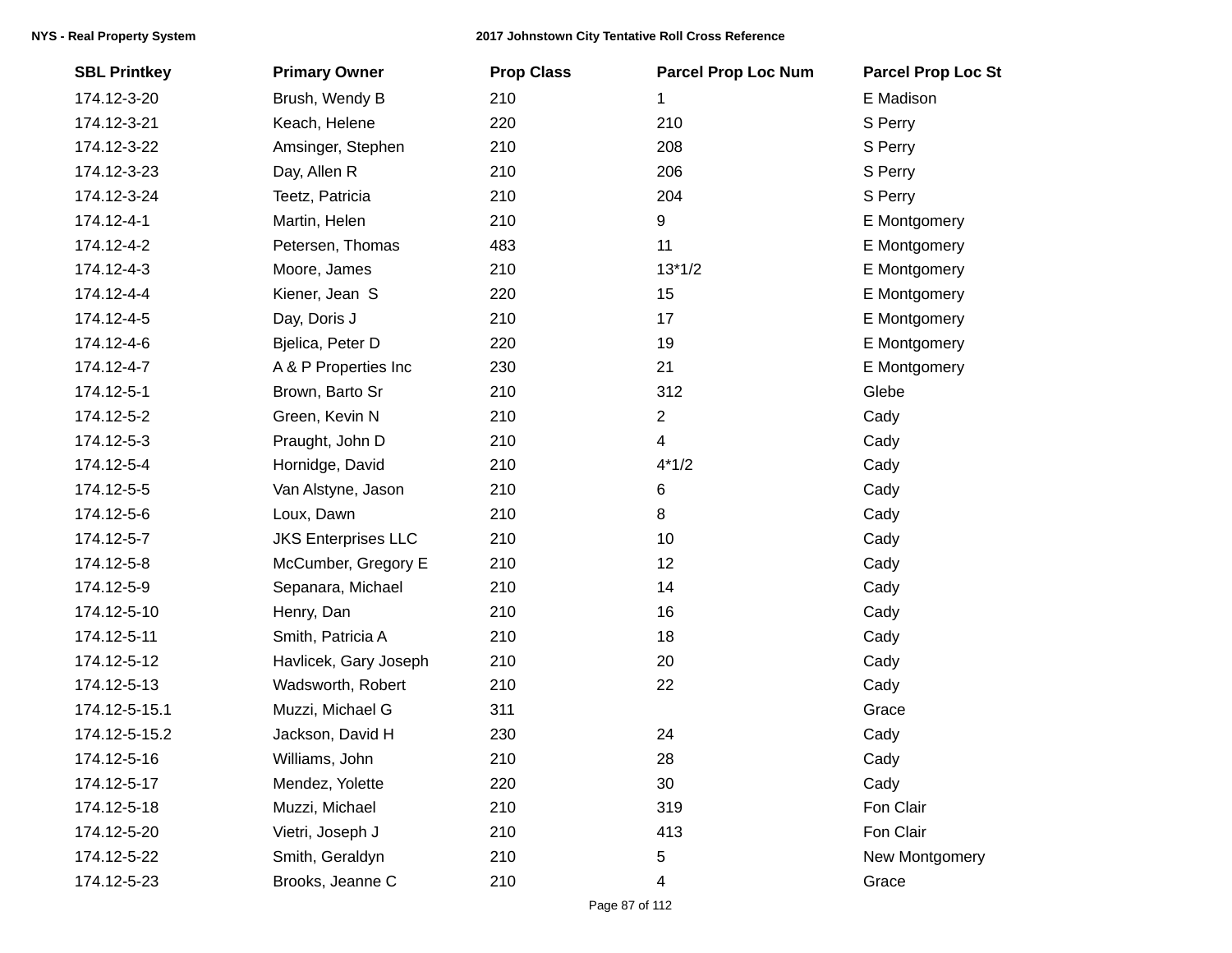| <b>SBL Printkey</b> | <b>Primary Owner</b>       | <b>Prop Class</b> | <b>Parcel Prop Loc Num</b> | <b>Parcel Prop Loc St</b> |
|---------------------|----------------------------|-------------------|----------------------------|---------------------------|
| 174.12-5-24         | Butez, Ronald Life Use     | 220               | 3                          | New Montgomery            |
| 174.12-5-25         | Prime, Lucas               | 210               | 115                        | E Montgomery              |
| 174.12-5-26.1       | Smith, Darle R             | 210               | 111                        | E Montgomery              |
| 174.12-5-26.2       | Canary, Courtney B         | 210               | 109                        | E Montgomery              |
| 174.12-5-27         | Sleezer, John              | 210               | 107                        | E Montgomery              |
| 174.12-5-28         | Lacek, Donald              | 210               | 105                        | E Montgomery              |
| 174.12-5-29         | Cotter, Kevin              | 210               | 103                        | E Montgomery              |
| 174.12-5-30         | Etherton, Michael          | 210               | 101                        | E Montgomery              |
| 174.12-6-1          | Marshall, Gerald           | 210               | 312                        | Fon Clair                 |
| 174.12-6-2          | Boyle, Carl                | 210               | 23                         | Whitmore                  |
| 174.12-6-3          | Hespelt, Roger             | 210               | 25                         | Whitmore                  |
| 174.12-6-4          | Rizzo, John                | 210               | 27                         | Whitmore                  |
| 174.12-6-5          | Dence, Robyn               | 210               | 29                         | Whitmore                  |
| 174.12-6-6          | Higgins, Alexandra         | 210               | 31                         | Whitmore                  |
| 174.12-6-7          | Clark, Thomas              | 210               | $\overline{7}$             | Persse                    |
| 174.12-6-8          | Ecker Bradley J            | 210               | 3                          | Persse                    |
| 174.12-6-9          | Zelich, Mitchell J         | 210               | 1                          | Persse                    |
| 174.12-6-10         | Meher, Cathy L             | 210               | 404                        | Fon Clair                 |
| 174.12-6-11         | Billa, Edward M            | 210               | 400                        | Fon Clair                 |
| 174.12-7-1          | Van Alstyne, Lawrence G    | 210               | 26                         | Whitmore                  |
| 174.12-7-2          | Stewart, Michael           | 210               | 11                         | Fraser                    |
| 174.12-7-3          | Kelly, James               | 210               | 13                         | Fraser                    |
| 174.12-7-4          | Buell, Patricia            | 210               | 101                        | Persse                    |
| 174.12-7-5          | Betts, William             | 210               | 32                         | Whitmore                  |
| 174.12-7-6          | Johnson, Eric J            | 210               | 30                         | Whitmore                  |
| 174.12-7-7          | Tan, Chee Wee              | 210               | 28                         | Whitmore                  |
| 174.12-8-1          | Rhodes, Roger              | 230               | 300                        | S William                 |
| 174.12-8-2          | Soudelier, LisaMarie       | 220               | 32                         | W Madison                 |
| 174.12-8-3          | 16-18 North William St LLC | 220               | 28                         | W Madison                 |
| 174.12-8-4          | Wheelis, James             | 210               | 26                         | W Madison                 |
| 174.12-8-5          | Brown, Michael B           | 220               | 24                         | W Madison                 |
| 174.12-8-6          | Baker, Charles Edward Jr   | 210               | 20                         | W Madison                 |
| 174.12-8-7          | Hart, Mary K Life Use      | 210               | 303                        | S Market                  |
|                     |                            |                   |                            |                           |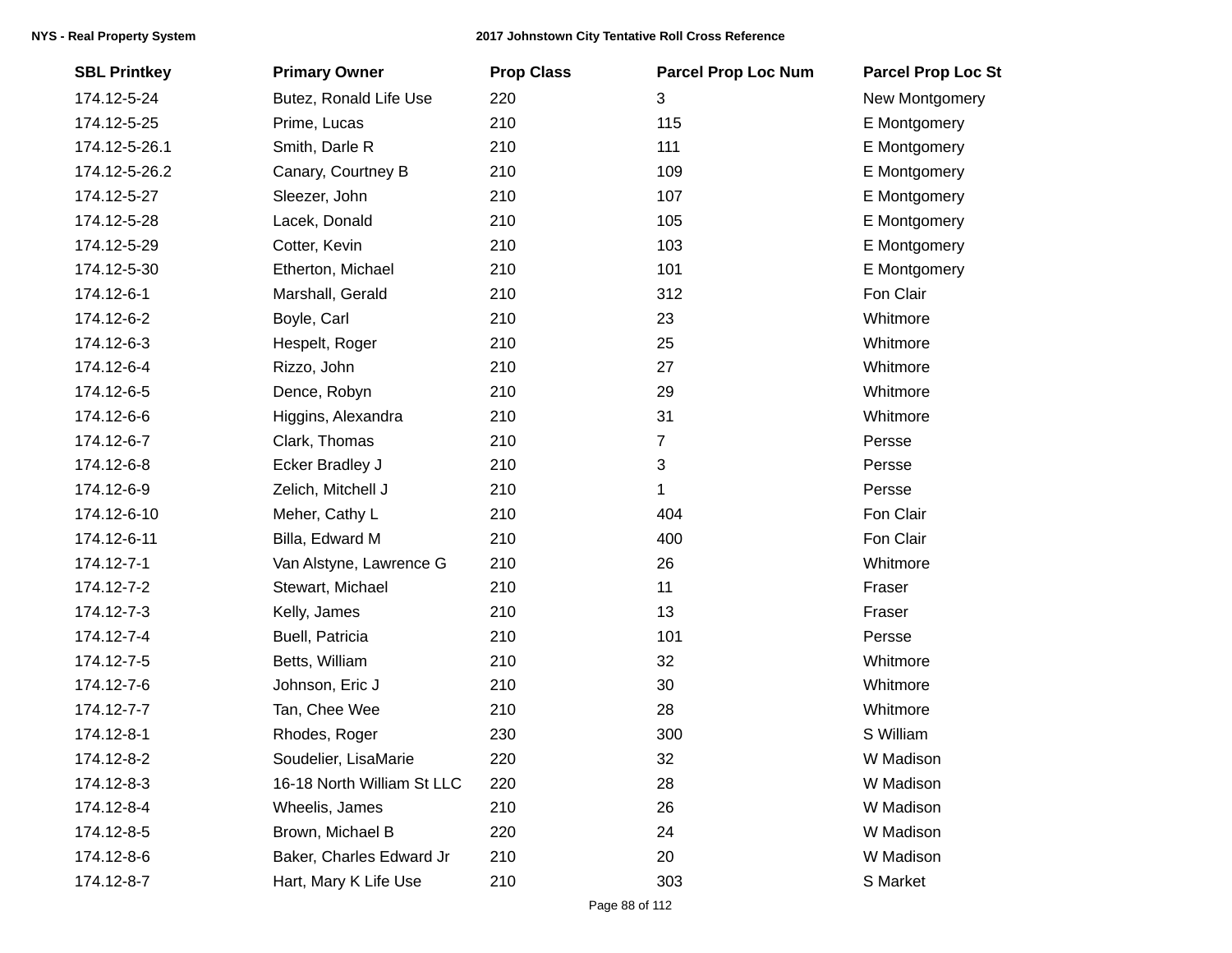| <b>SBL Printkey</b> | <b>Primary Owner</b>   | <b>Prop Class</b> | <b>Parcel Prop Loc Num</b> | <b>Parcel Prop Loc St</b> |
|---------------------|------------------------|-------------------|----------------------------|---------------------------|
| 174.12-8-8          | Hart, Julee A          | 210               | 305                        | S Market                  |
| 174.12-8-9          | Chapin, Daniel D       | 220               | 309                        | S Market                  |
| 174.12-8-10         | Derrico, Marjorie J    | 210               | 311                        | S Market                  |
| 174.12-8-11         | JA Unlimited, LLC      | 210               | 313                        | S Market                  |
| 174.12-8-12         | Mowrey, Maryann        | 220               | 103                        | W First                   |
| 174.12-8-13         | Curtis, Donald A       | 210               | 105                        | W First                   |
| 174.12-8-14         | Skoda, Edward          | 210               | 107                        | W First                   |
| 174.12-8-16         | Syquia, Gregorio       | 210               | 314                        | S William                 |
| 174.12-8-17         | Petrie, Scott M        | 210               | 312                        | S William                 |
| 174.12-8-18         | Foster, Allen          | 210               | 310                        | S William                 |
| 174.12-8-19         | Husain, Michele N      | 210               | 308                        | S William                 |
| 174.12-8-20         | Roosa, Margaret        | 210               | 306                        | S William                 |
| 174.12-8-21         | Wilson, Elise S        | 210               | 304                        | S William                 |
| 174.12-8-22         | Jones, Kenneth E       | 210               | 302                        | S William                 |
| 174.12-8-23         | Isabella, Patricia     | 220               | $300*1/2$                  | S William                 |
| 174.12-9-1          | Triolo Jack S          | 210               | 16                         | W Madison                 |
| 174.12-9-2          | Bonificio, Paul D      | 210               | 14                         | W Madison                 |
| 174.12-9-3          | Ovacik, Harun R        | 210               | 12                         | W Madison                 |
| 174.12-9-4          | Pica Peter             | 210               | 10                         | W Madison                 |
| 174.12-9-5          | Engel, Daniel J        | 210               | 8                          | W Madison                 |
| 174.12-9-6          | Masi, Travis           | 210               | 6                          | W Madison                 |
| 174.12-9-7          | Etherton, Charles J    | 210               | 4                          | W Madison                 |
| 174.12-9-8          | Lobdell, Terry L       | 210               | $\overline{2}$             | W Madison                 |
| 174.12-9-9          | Leibowitz, Gregory     | 210               | 301                        | S Perry                   |
| 174.12-9-10         | Valachovic, Todd       | 210               | 303                        | S Perry                   |
| 174.12-9-11         | Jiang, Yu Yun          | 210               | 307                        | S Perry                   |
| 174.12-9-12         | <b>Blanchard Louis</b> | 220               | 311                        | S Perry                   |
| 174.12-9-13         | Sweet, Robert L Jr     | 220               | 313                        | S Perry                   |
| 174.12-9-14         | Ropeter, Reginald      | 210               | 315                        | S Perry                   |
| 174.12-9-15         | Guzielek, Dorothy      | 220               | 317                        | S Perry                   |
| 174.12-9-16         | Borgolini, John        | 210               | 1                          | W First                   |
| 174.12-9-17         | Tomchik, Christopher A | 210               | 5                          | W First                   |
| 174.12-9-18         | Ackerbauer Susan B     | 210               | 7                          | W First                   |
|                     |                        |                   |                            |                           |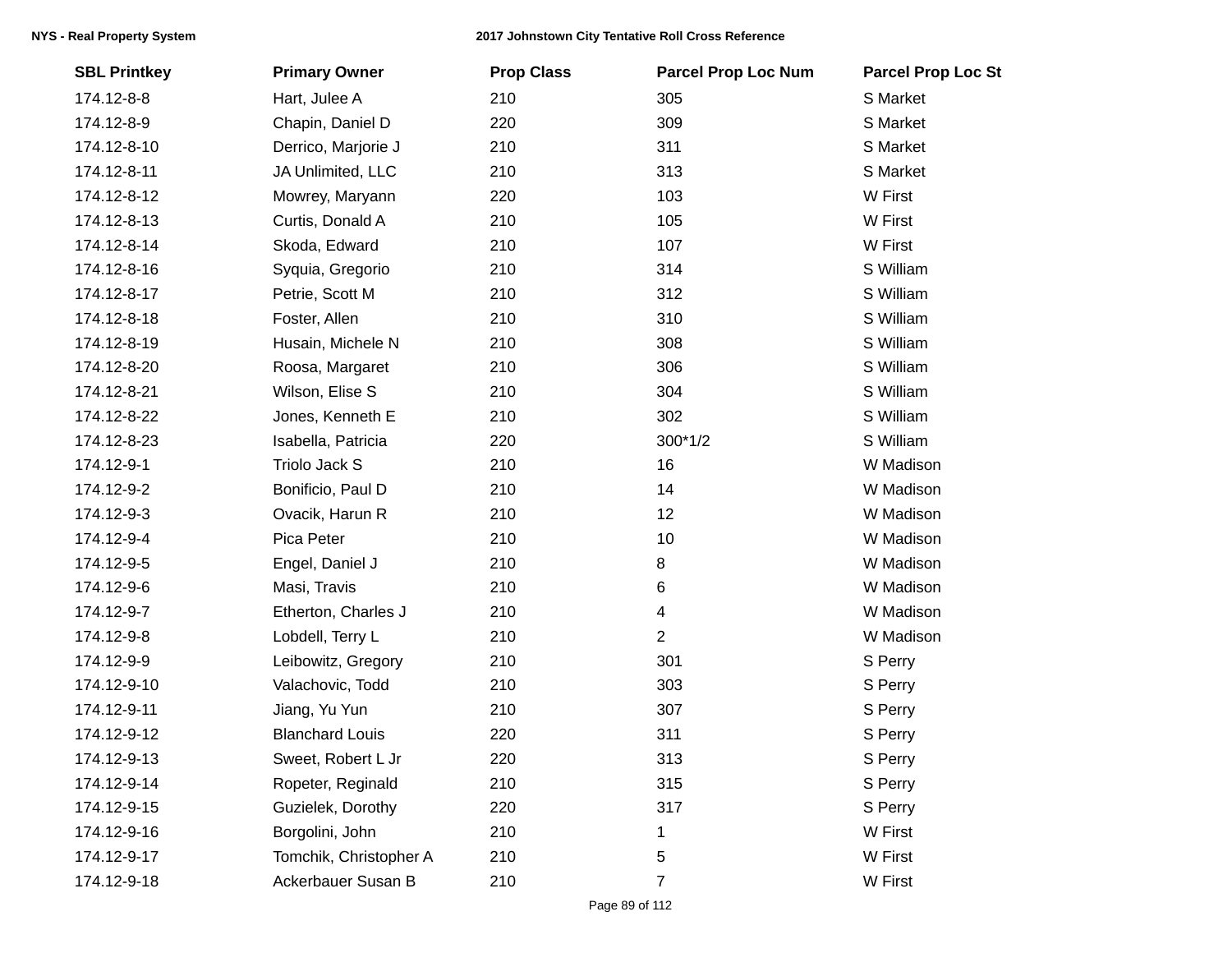| <b>SBL Printkey</b> | <b>Primary Owner</b>        | <b>Prop Class</b> | <b>Parcel Prop Loc Num</b> | <b>Parcel Prop Loc St</b> |
|---------------------|-----------------------------|-------------------|----------------------------|---------------------------|
| 174.12-9-19         | Lowell, Richard             | 210               | 9                          | W First                   |
| 174.12-9-20         | 130 Pleasant LLC            | 210               | 310                        | S Market                  |
| 174.12-9-21         | Tomchik, Christopher A      | 311               | 308*1/2                    | S Market                  |
| 174.12-9-22         | Mathias, Marilyn            | 210               | 308                        | S Market                  |
| 174.12-9-23         | Lamere, Gregory             | 210               | 306                        | S Market                  |
| 174.12-9-24         | Wright, James R             | 210               | 304                        | S Market                  |
| 174.12-10-1         | Ackerknecht, Kurt L         | 220               | 2                          | E Madison                 |
| 174.12-10-2         | Secy of Housing & Urban Dev | 210               | 4                          | E Madison                 |
| 174.12-10-3         | Simpson, Tammi R            | 210               | 6                          | E Madison                 |
| 174.12-10-4         | Preston, Ronald             | 210               | 8                          | E Madison                 |
| 174.12-10-5         | Kralovic, Thomas J          | 220               | 10                         | E Madison                 |
| 174.12-10-6         | Stowell, Gregory            | 210               | 14                         | E Madison                 |
| 174.12-10-7         | Bailey, Christopher         | 210               | 12                         | E Madison                 |
| 174.12-10-9         | Salamack, Robert S          | 210               | 16                         | E Madison                 |
| 174.12-10-10        | Day, Kelly                  | 210               | 18                         | E Madison                 |
| 174.12-10-12        | Royce, Lawrence E           | 210               | 20                         | E Madison                 |
| 174.12-10-13        | Guild, Wayne T              | 220               | 22                         | E Madison                 |
| 174.12-10-14        | Sarraino, Samuel P          | 220               | 24                         | E Madison                 |
| 174.12-10-15        | Auty Erica C                | 210               | 403                        | Glebe                     |
| 174.12-10-16        | Anadio, James J             | 210               | 405                        | Glebe                     |
| 174.12-10-17        | Shepard, Mary Ann           | 210               | 407                        | Glebe                     |
| 174.12-10-18        | Mureness, Harold            | 210               | 409                        | Glebe                     |
| 174.12-10-19        | Lenz, Yvonne                | 210               | 411                        | Glebe                     |
| 174.12-10-20.1      | Marino Philip A             | 210               | 413                        | Glebe                     |
| 174.12-10-21.5      | Wiesner, Louis J Jr         | 220               | 15                         | E First                   |
| 174.12-10-23        | Fiebka, Anne                | 210               | $\overline{7}$             | E First                   |
| 174.12-10-24        | Nawrot, Michael L           | 210               | 5                          | E First                   |
| 174.12-10-25        | Yerdon, Bradley S           | 220               | 1                          | E First                   |
| 174.12-10-26        | Lincoln, Niles              | 220               | 314                        | S Perry                   |
| 174.12-10-27        | Smith, H Wright             | 210               | 312                        | S Perry                   |
| 174.12-10-28        | Vahaviolos, Konstantinos    | 210               | 310                        | S Perry                   |
| 174.12-10-29        | Schwabrow Jennifer J        | 210               | 308                        | S Perry                   |
| 174.12-10-30        | Ressue, Alyssa              | 210               | 306                        | S Perry                   |
|                     |                             |                   |                            |                           |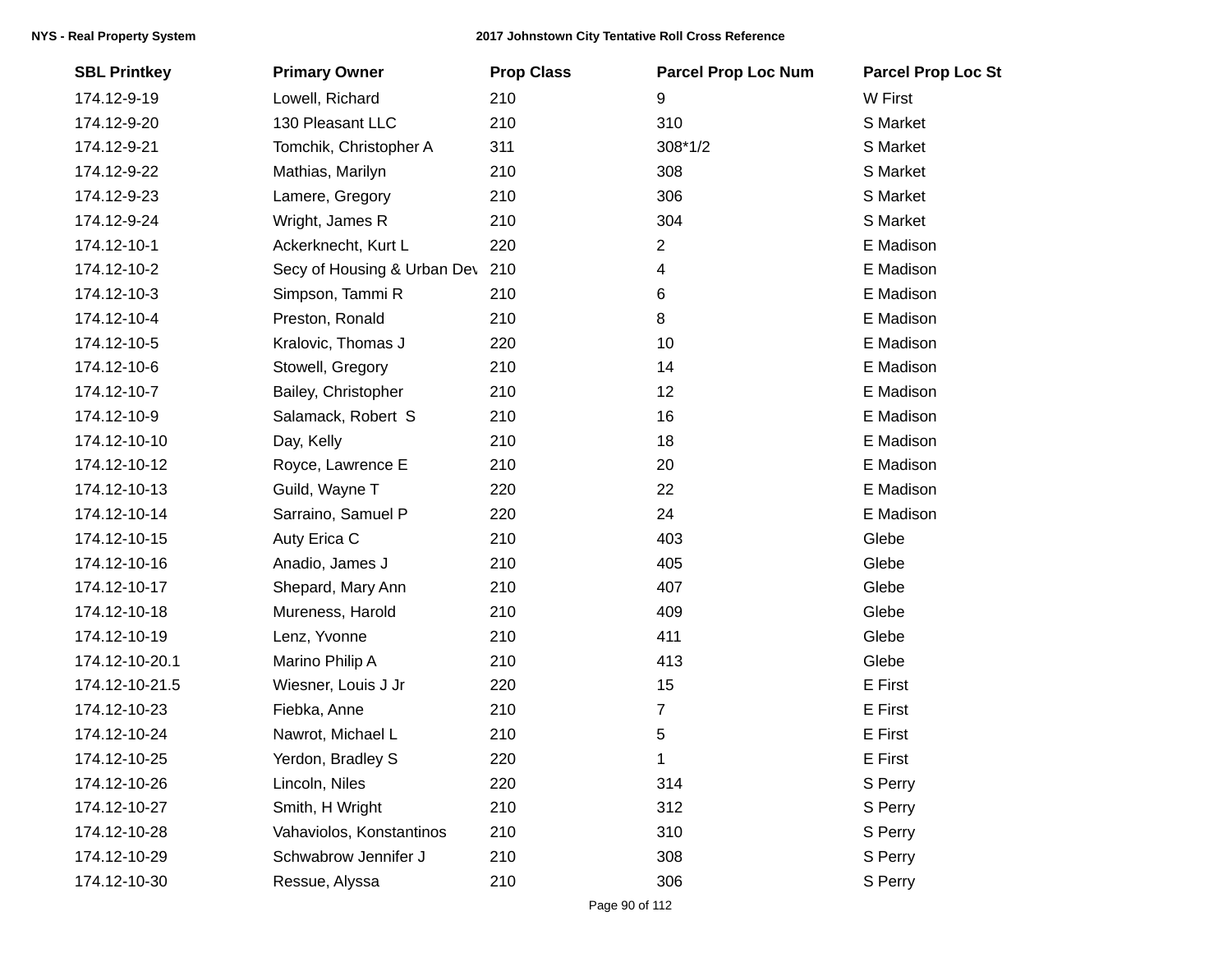| <b>SBL Printkey</b> | <b>Primary Owner</b>         | <b>Prop Class</b> | <b>Parcel Prop Loc Num</b> | <b>Parcel Prop Loc St</b> |
|---------------------|------------------------------|-------------------|----------------------------|---------------------------|
| 174.12-10-31        | Hayes, Carolyn M             | 210               | 304                        | S Perry                   |
| 174.12-10-32        | Hayes, Carolyn M             | 210               | $302*1/2$                  | S Perry                   |
| 174.12-10-33        | Callahan, Erin E             | 220               | 302                        | S Perry                   |
| 174.12-10-34        | Reynolds, Raymond            | 210               | 300                        | S Perry                   |
| 174.12-10-35        | Sanders, David P             | 210               | 298                        | S Perry                   |
| 174.12-11-1         | Fitzgerald, Michael          | 210               | 100                        | E Montgomery              |
| 174.12-11-2         | Fitzgerald, Michael          | 311               | 102                        | E Montgomery              |
| 174.12-11-3         | Leggiero, Kathleen           | 220               | 106                        | E Montgomery              |
| 174.12-11-4         | Kline, Richard X             | 210               | 108                        | E Montgomery              |
| 174.12-11-5         | <b>Blackmon Family Trust</b> | 210               | 110                        | E Montgomery              |
| 174.12-11-6         | Yennard, Wesley G            | 312               |                            | Arch                      |
| 174.12-11-7         | Pettit, Mark A               | 210               | 1                          | Reid                      |
| 174.12-11-8         | Lafountain, Denise           | 210               | 406                        | Glebe                     |
| 174.12-11-9         | McGivern, Thomas P           | 210               | 404                        | Glebe                     |
| 174.12-11-10        | Ashbey, Christina M          | 210               | 402                        | Glebe                     |
| 174.12-12-1         | Miller, Charles              | 210               | 408                        | Glebe                     |
| 174.12-12-3         | Slingerland, Sarah J         | 311               |                            | Reid                      |
| 174.12-12-5         | Ackerbauer, Marie            | 210               | 112                        | E Montgomery              |
| 174.12-12-6         | Crosby, Christopher D        | 210               | 114                        | E Montgomery              |
| 174.12-12-7         | Hlozansky, Michael           | 210               | 116                        | E Montgomery              |
| 174.12-12-8         | Darragh, Louise              | 210               | 118                        | E Montgomery              |
| 174.12-12-10        | Goyette, Sara                | 220               | 122                        | E Montgomery              |
| 174.12-12-11        | Trumbull, Douglas            | 210               | 126                        | E Montgomery              |
| 174.12-12-13        | Passero, Joanne              | 210               | 130                        | E Montgomery              |
| 174.12-12-14        | Dorn, Milton G               | 220               | 132                        | E Montgomery              |
| 174.12-12-15.5      | Karathanasis, Eliot Trustee  | 220               | 134                        | E Montgomery              |
| 174.12-12-16        | Simek, Thomas                | 311               |                            | Fon Clair                 |
| 174.12-12-17        | Pawling, Joan M              | 210               | 115                        | E Third                   |
| 174.12-12-18        | Wicklund, Marie S Life Use   | 210               | 113                        | E Third                   |
| 174.12-12-19        | Kranbuhl, Brian              | 210               | 111                        | E Third                   |
| 174.12-12-20        | Clemons, Stephen             | 210               | 109                        | E Third                   |
| 174.12-12-21        | Munson, Daniel F             | 210               | 107                        | E Third                   |
| 174.12-12-22        | Pynadath, Rosy               | 210               | 105                        | E Third                   |
|                     |                              |                   |                            |                           |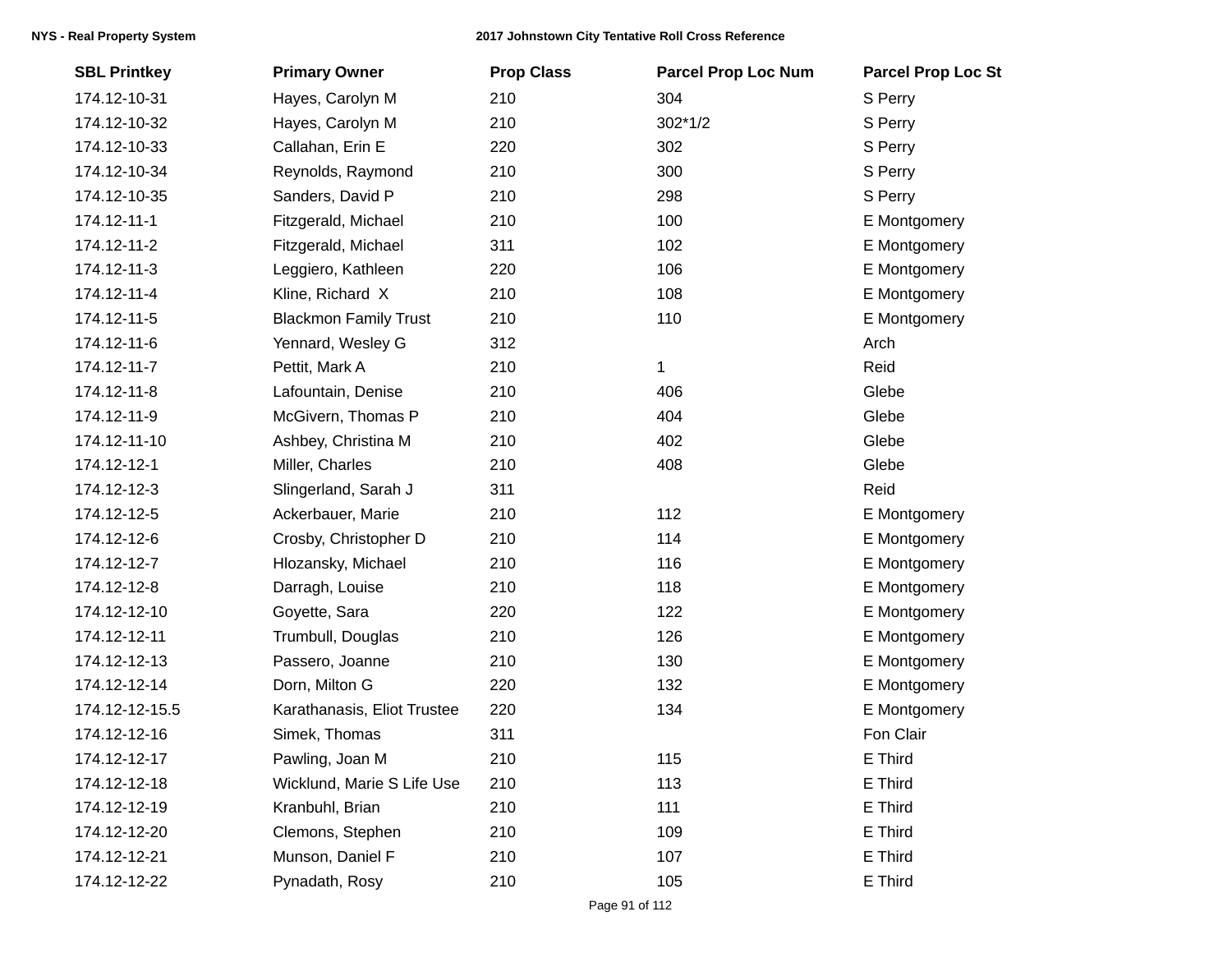| <b>SBL Printkey</b> | <b>Primary Owner</b>      | <b>Prop Class</b> | <b>Parcel Prop Loc Num</b> | <b>Parcel Prop Loc St</b> |
|---------------------|---------------------------|-------------------|----------------------------|---------------------------|
| 174.12-12-23        | Mussey, Jason D           | 210               | 101                        | E Third                   |
| 174.12-12-24        | Poest, Pamela             | 210               | 608                        | Glebe                     |
| 174.12-12-25.1      | <b>Board Of Education</b> | 612               |                            | Glebe                     |
| 174.12-12-26        | Baynard, Diana            | 210               | 500                        | Glebe                     |
| 174.12-12-27        | Papa, Joseph C            | 220               | 418                        | Glebe                     |
| 174.12-12-28        | LaGreca, Michelle         | 210               | 416                        | Glebe                     |
| 174.12-12-29        | Quinn, Kevin              | 210               | 414                        | Glebe                     |
| 174.12-12-30        | Biron, James              | 210               | 412                        | Glebe                     |
| 174.12-13-1         | Sweet, Berneal            | 220               | $\overline{c}$             | New Montgomery            |
| 174.12-13-2         | Miller, Herman            | 210               | 4                          | New Montgomery            |
| 174.12-13-3         | Martin, Luann             | 210               | 6                          | New Montgomery            |
| 174.12-13-4         | Blowers, James H          | 210               | 417                        | Fon Clair                 |
| 174.12-13-5         | Hussar, George D          | 210               | 419                        | Fon Clair                 |
| 174.12-13-6         | Caminiti, Carolyn         | 220               | 421                        | Fon Clair                 |
| 174.12-14-1         | Zinter, Pilar E           | 210               | $\overline{2}$             | Persse                    |
| 174.12-14-2         | Bennett, Mark             | 210               | 4                          | Persse                    |
| 174.12-14-3         | Sweetman, Scott           | 210               | 6                          | Persse                    |
| 174.12-14-4         | Vuskalns, Andris          | 210               | 8                          | Persse                    |
| 174.12-14-5         | Groesbeck, David          | 312               |                            | Persse                    |
| 174.12-14-6         | Groesbeck, David          | 210               | 101                        | Whitmore                  |
| 174.12-14-7         | Groesbeck, Teresa M       | 210               | 103                        | Whitmore                  |
| 174.12-14-8         | Cwiakala, Paul            | 210               | 105                        | Whitmore                  |
| 174.12-14-9         | Krempa, Martin W          | 210               | 107                        | Whitmore                  |
| 174.12-14-12.5      | Houser, Eric              | 210               | 111                        | Whitmore                  |
| 174.12-14-13        | Sepanara, Michael         | 311               |                            | Whitmore                  |
| 174.12-14-14        | Caminiti, Carmelo         | 311               |                            | Fon Clair                 |
| 174.12-14-15        | Caminiti, Carmelo         | 311               |                            | Fon Clair                 |
| 174.12-14-16        | Putman, Melissa           | 210               | 420                        | Fon Clair                 |
| 174.12-14-17        | Chatterton, Wanda         | 210               | 418                        | Fon Clair                 |
| 174.12-14-18        | Mills, Jenifer A          | 210               | 416                        | Fon Clair                 |
| 174.12-15-1         | Elmendorf, Michael        | 210               | 100                        | Persse                    |
| 174.12-15-2         | Freese, Brian             | 210               | 102                        | Persse                    |
| 174.12-15-4         | Roehl, Thomas             | 210               | 104                        | Whitmore                  |
|                     |                           |                   |                            |                           |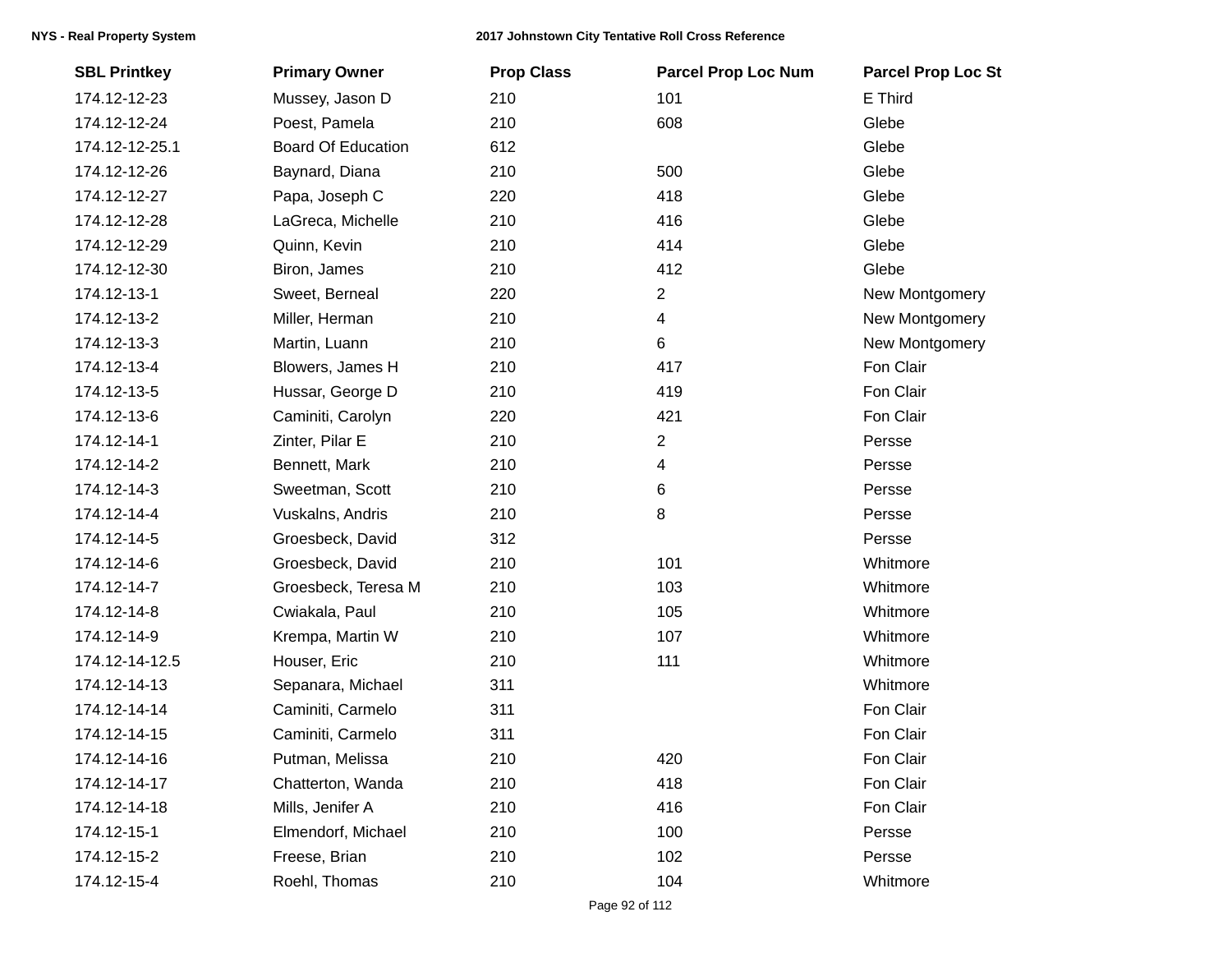| <b>SBL Printkey</b> | <b>Primary Owner</b>                | <b>Prop Class</b> | <b>Parcel Prop Loc Num</b> | <b>Parcel Prop Loc St</b> |
|---------------------|-------------------------------------|-------------------|----------------------------|---------------------------|
| 174.12-15-5         | Petrelia, Nicholaus                 | 210               | 108                        | Whitmore                  |
| 174.12-15-6         | Ackerknecht, Jon                    | 210               | 110                        | Whitmore                  |
| 174.12-15-7         | Ackerknecht, Jon                    | 311               | 112                        | Whitmore                  |
| 174.12-16-1         | Miller, Daniel                      | 210               | 500                        | Fon Clair                 |
| 174.12-16-2         | Kortz, Michael A                    | 210               | 201                        | Whitmore                  |
| 174.12-16-5         | Herba, Ed Jr                        | 311               |                            | Whitmore                  |
| 174.12-16-6         | Herba, Ed Jr                        | 311               |                            | Fon Clair                 |
| 174.12-16-7         | City Of Johnstown                   | 311               |                            | Fon Clair                 |
| 174.12-16-8         | Herba, Ed Jr                        | 311               |                            | Fon Clair                 |
| 174.12-16-9         | Miller, Michael                     | 210               | 504                        | Fon Clair                 |
| 174.12-16-10        | Miller, Daniel                      | 311               |                            | Fon Clair                 |
| 174.12-17-1         | Fudger, Joan E                      | 230               | 400-404                    | S William                 |
| 174.12-17-2         | Tierney, Stephan N                  | 210               | 104                        | W First                   |
| 174.12-17-3         | Valachovic, Glenn R                 | 220               | 102                        | W First                   |
| 174.12-17-4         | DeCristofaro Joseph E               | 220               | 100                        | W First                   |
| 174.12-17-5         | Melita, Rosanne                     | 210               | 405                        | S Market                  |
| 174.12-17-6         | Niles, Jeffrey                      | 210               | 407                        | S Market                  |
| 174.12-17-7         | Sutton, Christine W                 | 210               | 409                        | S Market                  |
| 174.12-17-8         | Spritzer, Eliot A                   | 210               | 101                        | W Second                  |
| 174.12-17-9         | Harzinski, John                     | 210               | 412                        | S William                 |
| 174.12-17-10        | <b>Preservation Plus Maint Corp</b> | 210               | 410                        | S William                 |
| 174.12-17-11        | Bornt, Jeremy                       | 210               | 408                        | S William                 |
| 174.12-17-12        | Sweet, Berneal                      | 210               | 406                        | S William                 |
| 174.12-18-1         | Sweet, Jonathan                     | 220               | 398                        | S Market                  |
| 174.12-18-2         | Sardella, Kristin                   | 210               | 8                          | W First                   |
| 174.12-18-3         | Johnson, Robert                     | 210               | 6                          | W First                   |
| 174.12-18-4         | Kline, George                       | 210               | 2                          | W First                   |
| 174.12-18-5         | Jarabek, Jay D                      | 210               | 403                        | S Perry                   |
| 174.12-18-6         | Jennings, Thomas A                  | 210               | 405                        | S Perry                   |
| 174.12-18-7         | Amsinger, Stephen S                 | 210               | 407                        | S Perry                   |
| 174.12-18-8         | Brand, Harry H Jr                   | 210               | 3                          | W Second                  |
| 174.12-18-9         | Talarico, Craig                     | 210               | 406                        | S Market                  |
| 174.12-18-10        | James, Philip                       | 210               | 404                        | S Market                  |
|                     |                                     |                   |                            |                           |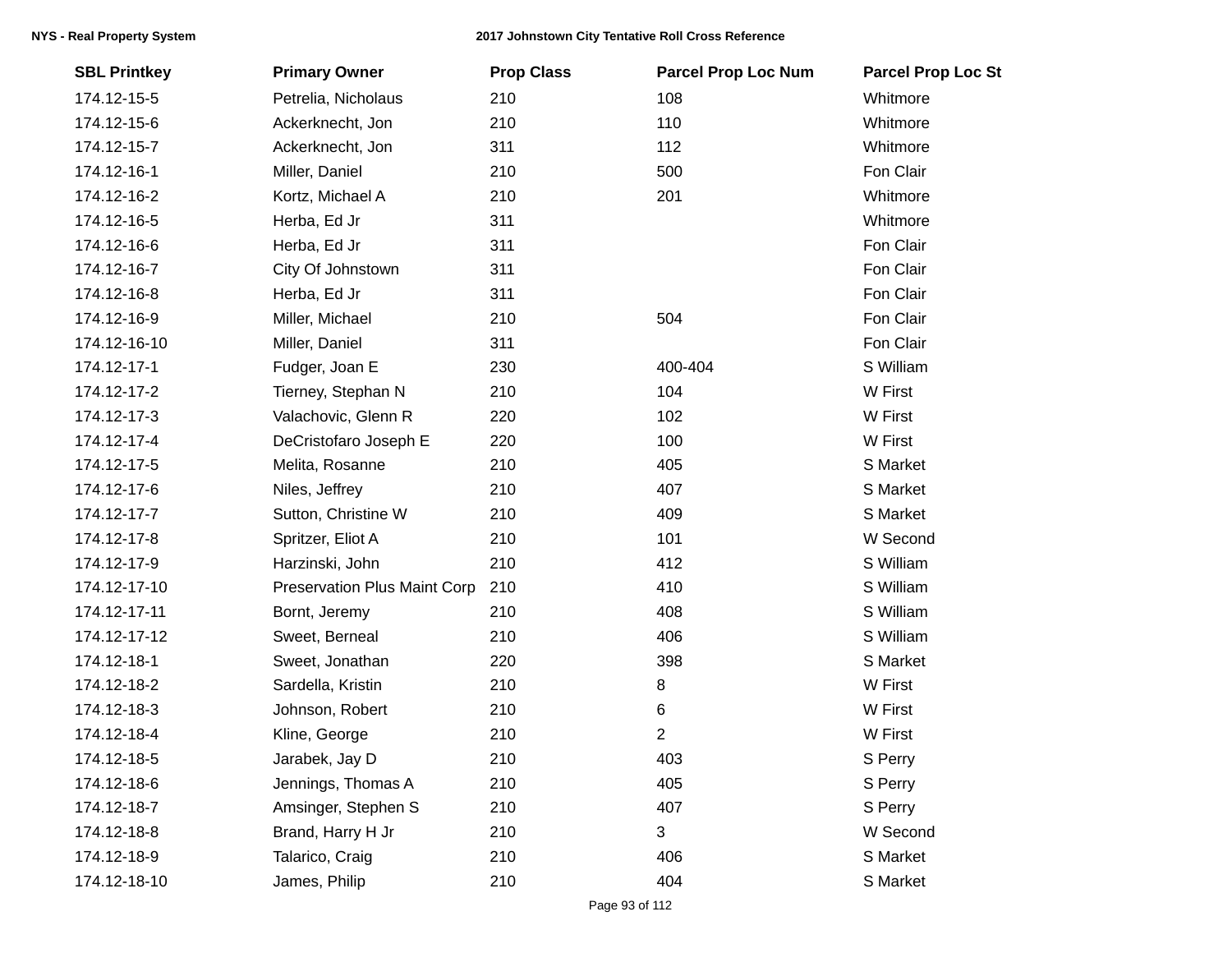| <b>SBL Printkey</b> | <b>Primary Owner</b>      | <b>Prop Class</b> | <b>Parcel Prop Loc Num</b> | <b>Parcel Prop Loc St</b> |
|---------------------|---------------------------|-------------------|----------------------------|---------------------------|
| 174.12-18-11        | Greene, Jacob D           | 210               | 402                        | S Market                  |
| 174.12-18-12        | Sweet, Jonathan           | 210               | 400                        | S Market                  |
| 174.12-19-1         | Solby, Stacey J           | 210               | 500                        | S William                 |
| 174.12-19-2         | Moynehan, Mary E          | 210               | 501                        | S Market                  |
| 174.12-19-3         | Akeren, Nuriye            | 210               | 503                        | S Market                  |
| 174.12-19-4         | Alam, Samsul              | 210               | 505                        | S Market                  |
| 174.12-19-5         | Becker, Gary S            | 210               | 507                        | S Market                  |
| 174.12-19-6         | Gould, Robert             | 210               | 510                        | S William                 |
| 174.12-19-7         | Roof, Jeffrey             | 210               | 508                        | S William                 |
| 174.12-19-8         | Bell, Thomas L            | 210               | 506                        | S William                 |
| 174.12-19-9         | Niles, Mary H             | 210               | 502                        | S William                 |
| 174.12-20-1         | Bosko, Steven J           | 210               | 500                        | S Market                  |
| 174.12-20-2         | Larrabee, Deborah A       | 210               | 8                          | W Second                  |
| 174.12-20-3         | Chamberlain, Thelma       | 210               | 6                          | W Second                  |
| 174.12-20-4         | VanNostrand, Shelly       | 210               | 4                          | W Second                  |
| 174.12-20-5         | McCumber, Jason           | 210               | 501                        | S Perry                   |
| 174.12-20-6         | Diaz, Joshua C            | 210               | 503                        | S Perry                   |
| 174.12-20-7         | Hoyt, Shelley             | 210               | 505                        | S Perry                   |
| 174.12-20-8         | Hall, Tyler               | 210               | 507                        | S Perry                   |
| 174.12-20-9         | Yerdon, Shelley M         | 210               | 1                          | W Third                   |
| 174.12-20-10        | Zelich Christopher S      | 210               | 506                        | S Market                  |
| 174.12-20-11        | Camarra, Richard J        | 210               | 504                        | S Market                  |
| 174.12-20-12        | Sponenberg, David W       | 210               | 502                        | S Market                  |
| 174.12-21-1         | Reynolds, Jane            | 210               | 600                        | S William                 |
| 174.12-21-2         | Prestopnik, Richard       | 210               | 601                        | S Market                  |
| 174.12-21-3         | Maceyka, Sandra A         | 311               |                            | S Market                  |
| 174.12-22-1         | Ehle, Daniel V            | 210               | 4                          | W Third                   |
| 174.12-22-2         | Sheperd, Joseph J         | 210               | 2                          | W Third                   |
| 174.12-22-3         | Gault Linda M             | 210               | 601                        | S Perry                   |
| 174.12-22-4         | DeSouter, Robert M        | 210               | 603                        | S Perry                   |
| 174.12-22-5         | Swaney America Corporatio | 210               | 605                        | S Perry                   |
| 174.12-22-6         | Swaney America Corporatio | 311               |                            | S Perry                   |
| 174.12-22-7         | Bosworth, Matthew         | 210               | 5                          | W Fourth                  |
|                     |                           |                   |                            |                           |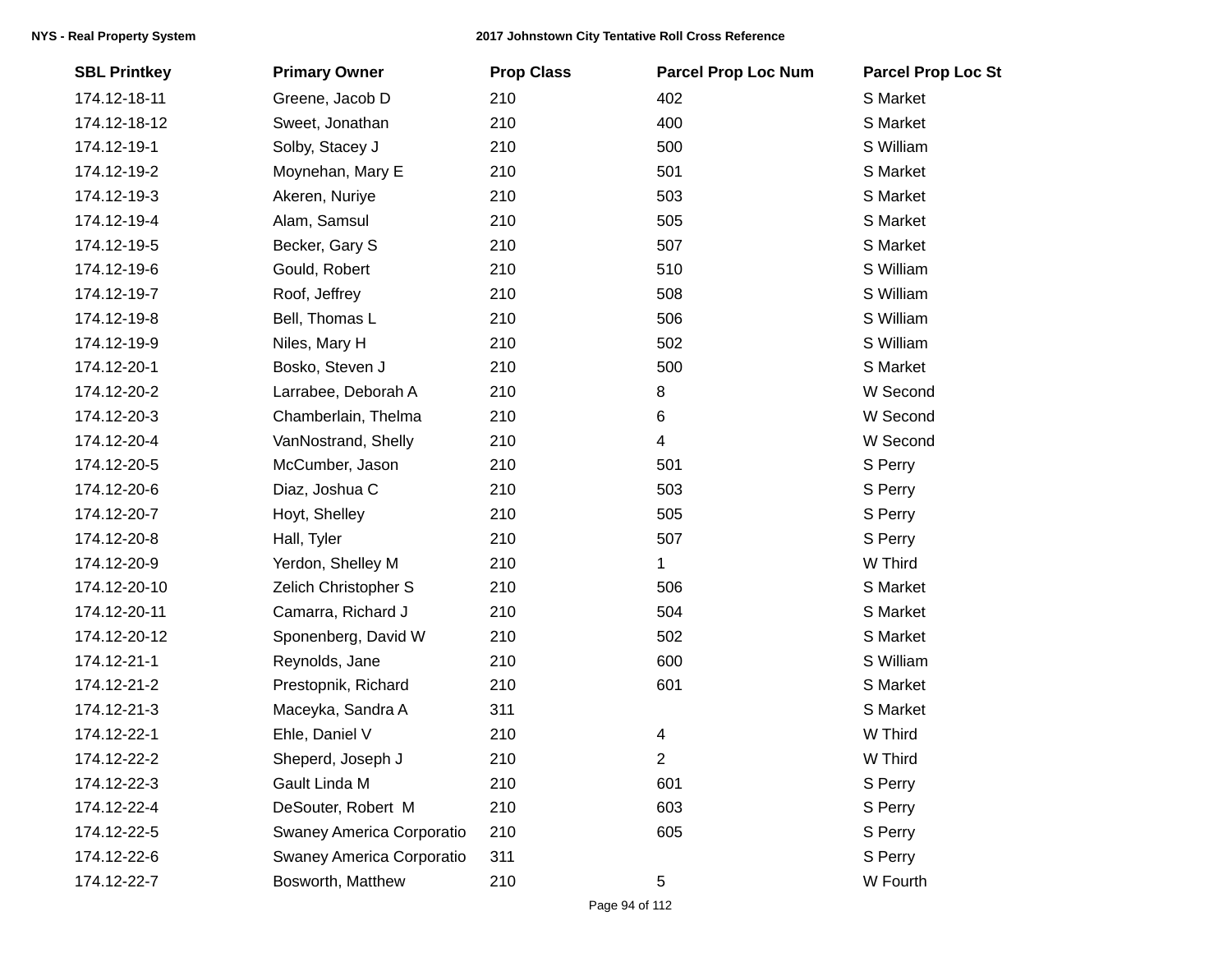| <b>SBL Printkey</b> | <b>Primary Owner</b>      | <b>Prop Class</b> | <b>Parcel Prop Loc Num</b> | <b>Parcel Prop Loc St</b> |
|---------------------|---------------------------|-------------------|----------------------------|---------------------------|
| 174.12-22-8         | Sweet, Sandra             | 210               | 606                        | S Market                  |
| 174.12-22-9         | Mulligan, David W         | 210               | 604                        | S Market                  |
| 174.12-22-10        | Kortz, Scott M            | 210               | 602                        | S Market                  |
| 174.12-23-1         | <b>Board Of Education</b> | 612               | 400                        | S Perry                   |
| 174.12-24-1         | Young, Kevin M            | 210               | 700                        | Glebe                     |
| 174.12-24-2.5       | D Amore, David A          | 210               | 100                        | E Third                   |
| 174.12-24-4         | Etherton, Stephen         | 210               | 106                        | E Third                   |
| 174.12-24-5         | Lansing, David            | 210               | 108                        | E Third                   |
| 174.12-24-6         | Curtis, Robert G          | 210               | 110                        | E Third                   |
| 174.12-24-7         | Melita, Salvatore         | 210               | 112                        | E Third                   |
| 174.12-24-8         | Serpa, Wendy J            | 210               | 114                        | E Third                   |
| 174.12-24-9         | Autilio, Mark             | 210               | 1                          | Mckinley                  |
| 174.12-24-10        | Simone, Mary              | 210               | 3                          | <b>McKinley</b>           |
| 174.12-24-11        | Valachovic, Bradley M     | 210               | 123                        | E Fourth                  |
| 174.12-24-12        | Klempa, Paul              | 210               | 121                        | E Fourth                  |
| 174.12-24-13        | Salatel, Sherri H         | 210               | 119                        | E Fourth                  |
| 174.12-24-14        | Banta, Keith              | 210               | 115                        | E Fourth                  |
| 174.12-24-15        | Smicinski, Robert J       | 210               | 113                        | E Fourth                  |
| 174.12-24-16        | Klingbeil, Jeffrey P Jr   | 210               | 111                        | E Fourth                  |
| 174.12-24-17        | String, Barbara U         | 210               | 107                        | E Fourth                  |
| 174.12-24-18        | D Amore, James L          | 220               | 105                        | E Fourth                  |
| 174.12-24-19        | D Amore, James L          | 210               | 103                        | E Fourth                  |
| 174.12-24-20        | Semprivivo, Lynne         | 210               | 101                        | E Fourth                  |
| 174.12-24-21        | VanArnam, Robert E Jr     | 220               | 704                        | Glebe                     |
| 174.12-24-22        | Bovee, Gary               | 210               | 702                        | Glebe                     |
| 174.12-25-1         | Simek, Thomas             | 210               | $\overline{2}$             | Mckinley                  |
| 174.12-25-3         | Orloff, Irene A           | 220               | 608                        | Fon Clair                 |
| 174.12-25-4         | Gay, Thomas L             | 210               | 209                        | E Fourth                  |
| 174.12-25-5         | Wille, Peter              | 210               | 207                        | E Fourth                  |
| 174.12-25-7         | Damphier, John            | 210               | 10                         | Mckinley                  |
| 174.12-25-8         | Calderwood, Richard       | 210               | 8                          | Mckinley                  |
| 174.12-25-9         | Rocco, Jason              | 210               | 6                          | Mckinley                  |
| 174.12-25-10        | Hazzard, Jeffrey          | 210               | 4                          | Mckinley                  |
|                     |                           |                   |                            |                           |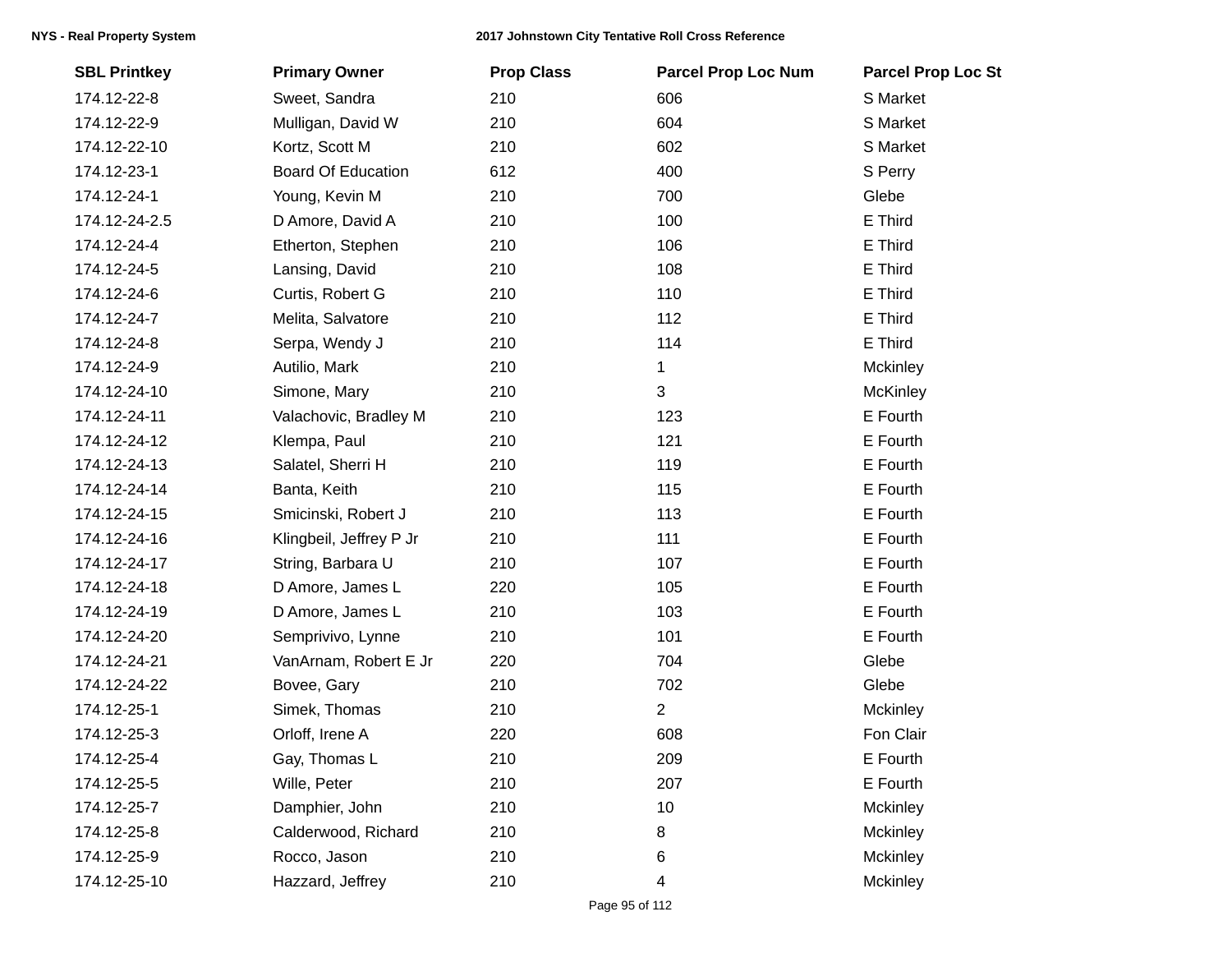| <b>SBL Printkey</b> | <b>Primary Owner</b>        | <b>Prop Class</b> | <b>Parcel Prop Loc Num</b> | <b>Parcel Prop Loc St</b> |
|---------------------|-----------------------------|-------------------|----------------------------|---------------------------|
| 174.12-26-1         | Hayes, Thomas G             | 210               | 104                        | E Fourth                  |
| 174.12-26-2         | Yesse, Guy                  | 210               | 106                        | E Fourth                  |
| 174.12-26-3         | Peters, John L              | 210               | 108                        | E Fourth                  |
| 174.12-26-4         | Gray, Thomas                | 210               | 110                        | E Fourth                  |
| 174.12-26-5         | Barnett, Daniel             | 210               | 112                        | E Fourth                  |
| 174.12-26-6         | Wilder, Laura               | 210               | 114                        | E Fourth                  |
| 174.12-26-7         | De Golyer, Cynthia L        | 210               | 200                        | E Fourth                  |
| 174.12-26-8         | Chamberlain, Larry          | 210               | 202                        | E Fourth                  |
| 174.12-26-9         | Witzke, Harry George Jr     | 210               | 204                        | E Fourth                  |
| 174.12-26-10        | Hansen, Richard W           | 210               | 206                        | E Fourth                  |
| 174.12-26-11        | House, Eileen               | 210               | 208                        | E Fourth                  |
| 174.13-1-1          | City Of Johnstown           | 853               |                            | Union                     |
| 174.13-1-2          | City Of Johnstown           | 853               |                            | Union                     |
| 174.13-1-3          | City Of Johnstown           | 853               |                            | Union                     |
| 174.13-1-4.1        | City of Johnstown           | 853               |                            | Union St                  |
| 174.13-1-4.2        | Fage USA Dairy Industry Inc | 340               |                            | Union                     |
| 174.13-1-5          | City Of Johnstown           | 340               |                            | Union                     |
| 174.13-1-6          | City Of Johnstown           | 853               |                            | Union                     |
| 174.13-1-7          | City Of Johnstown           | 853               |                            | Union                     |
| 174.13-1-8          | Harding, Linda Lee          | 280               | 215&223                    | Union                     |
| 174.14-1-1          | Lamphere, John M            | 210               | 314                        | Pennsylvania              |
| 174.14-1-2          | Rodecker, James P           | 210               | 310                        | Pennsylvania              |
| 174.14-1-3          | Simone, Joseph              | 210               | 306                        | Pennsylvania              |
| 174.14-1-4          | Simone, Scott K             | 210               | 302                        | Pennsylvania              |
| 174.14-1-5          | Pelosi, Eileen              | 210               | 300                        | Pennsylvania              |
| 174.14-1-6          | Benjamin Moore & Co         | 283               | 133                        | Union                     |
| 174.14-1-8          | Benjamin Moore & Co         | 710               | 161                        | Union                     |
| 174.14-1-9.1        | STAG Johnstown 2, LLC       | 449               |                            | Union                     |
| 174.14-1-9.2        | Avery, Gary                 | 331               |                            | N Sd Union                |
| 174.14-1-10         | Benjamin Moore & Co         | 340               |                            | Union                     |
| 174.14-1-10./9999   | TowerCo Inc                 | 837               |                            | Tower N Sd Union          |
| 174.14-1-11         | City Of Johnstown           | 330               |                            | N Side Union              |
| 174.15-1-1          | Coons, Emilia V             | 210               | 200                        | Pennsylvania              |
|                     |                             |                   |                            |                           |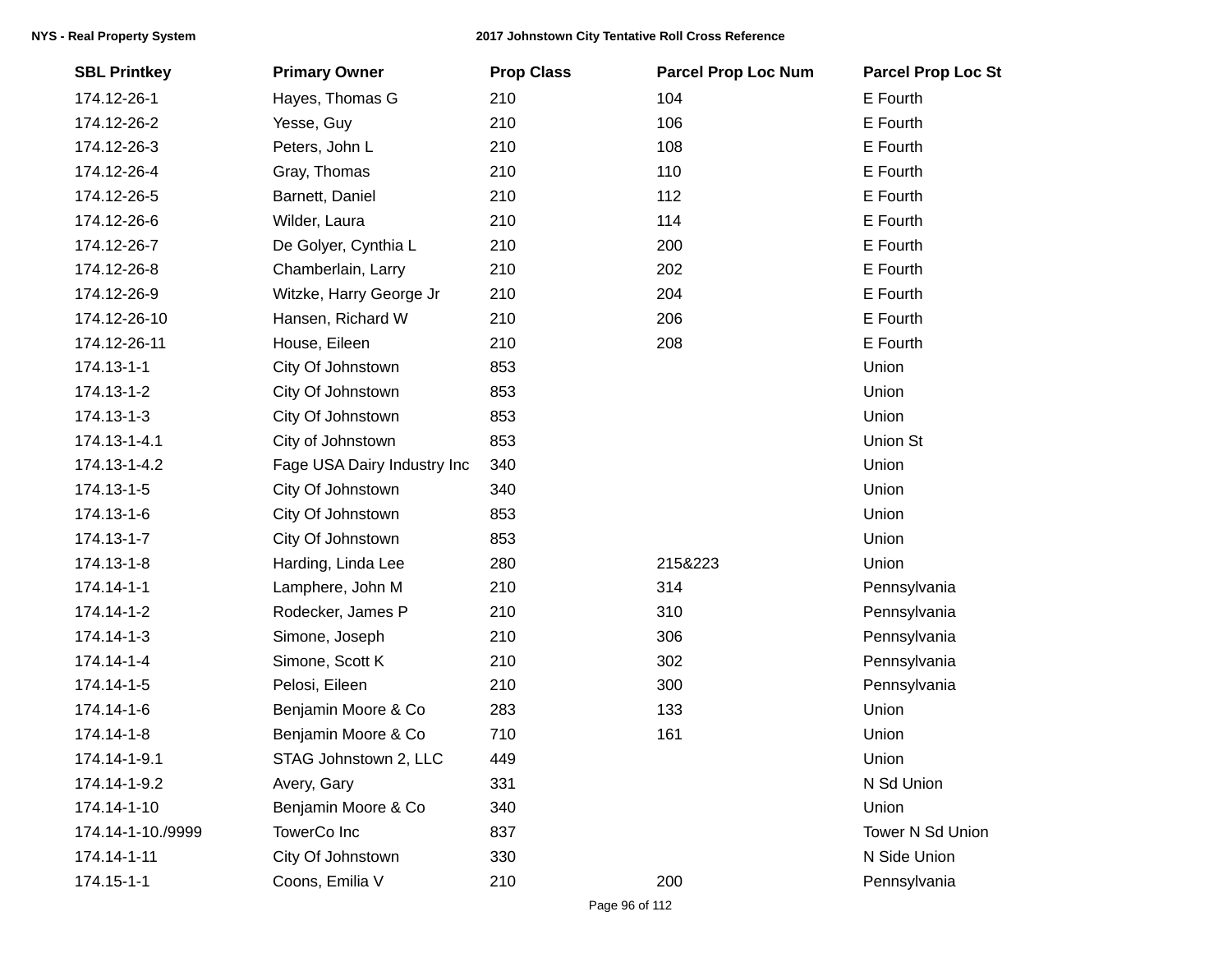| <b>SBL Printkey</b> | <b>Primary Owner</b>        | <b>Prop Class</b> | <b>Parcel Prop Loc Num</b> | <b>Parcel Prop Loc St</b> |
|---------------------|-----------------------------|-------------------|----------------------------|---------------------------|
| 174.15-1-2          | Hill, Eilene E              | 311               |                            | Genesee                   |
| 174.15-1-3.2        | NBT Bank National Assoc.    | 330               |                            | Franklin                  |
| 174.15-1-3.11       | NBT Bank National Assoc.    | 340               |                            | N Sd Union                |
| 174.15-1-3.12       | STAG Johnstown 2, LLC       | 330               | 123                        | Union                     |
| 174.15-1-4          | Roth, Lisa M                | 210               | 101                        | Union                     |
| 174.15-2-1          | Loucks, George              | 311               |                            | Genesee                   |
| 174.15-2-6          | Stewart, Alexander          | 311               |                            | Chestnut                  |
| 174.15-3-1          | Darling, David Jr           | 210               | 47                         | Chestnut                  |
| 174.15-3-2.2        | Stewart, Alexander Peter    | 283               | 51                         | Chestnut                  |
| 174.15-3-3          | Luft, Ron L                 | 210               | 53                         | Chestnut                  |
| 174.15-3-4          | Orsell, Victor              | 210               | 59                         | Chestnut                  |
| 174.15-3-5.5        | Stewart, Alex               | 311               |                            | Argersinger               |
| 174.15-4-1.2        | Lexington Community Svcs In | 410               | 69                         | Chestnut                  |
| 174.15-4-1.11       | City Of Johnstown           | 330               |                            | Chestnut W OF             |
| 174.15-4-1.12       | Lexington Community Svcs In | 311               |                            | W Chestnut                |
| 174.15-4-2          | Orsell, Thomas A            | 210               | 61                         | Chestnut                  |
| 174.15-4-3          | Hale, Judith B              | 210               | 63                         | Chestnut                  |
| 174.15-4-4.5        | Gibson, Charles             | 210               | 65                         | Chestnut                  |
| 174.15-4-5          | Hayner, Andrew R            | 210               | 73                         | Chestnut                  |
| 174.15-4-6          | City Of Johnstown           | 311               |                            | Chestnut                  |
| 174.15-4-7          | VanWagner, Richard C Sr     | 210               | 79                         | Chestnut                  |
| 174.15-4-8          | Wilbur, Arthur              | 210               | 79*1/2                     | Chestnut                  |
| 174.15-4-9          | Orsell, Victor P Jr         | 210               | 81                         | Chestnut                  |
| 174.15-4-10         | Crisafulli, Yesenia         | 210               | 83                         | Chestnut                  |
| 174.15-4-11         | Pelosi, Jolisa              | 220               | 85                         | Chestnut                  |
| 174.15-4-12         | City Of Johnstown           | 845               |                            | Chestnut                  |
| 174.15-5-1          | Rowe, Sandra                | 210               | 70                         | Chestnut                  |
| 174.15-5-2          | Isabella Alexander G        | 210               | 701                        | S Melcher                 |
| 174.15-5-3          | Garofalo, Thomas            | 210               | 797                        | S Melcher                 |
| 174.15-5-4          | Stallone, Linda             | 210               | 799                        | S Melcher                 |
| 174.15-5-5          | O'Lucci, Peter T            | 210               | 801                        | S Melcher                 |
| 174.15-5-6          | Marrone, Jennifer           | 210               | 803                        | S Melcher                 |
| 174.15-5-7          | Levin, James Andrew         | 210               | 805                        | S Melcher                 |
|                     |                             |                   |                            |                           |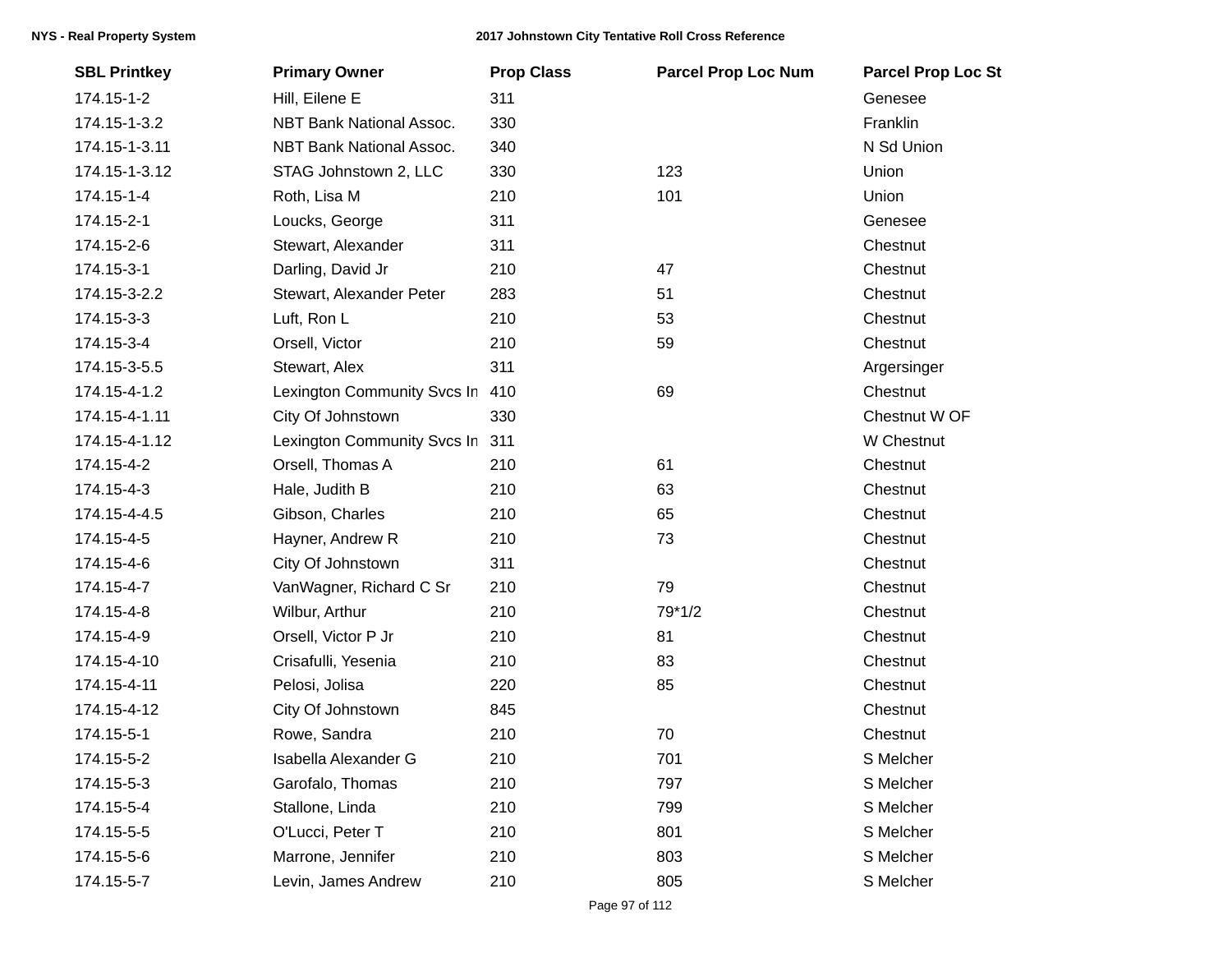| <b>SBL Printkey</b> | <b>Primary Owner</b>        | <b>Prop Class</b> | <b>Parcel Prop Loc Num</b> | <b>Parcel Prop Loc St</b> |
|---------------------|-----------------------------|-------------------|----------------------------|---------------------------|
| 174.15-5-8          | Hohenforst, Robert          | 311               |                            | S Melcher                 |
| 174.15-5-9          | Hohenforst, Robert          | 433               | 503                        | S Comrie                  |
| 174.15-5-10         | Hohenforst, Robert          | 330               |                            | S Comrie                  |
| 174.15-5-11         | Romano, Andrew J            | 433               | 553                        | S Comrie                  |
| 174.15-5-12         | Romano, Andrew J            | 457               |                            | Chestnut                  |
| 174.15-5-14.2       | Semprivio, Rocco            | 311               |                            | E Sd Chestnut             |
| 174.15-5-14.15      | West, Alfred D              | 210               | 72                         | Chestnut                  |
| 174.15-5-15         | Bellinger, Brett            | 210               | 68                         | Chestnut                  |
| 174.15-5-16         | Leto, Richard E             | 210               | 66                         | Chestnut                  |
| 174.15-5-17         | Leto Richard E              | 311               | 64                         | Chestnut                  |
| 174.15-5-18         | Lexington Community Svcs In | 410               | 62                         | Chestnut                  |
| 174.15-6-1          | Krempa, Martin              | 210               | 606                        | S Melcher                 |
| 174.15-6-3          | Vacek, James J              | 210               | 207                        | W Fourth                  |
| 174.15-6-4          | Swedick, John C             | 210               | 205                        | W Fourth                  |
| 174.15-6-5          | Pointon, David S            | 210               | 603                        | S William                 |
| 174.15-7-1          | Gates, Martha W             | 210               | 212                        | W Fourth                  |
| 174.15-7-2          | Fleming, Matthew            | 210               | 210                        | W Fourth                  |
| 174.15-7-3          | Duross, Glenn               | 210               | 208                        | W Fourth                  |
| 174.15-7-4          | Bobowski, Gareth            | 210               | 206                        | W Fourth                  |
| 174.15-7-5          | Cotter, Shawn K             | 210               | 204                        | W Fourth                  |
| 174.15-7-6          | DiGiacomo Michael           | 210               | 701                        | S William                 |
| 174.15-7-7          | Frazier, Elaine M           | 210               | 703                        | S William                 |
| 174.15-7-8          | Shah, Syed A                | 210               | 705                        | S William                 |
| 174.15-7-9          | Warner, Robert Md           | 210               | 201                        | W Fifth                   |
| 174.15-7-10         | Warner, Robert              | 311               |                            | W Fifth                   |
| 174.15-7-11         | Chatterton, Bobby M         | 210               | 209                        | W Fifth                   |
| 174.15-7-12         | Jurica, Rhoda J             | 210               | 211                        | W Fifth                   |
| 174.15-7-13         | Caserta, Laura              | 210               | 215                        | W Fifth                   |
| 174.15-7-14         | Romano, Andrew J            | 210               | 702                        | S Melcher                 |
| 174.15-8-1          | Zambri, Michael             | 210               | 800                        | S Melcher                 |
| 174.15-8-2          | Cellary, John D             | 210               | 210                        | W Fifth                   |
| 174.15-8-3          | Kilmartin, Steven           | 210               | 208                        | W Fifth                   |
| 174.15-8-4          | Hazzard, Karen L            | 210               | 1                          | <b>Brant</b>              |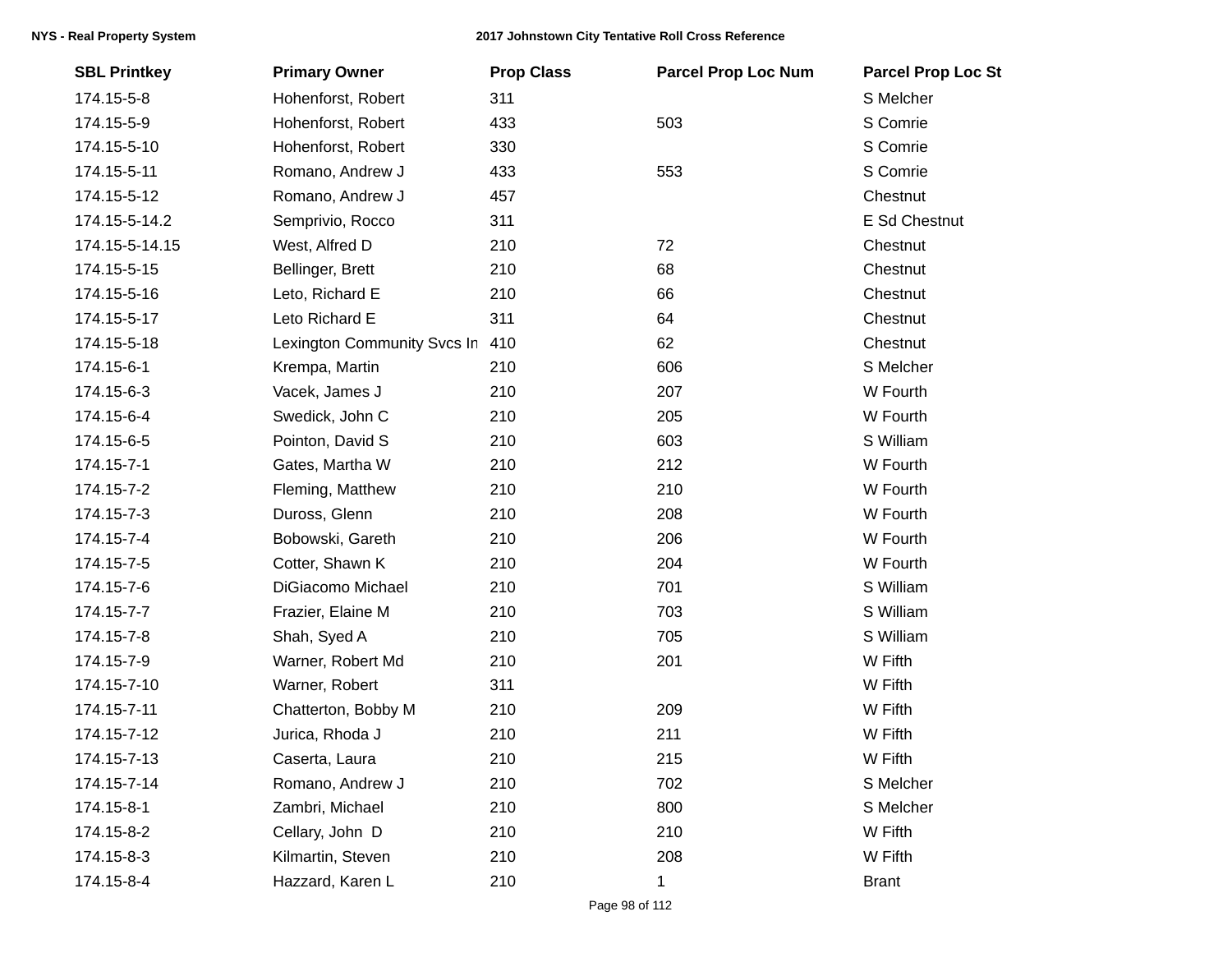| <b>SBL Printkey</b> | <b>Primary Owner</b>        | <b>Prop Class</b> | <b>Parcel Prop Loc Num</b> | <b>Parcel Prop Loc St</b> |
|---------------------|-----------------------------|-------------------|----------------------------|---------------------------|
| 174.15-8-5          | Wilson, Mary I              | 210               | 3                          | <b>Brant</b>              |
| 174.15-8-6          | Petersen, Nathan C          | 210               | 5                          | <b>Brant</b>              |
| 174.15-8-7          | Benton, Matthew J           | 210               | 7                          | <b>Brant</b>              |
| 174.15-8-8          | Caputo, Amico               | 210               | 9                          | <b>Brant</b>              |
| 174.15-8-9          | Phillips, Nathan D          | 210               | 806                        | S Melcher                 |
| 174.15-8-10         | Brown, Delores G            | 210               | 804                        | S Melcher                 |
| 174.15-8-11         | Thompson, Candace G         | 210               | 802                        | S Melcher                 |
| 174.15-9-1          | Hart, Steven T              | 210               | 202                        | W Fifth                   |
| 174.15-9-2.5        | Boles Joshua A              | 210               | 200                        | W Fifth                   |
| 174.15-9-3          | Matousek, Wayne             | 210               | 2                          | <b>Brant</b>              |
| 174.15-9-4          | Getzlaff, Irmgard C         | 210               | 4                          | <b>Brant</b>              |
| 174.15-9-5          | Gorsin, Toman               | 210               | 6                          | <b>Brant</b>              |
| 174.15-9-6          | Kaczor, Timothy             | 210               | 8                          | <b>Brant</b>              |
| 174.15-9-7          | Gose, Gayle R               | 210               | 10                         | <b>Brant</b>              |
| 174.15-9-8          | Bowers, Mark D              | 210               | 12                         | <b>Brant</b>              |
| 174.15-9-9          | Knapp, Theodore             | 210               | 14                         | <b>Brant</b>              |
| 174.15-9-10         | Elhindi, Alutasem           | 210               | 808                        | S Melcher                 |
| 174.15-10-1         | Howell & Pierson Inc        | 330               | 500                        | S Comrie                  |
| 174.15-10-2         | Zelich, Stephen J           | 210               | 902                        | S Melcher                 |
| 174.15-10-3         | Dybas, Frances M Life Use   | 210               | 2                          | Duncan                    |
| 174.15-10-4         | <b>Trueworthy Charles B</b> | 210               | 4                          | Duncan                    |
| 174.15-10-5         | Santangelo, Joseph          | 210               | 6                          | Duncan                    |
| 174.15-10-6         | Brown, Derek E              | 210               | 10                         | Duncan                    |
| 174.15-10-7         | Kumpan, Robert J            | 210               | 1                          | Duncan                    |
| 174.15-10-8.1       | Knapp Theodore              | 210               | 5                          | Duncan                    |
| 174.15-10-8.2       | Croucher, Dean              | 210               | 3                          | Duncan                    |
| 174.15-10-9         | Flood, Larry J              | 210               | $\overline{7}$             | Duncan                    |
| 174.15-10-10        | Ackert, Robert M            | 210               | 12                         | Duncan                    |
| 174.15-10-11        | Thakker MD, Dilip           | 311               |                            | Duncan                    |
| 174.15-10-12        | Brotsis, Konstantinos       | 210               | 9                          | Duncan                    |
| 174.15-10-13        | Massey, Marvin J            | 210               | 11                         | Duncan                    |
| 174.16-1-1.1        | Fusco, Adam                 | 210               | 801                        | S William                 |
| 174.16-1-2          | Anderson, Rita              | 210               | 803                        | S William                 |
|                     |                             |                   |                            |                           |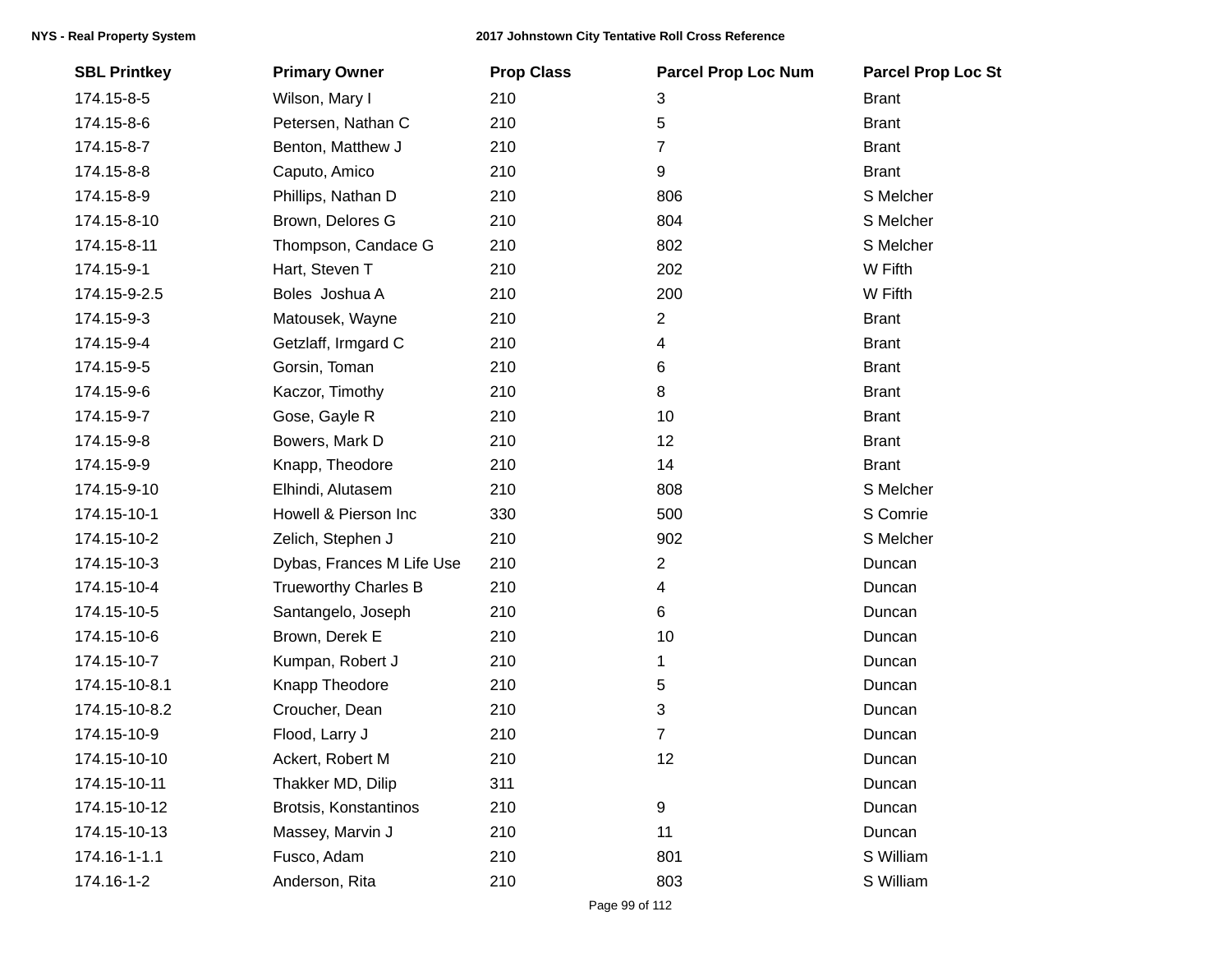|            | <b>SBL Printkey</b> | <b>Primary Owner</b>          | <b>Prop Class</b> | <b>Parcel Prop Loc Num</b> | <b>Parcel Prop Loc St</b> |
|------------|---------------------|-------------------------------|-------------------|----------------------------|---------------------------|
| 174.16-1-3 |                     | Roemer, James R               | 210               | 807                        | S William                 |
| 174.16-2-1 |                     | Salamack, Joseph G III        | 210               | 606                        | S William                 |
| 174.16-2-2 |                     | Vanvoast, William             | 210               | 101                        | W Fourth                  |
| 174.16-2-3 |                     | Nigro, John T Jr              | 210               | 102                        | W Fourth                  |
| 174.16-2-4 |                     | Kortz, Charles                | 210               | 100                        | W Fourth                  |
| 174.16-2-5 |                     | Kortz, Lynne                  | 210               | 705                        | S Market                  |
| 174.16-2-6 |                     | Kortz, Lynne                  | 311               |                            | S Market                  |
| 174.16-2-7 |                     | Guido William J Jr            | 210               | 709                        | S Market                  |
| 174.16-2-8 |                     | Taub, James A                 | 210               | 711                        | S Market                  |
| 174.16-2-9 |                     | Shults, Robert L Life Use     | 210               | 713                        | S Market                  |
|            | 174.16-2-10         | Klohck, Natalie               | 210               | 715                        | S Market                  |
|            | 174.16-2-11         | Major, Alfred A               | 210               | 806                        | S William                 |
|            | 174.16-2-12         | Krempa, Jeffrey M             | 210               | 804                        | S William                 |
|            | 174.16-2-13         | Slusher, Marguerite V         | 210               | 802                        | S William                 |
|            | 174.16-2-14         | Carr David D                  | 210               | 800                        | S William                 |
|            | 174.16-2-15         | Storti, Teresa                | 210               | 706                        | S William                 |
|            | 174.16-2-16         | Samperi, Anthony T            | 210               | 704                        | S William                 |
|            | 174.16-2-17         | Akey, Peter                   | 210               | 702                        | S William                 |
|            | 174.16-2-18         | Haggerty, Mary Beth           | 210               | 104                        | W Fourth                  |
|            | 174.16-2-19         | Savarese, Joseph M Jr         | 210               | 700                        | S William                 |
| 174.16-3-1 |                     | 16-18 North William Street LL | 210               | 700                        | S Market                  |
| 174.16-3-2 |                     | Brand, Harry H                | 220               | $\overline{2}$             | W Fourth                  |
| 174.16-3-3 |                     | Sharpe, Andrew W              | 210               | 703                        | S Perry                   |
| 174.16-3-4 |                     | Fioravanti, Diane             | 210               | 705                        | S Perry                   |
| 174.16-3-5 |                     | Donnan, Dianne J Life Use     | 210               | 707                        | S Perry                   |
| 174.16-3-6 |                     | Sargalis, Amy                 | 210               | 709                        | S Perry                   |
| 174.16-3-7 |                     | Sargalis, Amy                 | 311               |                            | S Perry                   |
| 174.16-3-8 |                     | Wager, Robert M               | 210               | 713                        | S Perry                   |
| 174.16-3-9 |                     | Gottbehut, Kimberly L         | 210               | 715                        | S Perry                   |
|            | 174.16-3-10         | McGivern, Laurence            | 210               | 717                        | S Perry                   |
|            | 174.16-3-11         | McGivern, Laurence            | 311               |                            | S Perry                   |
|            | 174.16-3-12         | Podolec, Laurence             | 210               | 720                        | S Market                  |
|            | 174.16-3-13         | Crankshaw, Brian E            | 210               | 716                        | S Market                  |
|            |                     |                               |                   |                            |                           |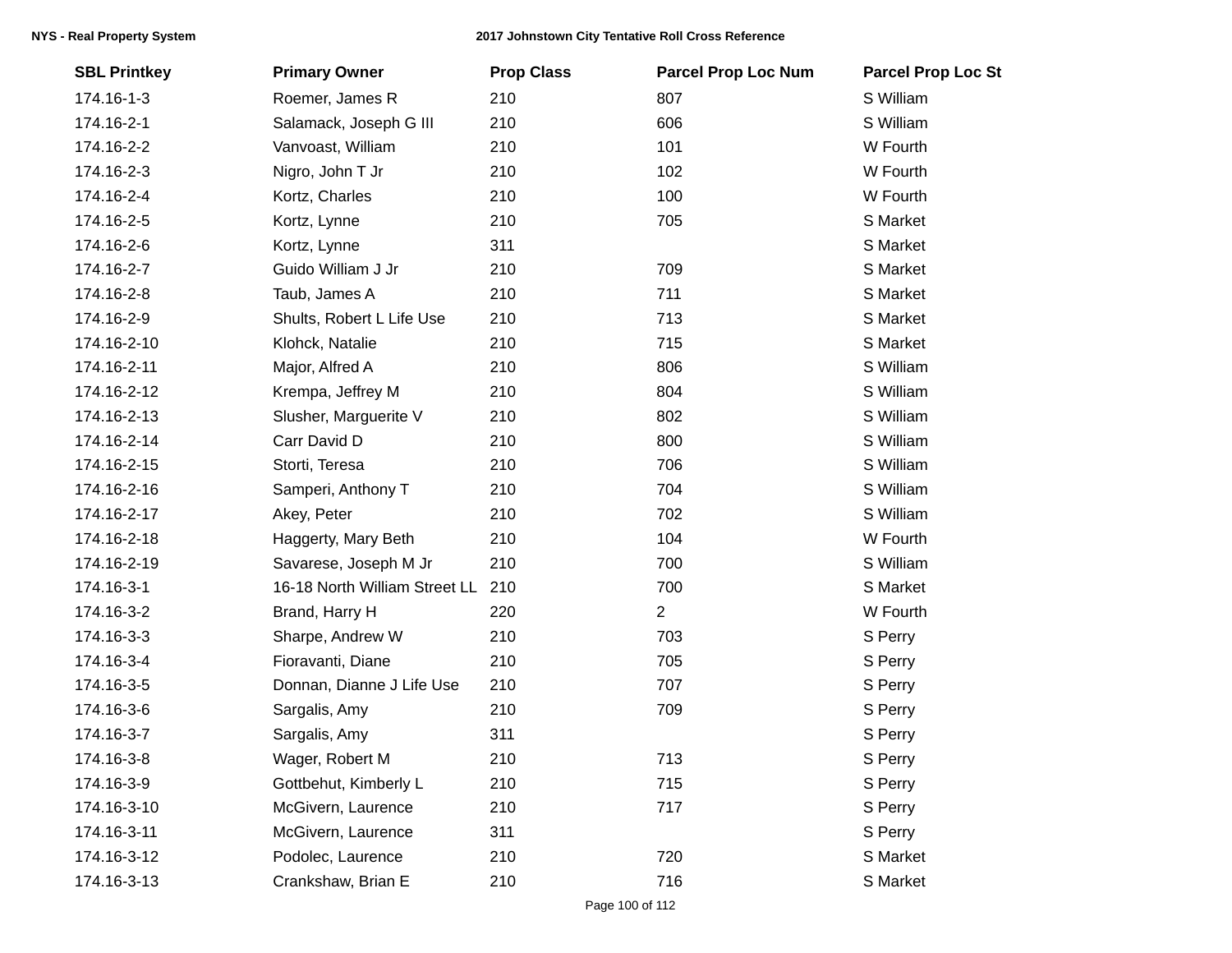| <b>SBL Printkey</b> | <b>Primary Owner</b>         | <b>Prop Class</b> | <b>Parcel Prop Loc Num</b> | <b>Parcel Prop Loc St</b> |
|---------------------|------------------------------|-------------------|----------------------------|---------------------------|
| 174.16-3-14         | Morrison, Dean R Sr          | 210               | 710                        | S Market                  |
| 174.16-3-15         | Blowers, Warren              | 210               | 706                        | S Market                  |
| 174.16-3-16         | Sweet Lisa M                 | 210               | 704                        | S Market                  |
| 174.16-3-17         | DeSalle, Catherine           | 210               | 702                        | S Market                  |
| 174.16-4-1          | St Mary's Hospital Inc       | 465               | 700                        | S Perry                   |
| 174.16-4-3          | Hladik, John                 | 210               | 14                         | E Fourth                  |
| 174.16-4-4          | Yerdon, Donna                | 210               | 16                         | E Fourth                  |
| 174.16-4-5          | Bianco, Scott                | 210               | 20                         | E Fourth                  |
| 174.16-4-6          | Schrum, Arthur R Jr          | 210               | 25                         | E Fourth                  |
| 174.16-4-8          | Baldwin, Douglas R           | 210               | 28                         | E Fourth                  |
| 174.16-4-9          | Sweeney, Eric J              | 210               | 805                        | Glebe                     |
| 174.16-4-10         | Delong Debra A               | 210               | 811                        | Glebe                     |
| 174.16-4-12.5       | Dittmer, Kenneth             | 210               | 815                        | Glebe                     |
| 174.16-4-13.5       | First Baptist Church         | 620               | 325                        | S Comrie                  |
| 174.16-4-14.1       | Skoda, Deborah A             | 311               |                            | Sherwood                  |
| 174.16-4-14.2       | Skoda, Deborah A             | 210               | 20                         | Sherwood                  |
| 174.16-4-17.5       | Ninan, Oommen                | 210               | 17                         | Sherwood                  |
| 174.16-4-19         | Farrant Linda L              | 210               | 712                        | S Perry                   |
| 174.16-4-20         | Klena, Beth M                | 210               | 710                        | S Perry                   |
| 174.16-4-21         | Van Alstyne, Cathy A         | 210               | 708                        | S Perry                   |
| 174.16-4-22         | Klim, Lewis                  | 210               | 706                        | S Perry                   |
| 174.16-4-23         | St Mary's Hospital Inc       | 330               |                            | S Perry                   |
| 174.16-4-24         | St Mary's Hospital Inc       | 330               |                            | S Perry                   |
| 174.16-5-1          | Carter, Brenda               | 210               | 802                        | Glebe                     |
| 174.16-5-2          | Gray, Gary                   | 210               | 100                        | E Fourth                  |
| 174.16-5-3.1        | Boljanac, Petar              | 210               | 102                        | E Fourth                  |
| 174.16-5-4          | Hohenforst, Wade A           | 210               | 3                          | Worden                    |
| 174.16-5-5          | Snell, Albert A              | 210               | 5                          | Worden                    |
| 174.16-5-6          | Green, Tracey Lynn           | 210               | 812                        | Glebe                     |
| 174.16-5-7          | Tedesco, Sharron Lynn        | 210               | 806                        | Glebe                     |
| 174.16-5-8          | <b>Blanchard Louis</b>       | 220               | 804                        | Glebe                     |
| 174.16-6-1          | Fioravanti, Bette P Life Use | 210               | 8                          | Worden                    |
| 174.16-6-2          | Conte, Anna                  | 210               | 6                          | Worden                    |
|                     |                              |                   |                            |                           |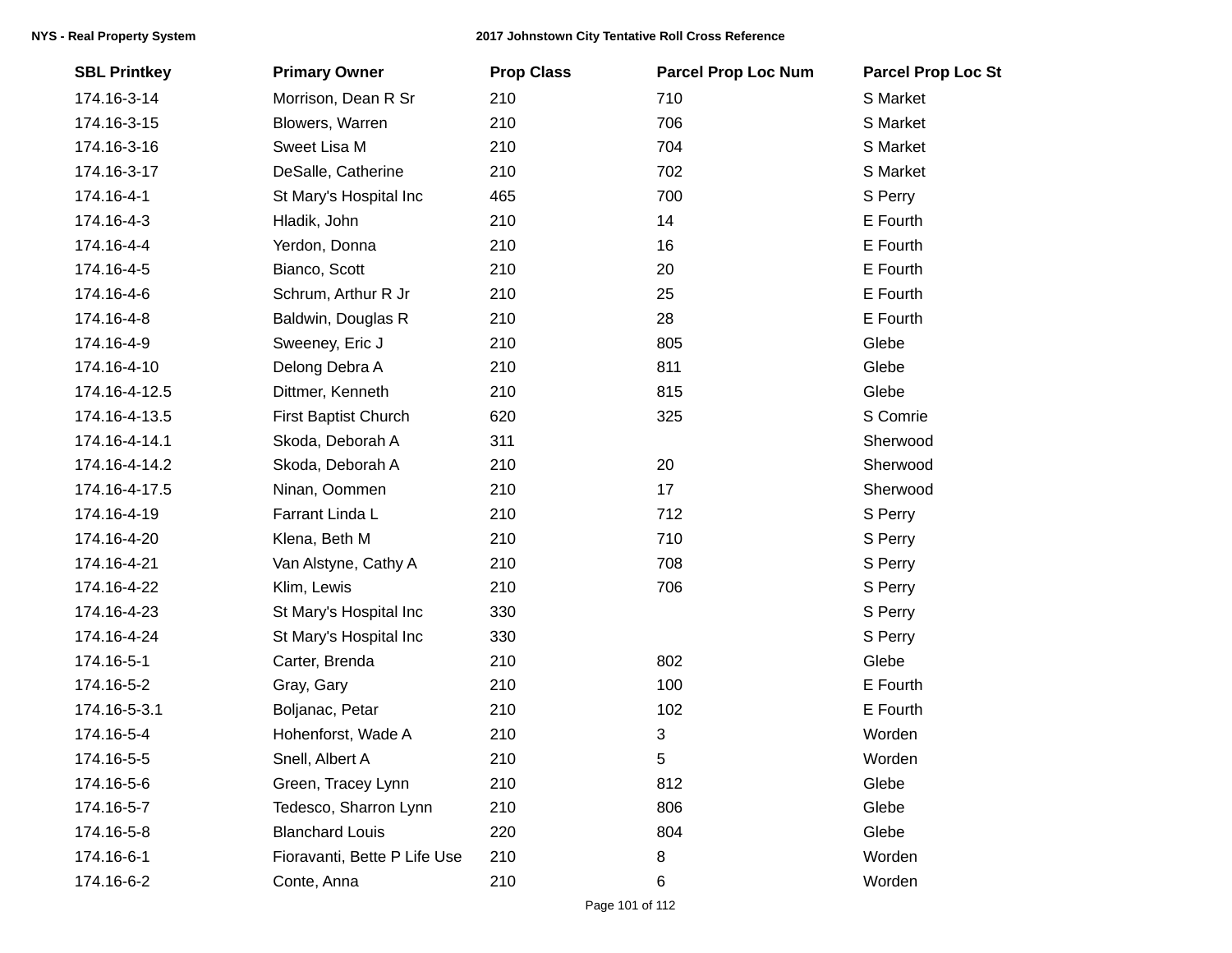| <b>SBL Printkey</b> | <b>Primary Owner</b>      | <b>Prop Class</b> | <b>Parcel Prop Loc Num</b> | <b>Parcel Prop Loc St</b> |
|---------------------|---------------------------|-------------------|----------------------------|---------------------------|
| 174.16-6-3          | Looman, Todd              | 210               | 4                          | Worden                    |
| 174.16-6-4          | Cronin, Patrick J         | 210               | 53                         | <b>McKinley</b>           |
| 174.16-6-5          | Schneider, Frances E      | 210               | 52                         | Mckinley                  |
| 174.16-6-6          | Schnieder, Scott          | 311               |                            | E Fourth                  |
| 174.16-7-1.2        | Oertel, Hans              | 210               | 1                          | Jane                      |
| 174.16-7-2          | Viscosi, Pasquale R       | 210               | 3                          | Jane                      |
| 174.16-7-3          | Herrick, Suzanne F        | 210               | 5                          | Jane                      |
| 174.16-7-4          | Johnson, Michael J        | 210               | 7                          | Jane                      |
| 174.16-8-1          | Wager, Paul Jon           | 210               | 8                          | Jane                      |
| 174.16-8-2          | Morris, John B            | 210               | 6                          | Jane                      |
| 174.16-8-3          | Daly, Craig               | 210               | 4                          | Jane                      |
| 174.16-8-4          | Salisbury, William        | 210               | $\overline{2}$             | Jane                      |
| 174.16-8-5          | Van Avery, Eric           | 210               | 905                        | S Perry                   |
| 174.16-8-6          | Coughlin, John R Life Use | 210               | 907                        | S Perry                   |
| 174.16-8-7.5        | Wheeler, Michael A        | 210               | 909                        | S Perry                   |
| 174.16-8-9          | Batty, Marilyn R          | 210               | 911                        | S Perry                   |
| 174.16-8-10         | Easterly, William         | 210               | 2                          | <b>Stanton Terr</b>       |
| 174.16-8-11         | Easterly, Virginia B      | 210               | 4                          | <b>Stanton Terr</b>       |
| 174.16-8-12.1       | Wendolski Ann Marie       | 210               | 6                          | <b>Stanton Terr</b>       |
| 174.16-8-13.1       | Valachovic Glenn R        | 210               |                            | Tryon                     |
| 174.16-8-14         | McGuire, Richard J        | 210               | 3                          | Tryon                     |
| 174.16-8-15         | Fettinger, Mark E         | 210               | 12                         | Woodland                  |
| 174.16-8-16         | Mowery, Debra             | 210               | 10                         | Woodland                  |
| 174.16-8-17         | Childs, David             | 210               | 8                          | Woodland                  |
| 174.16-8-18         | Preston, Brett            | 210               | 4                          | Woodland                  |
| 174.16-8-19         | Gasner, Todd A            | 210               | $\overline{2}$             | Woodland                  |
| 174.16-8-20         | Meserve, Richard          | 210               | 835                        | Glebe                     |
| 174.16-8-21         | Marcais, Mary M           | 210               | 839                        | Glebe                     |
| 174.16-8-22         | Sarullo, Joseph W Jr      | 210               | 841                        | Glebe                     |
| 174.16-8-23         | City Of Johnstown         | 311               |                            | Glebe                     |
| 174.16-8-24         | City Of Johnstown         | 312               |                            | Glebe                     |
| 174.16-8-25         | Preston, Grant L          | 210               | 1                          | Tomahawk                  |
| 174.16-8-26         | Perna, Donald             | 210               | 2                          | Tomahawk                  |
|                     |                           |                   |                            |                           |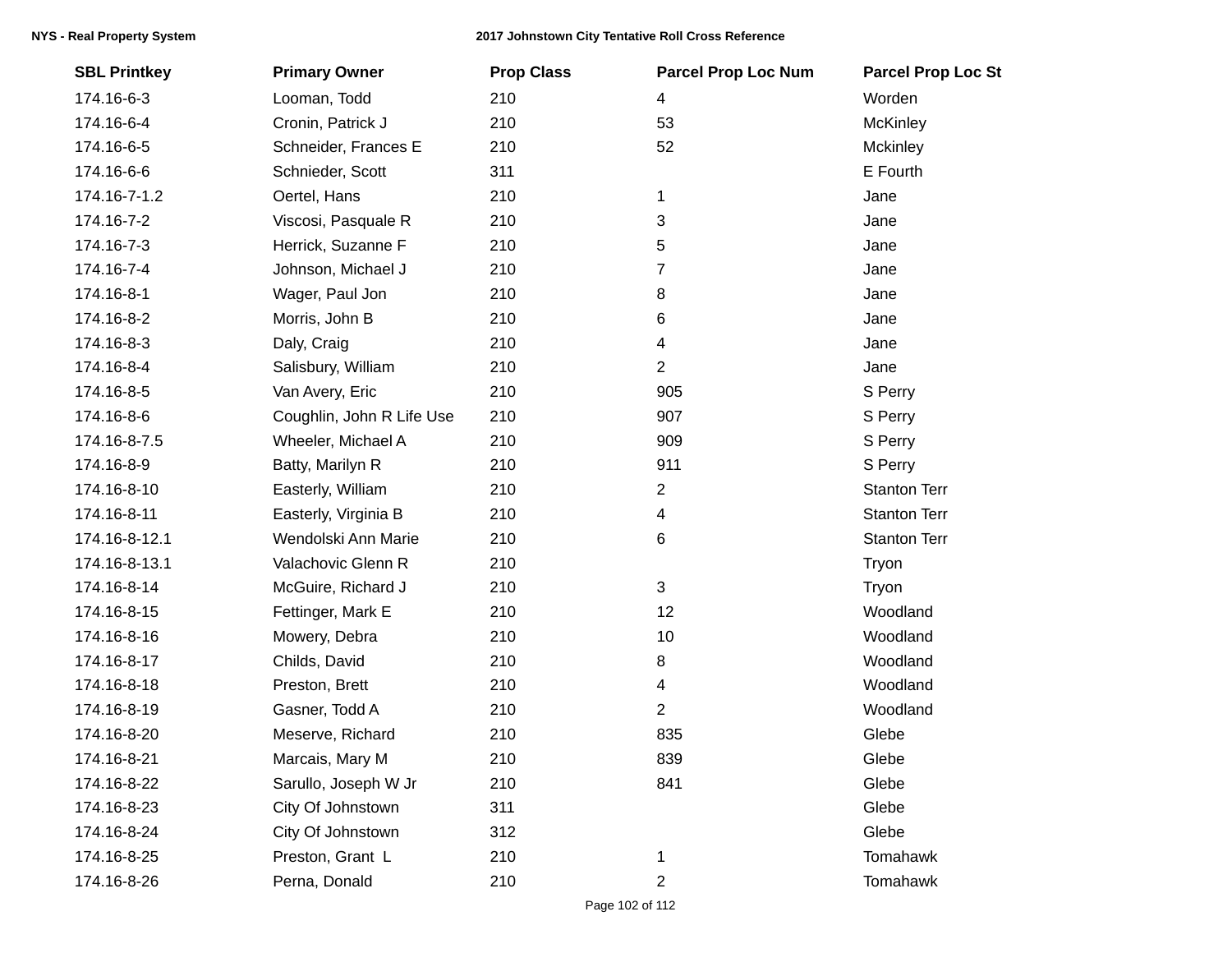| <b>SBL Printkey</b> | <b>Primary Owner</b>         | <b>Prop Class</b> | <b>Parcel Prop Loc Num</b> | <b>Parcel Prop Loc St</b> |
|---------------------|------------------------------|-------------------|----------------------------|---------------------------|
| 174.16-8-28         | Sear, Steven                 | 210               | 3                          | Tomahawk                  |
| 174.16-8-29         | Palmer, Deidre L             | 210               | 4                          | <b>Tomahawk</b>           |
| 174.16-8-30         | Bethel, Eunice D             | 210               | 5                          | Tomahawk                  |
| 174.16-8-31         | Reed, Francis W Trustee      | 210               | 916                        | S Perry                   |
| 174.16-8-32         | Jennings, Malcolm F          | 210               | 918                        | S Perry                   |
| 174.16-8-33         | Sullivan, Richard B Life Use | 210               | 919                        | S Perry                   |
| 174.16-8-34         | Santos, Nina Life Use        | 210               | 917                        | S Perry                   |
| 174.16-8-36         | Vacek, Mary C                | 210               | 915                        | S Perry                   |
| 174.16-8-37         | Cioffi, Patricia             | 210               | 913                        | S Perry                   |
| 174.16-8-38         | R W Correll & Assoc Inc      | 311               |                            | Jane                      |
| 174.16-9-1          | Papa, Joseph C               | 210               | 900                        | S Perry                   |
| 174.16-9-2          | Raneri Trustee, Marietta R   | 210               | 904                        | S Perry                   |
| 174.16-9-3          | Gillmore, Nancy P            | 210               | 906                        | S Perry                   |
| 174.16-9-4          | Cason, Roxanne L             | 210               | 4                          | Tryon                     |
| 174.16-9-5          | Rulison, Todd R              | 210               | $\overline{2}$             | Tryon                     |
| 174.16-9-7          | Berry, James D               | 210               | 9                          | Woodland                  |
| 174.16-9-8          | Johannes, Richard            | 210               | 7                          | Woodland                  |
| 174.16-9-9          | Foss, Sasha D                | 210               | 5                          | Woodland                  |
| 174.16-9-10         | Young, Kim M                 | 311               |                            | Woodland                  |
| 174.16-9-11         | Young, Kim M                 | 210               | $\mathbf 1$                | Woodland                  |
| 174.16-10-1         | <b>Franklin Robert</b>       | 210               | 818                        | Glebe                     |
| 174.16-10-2         | Parker, Eric                 | 210               | 15                         | Worden                    |
| 174.16-10-3         | Wormuth, William C           | 215               | 17                         | Worden                    |
| 174.16-10-4         | Vytrisal, Miroslav           | 210               | 19                         | Worden                    |
| 174.16-10-5         | Davis, James                 | 210               | 23                         | Worden                    |
| 174.16-10-6         | <b>Willett Elena</b>         | 210               | $\overline{2}$             | E Sixth                   |
| 174.16-10-7         | Fleck, Kenneth               | 210               | 4                          | E Sixth                   |
| 174.16-10-8         | Grant, Beverly               | 210               | 8                          | E Sixth                   |
| 174.16-10-9         | Fleck, Kenneth               | 311               |                            | Mckinley                  |
| 174.16-10-12        | Krempa Martin W              | 311               |                            | Glebe                     |
| 174.16-10-13        | Crooker, Terry P             | 210               | 844                        | Glebe                     |
| 174.16-10-14        | Wager, Joseph                | 210               | 840                        | Glebe                     |
| 174.16-10-14.1      | Gottbehut, John P Jr         | 210               | 842                        | Glebe                     |
|                     |                              |                   |                            |                           |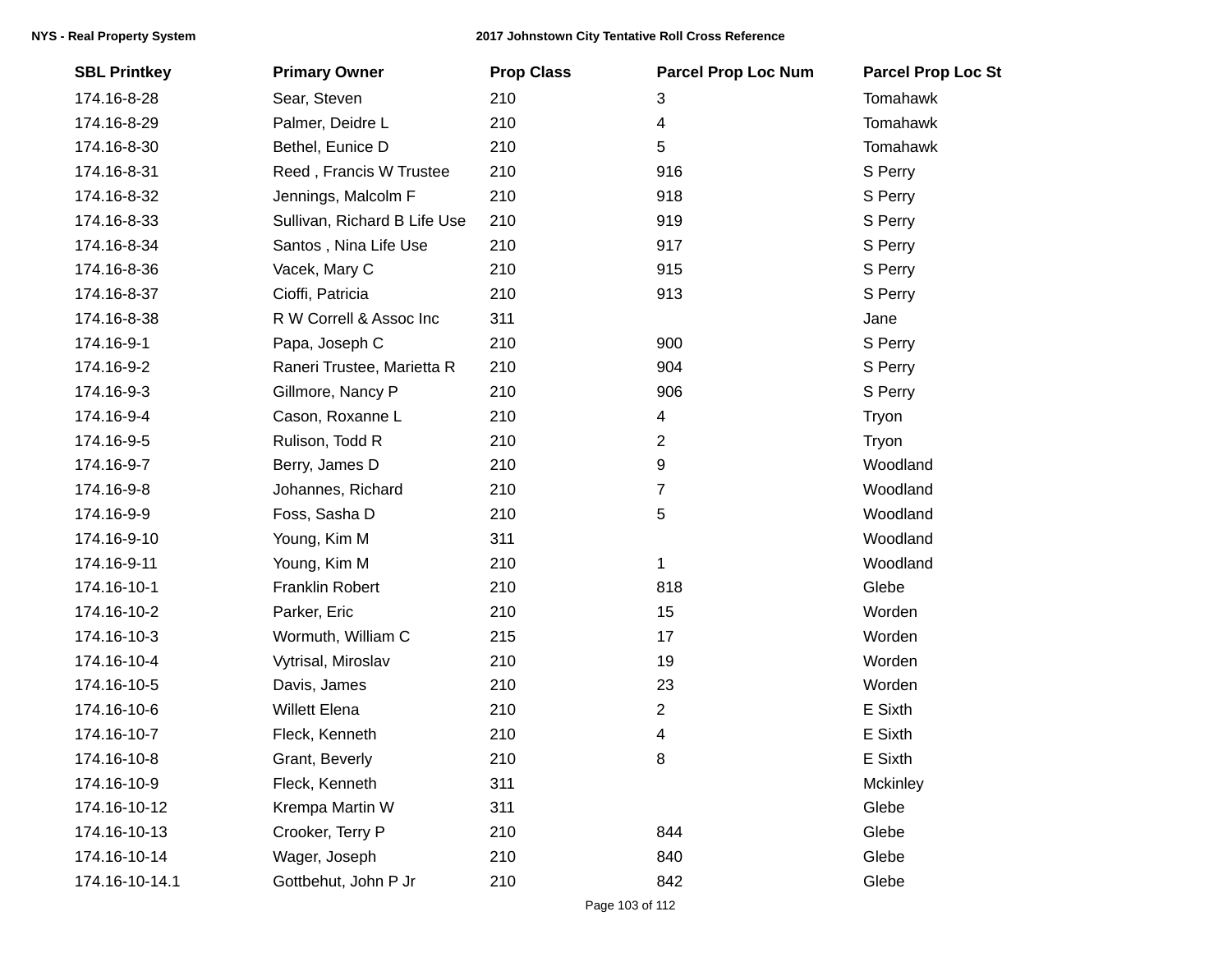| <b>SBL Printkey</b> | <b>Primary Owner</b> | <b>Prop Class</b> | <b>Parcel Prop Loc Num</b> | <b>Parcel Prop Loc St</b> |
|---------------------|----------------------|-------------------|----------------------------|---------------------------|
| 174.16-10-15        | Collins, Kelly J     | 210               | 836                        | Glebe                     |
| 174.16-10-17        | Gottbehut John       | 210               | 824                        | Glebe                     |
| 174.16-10-18        | Geleta, Nicholas P   | 210               | 822                        | Glebe                     |
| 174.16-11-1         | Soloman, Marvin L    | 210               | 14                         | Worden                    |
| 174.16-11-2         | Steenburgh, Robert   | 210               | 103                        | Mckinley                  |
| 174.16-11-3         | Lyons, Frances       | 210               | 105                        | Mckinley                  |
| 174.16-11-4         | Sweet, Clarence Jr   | 210               | 107                        | Mckinley                  |
| 174.16-11-5         | Levin, Patricia      | 210               | 109                        | Mckinley                  |
| 174.16-11-6         | Ackerbauer, Peter    | 210               | 111                        | Mckinley                  |
| 174.16-11-7         | Bouchard, Katelyn    | 210               | 135                        | <b>McKinley</b>           |
| 174.16-11-8         | Saltsman Becky       | 210               | 3                          | E Sixth                   |
| 174.16-11-9         | Naumowicz, Robert M  | 210               | 24                         | Worden                    |
| 174.16-11-10        | Pedrick, Richard J   | 311               |                            | Worden                    |
| 174.16-11-12.5      | Pedrick, Richard J   | 210               | 16                         | Worden                    |
| 174.16-12-1         | Moudgil, Anna        | 210               | 100                        | Weirs                     |
| 174.16-12-2         | Sherman, Jean A      | 210               | 2                          | Weirs                     |
| 174.16-12-3         | Spawn, Alan          | 210               | 805                        | Fon Clair                 |
| 174.16-12-4         | Spawn, Raymond J     | 210               | 807                        | Fon Clair                 |
| 174.16-12-5         | Sira, Rebecca        | 210               | 809                        | Fon Clair                 |
| 174.16-12-6         | Calderwood, Robert C | 210               | 105                        | E Sixth                   |
| 174.16-12-7         | Danylak, Phillip     | 210               | 103                        | E Sixth                   |
| 174.16-12-8         | Orleanski, Kenneth   | 210               | 99                         | E Sixth                   |
| 174.16-12-9         | Ermie, Cynthia       | 210               | 120                        | Mckinley                  |
| 174.16-13-1         | Aldi, Deborah        | 210               | 1                          | Fon Clair Terr            |
| 174.16-13-2         | Gartung, Stirling    | 210               | 804                        | Fon Clair                 |
| 174.16-13-3         | Boop, Kevin          | 210               | 806                        | Fon Clair                 |
| 174.16-13-4         | Kearns, Francis J    | 210               | 808                        | Fon Clair                 |
| 174.16-13-5         | Collins, Kayla R     | 210               | 810                        | Fon Clair                 |
| 174.16-13-7         | Milo, Nicole M       | 210               | 812                        | Fon Clair                 |
| 174.16-13-8         | Roberts, Emmett T    | 210               | 814                        | Fon Clair                 |
| 174.16-14-1         | Maceyka, Sandra      | 311               |                            | Mckinley                  |
| 174.16-14-2         | Maceyka, Sandra      | 210               | 100                        | E Sixth                   |
| 174.16-14-3         | Stewart, Scott A     | 210               | 102                        | E Sixth                   |
|                     |                      |                   |                            |                           |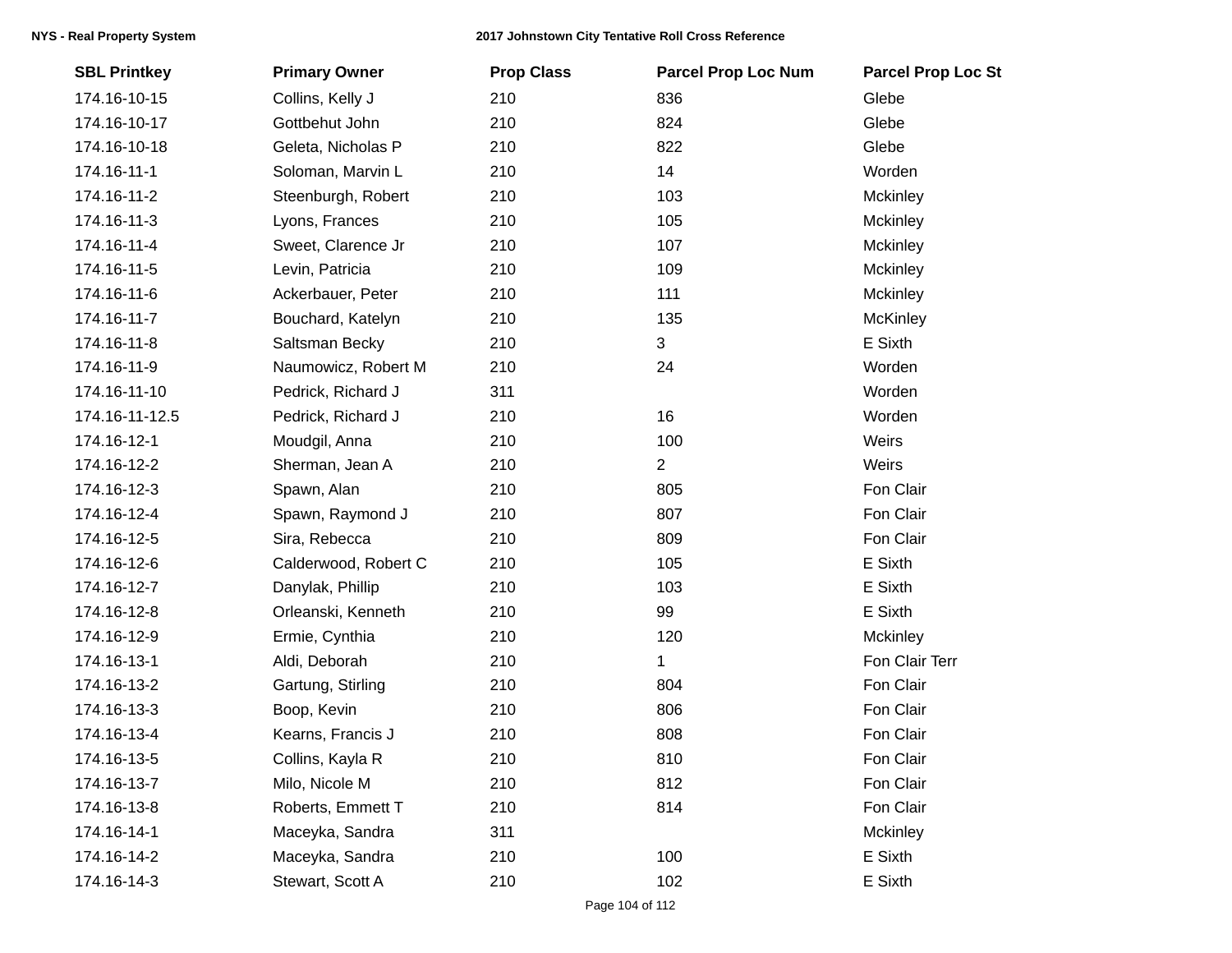| <b>SBL Printkey</b> | <b>Primary Owner</b>             | <b>Prop Class</b> | <b>Parcel Prop Loc Num</b> | <b>Parcel Prop Loc St</b> |
|---------------------|----------------------------------|-------------------|----------------------------|---------------------------|
| 174.16-14-4         | Schwabrow, Susan W               | 210               | 104                        | E Sixth                   |
| 174.16-14-5         | Chamberlain, Gladys M            | 311               |                            | Mckinley                  |
| 174.16-14-6         | Anderson, Lori                   | 311               |                            | Mckinley                  |
| 174.17-1-1          | Wal-Mart Property Tax Dept       | 449               | 300                        | Enterprise                |
| 174.17-1-2          | Euphrates Inc                    | 710               | 230                        | Enterprise                |
| 174.17-1-3          | Wal-Mart Property Tax Dept       | 340               |                            | Adj. Montg. Co. Line      |
| 174.17-1-5.1        | STAG Johnstown 3, LLC            | 710               |                            | Enterprise RD S SD        |
| 174.17-1-6          | Wal-Mart Property Tax Dept       | 340               |                            | N & S Side Enterprise     |
| 174.17-1-7.1        | <b>Fulton County IDA</b>         | 340               |                            | S Of Union                |
| 174.17-1-7.2        | Fage Usa Dairy Ind               | 341               |                            | N Sd Enterprise           |
| 174.17-1-8          | City of Johnstown                | 330               |                            | N & S Enterprise          |
| 174.17-1-9          | Fage USA Dairy Industry Inc      | 340               |                            | Venture                   |
| 174.18-1-1          | B&B Holdings, LLC                | 340               |                            | Union                     |
| 174.18-1-5          | Dostal, Bonnie                   | 210               | 146                        | Union                     |
| 174.18-1-6          | City Of Johnstown                | 340               |                            | Union                     |
| 174.18-1-7          | <b>Red Carpet Housing Corp</b>   | 485               | 605                        | S Comrie                  |
| 174.18-1-8          | Hart, Robert E                   | 270               | 122                        | Union                     |
| 174.18-1-9          | Niagara Mohawk Power Corp        | 380               |                            | S Union                   |
| 174.18-1-10         | B & B Land Holdings LLC          | 449               | $\sqrt{5}$                 | Clermont                  |
| 174.18-1-11         | STAG Johnstown 4, LLC            | 449               | 150                        | Enterprise                |
| 174.18-1-12         | 131 Enterprise Drive LLC         | 464               | 131                        | Enterprise                |
| 174.18-1-13         | STAG Johnstown 1, LLC            | 449               | $\,6$                      | Clermont                  |
| 174.18-1-14         | Fulton County IDA                | 340               |                            | Clermont                  |
| 174.18-1-15         | 160 Enterprise Associates LL     | 449               | 160                        | Enterprise                |
| 174.18-1-16         | Walmart Real Estate Busi Tru 710 |                   | 161                        | Enterprise                |
| 174.18-1-17.1       | Fulton County IDA                | 340               |                            | Enterprise                |
| 174.18-1-18         | Euphrates Inc                    | 449               | 190                        | Enterprise                |
| 174.18-1-19         | <b>Fulton County IDA</b>         | 210               |                            | W Side St Hwy 30A         |
| 174.18-1-20         | STAG II Albany, LLC              | 714               | 200                        | Union                     |
| 174.20-1-1          | R W Correll & Assoc Inc          | 311               |                            | S Melcher                 |
| $175.5 - 1 - 1$     | Valachovic, Glenn R              | 210               | 8                          | Prindle                   |
| 175.5-1-2           | Mrha, Bruce                      | 210               | 10                         | Prindle                   |
| 175.5-1-3           | Mowrey, Anthony Jr               | 210               | 1                          | Jansen                    |
|                     |                                  |                   |                            |                           |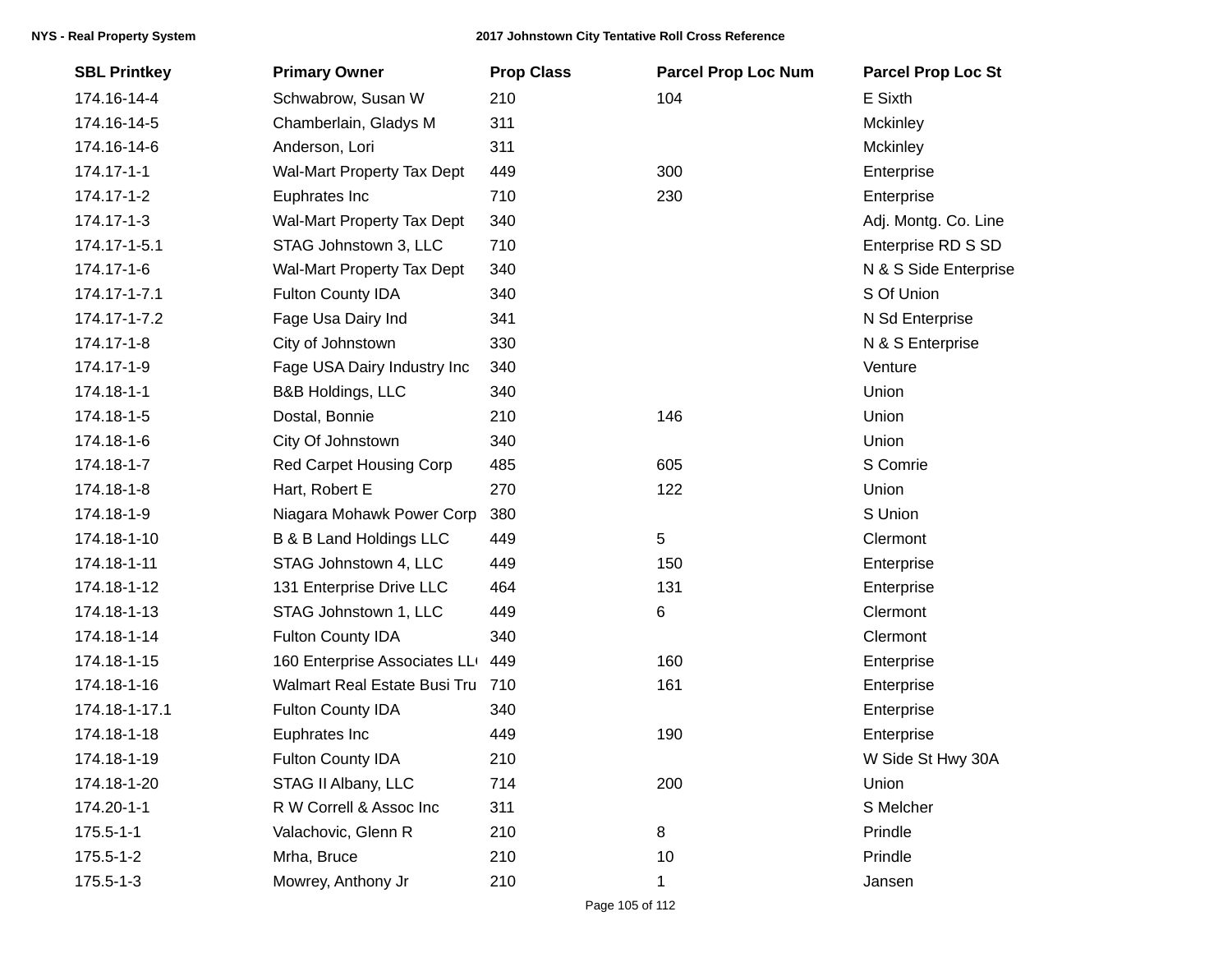| <b>SBL Printkey</b> | <b>Primary Owner</b>   | <b>Prop Class</b> | <b>Parcel Prop Loc Num</b> | <b>Parcel Prop Loc St</b> |
|---------------------|------------------------|-------------------|----------------------------|---------------------------|
| 175.5-1-4           | Brabant, Peter J       | 210               | 213                        | E Main                    |
| $175.5 - 1 - 5$     | Hei Residential Llc    | 220               | 211                        | E Main                    |
| 175.5-1-6.5         | Edwards, Ardeth J      | 220               | 209                        | E Main                    |
| 175.5-2-1           | Ieromonahas, Nikolaos  | 210               | 100                        | Prindle                   |
| 175.5-2-2           | Akers, Blair W         | 210               | 102                        | Prindle                   |
| 175.5-2-3           | Edel, Elizabeth A      | 210               | 104                        | Prindle                   |
| 175.5-2-4           | Purcell, Christine E   | 210               | 106                        | Prindle                   |
| 175.5-2-5           | Coco, Joan             | 210               | 108                        | Prindle                   |
| 175.5-2-6           | Otruba, Stephen A      | 210               | 110                        | Prindle                   |
| 175.5-2-7           | Tibbetts, Michael      | 210               | 112                        | Prindle                   |
| 175.5-2-8           | Passero, Terry         | 210               | 116                        | Prindle                   |
| 175.5-2-9           | Van Nostrand, Brett L  | 210               | 231                        | E Main                    |
| 175.5-2-10.1        | Carpenter, Christine   | 220               | 229                        | E Main                    |
| 175.5-2-10.2        | Van Nostrand, Brett L  | 311               |                            | W Sd N Comrie             |
| 175.5-2-11          | Thomas, Darryl         | 210               | 227                        | E Main                    |
| 175.5-2-12          | Bosworth, David        | 210               | 225                        | E Main                    |
| 175.5-2-13          | Bosworth, David        | 220               | 223                        | E Main                    |
| 175.5-2-14          | Lawrence, Bruce D      | 210               | 221                        | E Main                    |
| 175.5-2-15          | Lawrence, Douglas F Jr | 210               | 219                        | E Main                    |
| 175.5-2-16          | Cannizzo, Nicholas     | 210               | 217                        | E Main                    |
| 175.5-2-17          | Cannizzo, Kimberly A   | 471               | 215                        | E Main                    |
| 175.5-2-18          | Paro, Douglas A        | 210               | $\overline{2}$             | Jansen                    |
| 175.5-2-19          | Cole, Alan             | 210               | $\overline{4}$             | Jansen                    |
| 175.5-3-1           | Martish, Richard A     | 210               | 301                        | E Main                    |
| 175.5-3-2           | Foss, John             | 210               | 303                        | E Main                    |
| 175.5-3-3           | Elmendorf, Lynnae      | 210               | 305                        | E Main                    |
| 175.5-3-4           | Small Western, Joan    | 210               | 307                        | E Main                    |
| 175.5-3-5           | Western, Scott C       | 210               | 309                        | E Main                    |
| 175.5-3-6           | Achzet, Howard         | 210               | 313                        | E Main                    |
| 175.5-3-7           | Rice, Dean E           | 210               | 315                        | E Main                    |
| 175.5-3-8           | Hespelt, James J       | 210               | 317                        | E Main                    |
| 175.5-3-9           | Vosteen, Paul A II     | 210               | 319                        | E Main                    |
| 175.5-4-1           | Menconi, Richard L     | 210               | $\overline{2}$             | N East                    |
|                     |                        |                   |                            |                           |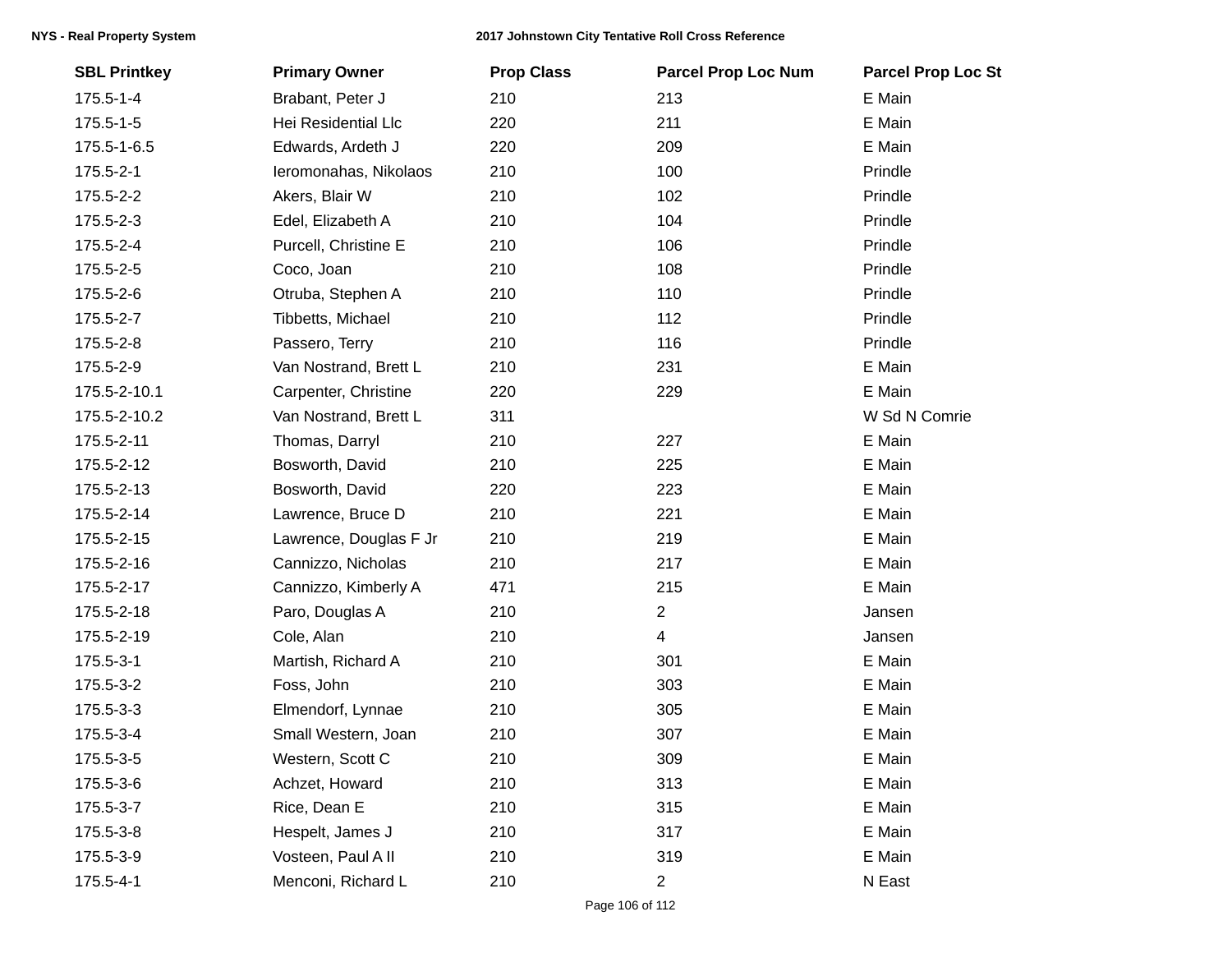| <b>SBL Printkey</b> | <b>Primary Owner</b>          | <b>Prop Class</b> | <b>Parcel Prop Loc Num</b> | <b>Parcel Prop Loc St</b> |
|---------------------|-------------------------------|-------------------|----------------------------|---------------------------|
| 175.5-4-2           | Logerfo, Charlotte            | 210               | 4                          | N East                    |
| 175.5-4-4           | Lane, James                   | 210               | 403                        | E Main                    |
| 175.5-4-5           | <b>Maple Knoll Apartments</b> | 311               |                            | E Main                    |
| 175.5-4-6           | Sweeney, Richard              | 210               | 411                        | E Main                    |
| 175.5-4-7           | Hudson, Wayne M               | 210               | 413                        | E Main                    |
| 175.5-5-1           | Lake, Christopher B           | 220               | 210                        | E Main                    |
| 175.5-5-2           | Akers, Christina              | 220               | 212                        | E Main                    |
| 175.5-5-3           | Shibley, Lucas J              | 210               | 214                        | E Main                    |
| 175.5-5-4           | Gentile, Gary                 | 411               | 216                        | E Main                    |
| 175.5-5-5           | Grabowski, Lynne              | 210               | 218                        | E Main                    |
| 175.5-5-6           | Buseck, George W              | 210               | 220                        | E Main                    |
| 175.5-5-7           | Geraty-Branch, Michael S      | 210               | 222                        | E Main                    |
| 175.5-5-8           | Carey, Ruth H                 | 210               | 224                        | E Main                    |
| 175.5-5-9           | Hohenforst, Wade A            | 210               | 226                        | E Main                    |
| 175.5-5-10          | Bowne, Richard M              | 210               | 228                        | E Main                    |
| 175.5-5-11          | Papa, Mary Beth               | 210               | 230                        | E Main                    |
| 175.5-5-12          | Knowlton, Lynn M              | 210               | 232                        | E Main                    |
| 175.5-5-13          | Dorn, Shelia Marie            | 210               | 234                        | E Main                    |
| 175.5-5-14          | Hart, Steven                  | 220               | 236                        | E Main                    |
| 175.5-5-15          | Hutchins, Raymond             | 210               | 3                          | S Comrie                  |
| 175.5-5-16          | Stergas, Estae of Eoo         | 210               | 5                          | S Comrie                  |
| 175.5-5-17          | Hamel, William                | 210               | $\overline{7}$             | S Comrie                  |
| 175.5-5-18          | Casale, Alison                | 210               | 9                          | S Comrie                  |
| 175.5-5-20          | Palsgraf, Richard C           | 210               | 13                         | S Comrie                  |
| 175.5-5-21          | Simcon Land Co Inc            | 311               |                            | S Comrie                  |
| 175.5-5-22          | R.T. Brown Realty Co. LLC     | 442               | 19                         | S Comrie                  |
| 175.5-5-23          | Jones, Arlee S                | 210               | 151                        | E State                   |
| 175.5-5-24          | Dutcher, Jesse D              | 210               | 147                        | E State                   |
| 175.5-5-25          | Emrich, Gayle                 | 210               | 143                        | E State                   |
| 175.5-5-26          | Calderwood, Jonathan R        | 210               | 139                        | E State                   |
| 175.5-5-27          | Biron, Nathan                 | 210               | 137                        | E State                   |
| 175.5-5-28          | Furlong, Susan                | 220               | 135                        | E State                   |
| 175.5-5-29          | White, Kenneth                | 220               | 131                        | E State                   |
|                     |                               |                   |                            |                           |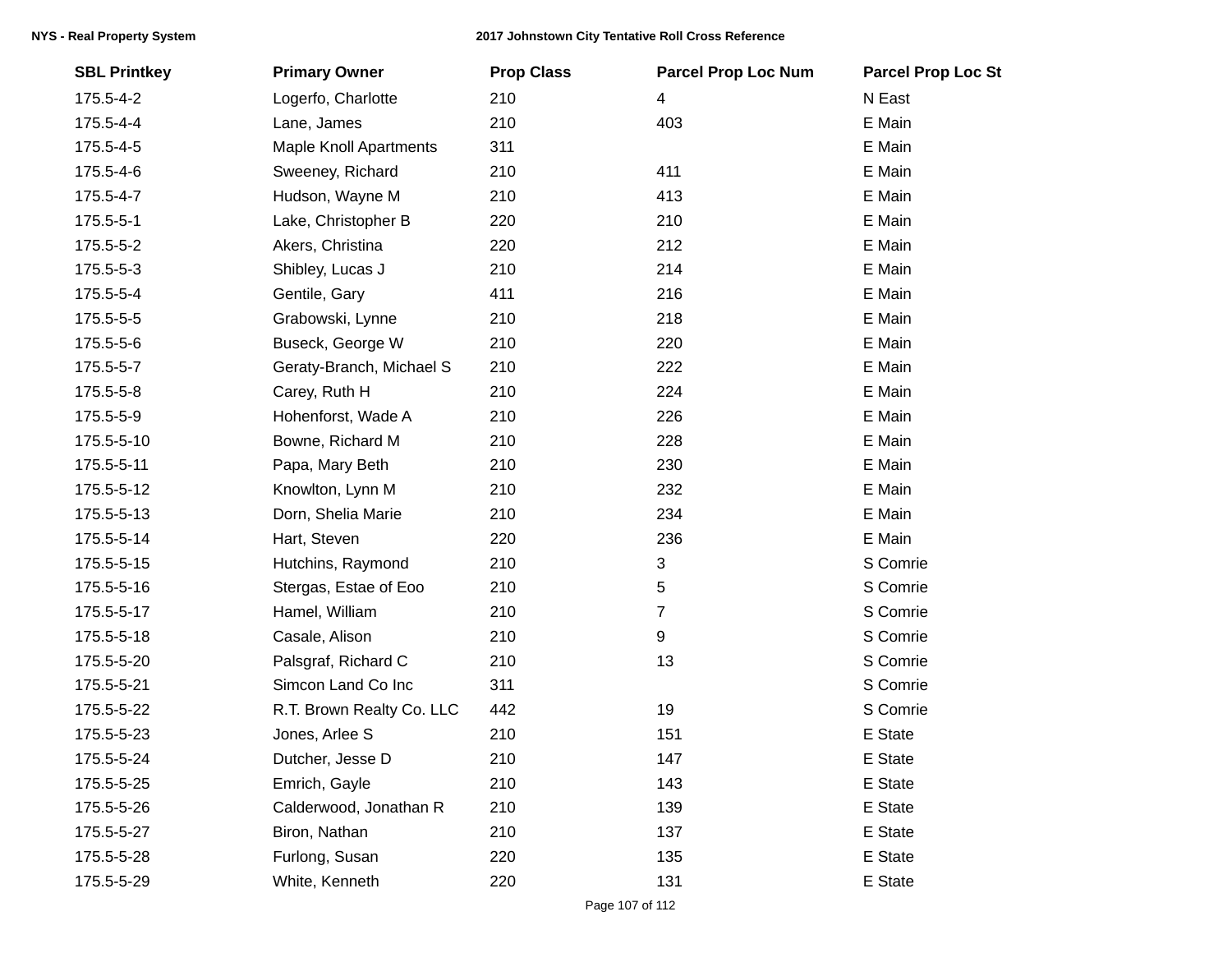| <b>SBL Printkey</b> | <b>Primary Owner</b>         | <b>Prop Class</b> | <b>Parcel Prop Loc Num</b> | <b>Parcel Prop Loc St</b> |
|---------------------|------------------------------|-------------------|----------------------------|---------------------------|
| 175.5-5-30          | Miller, Daryl                | 210               | 129                        | E State                   |
| 175.5-5-31          | Maas, Warren                 | 210               | 125                        | E State                   |
| 175.5-5-34.5        | Tollner, Ronald              | 449               | $16*1/2$                   | S Chase                   |
| 175.5-6-1           | Simcon Land Co Inc           | 311               |                            | Comrie                    |
| 175.5-6-2           | Fuller, Gary M               | 484               | 161                        | E State                   |
| 175.5-6-3           | City of Johnstown            | 210               | 159                        | E State                   |
| 175.5-6-4           | Gargiulo, Kathleen           | 210               | 157                        | E State                   |
| 175.5-6-5           | Boyer, Winslow G             | 210               | 155                        | E State                   |
| 175.5-7-1           | Schillinger-Simmons, Kathlee | 210               | 302                        | E Main                    |
| 175.5-7-3           | Eaton Christopher            | 210               | 304                        | E Main                    |
| 175.5-7-4           | Abraham, Eddy George         | 210               | 306                        | E Main                    |
| 175.5-7-5           | Kane, Betty J                | 210               | 308                        | E Main                    |
| 175.5-7-6           | Rubino, Mary Lou Life Use    | 210               | 312                        | E Main                    |
| 175.5-7-7           | Spencer, Nancy Hladik        | 210               | 314                        | E Main                    |
| 175.5-7-8           | Villone, Joseph              | 210               | 316                        | E Main                    |
| 175.5-7-9           | Ackerbauer, Charles          | 220               | 318                        | E Main                    |
| 175.5-7-10          | Hohenforst, Michael E        | 210               | $\overline{2}$             | S East                    |
| 175.5-7-11          | Hohenforst, Edward           | 210               | 4                          | S East                    |
| 175.5-7-12          | Pozefsky, William            | 331               |                            | S Comrie                  |
| 175.5-7-13          | Shoal Creek Limited Partn    | 330               |                            | S Comrie                  |
| 175.5-8-1           | Polidore, Joseph L Jr        | 210               | 400                        | E Main                    |
| 175.5-8-2           | Deutsche Bank Natl Trust Co. | 210               | 402                        | E Main                    |
| 175.5-8-3           | Hanna, Catarina              | 210               | 406                        | E Main                    |
| 175.5-8-4           | Pulver, Everett L            | 210               | 408                        | E Main                    |
| 175.5-8-5           | Duross, Kacy                 | 210               | 412                        | E Main                    |
| 175.5-8-6           | MacVean, Paul                | 311               |                            | Sly Sd Emain              |
| 175.5-8-7.2         | Eaton, Roger                 | 311               |                            | E Main                    |
| 175.5-8-7.11        | Bellinger, Barney            | 311               |                            | S East                    |
| 175.5-8-7.12        | Bellinger, Barney            | 311               |                            | E Main                    |
| 175.5-8-8           | Bellinger, Barney            | 311               |                            | S East                    |
| 175.5-8-9           | Bellinger, Barney            | 311               |                            | S East                    |
| 175.5-8-10          | Hebert, David E              | 330               |                            | S East                    |
| 175.5-8-11          | Hebert, David E              | 210               | 30                         | S East                    |
|                     |                              |                   |                            |                           |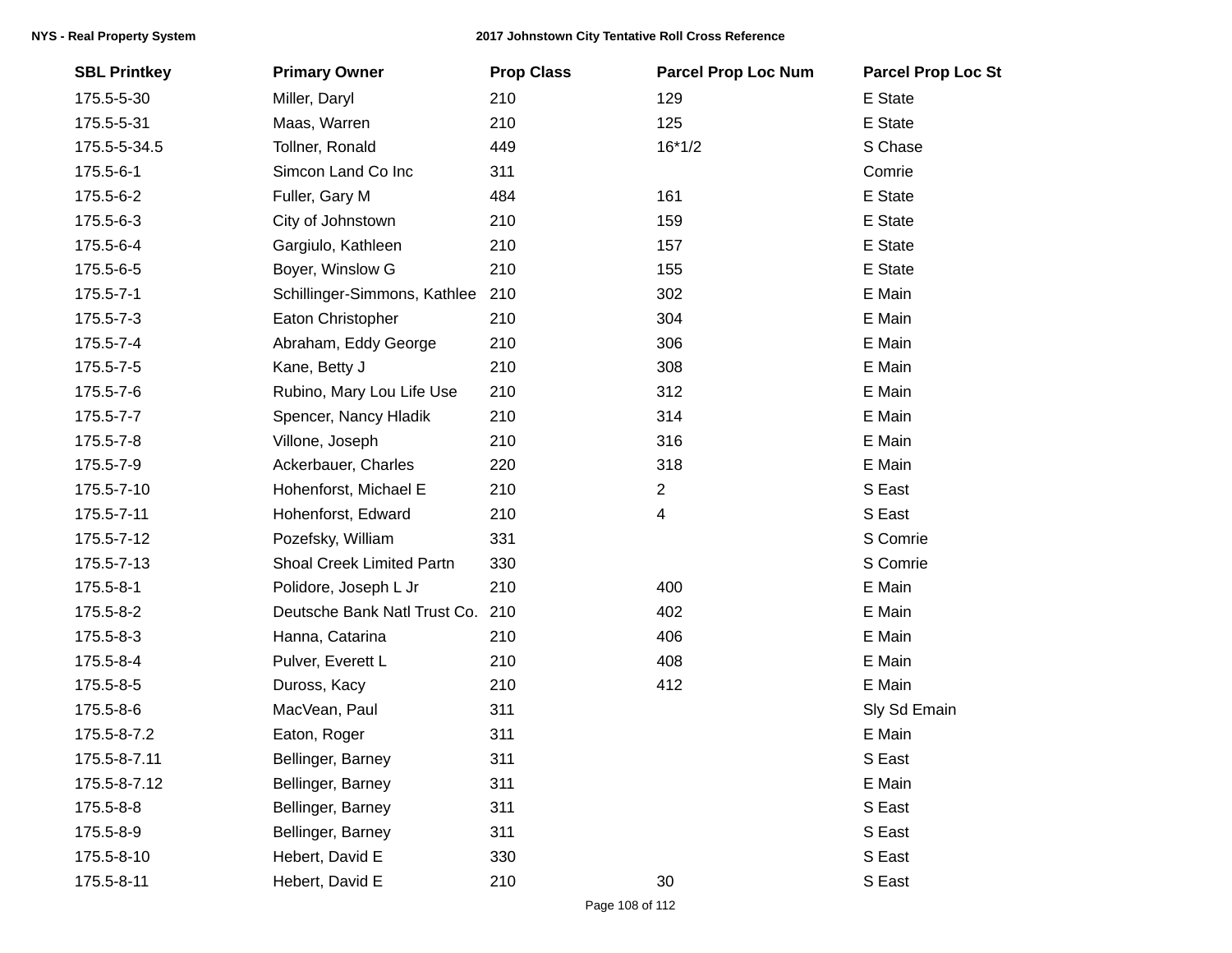| <b>SBL Printkey</b> | <b>Primary Owner</b>        | <b>Prop Class</b> | <b>Parcel Prop Loc Num</b> | <b>Parcel Prop Loc St</b> |
|---------------------|-----------------------------|-------------------|----------------------------|---------------------------|
| 175.5-8-12          | Hart-Demagistris, Rebecca L | 210               | 28                         | S East                    |
| 175.5-8-13          | Bellinger, Marilyn Ann      | 210               | 24                         | S East                    |
| 175.5-8-14          | Bellinger, John             | 210               | 22                         | S East                    |
| 175.5-8-15          | Eaton, Roger                | 449               |                            | S East                    |
| 175.5-8-16          | Gelman, Irina               | 210               | 15                         | S East                    |
| 175.5-8-17          | Subik, Kyle A               | 210               | 5                          | S East                    |
| 175.5-8-18          | Purcell, Dennis             | 210               | 1                          | S East                    |
| 175.5-9-1           | Serpa, Joshua C             | 210               | 40                         | S East                    |
| 175.5-9-2           | Stergas, Conrad             | 311               |                            | S East                    |
| 175.5-9-3           | Demagistris, Laurie         | 311               |                            | S East                    |
| 175.5-10-1          | Bevington, Katrina J        | 210               | 122                        | E State                   |
| 175.5-10-2          | Marotta, Amy L              | 210               | 400                        | Prospect                  |
| 175.5-10-3          | Goodier, Kim C              | 210               | 404                        | Prospect                  |
| 175.5-10-4          | Cabrera, Alejandro          | 210               | 406                        | Prospect                  |
| 175.5-10-5          | Fraumane, Arlene E          | 210               | 408                        | Prospect                  |
| 175.5-10-6          | Gargiulo, Joseph K          | 210               | 3                          | James                     |
| 175.5-10-7          | Daly, Timothy D             | 210               | 5                          | James                     |
| 175.5-10-8          | Kobas, Michael              | 210               | 7                          | James                     |
| 175.5-10-9          | Young, Peter                | 210               | 9                          | James                     |
| 175.5-10-10         | Price, Jennifer E           | 210               | 12                         | Frasier                   |
| 175.5-10-11         | Betz, Travis                | 210               | 10                         | Fraser                    |
| 175.5-10-12         | Derosa, Elizabeth           | 210               | 8                          | Frasier                   |
| 175.5-10-13         | Mosher, Megan E             | 210               | 6                          | Fraser                    |
| 175.5-10-14         | Green, Herbert              | 210               | 4                          | Fraser                    |
| 175.5-10-15         | O'Regan, Janice             | 210               | 2                          | Frasier                   |
| 175.5-11-1          | Hart, Edward D III          | 210               | 136                        | E State                   |
| 175.5-11-2          | Lovette Patrick F           | 210               | 138                        | E State                   |
| 175.5-11-3          | Robinson, Jesse             | 311               | 140                        | E State                   |
| 175.5-11-4          | Tamulaitis, Jim             | 210               | 148                        | E State                   |
| 175.5-11-5          | Polidore, Bridget A         | 433               | 150                        | E State                   |
| 175.5-11-6.1        | Polidore, Bridget A         | 311               |                            | E State                   |
| 175.5-11-6.2        | Loyal Order of Moose        | 330               |                            | E State                   |
| 175.5-11-7          | Tonn, Geneva                | 210               | 8                          | James                     |
|                     |                             |                   |                            |                           |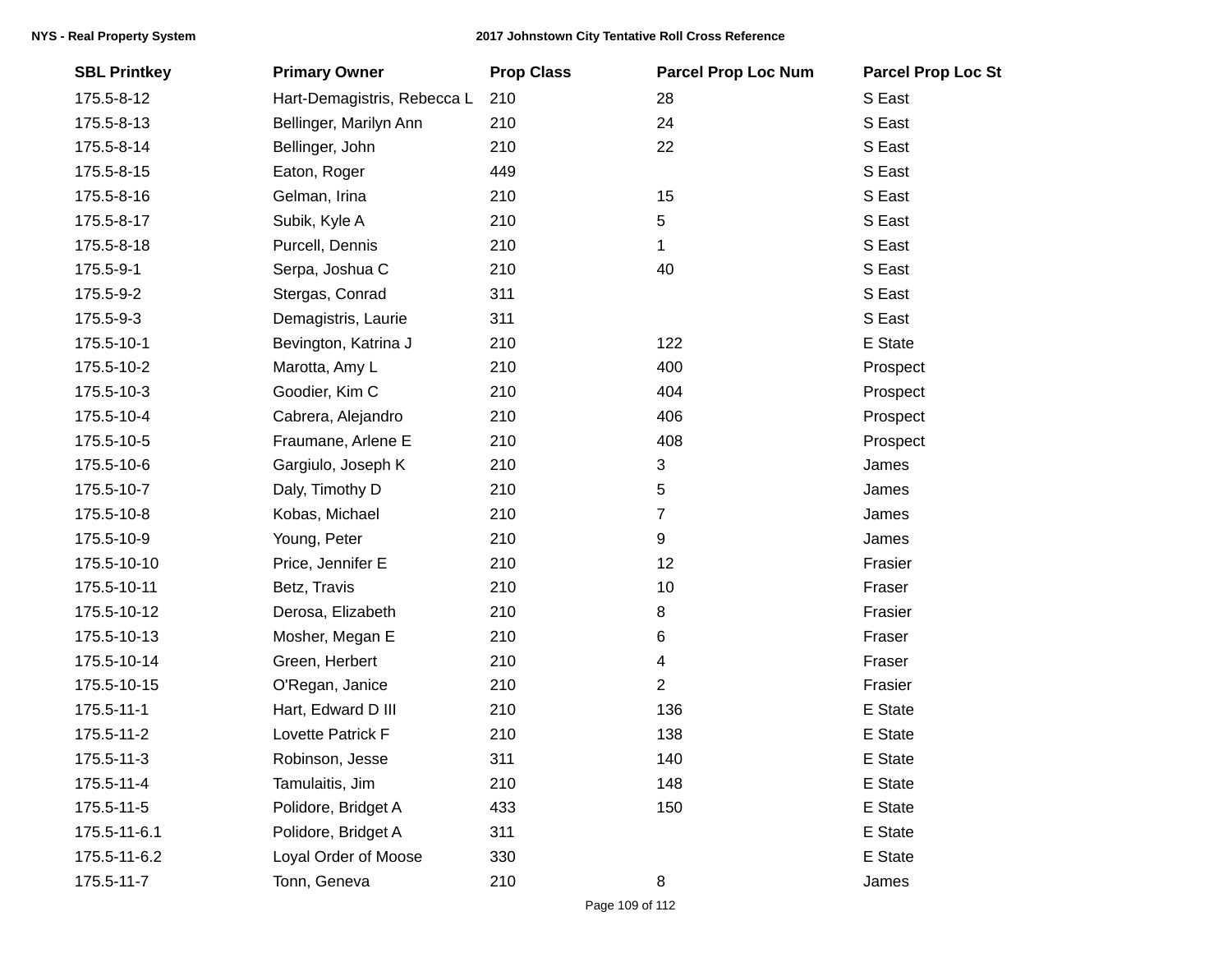## 2017 Johnstown City Tentative Roll Cross Reference

| <b>SBL Printkey</b> | <b>Primary Owner</b>        | <b>Prop Class</b> | <b>Parcel Prop Loc Num</b> | <b>Parcel Prop Loc St</b> |
|---------------------|-----------------------------|-------------------|----------------------------|---------------------------|
| 175.5-11-8          | Ferrari, Thomas             | 210               | 6                          | James                     |
| 175.5-11-9          | Wendell, Bruce J            | 210               | 4                          | James                     |
| 175.9-1-1           | Garvine, Reuben H III       | 210               | 104                        | Persse                    |
| 175.9-1-2           | Cox, Wesley O Sr            | 210               | 103                        | Fraser                    |
| 175.9-1-3           | Buanno Jacqueline A         | 210               | 105                        | Fraser                    |
| 175.9-1-4.5         | Boljanac, Jovan             | 411               | 36-46                      | <b>Fraser Conley</b>      |
| 175.9-1-6.2         | Boljanac, Jovan             | 311               |                            | Frasier                   |
| 175.9-2-1           | Hoenzsch, Barbara J         | 210               | 14                         | Frasier                   |
| 175.9-2-4           | Giarrizzo, Salvatore J      | 210               | 102                        | Frasier                   |
| 175.9-2-6           | Loyal Order Of Moose        | 632               | 109                        | S Comrie                  |
| 175.9-2-7.2         | Suydam, Thomas W            | 464               | 105                        | S Comrie                  |
| 175.9-2-7.11        | Ottuso, Ralph               | 484               |                            | S Comrie                  |
| 175.9-2-7.12        | Geloso, Michael             | 330               |                            | S Comrie                  |
| 175.9-2-8           | Geloso, Michael             | 483               | 166                        | E State                   |
| 175.9-2-9.2         | Ottuso, Ralph               | 484               | 111                        | S Comrie                  |
| 175.9-2-9.111       | Ottuso, Ralph               | 331               |                            | S Comrie                  |
| 175.9-2-9.112       | Ottuso, Ralph               | 330               |                            | W Sd South Comrie         |
| 175.9-2-10          | Johnstown Family Dental PLL | 464               | 700                        | Fon Clair                 |
| 175.9-2-11          | Albanese Trustee, Mario M   | 330               |                            | S Comrie                  |
| 175.9-2-12          | Herba, Ed Jr                | 311               |                            | Fraser                    |
| 175.9-2-13          | City Of Johnstown           | 311               |                            | Whitmore                  |
| 175.9-2-14          | Herba, Ed Jr                | 311               |                            | Whitmore                  |
| 175.9-2-15          | Pashley, John F             | 311               |                            | Whitmore                  |
| 175.9-2-16          | Sepanara, Michael C         | 311               |                            | Whitmore                  |
| 175.9-2-17          | Herba, Ed Jr                | 311               |                            | Fraser                    |
| 175.9-2-18          | Herba, Ed Jr                | 311               |                            | Fraser                    |
| 175.9-2-19          | City Of Johnstown           | 311               |                            | Fraiser                   |
| 175.9-2-20          | Herba, Ed Jr                | 311               |                            | Fraser                    |
| 175.9-2-21          | Herba, Ed Jr                | 311               |                            | E First                   |
| 175.9-2-22          | Baker Rory A                | 210               | 108                        | Fraser                    |
| 175.9-2-23          | Case, Lawrence C            | 311               |                            | Fraser                    |
| 175.9-2-24          | Case, Lawrence C            | 210               | 104                        | Fraser                    |
| 175.9-3-2           | Geloso, Lucia               | 210               | 175                        | E State                   |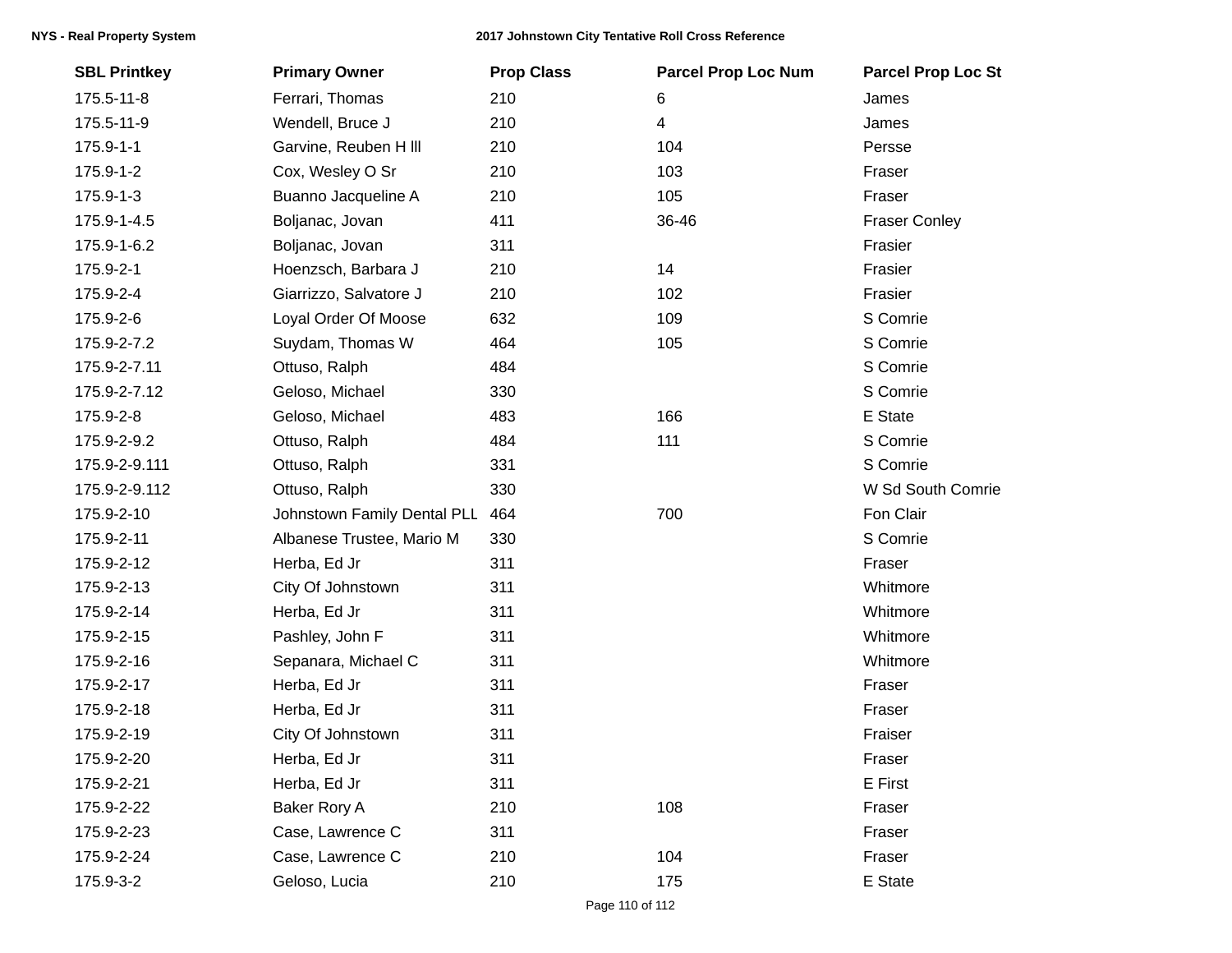| <b>SBL Printkey</b>                              | <b>Primary Owner</b>                                   | <b>Prop Class</b> | <b>Parcel Prop Loc Num</b> | <b>Parcel Prop Loc St</b>    |
|--------------------------------------------------|--------------------------------------------------------|-------------------|----------------------------|------------------------------|
| 175.9-3-3                                        | McGillis, Donna M                                      | 210               | 177                        | E State                      |
| 175.9-3-4                                        | Kollar, Matthew J                                      | 210               | 179                        | E State                      |
| 175.9-3-5                                        | Lehr Hubert S                                          | 210               | 183                        | E State                      |
| 175.9-3-6                                        | WRT, LLC                                               | 330               |                            | E State                      |
| 175.9-4-1                                        | <b>GRJH</b> Inc                                        | 432               | 100                        | S Comrie                     |
| 175.9-4-2                                        | Menconi, Richard L                                     | 483               | 178                        | E State                      |
| 175.9-4-3                                        | Shoal Creek Limited Partn                              | 330               |                            | E State                      |
| 175.9-4-4                                        | <b>Shoal Creek Limited</b>                             | 431               | 108                        | S Comrie                     |
| 175.9-4-5.2                                      | Like, LLC                                              | 330               | 130                        | S Comrie                     |
| 175.9-4-5.12                                     | <b>Believers Fellowship Center</b>                     | 620               | 150                        | S Comrie                     |
| 175.9-4-5.111                                    | Shoal Creek Limited Part                               | 438               |                            | S Comrie                     |
| 175.9-4-5.112                                    | <b>Believers Fellowship Center</b>                     | 330               |                            | S Comrie                     |
| 175.9-4-7.1                                      | Nathan Littauer Hospital                               | 464               | $\overline{2}$             | Fon Clair                    |
| 175.9-4-7.2                                      | County Of Fulton                                       | 826               | 223                        | W Main                       |
| 184.8-1-1                                        | Milltowne Plaza Inc                                    | 330               |                            | N Side Montg. Co Line        |
| 185.5-1-1.5                                      | Fage USA Dairy Industry Inc                            | 710               | 1                          | Opportunity                  |
| 185.5-1-2                                        | Wal-Mart Property Tax Dept                             | 330               |                            | W Sd Venture                 |
| 185.5-1-3                                        | Wal-Mart Property Tax Dept                             | 330               |                            | W Sd Venture                 |
| 185.5-1-4                                        | City of Johnstown                                      | 330               |                            | N Sd County Line             |
| 185.6-1-1                                        | Fulton County IDA                                      | 340               |                            | N Sd Opportunity             |
| 185.6-1-2.1                                      | Fulton County IDA                                      | 340               |                            | N Opportunity                |
| 185.6-1-2.2                                      | Fage USA Dairy Industry Inc.                           | 340               |                            | N Opportunity                |
| 555.8-11-11.111                                  | Niagara Mohawk Power Corp                              | 861               |                            | Special Franchise            |
| 555.8-22-22.222                                  | <b>Frontier Communications</b>                         | 866               |                            | Special Franchise            |
| 555.8-33-33.333                                  | Time Warner - Gloversvill                              | 869               |                            | <b>Special Franchise</b>     |
| 555.8-44-44.444                                  | <b>Tech Valley Communications</b>                      | 831               |                            | <b>Special Franchise</b>     |
| 608.000-0000-618.750/188 Frontier Communications |                                                        | 831               |                            | <b>Outside Plant</b>         |
| 608.000-0000-618.750/188 Frontier Communications |                                                        | 831               |                            | Outside Plant                |
|                                                  | 608.000-9999-132.350/100 Niagara Mohawk Power Corp     | -882              |                            | <b>Transmission Lines</b>    |
|                                                  | 608.000-9999-132.350/101 Niagara Mohawk Power Corp     | -882              |                            | <b>Electric Transmission</b> |
|                                                  | 608.000-9999-132.350/102 Niagara Mohawk Power Corp     | - 882             |                            | <b>Electric Transmission</b> |
|                                                  | 608.000-9999-132.350/103 Niagara Mohawk Power Corp 882 |                   |                            | <b>Electric Transmission</b> |
|                                                  | 608.000-9999-132.350/188 Niagara Mohawk Power Corp 884 |                   |                            | <b>Outside Plant</b>         |
|                                                  |                                                        |                   |                            |                              |